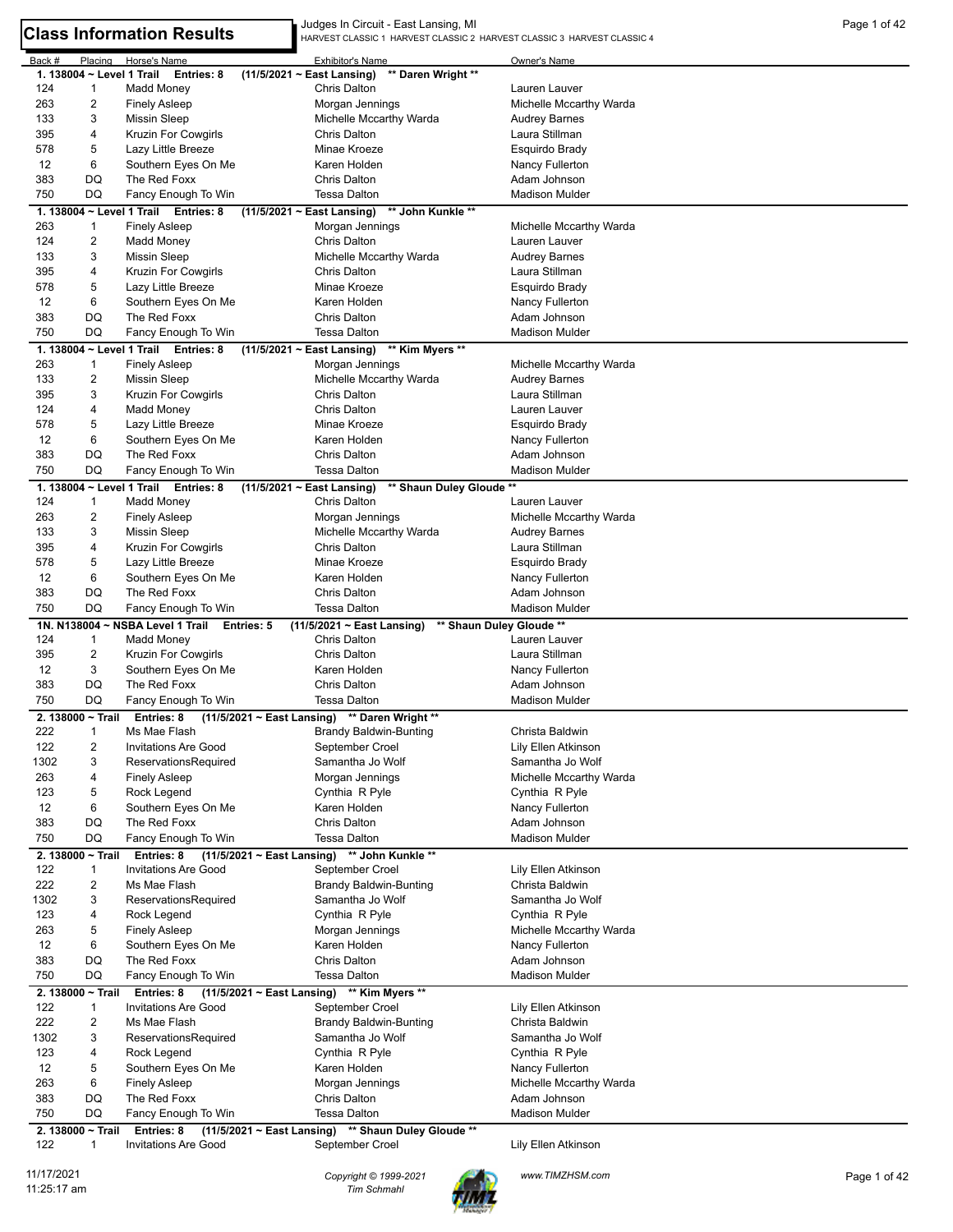| Back #      | Placing        | Horse's Name                                           | <b>Exhibitor's Name</b>                                | Owner's Name                    |
|-------------|----------------|--------------------------------------------------------|--------------------------------------------------------|---------------------------------|
| 222         | 2              | Ms Mae Flash                                           | <b>Brandy Baldwin-Bunting</b>                          | Christa Baldwin                 |
| 1302        | 3              | ReservationsRequired                                   | Samantha Jo Wolf                                       | Samantha Jo Wolf                |
| 123         | 4              | Rock Legend                                            | Cynthia R Pyle                                         | Cynthia R Pyle                  |
| 263         | 5              | <b>Finely Asleep</b>                                   | Morgan Jennings                                        | Michelle Mccarthy Warda         |
| 12          | 6              | Southern Eyes On Me                                    | Karen Holden                                           | Nancy Fullerton                 |
| 383         | DQ             | The Red Foxx                                           | <b>Chris Dalton</b>                                    | Adam Johnson                    |
| 750         | DQ             | Fancy Enough To Win                                    | <b>Tessa Dalton</b>                                    | <b>Madison Mulder</b>           |
|             |                | 2N. N138000 ~ NSBA Trail Entries: 3                    | ** Shaun Duley Gloude **<br>(11/5/2021 ~ East Lansing) |                                 |
| 123         | 1              | Rock Legend                                            | Cynthia Pyle                                           | Cynthia R Pyle                  |
| 263         | 2              | <b>Finely Asleep</b>                                   | Morgan McCarthy Warda                                  | Michelle Mccarthy Warda         |
| 383         | DQ             | The Red Foxx                                           | <b>Chris Dalton</b>                                    | Adam Johnson                    |
|             |                | 3. 238002 ~ Level 1 Amateur Trail<br>Entries: 8        | ** Daren Wright **<br>$(11/5/2021 \sim East$ Lansing)  |                                 |
| 148         | 1              | <b>Heres Your Captive</b>                              | Margaret Larobardiere                                  | Lauren & Linda Barnes           |
| 254         | 2              | Sheza Chip Off A Pro                                   | <b>Tricia Meade</b>                                    | <b>Tricia Meade</b>             |
| 737         | 3              | <b>Blazing Potential</b>                               | Katie Elizabeth Main                                   | Katie Elizabeth Main            |
| 150         | 4              | Macs Kool Legacy                                       | Susan Frank                                            | Susan Frank                     |
| 604         | 5              | SL Just One Look                                       | Tamra Sisk                                             | <b>Tamra Sisk</b>               |
| 277         | 6              | Iron Can Dance                                         | Kailene Bader Van Dyke                                 | Merri Van Dyke                  |
| 66          | $\overline{7}$ | I O You One                                            | Lisa Ondersma Lowetz                                   | Lisa Ondersma Lowetz            |
| 789         | 8              | Kissin Uptown                                          | Heather Boggetta                                       | Heather Boggetta                |
|             |                | 3. 238002 ~ Level 1 Amateur Trail<br>Entries: 8        | (11/5/2021 ~ East Lansing)<br>** John Kunkle **        |                                 |
| 737         | $\mathbf{1}$   | <b>Blazing Potential</b>                               | Katie Elizabeth Main                                   | Katie Elizabeth Main            |
| 148         | 2              | Heres Your Captive                                     | Margaret Larobardiere                                  | Lauren & Linda Barnes           |
| 254         | 3              | Sheza Chip Off A Pro                                   | <b>Tricia Meade</b>                                    | <b>Tricia Meade</b>             |
| 604         | 4              | SL Just One Look                                       | Tamra Sisk                                             | <b>Tamra Sisk</b>               |
| 150         | 5              | Macs Kool Legacy                                       | Susan Frank                                            | Susan Frank                     |
| 277         | 6              | Iron Can Dance                                         | Kailene Bader Van Dyke                                 | Merri Van Dyke                  |
| 66          | $\overline{7}$ | I O You One                                            | Lisa Ondersma Lowetz                                   | Lisa Ondersma Lowetz            |
| 789         | 8              | Kissin Uptown                                          | Heather Boggetta                                       | Heather Boggetta                |
|             |                | 3. 238002 ~ Level 1 Amateur Trail<br>Entries: 8        | $(11/5/2021 \sim$ East Lansing)<br>** Kim Myers **     |                                 |
| 254         | 1              | Sheza Chip Off A Pro                                   | <b>Tricia Meade</b>                                    | <b>Tricia Meade</b>             |
| 737         | 2              | <b>Blazing Potential</b>                               | Katie Elizabeth Main                                   | Katie Elizabeth Main            |
| 148         | 3              | <b>Heres Your Captive</b>                              | Margaret Larobardiere                                  | Lauren & Linda Barnes           |
| 150         | 4              | Macs Kool Legacy                                       | Susan Frank                                            | Susan Frank                     |
| 604         | 5              | SL Just One Look                                       | <b>Tamra Sisk</b>                                      | Tamra Sisk                      |
| 66          | 6              | I O You One                                            | Lisa Ondersma Lowetz                                   | Lisa Ondersma Lowetz            |
| 277         | $\overline{7}$ | Iron Can Dance                                         | Kailene Bader Van Dyke                                 | Merri Van Dyke                  |
| 789         | 8              | Kissin Uptown                                          | Heather Boggetta                                       | Heather Boggetta                |
|             |                | 3. 238002 ~ Level 1 Amateur Trail<br>Entries: 8        | ** Shaun Duley Gloude **<br>(11/5/2021 ~ East Lansing) |                                 |
| 737         | 1              | <b>Blazing Potential</b>                               | Katie Elizabeth Main                                   | Katie Elizabeth Main            |
| 150         | 2              | Macs Kool Legacy                                       | Susan Frank                                            | Susan Frank                     |
| 254         | 3              | Sheza Chip Off A Pro                                   | Tricia Meade                                           | <b>Tricia Meade</b>             |
| 604         | 4              | <b>SL Just One Look</b>                                | Tamra Sisk                                             | Tamra Sisk                      |
| 148         | 5              | <b>Heres Your Captive</b>                              | Margaret Larobardiere                                  | Lauren & Linda Barnes           |
| 277         | 6              | Iron Can Dance                                         | Kailene Bader Van Dyke                                 | Merri Van Dyke                  |
| 66          | 7              | I O You One                                            | Lisa Ondersma Lowetz                                   | Lisa Ondersma Lowetz            |
| 789         | 8              | Kissin Uptown                                          | Heather Boggetta                                       | Heather Boggetta                |
|             |                | 3N. N238002 ~ NSBA Level 1 Amateur Trail<br>Entries: 0 | (11/5/2021 ~ East Lansing)                             | ** Shaun Duley Gloude **        |
|             |                | 4. 238000 ~ Amateur Trail Entries: 7                   | (11/5/2021 ~ East Lansing) ** Daren Wright **          |                                 |
| 122         | 1              | <b>Invitations Are Good</b>                            | Lily Ellen Atkinson                                    | Lily Ellen Atkinson             |
| 263         | 2              | <b>Finely Asleep</b>                                   | Morgan Jennings                                        | Michelle Mccarthy Warda         |
| 222         | 3              | Ms Mae Flash                                           | Brandy Baldwin-Bunting                                 | Christa Baldwin                 |
| 737         | 4              | <b>Blazing Potential</b>                               | Katie Elizabeth Main                                   | Katie Elizabeth Main            |
| 66          | 5              | I O You One                                            | Lisa Ondersma Lowetz                                   | Lisa Ondersma Lowetz            |
| 277         | 6              | Iron Can Dance                                         | Kailene Bader Van Dyke                                 | Merri Van Dyke                  |
| 789         | 7              | Kissin Uptown                                          | Heather Boggetta                                       | Heather Boggetta                |
|             |                | 4. 238000 ~ Amateur Trail Entries: 7                   | (11/5/2021 ~ East Lansing) ** John Kunkle **           |                                 |
| 122         | 1              | <b>Invitations Are Good</b>                            | Lily Ellen Atkinson                                    | Lily Ellen Atkinson             |
| 263         | $\overline{2}$ | Finely Asleep                                          | Morgan Jennings                                        | Michelle Mccarthy Warda         |
| 222         | 3              | Ms Mae Flash                                           | <b>Brandy Baldwin-Bunting</b>                          | Christa Baldwin                 |
| 737         | 4              | <b>Blazing Potential</b>                               | Katie Elizabeth Main                                   | Katie Elizabeth Main            |
| 66          | 5              | I O You One                                            | Lisa Ondersma Lowetz                                   | Lisa Ondersma Lowetz            |
| 277         | 6              | Iron Can Dance                                         | Kailene Bader Van Dyke                                 | Merri Van Dyke                  |
| 789         | 7              | Kissin Uptown                                          | Heather Boggetta                                       | Heather Boggetta                |
|             |                | 4. 238000 ~ Amateur Trail Entries: 7                   | (11/5/2021 ~ East Lansing) ** Kim Myers **             |                                 |
| 122         | 1              | <b>Invitations Are Good</b>                            | Lily Ellen Atkinson                                    | Lily Ellen Atkinson             |
| 222         | 2              | Ms Mae Flash                                           | <b>Brandy Baldwin-Bunting</b>                          | Christa Baldwin                 |
| 263         | 3              | <b>Finely Asleep</b>                                   | Morgan Jennings                                        | Michelle Mccarthy Warda         |
| 737         | 4              | <b>Blazing Potential</b>                               | Katie Elizabeth Main                                   | Katie Elizabeth Main            |
| 66          | 5              | I O You One                                            | Lisa Ondersma Lowetz                                   | Lisa Ondersma Lowetz            |
| 789         | 6              | Kissin Uptown                                          | Heather Boggetta                                       | Heather Boggetta                |
| 277         |                |                                                        | Kailene Bader Van Dyke                                 | Merri Van Dyke                  |
|             |                |                                                        |                                                        |                                 |
|             | $\overline{7}$ | Iron Can Dance                                         |                                                        |                                 |
|             |                | 4. 238000 ~ Amateur Trail Entries: 7                   | (11/5/2021 ~ East Lansing) ** Shaun Duley Gloude **    |                                 |
| 122         | 1              | <b>Invitations Are Good</b>                            | Lily Ellen Atkinson                                    | Lily Ellen Atkinson             |
| 11/17/2021  |                |                                                        | Copyright © 1999-2021                                  | www.TIMZHSM.com<br>Page 2 of 42 |
| 11:25:40 am |                |                                                        | <b>Tim Schmahl</b>                                     |                                 |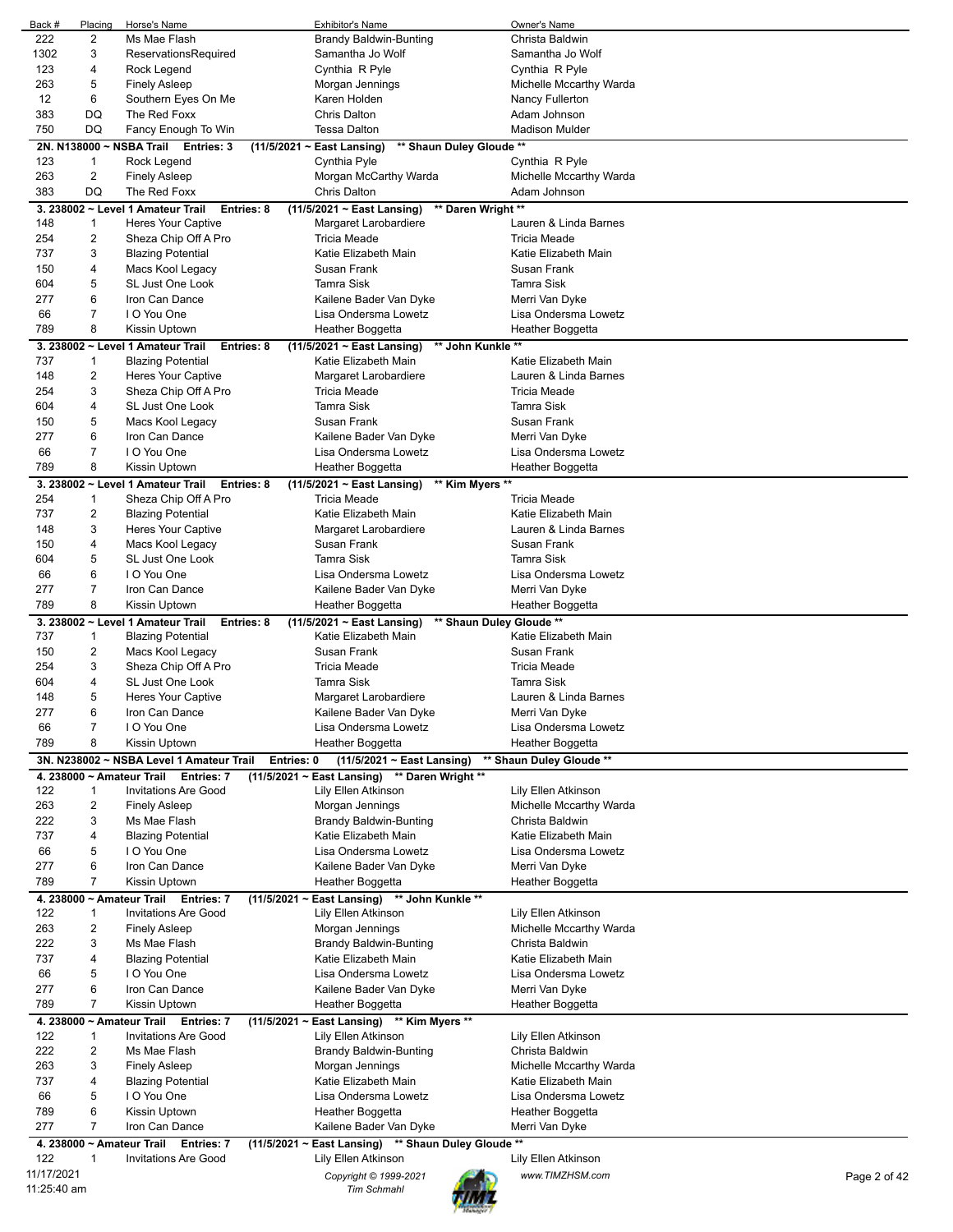| Back #    | Placing        | Horse's Name                                          | <b>Exhibitor's Name</b>                                  | Owner's Name             |
|-----------|----------------|-------------------------------------------------------|----------------------------------------------------------|--------------------------|
| 263       | 2              | <b>Finely Asleep</b>                                  | Morgan Jennings                                          | Michelle Mccarthy Warda  |
| 222       | 3              | Ms Mae Flash                                          | <b>Brandy Baldwin-Bunting</b>                            | Christa Baldwin          |
| 737       | 4              | <b>Blazing Potential</b>                              | Katie Elizabeth Main                                     | Katie Elizabeth Main     |
| 789       | 5              | Kissin Uptown                                         | Heather Boggetta                                         | Heather Boggetta         |
| 66        | 6              | I O You One                                           | Lisa Ondersma Lowetz                                     | Lisa Ondersma Lowetz     |
| 277       | 7              | Iron Can Dance                                        | Kailene Bader Van Dyke                                   | Merri Van Dyke           |
|           |                | 4N. N238000 ~ NSBA Amateur Trail<br><b>Entries: 1</b> | (11/5/2021 ~ East Lansing)                               | ** Shaun Duley Gloude ** |
| 263       | 1              | <b>Finely Asleep</b>                                  | Morgan McCarthy Warda                                    | Michelle Mccarthy Warda  |
|           |                | 5. 238800 ~ Amateur Select Trail<br>Entries: 6        | (11/5/2021 ~ East Lansing) ** Daren Wright **            |                          |
| 22        | 1              | Dont Need A Mirror                                    | <b>Brenda Howell</b>                                     | Christa Baldwin          |
| 123       | 2              | Rock Legend                                           | Cynthia R Pyle                                           | Cynthia R Pyle           |
| 254       | 3              | Sheza Chip Off A Pro                                  | <b>Tricia Meade</b>                                      | <b>Tricia Meade</b>      |
| 335       | 4              | One Kool Fool                                         | <b>Brenda Schrader</b>                                   | <b>Brenda Schrader</b>   |
| 150       | 5              | Macs Kool Legacy                                      | Susan Frank                                              | Susan Frank              |
| 604       | 6              | SL Just One Look                                      | <b>Tamra Sisk</b>                                        | <b>Tamra Sisk</b>        |
|           |                | 5. 238800 ~ Amateur Select Trail<br>Entries: 6        | ** John Kunkle **<br>$(11/5/2021 \sim East$ Lansing)     |                          |
| 22        | $\mathbf{1}$   | Dont Need A Mirror                                    | <b>Brenda Howell</b>                                     | Christa Baldwin          |
| 123       | 2              | Rock Legend                                           | Cynthia R Pyle                                           | Cynthia R Pyle           |
| 254       | 3              | Sheza Chip Off A Pro                                  | <b>Tricia Meade</b>                                      | <b>Tricia Meade</b>      |
| 335       | 4              | One Kool Fool                                         | <b>Brenda Schrader</b>                                   | <b>Brenda Schrader</b>   |
| 150       | 5              | Macs Kool Legacy                                      | Susan Frank                                              | Susan Frank              |
| 604       | 6              | SL Just One Look                                      | <b>Tamra Sisk</b>                                        | <b>Tamra Sisk</b>        |
|           |                | 5. 238800 ~ Amateur Select Trail<br>Entries: 6        | (11/5/2021 ~ East Lansing)<br>** Kim Myers **            |                          |
| 123       | 1              | Rock Legend                                           | Cynthia R Pyle                                           | Cynthia R Pyle           |
| 22        | 2              | Dont Need A Mirror                                    | <b>Brenda Howell</b>                                     | Christa Baldwin          |
| 254       | 3              | Sheza Chip Off A Pro                                  | <b>Tricia Meade</b>                                      | <b>Tricia Meade</b>      |
| 335       | 4              | One Kool Fool                                         | <b>Brenda Schrader</b>                                   | <b>Brenda Schrader</b>   |
| 150       | 5              | Macs Kool Legacy                                      | Susan Frank                                              | Susan Frank              |
| 604       | 6              | <b>SL Just One Look</b>                               | <b>Tamra Sisk</b>                                        | <b>Tamra Sisk</b>        |
|           |                | 5. 238800 ~ Amateur Select Trail<br>Entries: 6        | $(11/5/2021 \sim East$ Lansing)                          | ** Shaun Duley Gloude ** |
| 123       | $\mathbf{1}$   | Rock Legend                                           | Cynthia R Pyle                                           | Cynthia R Pyle           |
| 22        | 2              | Dont Need A Mirror                                    | <b>Brenda Howell</b>                                     | Christa Baldwin          |
| 254       | 3              | Sheza Chip Off A Pro                                  | <b>Tricia Meade</b>                                      | <b>Tricia Meade</b>      |
| 335       | 4              | One Kool Fool                                         | <b>Brenda Schrader</b>                                   | <b>Brenda Schrader</b>   |
| 150       | 5              | Macs Kool Legacy                                      | Susan Frank                                              | Susan Frank              |
| 604       | 6              | <b>SL Just One Look</b>                               | <b>Tamra Sisk</b>                                        | <b>Tamra Sisk</b>        |
|           |                |                                                       |                                                          |                          |
|           |                |                                                       |                                                          |                          |
|           |                | 5N. N238800 ~ NSBA Amateur Select Trail               | (11/5/2021 ~ East Lansing)<br><b>Entries: 2</b>          | ** Shaun Duley Gloude ** |
| 123       | 1              | Rock Legend                                           | Cynthia Pyle                                             | Cynthia R Pyle           |
| 335       | 2              | One Kool Fool                                         | Brenda Schrader                                          | <b>Brenda Schrader</b>   |
| 6.904 $-$ |                | <b>MQHA Small Fry Trail</b><br>Entries: 4             | (11/5/2021 ~ East Lansing)<br>** Daren Wright **         |                          |
| 222       | 1              | Ms Mae Flash                                          | <b>Brylee Bunting</b>                                    | Christa Baldwin          |
| 22        | 2              | Dont Need A Mirror                                    | <b>Brylee Bunting</b>                                    | Christa Baldwin          |
| 598       | 3              | Only Dreamin N Lopin                                  | Rye Gill                                                 | Stephanie Gill           |
| 310       | 4              | Ima Lopin With Class                                  | Quinn Bogue                                              | <b>Family Bogue</b>      |
| 6.904     |                | <b>MQHA Small Fry Trail Entries: 4</b>                | (11/5/2021 ~ East Lansing)<br>John Kunkle                |                          |
| 22        | 1              | Dont Need A Mirror                                    | <b>Brylee Bunting</b>                                    | Christa Baldwin          |
| 222       | 2              | Ms Mae Flash                                          | <b>Brylee Bunting</b>                                    | Christa Baldwin          |
| 598       | 3              | Only Dreamin N Lopin                                  | Rye Gill                                                 | Stephanie Gill           |
| 310       | 4              | Ima Lopin With Class                                  | Quinn Bogue                                              | Family Bogue             |
|           |                | 6. 904 ~ MQHA Small Fry Trail Entries: 4              | (11/5/2021 ~ East Lansing)<br>** Kim Myers **            |                          |
| 22        | $\mathbf{1}$   | Dont Need A Mirror                                    | <b>Brylee Bunting</b>                                    | Christa Baldwin          |
| 222       | 2              | Ms Mae Flash                                          | <b>Brylee Bunting</b>                                    | Christa Baldwin          |
| 310       | 3              | Ima Lopin With Class                                  | Quinn Bogue                                              | <b>Family Bogue</b>      |
| 598       | 4              | Only Dreamin N Lopin                                  | Rye Gill                                                 | Stephanie Gill           |
|           |                | 6.904 ~ MQHA Small Fry Trail<br>Entries: 4            | $(11/5/2021 - East Lensing)$<br>** Shaun Duley Gloude ** |                          |
| 222       | 1              | Ms Mae Flash                                          | <b>Brylee Bunting</b>                                    | Christa Baldwin          |
| 22        | $\overline{c}$ | Dont Need A Mirror                                    | <b>Brylee Bunting</b>                                    | Christa Baldwin          |
| 310       | 3              | Ima Lopin With Class                                  | Quinn Bogue                                              | <b>Family Bogue</b>      |
| 598       | 4              | Only Dreamin N Lopin                                  | Rye Gill                                                 | Stephanie Gill           |
|           |                | 6N. N904 ~ NSBA Small Fry Trail Entries: 1            | (11/5/2021 ~ East Lansing)                               | ** Shaun Duley Gloude ** |
| 310       | 1              | Ima Lopin With Class                                  | Quinn Bogue                                              | <b>Family Bogue</b>      |
|           |                | 7. 438002 ~ Level 1 Youth Trail Entries: 11           | $(11/5/2021 \sim East$ Lansing)<br>** Daren Wright **    |                          |
| 1111      | 1              | I Know I Am Invited                                   | Jenna Morse                                              | Christie I Showerman     |
| 750       | 2              | Fancy Enough To Win                                   | Maya Edwards                                             | <b>Madison Mulder</b>    |
| 222       | 3              | Ms Mae Flash                                          | <b>Braelyn Bunting</b>                                   | Christa Baldwin          |
| 207       | 4              | Kaptain Kaveman                                       | Elizabeth Smith                                          | Elizabeth Smith          |
| 386       | 5              | No Time To Party                                      | <b>Rylee Elizabeth Nichols</b>                           | Kelly Dykstra Nichols    |
| 1433      | 6              | A Sleepy Margarita                                    | <b>Addison Baynes</b>                                    | Meggen M Morrow Baynes   |
| 107       | 7              | Regal N Grand                                         | <b>Taylin Collins</b>                                    | <b>Taylin Collins</b>    |
| 821       | 8              | PETITE PLEASURES                                      | <b>Breann Ousley</b>                                     | Stacie Ousley            |
| 792       | 9              | Dodge Da Bullit                                       | Sharon Torello                                           | Michelle Higdon          |
| 518       | 10             | Suddenly Im A Diva                                    | <b>Chloe Roberts</b>                                     | Jody Roberts             |
| 302       | DQ             | Inkryminating                                         | Kennedy Peplinski                                        | Mark & Jimsey Miller     |

11/17/2021 *Copyright © 1999-2021 Tim Schmahl www.TIMZHSM.com* Page 3 of 42

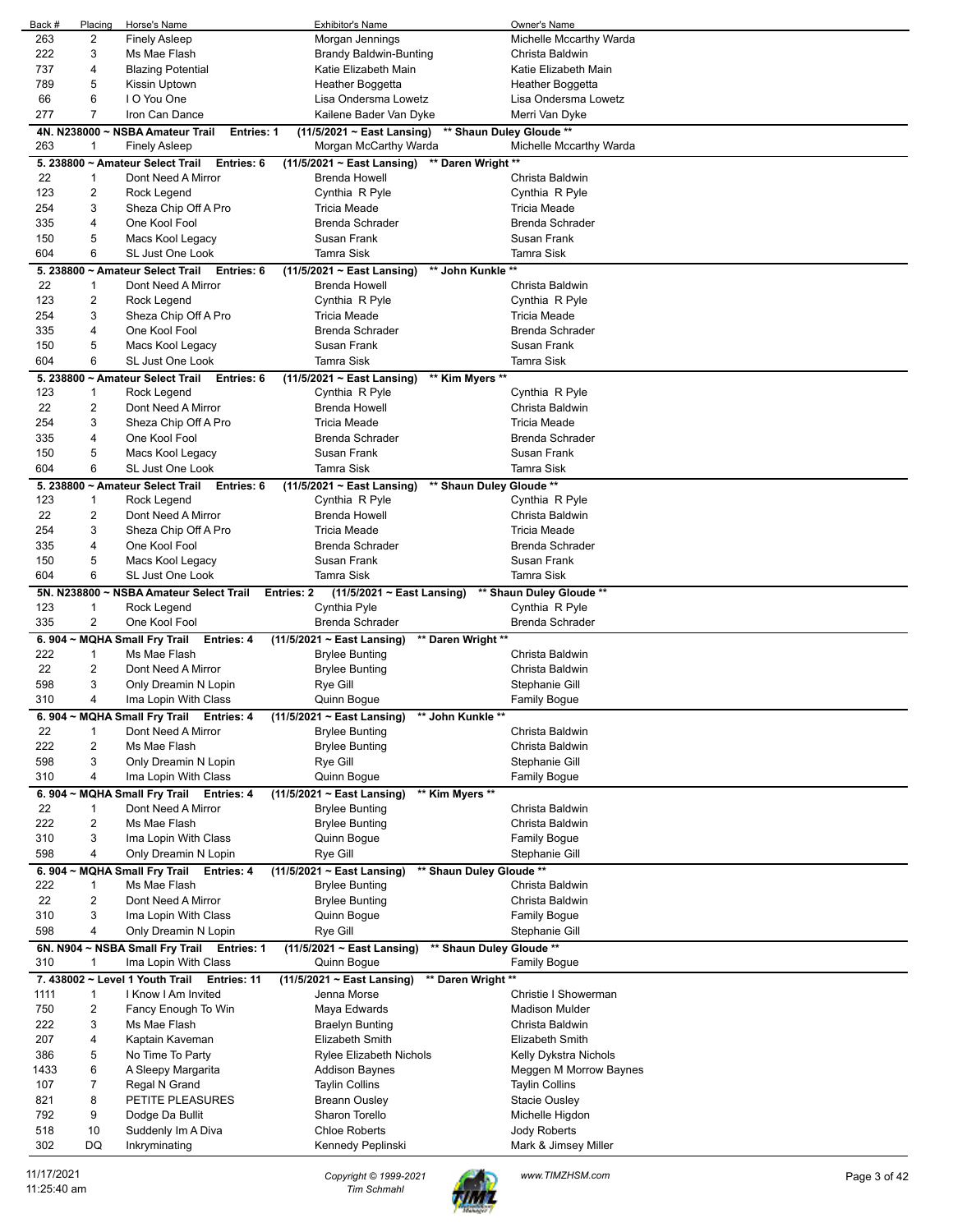| Back #                    | Placing                | Horse's Name                                          | <b>Exhibitor's Name</b>                              | Owner's Name             |              |
|---------------------------|------------------------|-------------------------------------------------------|------------------------------------------------------|--------------------------|--------------|
|                           |                        | 7. 438002 ~ Level 1 Youth Trail<br><b>Entries: 11</b> | $(11/5/2021 \sim$ East Lansing)<br>** John Kunkle ** |                          |              |
| 1111                      | 1                      | I Know I Am Invited                                   | Jenna Morse                                          | Christie I Showerman     |              |
| 750                       | $\overline{c}$         | Fancy Enough To Win                                   | Maya Edwards                                         | <b>Madison Mulder</b>    |              |
| 1433                      | 3                      |                                                       |                                                      |                          |              |
|                           |                        | A Sleepy Margarita                                    | <b>Addison Baynes</b>                                | Meggen M Morrow Baynes   |              |
| 222                       | 4                      | Ms Mae Flash                                          | <b>Braelyn Bunting</b>                               | Christa Baldwin          |              |
| 107                       | 5                      | Regal N Grand                                         | <b>Taylin Collins</b>                                | <b>Taylin Collins</b>    |              |
| 792                       | 6                      | Dodge Da Bullit                                       | Sharon Torello                                       | Michelle Higdon          |              |
| 386                       | 7                      | No Time To Party                                      | <b>Rylee Elizabeth Nichols</b>                       | Kelly Dykstra Nichols    |              |
| 207                       | 8                      | Kaptain Kaveman                                       | Elizabeth Smith                                      | Elizabeth Smith          |              |
| 821                       | 9                      | PETITE PLEASURES                                      | <b>Breann Ousley</b>                                 | <b>Stacie Ousley</b>     |              |
|                           |                        |                                                       |                                                      |                          |              |
| 518                       | 10                     | Suddenly Im A Diva                                    | <b>Chloe Roberts</b>                                 | Jody Roberts             |              |
| 302                       | DQ                     | Inkryminating                                         | Kennedy Peplinski                                    | Mark & Jimsey Miller     |              |
|                           |                        | 7.438002 ~ Level 1 Youth Trail<br>Entries: 11         | $(11/5/2021 \sim East$ Lansing)<br>** Kim Myers **   |                          |              |
| 1111                      | 1                      | I Know I Am Invited                                   | Jenna Morse                                          | Christie I Showerman     |              |
| 207                       | $\overline{c}$         | Kaptain Kaveman                                       | <b>Elizabeth Smith</b>                               | Elizabeth Smith          |              |
|                           |                        |                                                       |                                                      |                          |              |
| 750                       | 3                      | Fancy Enough To Win                                   | Maya Edwards                                         | <b>Madison Mulder</b>    |              |
| 222                       | 4                      | Ms Mae Flash                                          | <b>Braelyn Bunting</b>                               | Christa Baldwin          |              |
| 386                       | 5                      | No Time To Party                                      | Rylee Elizabeth Nichols                              | Kelly Dykstra Nichols    |              |
| 1433                      | 6                      | A Sleepy Margarita                                    | Addison Baynes                                       | Meggen M Morrow Baynes   |              |
| 821                       | $\overline{7}$         | PETITE PLEASURES                                      | <b>Breann Ousley</b>                                 | <b>Stacie Ousley</b>     |              |
| 107                       | 8                      | Regal N Grand                                         | <b>Taylin Collins</b>                                | <b>Taylin Collins</b>    |              |
|                           |                        |                                                       |                                                      |                          |              |
| 792                       | 9                      | Dodge Da Bullit                                       | Sharon Torello                                       | Michelle Higdon          |              |
| 518                       | 10                     | Suddenly Im A Diva                                    | <b>Chloe Roberts</b>                                 | Jody Roberts             |              |
| 302                       | DQ                     | Inkryminating                                         | Kennedy Peplinski                                    | Mark & Jimsey Miller     |              |
|                           |                        | 7. 438002 ~ Level 1 Youth Trail<br>Entries: 11        | (11/5/2021 ~ East Lansing)                           | ** Shaun Duley Gloude ** |              |
| 1111                      | $\mathbf{1}$           | I Know I Am Invited                                   | Jenna Morse                                          | Christie I Showerman     |              |
|                           |                        |                                                       |                                                      |                          |              |
| 750                       | $\overline{c}$         | Fancy Enough To Win                                   | Maya Edwards                                         | <b>Madison Mulder</b>    |              |
| 207                       | 3                      | Kaptain Kaveman                                       | <b>Elizabeth Smith</b>                               | <b>Elizabeth Smith</b>   |              |
| 1433                      | 4                      | A Sleepy Margarita                                    | <b>Addison Baynes</b>                                | Meggen M Morrow Baynes   |              |
| 821                       | 5                      | PETITE PLEASURES                                      | <b>Breann Ousley</b>                                 | <b>Stacie Ousley</b>     |              |
| 222                       | 6                      | Ms Mae Flash                                          | <b>Braelyn Bunting</b>                               | Christa Baldwin          |              |
| 386                       | $\overline{7}$         |                                                       |                                                      |                          |              |
|                           |                        | No Time To Party                                      | <b>Rylee Elizabeth Nichols</b>                       | Kelly Dykstra Nichols    |              |
| 107                       | 8                      | Regal N Grand                                         | <b>Taylin Collins</b>                                | <b>Taylin Collins</b>    |              |
| 518                       | 9                      | Suddenly Im A Diva                                    | <b>Chloe Roberts</b>                                 | Jody Roberts             |              |
| 792                       | 10                     | Dodge Da Bullit                                       | Sharon Torello                                       | Michelle Higdon          |              |
| 302                       | DQ                     | Inkryminating                                         | Kennedy Peplinski                                    | Mark & Jimsey Miller     |              |
|                           |                        | 7N. N438002 ~ NSBA Level 1 Youth Trail                | Entries: 5                                           | ** Shaun Duley Gloude ** |              |
|                           |                        |                                                       | $(11/5/2021 \sim$ East Lansing)                      |                          |              |
| 750                       | 1                      | Fancy Enough To Win                                   | Maya Edwards                                         | <b>Madison Mulder</b>    |              |
| 207                       | $\overline{c}$         | Kaptain Kaveman                                       | <b>Elizabeth Smith</b>                               | <b>Elizabeth Smith</b>   |              |
| 386                       | 3                      | No Time To Party                                      | <b>Rylee Nichols</b>                                 | Kelly Dykstra Nichols    |              |
| 107                       | 4                      | Regal N Grand                                         | Taylin Collins                                       | <b>Taylin Collins</b>    |              |
| 302                       | DQ                     | Inkryminating                                         | Kennedy Peplinski                                    | Mark & Jimsey Miller     |              |
|                           |                        | Entries: 11                                           | ** Daren Wright **                                   |                          |              |
|                           | 8.438000 ~ Youth Trail |                                                       | $(11/5/2021 \sim East$ Lansing)                      |                          |              |
| 24                        | 1                      | Gonna Get Ya Good                                     | Rilynn Lindsay                                       | Rilynn Lindsay           |              |
| 235                       | 2                      | Gota B A Hit                                          | Grace Gasper                                         | <b>Tammy Gasper</b>      |              |
| 1302                      | 3                      | ReservationsRequired                                  | Samantha Jo Wolf                                     | Samantha Jo Wolf         |              |
| 107                       | 4                      | Regal N Grand                                         | <b>Taylin Collins</b>                                | <b>Taylin Collins</b>    |              |
| 1433                      | 5                      | A Sleepy Margarita                                    | <b>Addison Baynes</b>                                | Meggen M Morrow Baynes   |              |
| 133                       | 6                      | <b>Missin Sleep</b>                                   | <b>Audrey Barnes</b>                                 | <b>Audrey Barnes</b>     |              |
|                           |                        |                                                       |                                                      |                          |              |
| 207                       | $\overline{7}$         | Kaptain Kaveman                                       | <b>Elizabeth Smith</b>                               | Elizabeth Smith          |              |
| 518                       | 8                      | Suddenly Im A Diva                                    | <b>Chloe Roberts</b>                                 | Jody Roberts             |              |
| 386                       | 9                      | No Time To Party                                      | <b>Rylee Elizabeth Nichols</b>                       | Kelly Dykstra Nichols    |              |
| 1111                      | 10                     | I Know I Am Invited                                   | Jenna Morse                                          | Christie I Showerman     |              |
| 821                       | 11                     | PETITE PLEASURES                                      | <b>Breann Ousley</b>                                 | <b>Stacie Ousley</b>     |              |
|                           |                        |                                                       |                                                      |                          |              |
|                           | 8.438000 ~ Youth Trail | Entries: 11                                           | (11/5/2021 ~ East Lansing) ** John Kunkle **         |                          |              |
| 24                        | 1                      | Gonna Get Ya Good                                     | Rilynn Lindsay                                       | Rilynn Lindsay           |              |
| 235                       | $\overline{c}$         | Gota B A Hit                                          | Grace Gasper                                         | <b>Tammy Gasper</b>      |              |
| 1302                      | 3                      | ReservationsRequired                                  | Samantha Jo Wolf                                     | Samantha Jo Wolf         |              |
| 107                       | 4                      | Regal N Grand                                         | <b>Taylin Collins</b>                                | <b>Taylin Collins</b>    |              |
| 1433                      | 5                      | A Sleepy Margarita                                    | <b>Addison Baynes</b>                                | Meggen M Morrow Baynes   |              |
|                           | 6                      |                                                       |                                                      |                          |              |
| 133                       |                        | <b>Missin Sleep</b>                                   | <b>Audrey Barnes</b>                                 | <b>Audrey Barnes</b>     |              |
| 207                       | $\overline{7}$         | Kaptain Kaveman                                       | <b>Elizabeth Smith</b>                               | Elizabeth Smith          |              |
| 518                       | 8                      | Suddenly Im A Diva                                    | <b>Chloe Roberts</b>                                 | Jody Roberts             |              |
| 386                       | 9                      | No Time To Party                                      | <b>Rylee Elizabeth Nichols</b>                       | Kelly Dykstra Nichols    |              |
| 1111                      | 10                     | I Know I Am Invited                                   | Jenna Morse                                          | Christie I Showerman     |              |
| 821                       | 11                     | PETITE PLEASURES                                      | <b>Breann Ousley</b>                                 | Stacie Ousley            |              |
|                           |                        |                                                       |                                                      |                          |              |
|                           | 8.438000 ~ Youth Trail | Entries: 11                                           | (11/5/2021 ~ East Lansing) ** Kim Myers **           |                          |              |
| 133                       | $\mathbf{1}$           | <b>Missin Sleep</b>                                   | <b>Audrey Barnes</b>                                 | <b>Audrey Barnes</b>     |              |
| 24                        | $\overline{c}$         | Gonna Get Ya Good                                     | Rilynn Lindsay                                       | Rilynn Lindsay           |              |
| 1302                      | 3                      | ReservationsRequired                                  | Samantha Jo Wolf                                     | Samantha Jo Wolf         |              |
| 107                       | 4                      | Regal N Grand                                         | <b>Taylin Collins</b>                                | <b>Taylin Collins</b>    |              |
| 235                       | 5                      | Gota B A Hit                                          | Grace Gasper                                         | <b>Tammy Gasper</b>      |              |
|                           |                        | Kaptain Kaveman                                       | Elizabeth Smith                                      | Elizabeth Smith          |              |
|                           |                        |                                                       |                                                      |                          |              |
| 207                       | 6                      |                                                       |                                                      |                          |              |
| 1433                      | $\overline{7}$         | A Sleepy Margarita                                    | <b>Addison Baynes</b>                                | Meggen M Morrow Baynes   |              |
|                           |                        |                                                       |                                                      |                          |              |
| 11/17/2021<br>11:25:40 am |                        |                                                       | Copyright © 1999-2021<br><b>Tim Schmahl</b>          | www.TIMZHSM.com          | Page 4 of 42 |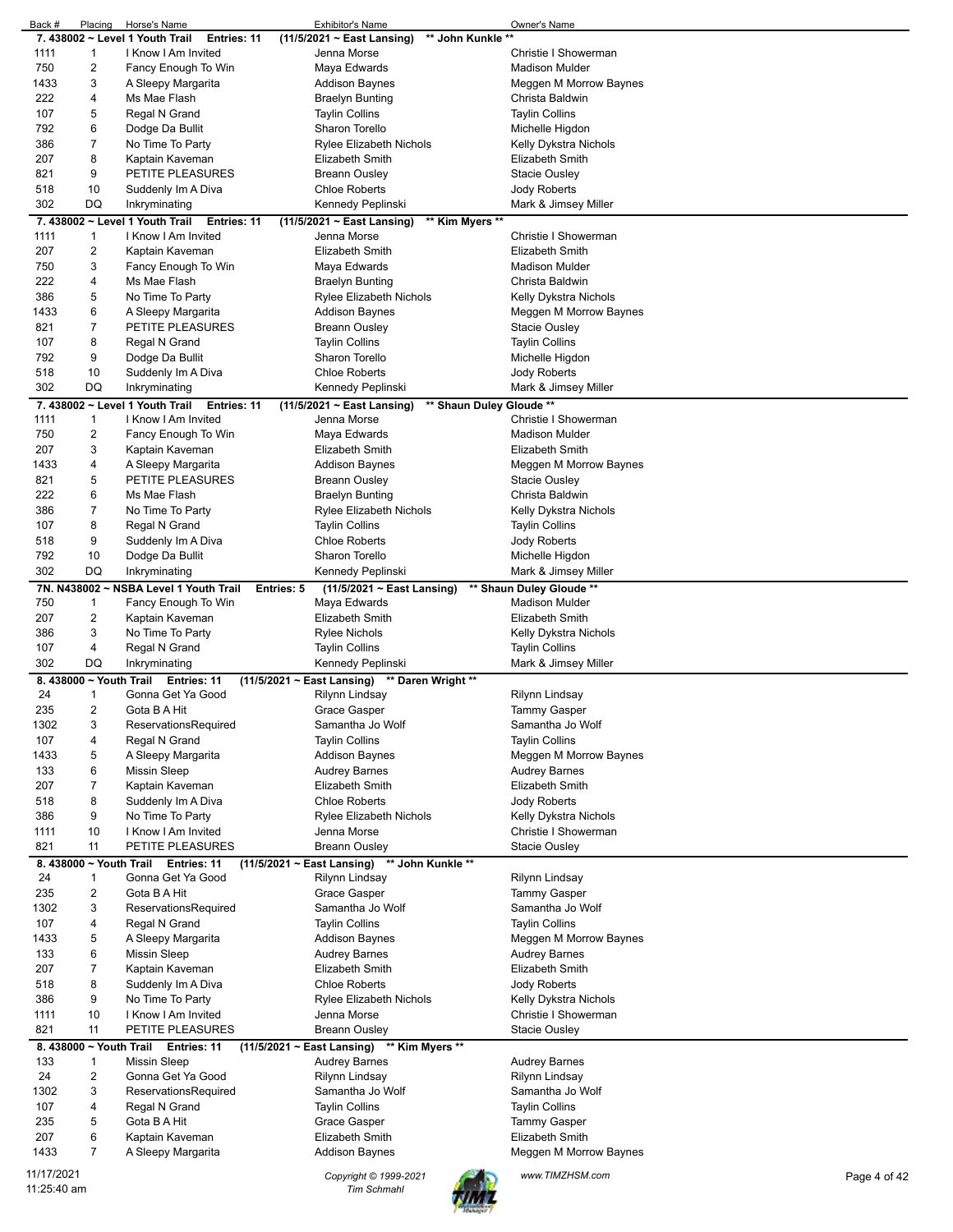| Back #    | Placing | Horse's Name                                      | <b>Exhibitor's Name</b>                                       | Owner's Name                   |
|-----------|---------|---------------------------------------------------|---------------------------------------------------------------|--------------------------------|
| 518       | 8       | Suddenly Im A Diva                                | <b>Chloe Roberts</b>                                          | <b>Jody Roberts</b>            |
| 821       | 9       | PETITE PLEASURES                                  | Breann Ousley                                                 | Stacie Ousley                  |
| 1111      | 10      | I Know I Am Invited                               | Jenna Morse                                                   | Christie I Showerman           |
| 386       | 11      | No Time To Party                                  | Rylee Elizabeth Nichols                                       | Kelly Dykstra Nichols          |
|           |         | 8. 438000 ~ Youth Trail Entries: 11               | (11/5/2021 ~ East Lansing) ** Shaun Duley Gloude **           |                                |
| 24        | 1       | Gonna Get Ya Good                                 | Rilynn Lindsay                                                | Rilynn Lindsay                 |
| 1302      | 2       | ReservationsRequired                              | Samantha Jo Wolf                                              | Samantha Jo Wolf               |
| 235       | 3       | Gota B A Hit                                      | Grace Gasper                                                  | Tammy Gasper                   |
| 1433      | 4       | A Sleepy Margarita                                | Addison Baynes                                                | Meggen M Morrow Baynes         |
| 133       | 5       | <b>Missin Sleep</b>                               | <b>Audrey Barnes</b>                                          | Audrey Barnes                  |
| 107       | 6       | Regal N Grand                                     | Taylin Collins                                                | Taylin Collins                 |
| 207       | 7       | Kaptain Kaveman                                   | <b>Elizabeth Smith</b>                                        | Elizabeth Smith                |
| 518       | 8       | Suddenly Im A Diva                                | <b>Chloe Roberts</b>                                          | Jody Roberts                   |
| 386       | 9       | No Time To Party                                  | <b>Rylee Elizabeth Nichols</b>                                | Kelly Dykstra Nichols          |
| 821       | 10      | PETITE PLEASURES                                  | Breann Ousley                                                 | Stacie Ousley                  |
| 1111      | 11      | I Know I Am Invited                               | Jenna Morse                                                   | Christie I Showerman           |
|           |         | 8N. N438000 ~ NSBA Youth Trail                    | $(11/5/2021 \sim East$ Lansing)<br><b>Entries: 5</b>          | ** Shaun Duley Gloude **       |
| 24<br>235 | 1<br>2  | Gonna Get Ya Good<br>Gota B A Hit                 | Rilynn Lindsay<br>Grace Gasper                                | Rilynn Lindsay                 |
| 107       | 3       | Regal N Grand                                     | <b>Taylin Collins</b>                                         | Tammy Gasper<br>Taylin Collins |
| 207       | 4       | Kaptain Kaveman                                   | Elizabeth Smith                                               | <b>Elizabeth Smith</b>         |
| 386       | 5       | No Time To Party                                  | Rylee Nichols                                                 | Kelly Dykstra Nichols          |
|           |         | 9. 203100 ~ Amateur Yearling Stallion             | Entries: 0<br>(11/6/2021 ~ East Lansing)                      | ** Daren Wright **             |
|           |         | 9. 203100 ~ Amateur Yearling Stallion             | (11/6/2021 ~ East Lansing)<br>Entries: 0                      | ** John Kunkle **              |
|           |         | 9. 203100 ~ Amateur Yearling Stallion             | Entries: 0<br>(11/6/2021 ~ East Lansing)                      | ** Kim Myers **                |
|           |         | 9. 203100 ~ Amateur Yearling Stallion             | Entries: 0<br>(11/6/2021 ~ East Lansing)                      | ** Shaun Duley Gloude **       |
|           |         | 10. 203200 ~ Amateur 2 Year Old Stallion          | Entries: 0<br>$(11/6/2021 \sim East$ Lansing)                 | ** Daren Wright **             |
|           |         | 10. 203200 ~ Amateur 2 Year Old Stallion          | Entries: 0<br>(11/6/2021 ~ East Lansing)                      | ** John Kunkle **              |
|           |         | 10. 203200 ~ Amateur 2 Year Old Stallion          | Entries: 0<br>(11/6/2021 ~ East Lansing)                      | ** Kim Myers **                |
|           |         | 10. 203200 ~ Amateur 2 Year Old Stallion          | Entries: 0<br>(11/6/2021 ~ East Lansing)                      | ** Shaun Duley Gloude **       |
|           |         | 11. 203300 ~ Amateur 3 Year Old Stallion          | Entries: 0                                                    | ** Daren Wright **             |
|           |         | 11. 203300 ~ Amateur 3 Year Old Stallion          | (11/6/2021 ~ East Lansing)<br>Entries: 0                      | ** John Kunkle **              |
|           |         |                                                   | (11/6/2021 ~ East Lansing)                                    |                                |
|           |         | 11. 203300 ~ Amateur 3 Year Old Stallion          | Entries: 0<br>(11/6/2021 ~ East Lansing)                      | ** Kim Myers **                |
|           |         | 11. 203300 ~ Amateur 3 Year Old Stallion          | Entries: 0<br>(11/6/2021 ~ East Lansing)                      | ** Shaun Duley Gloude **       |
|           |         | 12. 203400 ~ Amateur Aged Stallion                | Entries: 0<br>(11/6/2021 ~ East Lansing)                      | ** Daren Wright **             |
|           |         | 12. 203400 ~ Amateur Aged Stallion                | Entries: 0<br>** John Kunkle **<br>(11/6/2021 ~ East Lansing) |                                |
|           |         | 12. 203400 ~ Amateur Aged Stallion                | Entries: 0<br>** Kim Myers **<br>(11/6/2021 ~ East Lansing)   |                                |
|           |         | 12. 203400 ~ Amateur Aged Stallion                | Entries: 0<br>(11/6/2021 ~ East Lansing)                      | ** Shaun Duley Gloude **       |
|           |         | 13. 273000 ~ Amateur Performance Stallion         | Entries: 0<br>$(11/6/2021 \sim$ East Lansing)                 | ** Daren Wright **             |
|           |         | 13. 273000 ~ Amateur Performance Stallion         | Entries: 0<br>$(11/6/2021 \sim East$ Lansing)                 | ** John Kunkle **              |
|           |         | 13. 273000 ~ Amateur Performance Stallion         | Entries: 0<br>$(11/6/2021 \sim East$ Lansing)                 | ** Kim Myers **                |
|           |         | 13. 273000 ~ Amateur Performance Stallion         | Entries: 0<br>$(11/6/2021 \sim East$ Lansing)                 | ** Shaun Duley Gloude **       |
|           |         | 13N. N273000 ~ NSBA Am Performance Stallion       | Entries: 0<br>$(11/6/2021 \sim$ East Lansing)                 | ** Shaun Duley Gloude **       |
|           |         | 13. 201000 ~ Grand Amateur Stallion               | (11/6/2021 ~ East Lansing)<br>** Daren Wright **              |                                |
|           |         | 13. 201000 ~ Grand Amateur Stallion               | ** John Kunkle **<br>(11/6/2021 ~ East Lansing)               |                                |
|           |         | 13. 201000 ~ Grand Amateur Stallion               | $(11/6/2021 \sim$ East Lansing)<br>** Kim Myers **            |                                |
|           |         | 13. 201000 ~ Grand Amateur Stallion               | ** Shaun Duley Gloude **<br>(11/6/2021 ~ East Lansing)        |                                |
|           |         | 13. 201100 ~ Reserve Amateur Stallion             | $(11/6/2021 \sim$ East Lansing)<br>** Daren Wright **         |                                |
|           |         | 13. 201100 ~ Reserve Amateur Stallion             | $(11/6/2021 \sim East$ Lansing)<br>** John Kunkle **          |                                |
|           |         | 13. 201100 ~ Reserve Amateur Stallion             | ** Kim Myers **<br>$(11/6/2021 \sim$ East Lansing)            |                                |
|           |         | 13. 201100 ~ Reserve Amateur Stallion             | ** Shaun Duley Gloude **<br>(11/6/2021 ~ East Lansing)        |                                |
|           |         | 14. 103100 ~ Yearling Stallion<br>Entries: 0      | $(11/6/2021 \sim East$ Lansing)<br>** Daren Wright **         |                                |
|           |         | 14. 103100 $\sim$ Yearling Stallion<br>Entries: 0 | ** John Kunkle **<br>(11/6/2021 ~ East Lansing)               |                                |
|           |         | 14. 103100 ~ Yearling Stallion<br>Entries: 0      | $(11/6/2021 \sim$ East Lansing)<br>** Kim Myers **            |                                |
|           |         | 14. 103100 ~ Yearling Stallion<br>Entries: 0      | (11/6/2021 ~ East Lansing)<br>** Shaun Duley Gloude **        |                                |
|           |         | 15. 103200 ~ 2 Year Old Stallion<br>Entries: 0    | ** Daren Wright **<br>$(11/6/2021 \sim East$ Lansing)         |                                |
|           |         | 15. 103200 ~ 2 Year Old Stallion<br>Entries: 0    | (11/6/2021 ~ East Lansing)<br>** John Kunkle **               |                                |
|           |         | 15. 103200 ~ 2 Year Old Stallion<br>Entries: 0    | ** Kim Myers **<br>$(11/6/2021 \sim East$ Lansing)            |                                |
|           |         | 15. 103200 ~ 2 Year Old Stallion<br>Entries: 0    | ** Shaun Duley Gloude **<br>(11/6/2021 ~ East Lansing)        |                                |
|           |         | 16. 103300 ~ 3 Year Old Stallion<br>Entries: 0    | ** Daren Wright **<br>(11/6/2021 ~ East Lansing)              |                                |
|           |         | 16. 103300 ~ 3 Year Old Stallion<br>Entries: 0    | (11/6/2021 ~ East Lansing)<br>** John Kunkle **               |                                |
|           |         | 16. 103300 ~ 3 Year Old Stallion<br>Entries: 0    | ** Kim Myers **<br>$(11/6/2021 \sim East$ Lansing)            |                                |
|           |         | 16. 103300 ~ 3 Year Old Stallion<br>Entries: 0    | ** Shaun Duley Gloude **<br>$(11/6/2021 \sim East$ Lansing)   |                                |
|           |         | 17. 103400 ~ Aged Stallion<br>Entries: 0          | ** Daren Wright **<br>$(11/6/2021 \sim$ East Lansing)         |                                |
|           |         | 17. 103400 ~ Aged Stallion<br>Entries: 0          | ** John Kunkle **<br>$(11/6/2021 \sim$ East Lansing)          |                                |
|           |         | 17. 103400 ~ Aged Stallion<br>Entries: 0          | ** Kim Myers **<br>$(11/6/2021 \sim East$ Lansing)            |                                |
|           |         | 17. 103400 ~ Aged Stallion<br>Entries: 0          | ** Shaun Duley Gloude **<br>$(11/6/2021 \sim$ East Lansing)   |                                |
|           |         | 18. 173000 ~ Open Performance Stallion            | Entries: 0<br>$(11/6/2021 \sim East$ Lansing)                 | ** Daren Wright **             |
|           |         | 18. 173000 ~ Open Performance Stallion            | Entries: 0<br>(11/6/2021 ~ East Lansing)                      | ** John Kunkle **              |
|           |         | 18. 173000 ~ Open Performance Stallion            | (11/6/2021 ~ East Lansing)<br>Entries: 0                      | ** Kim Myers **                |
|           |         |                                                   |                                                               |                                |

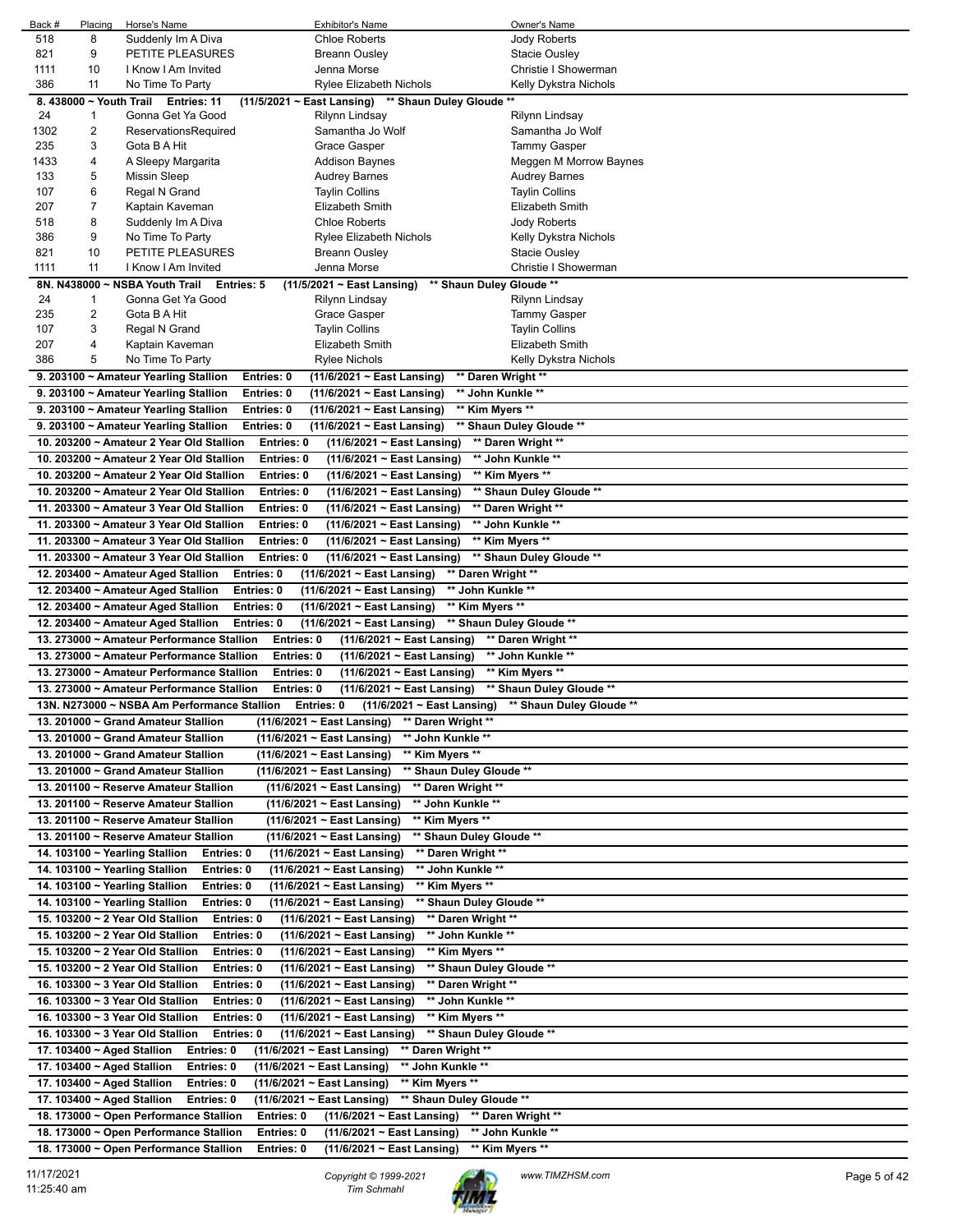| Back #<br>Placing Horse's Name<br><b>Exhibitor's Name</b>                                                          | Owner's Name                           |
|--------------------------------------------------------------------------------------------------------------------|----------------------------------------|
| 18. 173000 ~ Open Performance Stallion<br>Entries: 0<br>(11/6/2021 ~ East Lansing)                                 | ** Shaun Duley Gloude **               |
| 18N. N173000 ~ NSBA Performance Stallion<br>Entries: 0<br>$(11/6/2021 \sim East$ Lansing)                          | ** Shaun Duley Gloude **               |
| 18. 101000 ~ Grand Stallion<br>(11/6/2021 ~ East Lansing)<br>** Daren Wright **                                    |                                        |
| 18. 101000 ~ Grand Stallion<br>(11/6/2021 ~ East Lansing)<br>** John Kunkle **                                     |                                        |
| 18. 101000 ~ Grand Stallion<br>(11/6/2021 ~ East Lansing)<br>** Kim Myers **                                       |                                        |
| 18. 101000 ~ Grand Stallion<br>** Shaun Duley Gloude **<br>(11/6/2021 ~ East Lansing)                              |                                        |
| 18. 101100 ~ Reserve Stallion<br>** Daren Wright **<br>(11/6/2021 ~ East Lansing)                                  |                                        |
| 18. 101100 ~ Reserve Stallion<br>** John Kunkle **<br>(11/6/2021 ~ East Lansing)                                   |                                        |
|                                                                                                                    |                                        |
| 18. 101100 ~ Reserve Stallion<br>** Kim Myers **<br>(11/6/2021 ~ East Lansing)                                     |                                        |
| 18. 101100 ~ Reserve Stallion<br>** Shaun Duley Gloude **<br>(11/6/2021 ~ East Lansing)                            |                                        |
| $(11/6/2021 \sim$ East Lansing)<br>** Daren Wright **<br>19. 205400 ~ Amateur Yearling Mare<br>Entries: 0          |                                        |
| (11/6/2021 ~ East Lansing)<br>** John Kunkle **<br>19. 205400 ~ Amateur Yearling Mare<br>Entries: 0                |                                        |
| Entries: 0<br>(11/6/2021 ~ East Lansing)<br>** Kim Myers **<br>19. 205400 ~ Amateur Yearling Mare                  |                                        |
| 19. 205400 ~ Amateur Yearling Mare<br>Entries: 0<br>(11/6/2021 ~ East Lansing)                                     | ** Shaun Duley Gloude **               |
| 20. 205500 ~ Amateur 2 Year Old Mare<br>Entries: 0<br>(11/6/2021 ~ East Lansing)                                   | ** Daren Wright **                     |
| 20. 205500 ~ Amateur 2 Year Old Mare<br>Entries: 0<br>(11/6/2021 ~ East Lansing)                                   | ** John Kunkle **                      |
| 20. 205500 ~ Amateur 2 Year Old Mare<br>Entries: 0<br>(11/6/2021 ~ East Lansing)                                   | ** Kim Myers **                        |
| 20. 205500 ~ Amateur 2 Year Old Mare<br>Entries: 0<br>(11/6/2021 ~ East Lansing)                                   | ** Shaun Duley Gloude **               |
| (11/6/2021 ~ East Lansing)<br>21. 205600 ~ Amateur 3 Year Old Mare<br><b>Entries: 2</b>                            | ** Daren Wright **                     |
| 789<br>Heather Boggetta<br>1<br>Kissin Uptown                                                                      | Heather Boggetta                       |
| 377<br>DQ<br><b>HP A Dream Machine</b><br>Patricia Shappee                                                         | Patricia Shappee                       |
| 21. 205600 ~ Amateur 3 Year Old Mare<br>Entries: 2                                                                 | ** John Kunkle **                      |
| (11/6/2021 ~ East Lansing)<br>789<br>Kissin Uptown<br>Heather Boggetta<br>1                                        | Heather Boggetta                       |
| 377<br>DQ<br><b>HP A Dream Machine</b><br>Patricia Shappee                                                         |                                        |
|                                                                                                                    | Patricia Shappee                       |
| 21. 205600 ~ Amateur 3 Year Old Mare<br><b>Entries: 2</b><br>(11/6/2021 ~ East Lansing)<br>789<br>Heather Boggetta | ** Kim Myers **<br>Heather Boggetta    |
| Kissin Uptown<br>1                                                                                                 |                                        |
| 377<br>DQ<br><b>HP A Dream Machine</b><br>Patricia Shappee                                                         | Patricia Shappee                       |
| 21. 205600 ~ Amateur 3 Year Old Mare<br><b>Entries: 2</b><br>(11/6/2021 ~ East Lansing)                            | ** Shaun Duley Gloude **               |
| 789<br>Kissin Uptown<br>Heather Boggetta<br>1                                                                      | Heather Boggetta                       |
| 377<br>DQ<br><b>HP A Dream Machine</b><br>Patricia Shappee                                                         | Patricia Shappee                       |
| ** Daren Wright **<br>22. 205700 ~ Amateur Aged Mare<br><b>Entries: 5</b><br>$(11/6/2021 \sim$ East Lansing)       |                                        |
| 77<br>Shes Cool That Way<br>Paula Buehrer<br>1                                                                     | Paula Buehrer                          |
| 254<br>2<br>Sheza Chip Off A Pro<br><b>Tricia Meade</b>                                                            | <b>Tricia Meade</b>                    |
| SL Just One Look<br><b>Tamra Sisk</b><br>604<br>3                                                                  | <b>Tamra Sisk</b>                      |
| 277<br>Iron Can Dance<br>Kailene Bader Van Dyke<br>4                                                               | Merri Van Dyke                         |
| 5<br>742<br><b>Shes Got Battitude</b><br>Cole Miller                                                               | Cole Miller                            |
| ** John Kunkle **<br>22. 205700 ~ Amateur Aged Mare<br>$(11/6/2021 \sim$ East Lansing)<br>Entries: 5               |                                        |
| 77<br>Shes Cool That Way<br>Paula Buehrer<br>1                                                                     | Paula Buehrer                          |
| 254<br>2<br>Sheza Chip Off A Pro<br><b>Tricia Meade</b>                                                            | <b>Tricia Meade</b>                    |
| 604<br>3<br>SL Just One Look<br>Tamra Sisk                                                                         | <b>Tamra Sisk</b>                      |
| 742<br><b>Shes Got Battitude</b><br>Cole Miller<br>4                                                               | Cole Miller                            |
| 5<br>277<br>Iron Can Dance<br>Kailene Bader Van Dyke                                                               | Merri Van Dyke                         |
| 22. 205700 ~ Amateur Aged Mare<br>(11/6/2021 ~ East Lansing) ** Kim Myers **<br>Entries: 5                         |                                        |
| 77<br>1<br>Shes Cool That Way<br>Paula Buehrer                                                                     | Paula Buehrer                          |
| 604<br>2<br>SL Just One Look<br>Tamra Sisk                                                                         | Tamra Sisk                             |
| 254<br>3<br>Sheza Chip Off A Pro<br><b>Tricia Meade</b>                                                            | <b>Tricia Meade</b>                    |
| 277<br>4<br>Iron Can Dance<br>Kailene Bader Van Dyke                                                               | Merri Van Dyke                         |
| 742<br>5<br><b>Shes Got Battitude</b><br>Cole Miller                                                               | Cole Miller                            |
| 22. 205700 ~ Amateur Aged Mare<br>Entries: 5<br>$(11/6/2021 \sim East$ Lansing)                                    | ** Shaun Duley Gloude **               |
| 77<br>Shes Cool That Way<br>Paula Buehrer<br>1                                                                     | Paula Buehrer                          |
| 604<br>2<br>SL Just One Look<br>Tamra Sisk                                                                         | <b>Tamra Sisk</b>                      |
| 254<br>3<br>Sheza Chip Off A Pro<br><b>Tricia Meade</b>                                                            | <b>Tricia Meade</b>                    |
| 277<br>4<br>Iron Can Dance<br>Kailene Bader Van Dyke                                                               | Merri Van Dyke                         |
| 5<br>742<br><b>Shes Got Battitude</b><br>Cole Miller                                                               | Cole Miller                            |
| (11/6/2021 ~ East Lansing)<br>23. 275000 ~ Amateur Performance Mare<br><b>Entries: 4</b>                           | ** Daren Wright **                     |
| 9676<br>Iron Hot Maiden<br>Meggen M Morrow Baynes<br>1                                                             | Meggen M Morrow Baynes                 |
| 2749<br>2<br>Shez GotAWayBout Her<br><b>Taylor Foster</b>                                                          | Nancy Foster                           |
| 222<br>3<br>Ms Mae Flash<br><b>Brandy Baldwin-Bunting</b>                                                          | Christa Baldwin                        |
| 4<br>22<br>Dont Need A Mirror<br><b>Brenda Howell</b>                                                              | Christa Baldwin                        |
|                                                                                                                    | ** John Kunkle **                      |
| $(11/6/2021 \sim East$ Lansing)<br>23. 275000 ~ Amateur Performance Mare<br><b>Entries: 4</b><br>9676              |                                        |
| Meggen M Morrow Baynes<br>Iron Hot Maiden<br>1<br>2                                                                | Meggen M Morrow Baynes<br>Nancy Foster |
| 2749<br>Shez GotAWayBout Her<br><b>Taylor Foster</b>                                                               |                                        |
|                                                                                                                    |                                        |
| 222<br>3<br>Ms Mae Flash<br><b>Brandy Baldwin-Bunting</b>                                                          | Christa Baldwin                        |
| 22<br>4<br>Dont Need A Mirror<br><b>Brenda Howell</b>                                                              | Christa Baldwin                        |
| 23. 275000 ~ Amateur Performance Mare<br>$(11/6/2021 \sim East$ Lansing)<br><b>Entries: 4</b>                      | ** Kim Myers **                        |
| 9676<br>Iron Hot Maiden<br>Meggen M Morrow Baynes<br>1                                                             | Meggen M Morrow Baynes                 |
| 2<br>222<br>Ms Mae Flash<br><b>Brandy Baldwin-Bunting</b>                                                          | Christa Baldwin                        |
| 22<br>3<br>Dont Need A Mirror<br><b>Brenda Howell</b>                                                              | Christa Baldwin                        |
| 2749<br>4<br>Shez GotAWayBout Her<br><b>Taylor Foster</b>                                                          | Nancy Foster                           |
| 23. 275000 ~ Amateur Performance Mare<br>$(11/6/2021 \sim East$ Lansing)<br><b>Entries: 4</b>                      | ** Shaun Duley Gloude **               |
| 9676<br>$\mathbf{1}$<br>Iron Hot Maiden<br>Meggen M Morrow Baynes                                                  | Meggen M Morrow Baynes                 |
| 2<br>222<br>Ms Mae Flash<br><b>Brandy Baldwin-Bunting</b>                                                          | Christa Baldwin                        |
| 11/17/2021<br>Copyright © 1999-2021                                                                                | www.TIMZHSM.com<br>Page 6 of 42        |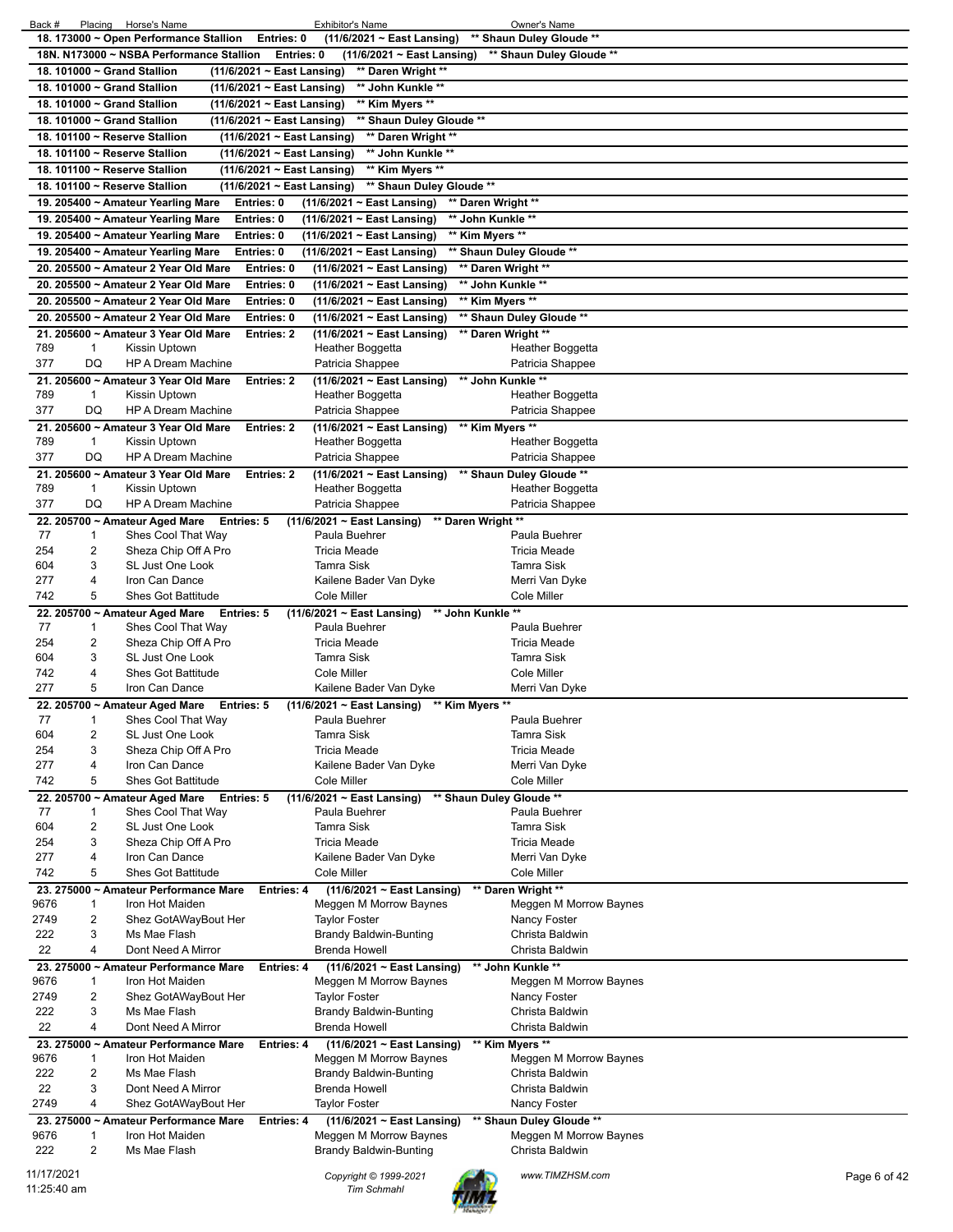| Back #      | Placing             | Horse's Name                                                                           |                                 | <b>Exhibitor's Name</b>                                              |                                                | Owner's Name                         |              |
|-------------|---------------------|----------------------------------------------------------------------------------------|---------------------------------|----------------------------------------------------------------------|------------------------------------------------|--------------------------------------|--------------|
| 2749        | 3                   | Shez GotAWayBout Her                                                                   |                                 | <b>Taylor Foster</b>                                                 |                                                | Nancy Foster                         |              |
| 22          | 4                   | Dont Need A Mirror                                                                     |                                 | <b>Brenda Howell</b>                                                 |                                                | Christa Baldwin                      |              |
|             |                     | 23N. N275000 ~ NSBA Am Performance Mare                                                | Entries: 0                      | (11/6/2021 ~ East Lansing)                                           |                                                | ** Shaun Duley Gloude **             |              |
| 77          | Grand               | 23. 201200 ~ Grand Amateur Mare<br>Shes Cool That Way                                  |                                 | ** Daren Wright **<br>$(11/6/2021 \sim$ East Lansing)                |                                                | Paula Buehrer                        |              |
|             |                     | 23. 201200 ~ Grand Amateur Mare                                                        | $(11/6/2021 \sim$ East Lansing) | ** John Kunkle **                                                    |                                                |                                      |              |
| 77          | Grand               | Shes Cool That Way                                                                     |                                 |                                                                      |                                                | Paula Buehrer                        |              |
|             |                     | 23. 201200 ~ Grand Amateur Mare                                                        | $(11/6/2021 \sim$ East Lansing) | ** Kim Myers **                                                      |                                                |                                      |              |
| 77          | Grand               | Shes Cool That Way                                                                     |                                 |                                                                      |                                                | Paula Buehrer                        |              |
|             |                     | 23. 201200 ~ Grand Amateur Mare                                                        | $(11/6/2021 \sim$ East Lansing) |                                                                      | ** Shaun Duley Gloude **                       |                                      |              |
| 9676        | Grand               | Iron Hot Maiden                                                                        |                                 |                                                                      |                                                | Meggen M Morrow Baynes               |              |
| 9676        | Reserve             | 23. 201300 ~ Reserve Amateur Mare<br>Iron Hot Maiden                                   |                                 | (11/6/2021 ~ East Lansing) ** Daren Wright **                        |                                                | Meggen M Morrow Baynes               |              |
|             |                     | 23. 201300 ~ Reserve Amateur Mare                                                      |                                 | $(11/6/2021 \sim$ East Lansing)                                      | ** John Kunkle **                              |                                      |              |
| 9676        |                     | Reserve Iron Hot Maiden                                                                |                                 |                                                                      |                                                | Meggen M Morrow Baynes               |              |
|             |                     | 23. 201300 ~ Reserve Amateur Mare                                                      |                                 | $(11/6/2021 \sim$ East Lansing)                                      | ** Kim Myers **                                |                                      |              |
| 9676        |                     | Reserve Iron Hot Maiden                                                                |                                 |                                                                      |                                                | Meggen M Morrow Baynes               |              |
|             |                     | 23. 201300 ~ Reserve Amateur Mare                                                      |                                 | $(11/6/2021 \sim$ East Lansing)                                      | ** Shaun Duley Gloude **                       |                                      |              |
| 77          |                     | Reserve Shes Cool That Way                                                             |                                 |                                                                      |                                                | Paula Buehrer                        |              |
|             |                     | 24. 105400 ~ Yearling Mare<br>Entries: 0                                               |                                 | (11/6/2021 ~ East Lansing)                                           | ** Daren Wright **                             |                                      |              |
|             |                     | 24. 105400 ~ Yearling Mare<br>Entries: 0                                               |                                 | $(11/6/2021 \sim$ East Lansing)                                      | ** John Kunkle **                              |                                      |              |
|             |                     | 24. 105400 ~ Yearling Mare<br>Entries: 0                                               |                                 | (11/6/2021 ~ East Lansing)                                           | ** Kim Myers **                                |                                      |              |
|             |                     | 24. 105400 ~ Yearling Mare<br>Entries: 0<br>25. 105500 ~ 2 Year Old Mare<br>Entries: 0 |                                 | (11/6/2021 ~ East Lansing)<br>(11/6/2021 ~ East Lansing)             | ** Shaun Duley Gloude **<br>** Daren Wright ** |                                      |              |
|             |                     | 25. 105500 ~ 2 Year Old Mare<br>Entries: 0                                             |                                 | (11/6/2021 ~ East Lansing)                                           | ** John Kunkle **                              |                                      |              |
|             |                     | 25. 105500 ~ 2 Year Old Mare<br>Entries: 0                                             |                                 | (11/6/2021 ~ East Lansing)                                           | ** Kim Myers **                                |                                      |              |
|             |                     | 25. 105500 ~ 2 Year Old Mare<br>Entries: 0                                             |                                 | (11/6/2021 ~ East Lansing)                                           | ** Shaun Duley Gloude **                       |                                      |              |
|             |                     | 26. 105600 ~ 3 Year Old Mare<br><b>Entries: 2</b>                                      |                                 | (11/6/2021 ~ East Lansing)                                           | ** Daren Wright **                             |                                      |              |
| 562         | 1                   | Sparklz                                                                                |                                 | <b>Rick Leek</b>                                                     |                                                | Scott Johnson                        |              |
| 789         | $\overline{2}$      | Kissin Uptown                                                                          |                                 | Heather Boggetta                                                     |                                                | Heather Boggetta                     |              |
|             |                     | 26. 105600 ~ 3 Year Old Mare<br><b>Entries: 2</b>                                      |                                 | (11/6/2021 ~ East Lansing)                                           | ** John Kunkle **                              |                                      |              |
| 562<br>789  | 1<br>2              | Sparklz<br>Kissin Uptown                                                               |                                 | <b>Rick Leek</b>                                                     |                                                | Scott Johnson                        |              |
|             |                     | 26. 105600 ~ 3 Year Old Mare<br><b>Entries: 2</b>                                      |                                 | Heather Boggetta<br>(11/6/2021 ~ East Lansing)                       | ** Kim Myers **                                | Heather Boggetta                     |              |
| 562         | 1                   | Sparklz                                                                                |                                 | <b>Rick Leek</b>                                                     |                                                | Scott Johnson                        |              |
| 789         | 2                   | Kissin Uptown                                                                          |                                 | Heather Boggetta                                                     |                                                | Heather Boggetta                     |              |
|             |                     | 26. 105600 ~ 3 Year Old Mare<br><b>Entries: 2</b>                                      |                                 | $(11/6/2021 \sim$ East Lansing)                                      | ** Shaun Duley Gloude **                       |                                      |              |
| 562         | 1                   | Sparklz                                                                                |                                 | <b>Rick Leek</b>                                                     |                                                | Scott Johnson                        |              |
| 789         | 2                   | Kissin Uptown                                                                          |                                 | Heather Boggetta                                                     |                                                | Heather Boggetta                     |              |
|             |                     | 27. 105700 ~ Aged Mare Entries: 2                                                      |                                 | (11/6/2021 ~ East Lansing) ** Daren Wright **                        |                                                |                                      |              |
| 77<br>191   | 1<br>$\overline{2}$ | Shes Cool That Way<br>Ella Be Kruzin                                                   |                                 | Paula Buehrer<br>Karina Bader Van Dyke                               |                                                | Paula Buehrer<br>Merri Van Dyke      |              |
|             |                     | 27. 105700 ~ Aged Mare Entries: 2                                                      |                                 | (11/6/2021 ~ East Lansing) ** John Kunkle **                         |                                                |                                      |              |
| 77          | $\mathbf 1$         | Shes Cool That Way                                                                     |                                 | Paula Buehrer                                                        |                                                | Paula Buehrer                        |              |
| 191         | $\overline{2}$      | Ella Be Kruzin                                                                         |                                 | Karina Bader Van Dyke                                                |                                                | Merri Van Dyke                       |              |
|             |                     | 27. 105700 ~ Aged Mare<br>Entries: 2                                                   |                                 | (11/6/2021 ~ East Lansing) ** Kim Myers **                           |                                                |                                      |              |
| 77          | 1                   | Shes Cool That Way                                                                     |                                 | Paula Buehrer                                                        |                                                | Paula Buehrer                        |              |
| 191         | $\overline{2}$      | Ella Be Kruzin                                                                         |                                 | Karina Bader Van Dyke                                                |                                                | Merri Van Dyke                       |              |
| 77          | $\mathbf 1$         | 27. 105700 ~ Aged Mare<br>Entries: 2<br>Shes Cool That Way                             |                                 | (11/6/2021 ~ East Lansing) ** Shaun Duley Gloude **<br>Paula Buehrer |                                                | Paula Buehrer                        |              |
| 191         | $\overline{2}$      | Ella Be Kruzin                                                                         |                                 | Karina Bader Van Dyke                                                |                                                | Merri Van Dyke                       |              |
|             |                     | 28. 175000 ~ Open Performance Mare                                                     | <b>Entries: 5</b>               | $(11/6/2021 \sim$ East Lansing)                                      | ** Daren Wright **                             |                                      |              |
| 9676        | 1                   | Iron Hot Maiden                                                                        |                                 | Meggen M Morrow Baynes                                               |                                                | Meggen M Morrow Baynes               |              |
| 222         | $\overline{c}$      | Ms Mae Flash                                                                           |                                 | <b>Brandy Baldwin-Bunting</b>                                        |                                                | Christa Baldwin                      |              |
| 729         | 3                   | <b>Truely The Best</b>                                                                 |                                 | Jennifer Bluhm                                                       |                                                | Gina Janke                           |              |
| 1433        | 4                   | A Sleepy Margarita                                                                     |                                 | Addison Baynes                                                       |                                                | Meggen M Morrow Baynes               |              |
| 22          | 5                   | Dont Need A Mirror                                                                     |                                 | <b>Brenda Howell</b>                                                 |                                                | Christa Baldwin                      |              |
| 9676        | 1                   | 28. 175000 ~ Open Performance Mare<br>Iron Hot Maiden                                  | <b>Entries: 5</b>               | $(11/6/2021 \sim$ East Lansing)<br>Meggen M Morrow Baynes            | ** John Kunkle **                              | Meggen M Morrow Baynes               |              |
| 729         | $\overline{c}$      | Truely The Best                                                                        |                                 | Jennifer Bluhm                                                       |                                                | Gina Janke                           |              |
| 222         | 3                   | Ms Mae Flash                                                                           |                                 | <b>Brandy Baldwin-Bunting</b>                                        |                                                | Christa Baldwin                      |              |
| 22          | $\overline{4}$      | Dont Need A Mirror                                                                     |                                 | Brenda Howell                                                        |                                                | Christa Baldwin                      |              |
| 1433        | 5                   | A Sleepy Margarita                                                                     |                                 | Addison Baynes                                                       |                                                | Meggen M Morrow Baynes               |              |
|             |                     | 28. 175000 ~ Open Performance Mare                                                     | <b>Entries: 5</b>               | (11/6/2021 ~ East Lansing)                                           | ** Kim Myers **                                |                                      |              |
| 9676<br>729 | 1<br>$\overline{c}$ | Iron Hot Maiden<br>Truely The Best                                                     |                                 | Meggen M Morrow Baynes<br>Jennifer Bluhm                             |                                                | Meggen M Morrow Baynes<br>Gina Janke |              |
| 222         | 3                   | Ms Mae Flash                                                                           |                                 | <b>Brandy Baldwin-Bunting</b>                                        |                                                | Christa Baldwin                      |              |
| 22          | 4                   | Dont Need A Mirror                                                                     |                                 | Brenda Howell                                                        |                                                | Christa Baldwin                      |              |
| 1433        | 5                   | A Sleepy Margarita                                                                     |                                 | Addison Baynes                                                       |                                                | Meggen M Morrow Baynes               |              |
|             |                     | 28. 175000 ~ Open Performance Mare                                                     | <b>Entries: 5</b>               | (11/6/2021 ~ East Lansing)                                           |                                                | ** Shaun Duley Gloude **             |              |
| 9676        | $\mathbf 1$         | Iron Hot Maiden                                                                        |                                 | Meggen M Morrow Baynes                                               |                                                | Meggen M Morrow Baynes               |              |
| 222         | $\overline{c}$      | Ms Mae Flash                                                                           |                                 | Brandy Baldwin-Bunting                                               |                                                | Christa Baldwin                      |              |
| 11/17/2021  |                     |                                                                                        |                                 | Copyright © 1999-2021                                                |                                                | www.TIMZHSM.com                      | Page 7 of 42 |
| 11:25:40 am |                     |                                                                                        |                                 | <b>Tim Schmahl</b>                                                   |                                                |                                      |              |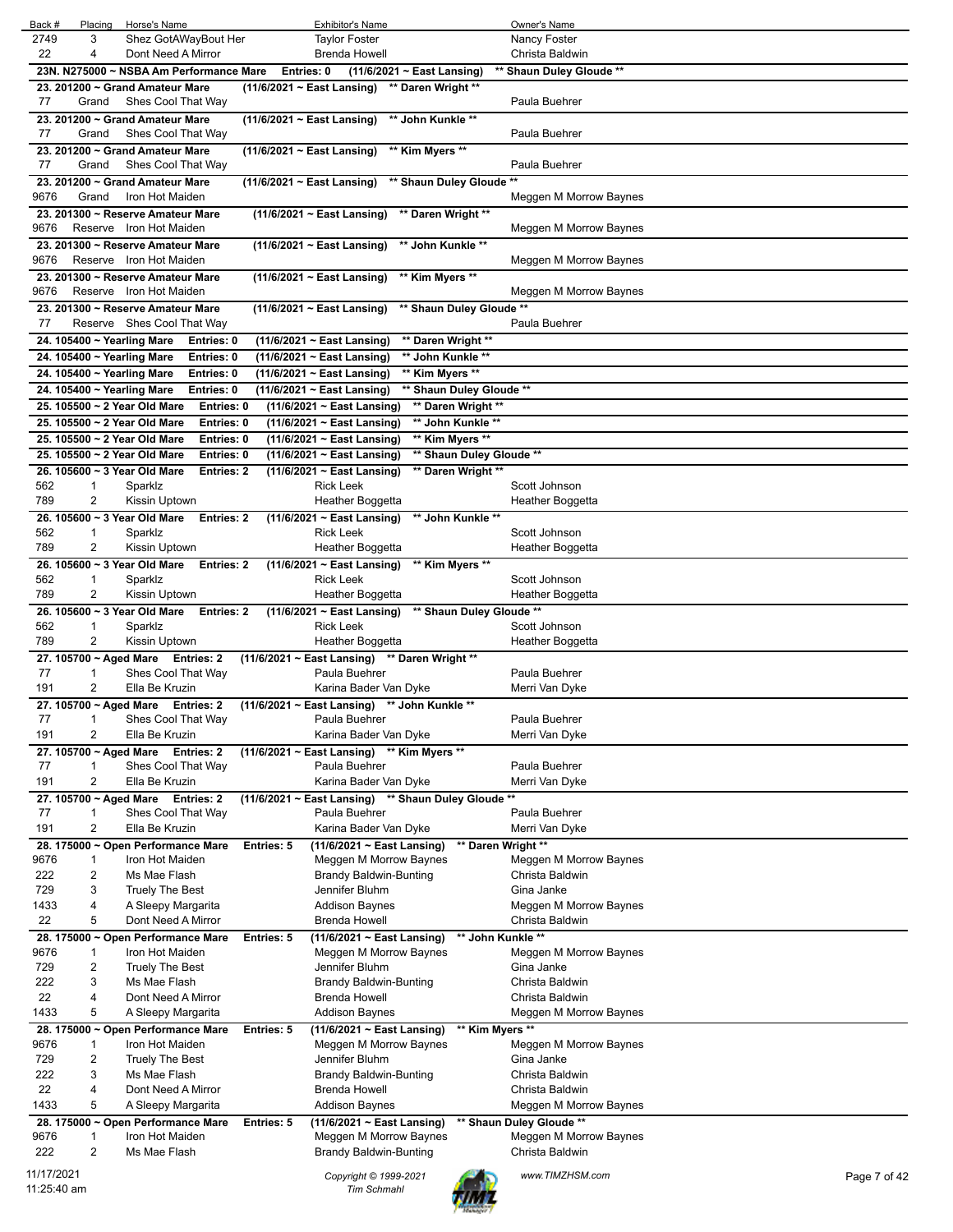| Horse's Name<br>Back #<br>Placing<br><b>Exhibitor's Name</b>                                                             | Owner's Name                           |
|--------------------------------------------------------------------------------------------------------------------------|----------------------------------------|
| 729<br>3<br><b>Truely The Best</b><br>Jennifer Bluhm                                                                     | Gina Janke                             |
| 22<br>Dont Need A Mirror<br>4<br>Brenda Howell                                                                           | Christa Baldwin                        |
| 1433<br>5<br>A Sleepy Margarita<br>Addison Baynes                                                                        | Meggen M Morrow Baynes                 |
| 28N. N175000 ~ NSBA Performance Mare<br>(11/6/2021 ~ East Lansing)<br><b>Entries: 1</b>                                  | ** Shaun Duley Gloude **               |
| 729<br><b>Truely The Best</b><br>Jennifer Lee Bluhm<br>1                                                                 | Gina Janke                             |
| 28. 101200 ~ Grand Mare<br>(11/6/2021 ~ East Lansing) ** Daren Wright **                                                 |                                        |
| 562<br>Grand<br>Sparklz                                                                                                  | Scott Johnson                          |
| 28. 101200 ~ Grand Mare<br>(11/6/2021 ~ East Lansing) ** John Kunkle **                                                  |                                        |
| 562<br>Grand<br>Sparklz                                                                                                  | Scott Johnson                          |
| (11/6/2021 ~ East Lansing) ** Kim Myers **<br>28. 101200 ~ Grand Mare                                                    |                                        |
| 562                                                                                                                      | Scott Johnson                          |
| Sparklz<br>Grand                                                                                                         |                                        |
| 28. 101200 ~ Grand Mare<br>(11/6/2021 ~ East Lansing) ** Shaun Duley Gloude **                                           |                                        |
| 562<br>Grand<br>Sparklz                                                                                                  | Scott Johnson                          |
| 28. 101300 ~ Reserve Mare<br>$(11/6/2021 \sim$ East Lansing)<br>** Daren Wright **                                       |                                        |
| Reserve Shes Cool That Way<br>77                                                                                         | Paula Buehrer                          |
| ** John Kunkle **<br>28. 101300 ~ Reserve Mare<br>$(11/6/2021 \sim$ East Lansing)                                        |                                        |
| Reserve Shes Cool That Way<br>77                                                                                         | Paula Buehrer                          |
| 28. 101300 ~ Reserve Mare<br>$(11/6/2021 \sim$ East Lansing)<br>** Kim Myers **                                          |                                        |
| Reserve Shes Cool That Way<br>77                                                                                         | Paula Buehrer                          |
| 28. 101300 ~ Reserve Mare<br>(11/6/2021 ~ East Lansing) ** Shaun Duley Gloude **                                         |                                        |
| 9676<br>Reserve Iron Hot Maiden                                                                                          | Meggen M Morrow Baynes                 |
| (11/6/2021 ~ East Lansing)<br>29. 405400 ~ Youth Yearling Mare<br>Entries: 0                                             | ** Daren Wright **                     |
| (11/6/2021 ~ East Lansing)<br>29. 405400 ~ Youth Yearling Mare<br>Entries: 0                                             | ** John Kunkle **                      |
| 29. 405400 ~ Youth Yearling Mare<br>(11/6/2021 ~ East Lansing)<br>Entries: 0                                             | ** Kim Myers **                        |
| 29. 405400 ~ Youth Yearling Mare<br>(11/6/2021 ~ East Lansing)<br>Entries: 0                                             | ** Shaun Duley Gloude **               |
| 30. 405500 ~ Youth 2 Year Old Mare<br>Entries: 0<br>(11/6/2021 ~ East Lansing)                                           | ** Daren Wright **                     |
|                                                                                                                          |                                        |
| 30. 405500 ~ Youth 2 Year Old Mare<br>Entries: 0<br>(11/6/2021 ~ East Lansing)                                           | ** John Kunkle **                      |
| 30. 405500 ~ Youth 2 Year Old Mare<br>(11/6/2021 ~ East Lansing)<br>Entries: 0                                           | ** Kim Myers **                        |
| 30. 405500 ~ Youth 2 Year Old Mare<br>Entries: 0<br>(11/6/2021 ~ East Lansing)                                           | ** Shaun Duley Gloude **               |
| 31. 405600 ~ Youth 3 Year Old Mare<br>Entries: 0<br>(11/6/2021 ~ East Lansing)                                           | ** Daren Wright **                     |
| 31. 405600 ~ Youth 3 Year Old Mare<br>Entries: 0<br>(11/6/2021 ~ East Lansing)                                           | ** John Kunkle **                      |
| 31. 405600 ~ Youth 3 Year Old Mare<br>Entries: 0<br>(11/6/2021 ~ East Lansing)                                           | ** Kim Myers **                        |
| 31. 405600 ~ Youth 3 Year Old Mare<br>Entries: 0<br>(11/6/2021 ~ East Lansing)                                           | ** Shaun Duley Gloude **               |
| 32. 405700 ~ Youth Aged Mare<br><b>Entries: 2</b><br>$(11/6/2021 \sim$ East Lansing)                                     | ** Daren Wright **                     |
| 1433<br>A Sleepy Margarita<br><b>Addison Baynes</b><br>$\mathbf{1}$                                                      | Meggen M Morrow Baynes                 |
| 2<br>188<br>Dollasigns<br>Selena Mertz                                                                                   | Selena Mertz                           |
| 32. 405700 ~ Youth Aged Mare<br>$(11/6/2021 \sim$ East Lansing)<br><b>Entries: 2</b>                                     | ** John Kunkle **                      |
| 1433<br>A Sleepy Margarita<br><b>Addison Baynes</b><br>$\mathbf{1}$                                                      | Meggen M Morrow Baynes                 |
| 2<br>188<br>Dollasigns<br>Selena Mertz                                                                                   | Selena Mertz                           |
| 32. 405700 ~ Youth Aged Mare<br><b>Entries: 2</b><br>$(11/6/2021 \sim$ East Lansing)                                     | ** Kim Myers **                        |
| 1433<br>$\mathbf{1}$<br>A Sleepy Margarita<br><b>Addison Baynes</b>                                                      | Meggen M Morrow Baynes                 |
| 188<br>2<br>Dollasigns<br>Selena Mertz                                                                                   | Selena Mertz                           |
| (11/6/2021 ~ East Lansing) ** Shaun Duley Gloude **<br>32. 405700 ~ Youth Aged Mare<br><b>Entries: 2</b>                 |                                        |
| 1433<br>1<br>A Sleepy Margarita<br><b>Addison Baynes</b>                                                                 | Meggen M Morrow Baynes                 |
| 188<br>2<br>Dollasigns<br>Selena Mertz                                                                                   | Selena Mertz                           |
|                                                                                                                          |                                        |
| 33.475000 ~ Youth Performance Mare<br>Entries: 2<br>(11/6/2021 ~ East Lansing)                                           | ** Daren Wright **                     |
| 9676<br>$\mathbf{1}$<br>Iron Hot Maiden<br><b>Addison Baynes</b><br>518<br>2<br><b>Chloe Roberts</b>                     | Meggen M Morrow Baynes<br>Jody Roberts |
| Suddenly Im A Diva                                                                                                       |                                        |
| 33. 475000 ~ Youth Performance Mare<br>(11/6/2021 ~ East Lansing)<br><b>Entries: 2</b>                                   | ** John Kunkle **                      |
| 518<br>$\mathbf{1}$<br>Suddenly Im A Diva<br><b>Chloe Roberts</b>                                                        | Jody Roberts                           |
| 9676<br>2<br>Iron Hot Maiden<br><b>Addison Baynes</b>                                                                    | Meggen M Morrow Baynes                 |
| (11/6/2021 ~ East Lansing)<br>33. 475000 ~ Youth Performance Mare<br>Entries: 2                                          | ** Kim Myers **                        |
| 518<br>$\mathbf{1}$<br>Suddenly Im A Diva<br><b>Chloe Roberts</b>                                                        | <b>Jody Roberts</b>                    |
| 9676<br>2<br>Iron Hot Maiden<br><b>Addison Baynes</b>                                                                    | Meggen M Morrow Baynes                 |
| 33. 475000 ~ Youth Performance Mare<br>(11/6/2021 ~ East Lansing)<br>Entries: 2                                          | ** Shaun Duley Gloude **               |
| 9676<br>$\mathbf{1}$<br>Iron Hot Maiden<br><b>Addison Baynes</b>                                                         | Meggen M Morrow Baynes                 |
| 518<br>2<br><b>Chloe Roberts</b><br>Suddenly Im A Diva                                                                   | Jody Roberts                           |
| 33N. N475000 ~ NSBA Youth Performance Mare<br>Entries: 0<br>(11/6/2021 ~ East Lansing)                                   | ** Shaun Duley Gloude **               |
| 33. 401200 ~ Grand Youth Mare<br>$(11/6/2021 \sim$ East Lansing)<br>** Daren Wright **                                   |                                        |
| 9676<br>Grand<br>Iron Hot Maiden                                                                                         | Meggen M Morrow Baynes                 |
| 33. 401200 ~ Grand Youth Mare<br>** John Kunkle **<br>(11/6/2021 ~ East Lansing)                                         |                                        |
| 518<br>Grand<br>Suddenly Im A Diva                                                                                       | <b>Jody Roberts</b>                    |
| 33. 401200 ~ Grand Youth Mare<br>** Kim Myers **<br>(11/6/2021 ~ East Lansing)                                           |                                        |
| 518<br>Suddenly Im A Diva<br>Grand                                                                                       |                                        |
|                                                                                                                          | Jody Roberts                           |
| 33. 401200 ~ Grand Youth Mare<br>(11/6/2021 ~ East Lansing)<br>** Shaun Duley Gloude **                                  |                                        |
| 9676<br>Grand<br>Iron Hot Maiden                                                                                         | Meggen M Morrow Baynes                 |
|                                                                                                                          |                                        |
| ** Daren Wright **<br>33. 401300 ~ Reserve Youth Mare<br>(11/6/2021 ~ East Lansing)                                      |                                        |
| 518<br>Reserve Suddenly Im A Diva                                                                                        | Jody Roberts                           |
| 33. 401300 ~ Reserve Youth Mare<br>** John Kunkle **<br>$(11/6/2021 \sim$ East Lansing)                                  |                                        |
| 9676<br>Reserve Iron Hot Maiden<br>33. 401300 ~ Reserve Youth Mare<br>$(11/6/2021 \sim$ East Lansing)<br>** Kim Myers ** | Meggen M Morrow Baynes                 |

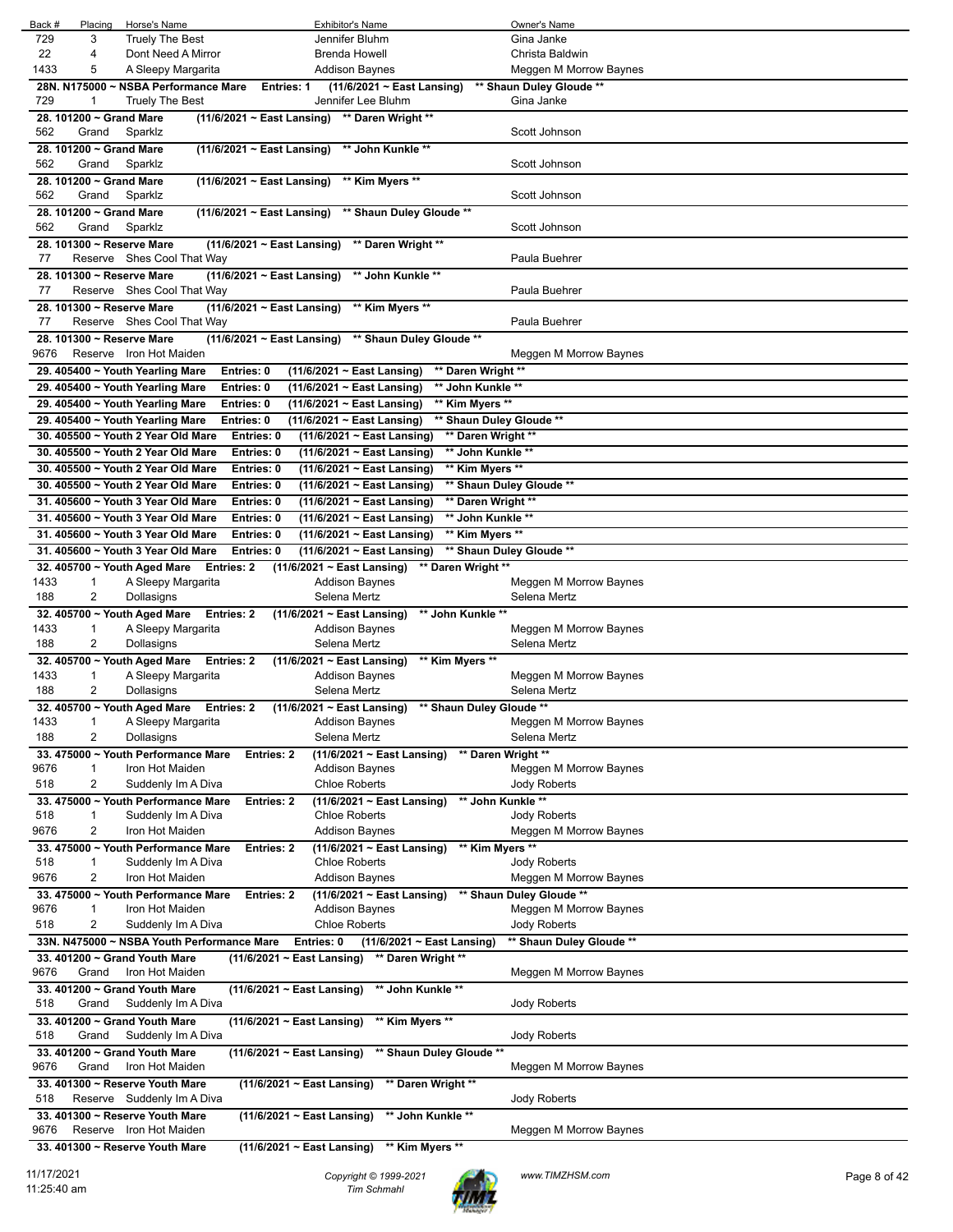| Back #            | Placing        | Horse's Name                                             |                                                     | <b>Exhibitor's Name</b>                         | Owner's Name                                    |              |
|-------------------|----------------|----------------------------------------------------------|-----------------------------------------------------|-------------------------------------------------|-------------------------------------------------|--------------|
| 9676              | Reserve        | Iron Hot Maiden                                          |                                                     |                                                 | Meggen M Morrow Baynes                          |              |
|                   |                | 33, 401300 ~ Reserve Youth Mare                          | (11/6/2021 ~ East Lansing) ** Shaun Duley Gloude ** |                                                 |                                                 |              |
| 518               |                | Reserve Suddenly Im A Diva                               |                                                     |                                                 | <b>Jody Roberts</b>                             |              |
|                   |                | 34. 207400 ~ Amateur Yearling Gelding                    | Entries: 0                                          | (11/6/2021 ~ East Lansing)                      | ** Daren Wright **                              |              |
|                   |                | 34. 207400 ~ Amateur Yearling Gelding                    | Entries: 0                                          | (11/6/2021 ~ East Lansing)                      | ** John Kunkle **                               |              |
|                   |                | 34. 207400 ~ Amateur Yearling Gelding                    | Entries: 0                                          | (11/6/2021 ~ East Lansing)                      | ** Kim Myers **                                 |              |
|                   |                | 34. 207400 ~ Amateur Yearling Gelding                    | Entries: 0                                          | (11/6/2021 ~ East Lansing)                      | ** Shaun Duley Gloude **                        |              |
|                   |                | 35. 207500 ~ Amateur 2 Year Old Gelding                  | Entries: 0                                          | (11/6/2021 ~ East Lansing)                      | ** Daren Wright **                              |              |
|                   |                | 35. 207500 ~ Amateur 2 Year Old Gelding                  | Entries: 0                                          | (11/6/2021 ~ East Lansing)                      | ** John Kunkle **                               |              |
|                   |                | 35. 207500 ~ Amateur 2 Year Old Gelding                  | Entries: 0                                          | (11/6/2021 ~ East Lansing)                      | ** Kim Myers **                                 |              |
|                   |                | 35. 207500 ~ Amateur 2 Year Old Gelding                  | Entries: 0                                          | (11/6/2021 ~ East Lansing)                      | ** Shaun Duley Gloude **                        |              |
|                   |                | 36. 207600 ~ Amateur 3 Year Old Gelding                  | Entries: 0                                          | (11/6/2021 ~ East Lansing)                      | ** Daren Wright **                              |              |
|                   |                | 36. 207600 ~ Amateur 3 Year Old Gelding                  | Entries: 0                                          | (11/6/2021 ~ East Lansing)                      | ** John Kunkle **                               |              |
|                   |                | 36. 207600 ~ Amateur 3 Year Old Gelding                  | Entries: 0                                          | (11/6/2021 ~ East Lansing)                      | ** Kim Myers **                                 |              |
|                   |                | 36. 207600 ~ Amateur 3 Year Old Gelding                  | Entries: 0                                          | (11/6/2021 ~ East Lansing)                      | ** Shaun Duley Gloude **                        |              |
| 330               |                | 37. 207700 ~ Amateur Aged Gelding                        | Entries: 4                                          | (11/6/2021 ~ East Lansing) ** Daren Wright **   |                                                 |              |
| 141               | 1<br>2         | TJ Simply The Best<br>I Know Theres Good                 | Jill Finley<br><b>Bailey Miller</b>                 |                                                 | Noble Hills Farm, LLC<br><b>ROBERT A MILLER</b> |              |
| 480               | 3              | Lopin N Lookin                                           | Morgan Bailey                                       |                                                 | Morgan Bailey                                   |              |
| 123               | 4              | Rock Legend                                              |                                                     | Cynthia R Pyle                                  | Cynthia R Pyle                                  |              |
|                   |                | 37. 207700 ~ Amateur Aged Gelding                        | Entries: 4                                          | $(11/6/2021 \sim$ East Lansing)                 | ** John Kunkle **                               |              |
| 330               | 1              | TJ Simply The Best                                       | Jill Finley                                         |                                                 | Noble Hills Farm, LLC                           |              |
| 141               | 2              | I Know Theres Good                                       | <b>Bailey Miller</b>                                |                                                 | ROBERT A MILLER                                 |              |
| 480               | 3              | Lopin N Lookin                                           | Morgan Bailey                                       |                                                 | Morgan Bailey                                   |              |
| 123               | 4              | Rock Legend                                              |                                                     | Cynthia R Pyle                                  | Cynthia R Pyle                                  |              |
|                   |                | 37. 207700 ~ Amateur Aged Gelding                        | Entries: 4                                          | $(11/6/2021 \sim$ East Lansing)                 | ** Kim Myers **                                 |              |
| 330               | 1              | TJ Simply The Best                                       | Jill Finley                                         |                                                 | Noble Hills Farm, LLC                           |              |
| 141               | 2              | I Know Theres Good                                       | <b>Bailey Miller</b>                                |                                                 | <b>ROBERT A MILLER</b>                          |              |
| 123               | 3              | Rock Legend                                              |                                                     | Cynthia R Pyle                                  | Cynthia R Pyle                                  |              |
| 480               | 4              | Lopin N Lookin                                           | Morgan Bailey                                       |                                                 | Morgan Bailey                                   |              |
|                   |                | 37. 207700 ~ Amateur Aged Gelding                        | Entries: 4                                          | $(11/6/2021 \sim$ East Lansing)                 | ** Shaun Duley Gloude **                        |              |
| 330               | 1              | TJ Simply The Best                                       | Jill Finley                                         |                                                 | Noble Hills Farm, LLC                           |              |
| 141               | 2              | I Know Theres Good                                       | <b>Bailey Miller</b>                                |                                                 | ROBERT A MILLER                                 |              |
| 123               | 3              | Rock Legend                                              |                                                     | Cynthia R Pyle                                  | Cynthia R Pyle                                  |              |
| 480               | 4              | Lopin N Lookin                                           | Morgan Bailey                                       |                                                 | Morgan Bailey                                   |              |
| 383               |                | 38. 277000 ~ Amateur Performance Gelding<br>The Red Foxx | Entries: 8                                          | $(11/6/2021 \sim$ East Lansing)<br>Adam Johnson | ** Daren Wright **<br>Adam Johnson              |              |
| 150               | 1<br>2         | Macs Kool Legacy                                         | Susan Frank                                         |                                                 | Susan Frank                                     |              |
| 2324              | 3              | Certainly Well Made                                      | <b>Taylor Foster</b>                                |                                                 | Nancy Foster                                    |              |
| 335               | 4              | One Kool Fool                                            |                                                     | <b>Brenda Schrader</b>                          | <b>Brenda Schrader</b>                          |              |
| 263               | 5              | <b>Finely Asleep</b>                                     |                                                     | Morgan Jennings                                 | Michelle Mccarthy Warda                         |              |
| 122               | 6              | <b>Invitations Are Good</b>                              |                                                     | Lily Ellen Atkinson                             | Lily Ellen Atkinson                             |              |
| 66                | 7              | I O You One                                              |                                                     | Lisa Ondersma Lowetz                            | Lisa Ondersma Lowetz                            |              |
| 12                | 8              | Southern Eyes On Me                                      |                                                     | Nancy Fullerton                                 | Nancy Fullerton                                 |              |
|                   |                | 38. 277000 ~ Amateur Performance Gelding                 | Entries: 8                                          | (11/6/2021 ~ East Lansing)                      | ** John Kunkle **                               |              |
| 383               | 1              | The Red Foxx                                             |                                                     | Adam Johnson                                    | Adam Johnson                                    |              |
| 335               | 2              | One Kool Fool                                            |                                                     | <b>Brenda Schrader</b>                          | <b>Brenda Schrader</b>                          |              |
| 263               | 3              | <b>Finely Asleep</b>                                     |                                                     | Morgan Jennings                                 | Michelle Mccarthy Warda                         |              |
| 2324              | 4              | Certainly Well Made                                      | <b>Taylor Foster</b>                                |                                                 | Nancy Foster                                    |              |
| 150               | 5              | Macs Kool Legacy                                         | Susan Frank                                         |                                                 | Susan Frank                                     |              |
| 12                | 6              | Southern Eyes On Me                                      |                                                     | Nancy Fullerton                                 | Nancy Fullerton                                 |              |
| 66                | $\overline{7}$ | I O You One                                              |                                                     | Lisa Ondersma Lowetz                            | Lisa Ondersma Lowetz                            |              |
| 122               | 8              | <b>Invitations Are Good</b>                              |                                                     | Lily Ellen Atkinson                             | Lily Ellen Atkinson                             |              |
|                   |                | 38. 277000 ~ Amateur Performance Gelding                 | Entries: 8                                          | (11/6/2021 ~ East Lansing)                      | ** Kim Myers **                                 |              |
| 263<br>383        | 1<br>2         | Finely Asleep<br>The Red Foxx                            |                                                     | Morgan Jennings<br>Adam Johnson                 | Michelle Mccarthy Warda<br>Adam Johnson         |              |
| 122               |                | <b>Invitations Are Good</b>                              |                                                     | Lily Ellen Atkinson                             |                                                 |              |
|                   |                |                                                          |                                                     |                                                 |                                                 |              |
|                   | 3              |                                                          |                                                     |                                                 | Lily Ellen Atkinson                             |              |
| 335               | 4              | One Kool Fool                                            | Susan Frank                                         | Brenda Schrader                                 | Brenda Schrader<br>Susan Frank                  |              |
| 150<br>2324       | 5<br>6         | Macs Kool Legacy<br>Certainly Well Made                  | <b>Taylor Foster</b>                                |                                                 |                                                 |              |
| 12                | $\overline{7}$ | Southern Eyes On Me                                      |                                                     | Nancy Fullerton                                 | Nancy Foster<br>Nancy Fullerton                 |              |
| 66                | 8              | I O You One                                              |                                                     | Lisa Ondersma Lowetz                            | Lisa Ondersma Lowetz                            |              |
|                   |                | 38. 277000 ~ Amateur Performance Gelding                 | Entries: 8                                          | $(11/6/2021 \sim$ East Lansing)                 | ** Shaun Duley Gloude **                        |              |
| 150               | 1              | Macs Kool Legacy                                         | Susan Frank                                         |                                                 | Susan Frank                                     |              |
| 263               | 2              | <b>Finely Asleep</b>                                     |                                                     | Morgan Jennings                                 | Michelle Mccarthy Warda                         |              |
| 122               | 3              | <b>Invitations Are Good</b>                              |                                                     | Lily Ellen Atkinson                             | Lily Ellen Atkinson                             |              |
| 66                | 4              | I O You One                                              |                                                     | Lisa Ondersma Lowetz                            | Lisa Ondersma Lowetz                            |              |
| 383               | 5              | The Red Foxx                                             |                                                     | Adam Johnson                                    | Adam Johnson                                    |              |
| 12                | 6              | Southern Eyes On Me                                      |                                                     | Nancy Fullerton                                 | Nancy Fullerton                                 |              |
| 335               | 7              | One Kool Fool                                            |                                                     | <b>Brenda Schrader</b>                          | <b>Brenda Schrader</b>                          |              |
| 2324              | 8              | Certainly Well Made                                      | <b>Taylor Foster</b>                                |                                                 | Nancy Foster                                    |              |
|                   |                | 38. 201400 ~ Grand Amateur Gelding                       | $(11/6/2021 \sim$ East Lansing)                     | ** Daren Wright **                              |                                                 |              |
| 330<br>11/17/2021 | Grand          | TJ Simply The Best                                       |                                                     | Copyright © 1999-2021                           | Noble Hills Farm, LLC<br>www.TIMZHSM.com        | Page 9 of 42 |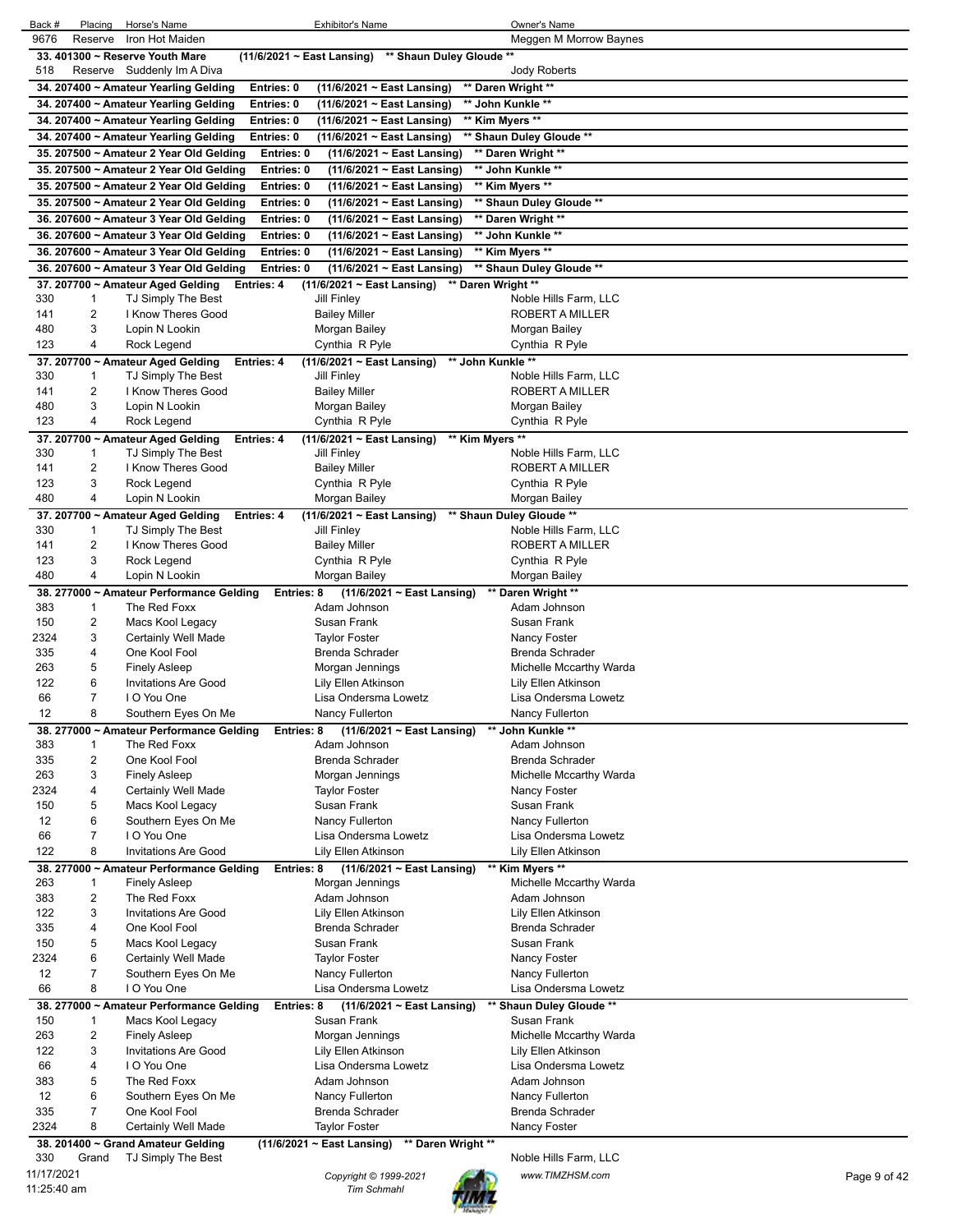| Back #<br>Placing Horse's Name<br><b>Exhibitor's Name</b>                                                                                                                     | Owner's Name                       |
|-------------------------------------------------------------------------------------------------------------------------------------------------------------------------------|------------------------------------|
| 38. 201400 ~ Grand Amateur Gelding<br>** John Kunkle **<br>(11/6/2021 ~ East Lansing)                                                                                         |                                    |
| 330<br>Grand<br>TJ Simply The Best                                                                                                                                            | Noble Hills Farm, LLC              |
| ** Kim Myers **<br>38. 201400 ~ Grand Amateur Gelding<br>$(11/6/2021 \sim$ East Lansing)                                                                                      |                                    |
| 263<br><b>Finely Asleep</b><br>Grand                                                                                                                                          | Michelle Mccarthy Warda            |
| ** Shaun Duley Gloude **<br>38. 201400 ~ Grand Amateur Gelding<br>(11/6/2021 ~ East Lansing)                                                                                  |                                    |
| 330<br>TJ Simply The Best<br>Grand                                                                                                                                            | Noble Hills Farm, LLC              |
| 38. 201500 ~ Reserve Amateur Gelding<br>$(11/6/2021 \sim East$ Lansing)<br>** Daren Wright **                                                                                 |                                    |
| 383<br>Reserve The Red Foxx                                                                                                                                                   | Adam Johnson                       |
| ** John Kunkle **<br>38. 201500 ~ Reserve Amateur Gelding<br>$(11/6/2021 \sim East$ Lansing)                                                                                  |                                    |
| 383<br>Reserve The Red Foxx                                                                                                                                                   | Adam Johnson                       |
| 38. 201500 ~ Reserve Amateur Gelding<br>$(11/6/2021 \sim$ East Lansing)<br>** Kim Myers **                                                                                    |                                    |
| 383<br>Reserve The Red Foxx                                                                                                                                                   | Adam Johnson                       |
| ** Shaun Duley Gloude **<br>38. 201500 ~ Reserve Amateur Gelding<br>$(11/6/2021 \sim$ East Lansing)                                                                           |                                    |
| Reserve Macs Kool Legacy<br>150                                                                                                                                               | Susan Frank                        |
| 38N. N277000 ~ NSBA Am Performance Gelding<br>(11/6/2021 ~ East Lansing)<br>Entries: 4                                                                                        | ** Shaun Duley Gloude **           |
| 263<br>Morgan McCarthy Warda<br>1<br><b>Finely Asleep</b>                                                                                                                     | Michelle Mccarthy Warda            |
| 383<br>2<br>The Red Foxx<br>Adam Johnson<br>12<br>3<br>Southern Eyes On Me<br>Nancy Fullerton                                                                                 | Adam Johnson<br>Nancy Fullerton    |
| 335<br>4<br>One Kool Fool<br><b>Brenda Schrader</b>                                                                                                                           | <b>Brenda Schrader</b>             |
| 29. 107400 ~ Yearling Gelding<br>Entries: 0<br>(11/6/2021 ~ East Lansing)<br>** Daren Wright **                                                                               |                                    |
| 29. 107400 ~ Yearling Gelding<br>** John Kunkle **<br>Entries: 0<br>(11/6/2021 ~ East Lansing)                                                                                |                                    |
| ** Kim Myers **<br>Entries: 0                                                                                                                                                 |                                    |
| 29. 107400 ~ Yearling Gelding<br>(11/6/2021 ~ East Lansing)<br>29. 107400 ~ Yearling Gelding<br>Entries: 0<br>(11/6/2021 ~ East Lansing)<br>** Shaun Duley Gloude **          |                                    |
| 40. 107500 ~ 2 Year Old Gelding<br>Entries: 0<br>(11/6/2021 ~ East Lansing)<br>** Daren Wright **                                                                             |                                    |
| ** John Kunkle **                                                                                                                                                             |                                    |
| 40. 107500 ~ 2 Year Old Gelding<br>Entries: 0<br>(11/6/2021 ~ East Lansing)<br>** Kim Myers **<br>40. 107500 ~ 2 Year Old Gelding<br>Entries: 0<br>(11/6/2021 ~ East Lansing) |                                    |
| Entries: 0                                                                                                                                                                    |                                    |
| 40. 107500 ~ 2 Year Old Gelding<br>(11/6/2021 ~ East Lansing)<br>** Shaun Duley Gloude **                                                                                     |                                    |
| 41. 107600 ~ 3 Year Old Gelding<br>Entries: 0<br>** Daren Wright **<br>(11/6/2021 ~ East Lansing)                                                                             |                                    |
| ** John Kunkle **<br>41. 107600 ~ 3 Year Old Gelding<br>Entries: 0<br>(11/6/2021 ~ East Lansing)                                                                              |                                    |
| (11/6/2021 ~ East Lansing)<br>** Kim Myers **<br>41. 107600 ~ 3 Year Old Gelding<br>Entries: 0                                                                                |                                    |
| 41. 107600 ~ 3 Year Old Gelding<br>Entries: 0<br>(11/6/2021 ~ East Lansing)<br>** Shaun Duley Gloude **                                                                       |                                    |
| 42. 107700 ~ Aged Gelding<br>Entries: 2<br>$(11/6/2021 \sim$ East Lansing)<br>** Daren Wright **<br>903<br>Elio<br><b>Austin Craig</b><br>1                                   | <b>Austin Craig</b>                |
| 330<br>2<br>TJ Simply The Best<br><b>Jill Finley</b>                                                                                                                          | Noble Hills Farm, LLC              |
| 42. 107700 ~ Aged Gelding<br>(11/6/2021 ~ East Lansing)<br>** John Kunkle **<br>Entries: 2                                                                                    |                                    |
| 903<br>Elio<br><b>Austin Craig</b><br>1                                                                                                                                       | <b>Austin Craig</b>                |
| 330<br>2<br>TJ Simply The Best<br><b>Jill Finley</b>                                                                                                                          | Noble Hills Farm, LLC              |
| 42. 107700 ~ Aged Gelding<br>Entries: 2<br>(11/6/2021 ~ East Lansing)<br>** Kim Myers **                                                                                      |                                    |
| 903<br>$\mathbf{1}$<br>Elio<br><b>Austin Craig</b>                                                                                                                            | <b>Austin Craig</b>                |
| 330<br>2<br>TJ Simply The Best<br>Jill Finley                                                                                                                                 | Noble Hills Farm, LLC              |
| 42. 107700 ~ Aged Gelding<br>(11/6/2021 ~ East Lansing)<br>** Shaun Duley Gloude **<br>Entries: 2                                                                             |                                    |
| 903<br>Elio<br><b>Austin Craig</b><br>1                                                                                                                                       | <b>Austin Craig</b>                |
| 330<br>2<br>TJ Simply The Best<br><b>Jill Finley</b>                                                                                                                          | Noble Hills Farm, LLC              |
| 43. 177000 ~ Open Performance Gelding<br>(11/6/2021 ~ East Lansing)<br>Entries: 5                                                                                             | ** Daren Wright **                 |
| 383<br>The Red Foxx<br>Adam Johnson<br>1                                                                                                                                      | Adam Johnson                       |
| 2<br>150<br>Susan Frank<br>Macs Kool Legacy                                                                                                                                   | Susan Frank                        |
| 263<br>3<br>Morgan Jennings<br><b>Finely Asleep</b>                                                                                                                           | Michelle Mccarthy Warda            |
| 122<br>4<br><b>Invitations Are Good</b><br>Lily Ellen Atkinson                                                                                                                | Lily Ellen Atkinson                |
| 1302<br>5<br>ReservationsRequired<br>Samantha Jo Wolf                                                                                                                         | Samantha Jo Wolf                   |
| $(11/6/2021 \sim East$ Lansing)<br>43. 177000 ~ Open Performance Gelding<br>Entries: 5                                                                                        | ** John Kunkle **                  |
| 383<br>The Red Foxx<br>Adam Johnson<br>1                                                                                                                                      | Adam Johnson                       |
| 2<br>263<br><b>Finely Asleep</b><br>Morgan Jennings                                                                                                                           | Michelle Mccarthy Warda            |
| 150<br>3<br>Susan Frank<br>Macs Kool Legacy<br>122<br>4<br><b>Invitations Are Good</b><br>Lily Ellen Atkinson                                                                 | Susan Frank<br>Lily Ellen Atkinson |
| 1302<br>5<br>Samantha Jo Wolf<br>ReservationsRequired                                                                                                                         | Samantha Jo Wolf                   |
| 43. 177000 ~ Open Performance Gelding<br>Entries: 5<br>(11/6/2021 ~ East Lansing)                                                                                             | ** Kim Myers **                    |
| 263<br>1<br><b>Finely Asleep</b><br>Morgan Jennings                                                                                                                           | Michelle Mccarthy Warda            |
| 383<br>2<br>The Red Foxx<br>Adam Johnson                                                                                                                                      | Adam Johnson                       |
| 122<br>3<br><b>Invitations Are Good</b><br>Lily Ellen Atkinson                                                                                                                | Lily Ellen Atkinson                |
| 150<br>4<br>Susan Frank<br>Macs Kool Legacy                                                                                                                                   | Susan Frank                        |
| 1302<br>5<br>ReservationsRequired<br>Samantha Jo Wolf                                                                                                                         | Samantha Jo Wolf                   |
| 43. 177000 ~ Open Performance Gelding<br>(11/6/2021 ~ East Lansing)<br>Entries: 5                                                                                             | ** Shaun Duley Gloude **           |
| 150<br>1<br>Macs Kool Legacy<br>Susan Frank                                                                                                                                   | Susan Frank                        |
| 263<br>2<br><b>Finely Asleep</b><br>Morgan Jennings                                                                                                                           | Michelle Mccarthy Warda            |
| 3<br>383<br>The Red Foxx<br>Adam Johnson                                                                                                                                      | Adam Johnson                       |
| 122<br>4<br><b>Invitations Are Good</b><br>Lily Ellen Atkinson                                                                                                                | Lily Ellen Atkinson                |
| 1302<br>5<br>ReservationsRequired<br>Samantha Jo Wolf                                                                                                                         | Samantha Jo Wolf                   |
| 43N. N177000~<br><b>NSBA Performance Gelding</b><br>Entries: 2<br>$(11/6/2021 \sim$ East Lansing)                                                                             |                                    |
| 263<br>1<br><b>Finely Asleep</b><br>Morgan McCarthy Warda                                                                                                                     | ** Shaun Duley Gloude **           |
|                                                                                                                                                                               | Michelle Mccarthy Warda            |
| 2<br>383<br>The Red Foxx<br>Adam Johnson                                                                                                                                      | Adam Johnson                       |
| 43. 101400 ~ Grand Gelding<br>$(11/6/2021 \sim$ East Lansing) ** Daren Wright **                                                                                              |                                    |
| 903<br>Elio<br>Grand                                                                                                                                                          | <b>Austin Craig</b>                |

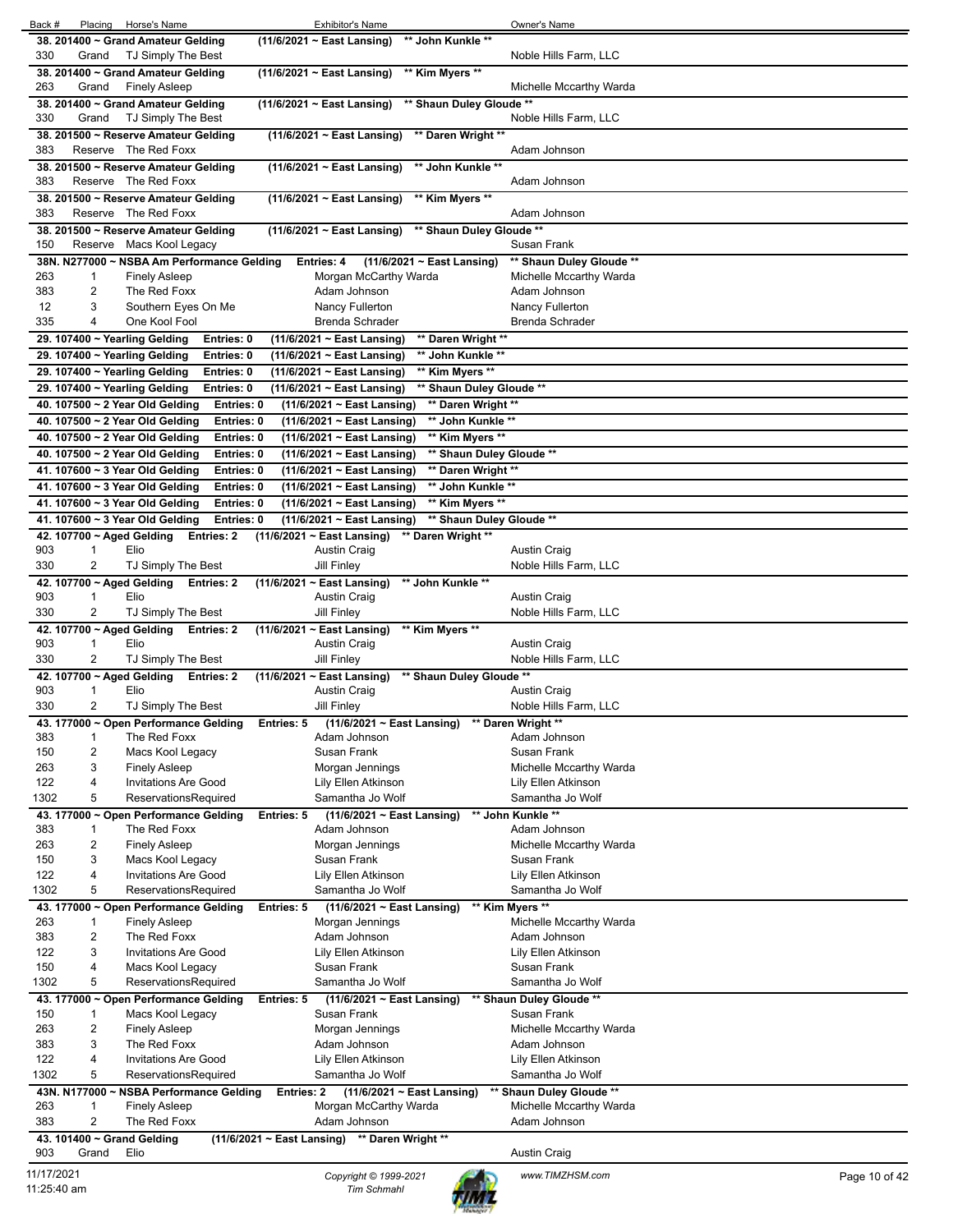| Back #<br>Placing Horse's Name                                                                             | <b>Exhibitor's Name</b>                                                            | Owner's Name                                |               |
|------------------------------------------------------------------------------------------------------------|------------------------------------------------------------------------------------|---------------------------------------------|---------------|
| 43. 101400 ~ Grand Gelding                                                                                 | (11/6/2021 ~ East Lansing) ** John Kunkle **                                       |                                             |               |
| 903<br>Grand<br>Elio                                                                                       | (11/6/2021 ~ East Lansing) ** Kim Myers **                                         | <b>Austin Craig</b>                         |               |
| 43. 101400 ~ Grand Gelding<br>Elio<br>903<br>Grand                                                         |                                                                                    | Austin Craig                                |               |
| 43. 101400 ~ Grand Gelding                                                                                 | (11/6/2021 ~ East Lansing) ** Shaun Duley Gloude **                                |                                             |               |
| Elio<br>903<br>Grand                                                                                       |                                                                                    | <b>Austin Craig</b>                         |               |
| 43. 101500 ~ Reserve Gelding<br>$(11/6/2021 \sim$ East Lansing)                                            | ** Daren Wright **                                                                 |                                             |               |
| 330<br>Reserve TJ Simply The Best                                                                          |                                                                                    | Noble Hills Farm, LLC                       |               |
| 43. 101500 ~ Reserve Gelding<br>$(11/6/2021 \sim$ East Lansing)                                            | ** John Kunkle **                                                                  |                                             |               |
| Reserve TJ Simply The Best<br>330                                                                          |                                                                                    | Noble Hills Farm, LLC                       |               |
| 43. 101500 ~ Reserve Gelding<br>$(11/6/2021 \sim$ East Lansing)<br>263<br>Reserve Finely Asleep            | ** Kim Myers **                                                                    | Michelle Mccarthy Warda                     |               |
| 43. 101500 ~ Reserve Gelding                                                                               | (11/6/2021 ~ East Lansing) ** Shaun Duley Gloude **                                |                                             |               |
| Reserve TJ Simply The Best<br>330                                                                          |                                                                                    | Noble Hills Farm, LLC                       |               |
| 44. 407400 ~ Youth Yearling Gelding<br>Entries: 0                                                          | ** Daren Wright **<br>(11/6/2021 ~ East Lansing)                                   |                                             |               |
| 44. 407400 ~ Youth Yearling Gelding<br>Entries: 0                                                          | ** John Kunkle **<br>(11/6/2021 ~ East Lansing)                                    |                                             |               |
| 44. 407400 ~ Youth Yearling Gelding<br>Entries: 0                                                          | (11/6/2021 ~ East Lansing)<br>** Kim Myers **                                      |                                             |               |
| 44. 407400 ~ Youth Yearling Gelding<br>Entries: 0                                                          | (11/6/2021 ~ East Lansing)                                                         | ** Shaun Duley Gloude **                    |               |
| 45. 407500 ~ Youth 2 Year Old Gelding<br>Entries: 0<br>45. 407500 ~ Youth 2 Year Old Gelding<br>Entries: 0 | (11/6/2021 ~ East Lansing)<br>(11/6/2021 ~ East Lansing)                           | ** Daren Wright **<br>** John Kunkle **     |               |
| 45. 407500 ~ Youth 2 Year Old Gelding<br>Entries: 0                                                        | ** Kim Myers **<br>(11/6/2021 ~ East Lansing)                                      |                                             |               |
| 45. 407500 ~ Youth 2 Year Old Gelding<br>Entries: 0                                                        | (11/6/2021 ~ East Lansing)                                                         | ** Shaun Duley Gloude **                    |               |
| 46. 407600 ~ Youth 3 Year Old Gelding<br>Entries: 1                                                        | (11/6/2021 ~ East Lansing)                                                         | ** Daren Wright **                          |               |
| 297<br>1<br>He Makes Me Certain                                                                            | <b>Archer Klenow</b>                                                               | <b>Archer Klenow</b>                        |               |
| 46. 407600 ~ Youth 3 Year Old Gelding<br>Entries: 1                                                        | $(11/6/2021 \sim East$ Lansing)                                                    | ** John Kunkle **                           |               |
| 297<br>He Makes Me Certain<br>1                                                                            | <b>Archer Klenow</b>                                                               | Archer Klenow                               |               |
| 46. 407600 ~ Youth 3 Year Old Gelding<br>Entries: 1<br>297<br>He Makes Me Certain<br>1                     | $(11/6/2021 \sim$ East Lansing)<br>** Kim Myers **<br><b>Archer Klenow</b>         | <b>Archer Klenow</b>                        |               |
| 46. 407600 ~ Youth 3 Year Old Gelding<br><b>Entries: 1</b>                                                 | $(11/6/2021 \sim$ East Lansing)                                                    | ** Shaun Duley Gloude **                    |               |
| 297<br>He Makes Me Certain<br>1                                                                            | <b>Archer Klenow</b>                                                               | <b>Archer Klenow</b>                        |               |
| 47. 407700 ~ Youth Aged Gelding<br>Entries: 7                                                              | ** Daren Wright **<br>$(11/6/2021 \sim$ East Lansing)                              |                                             |               |
| 903<br>1<br>Elio                                                                                           | Austin Craig                                                                       | Austin Craig                                |               |
| 2<br>Red N White Machine<br>224                                                                            | Rilynn Lindsay                                                                     | Ryan Lindsay                                |               |
| 386<br>3<br>No Time To Party<br><b>Batmans Got Da Goods</b><br>760<br>4                                    | <b>Rylee Elizabeth Nichols</b>                                                     | Kelly Dykstra Nichols<br>Maya Edwards       |               |
| 5<br>133<br><b>Missin Sleep</b>                                                                            | Maya Edwards<br><b>Audrey Barnes</b>                                               | <b>Audrey Barnes</b>                        |               |
| 6<br>124<br>Madd Money                                                                                     | Lauren Lauver                                                                      | Lauren Lauver                               |               |
| 107<br>$\overline{7}$<br>Regal N Grand                                                                     | <b>Taylin Collins</b>                                                              | <b>Taylin Collins</b>                       |               |
| 47. 407700 ~ Youth Aged Gelding<br>Entries: 7                                                              | ** John Kunkle **<br>(11/6/2021 ~ East Lansing)                                    |                                             |               |
| 903<br>Elio<br>1                                                                                           | <b>Austin Craig</b>                                                                | Austin Craig                                |               |
| 133<br>2<br>Missin Sleep<br>760<br>3<br>Batmans Got Da Goods                                               | <b>Audrey Barnes</b>                                                               | Audrey Barnes                               |               |
| 224<br>4<br>Red N White Machine                                                                            | Maya Edwards<br>Rilynn Lindsay                                                     | Maya Edwards<br>Ryan Lindsay                |               |
| 386<br>No Time To Party                                                                                    | Rylee Elizabeth Nichols                                                            | Kelly Dykstra Nichols                       |               |
| 6<br>124<br>Madd Money                                                                                     | Lauren Lauver                                                                      | Lauren Lauver                               |               |
| 107<br>$\overline{7}$<br>Regal N Grand                                                                     | <b>Taylin Collins</b>                                                              | <b>Taylin Collins</b>                       |               |
| 47. 407700 ~ Youth Aged Gelding<br>Entries: 7                                                              | ** Kim Myers **<br>(11/6/2021 ~ East Lansing)                                      |                                             |               |
| 903<br>Elio<br>1<br>2<br>133<br>Missin Sleep                                                               | Austin Craig<br><b>Audrey Barnes</b>                                               | Austin Craig<br><b>Audrey Barnes</b>        |               |
| 3<br>386<br>No Time To Party                                                                               | Rylee Elizabeth Nichols                                                            | Kelly Dykstra Nichols                       |               |
| 124<br>4<br>Madd Money                                                                                     | Lauren Lauver                                                                      | Lauren Lauver                               |               |
| 5<br>224<br>Red N White Machine                                                                            | Rilynn Lindsay                                                                     | Ryan Lindsay                                |               |
| 6<br>760<br><b>Batmans Got Da Goods</b>                                                                    | Maya Edwards                                                                       | Maya Edwards                                |               |
| 7<br>107<br>Regal N Grand                                                                                  | <b>Taylin Collins</b>                                                              | <b>Taylin Collins</b>                       |               |
| 47. 407700 ~ Youth Aged Gelding<br>Entries: 7<br>903<br>1<br>Elio                                          | $(11/6/2021 \sim$ East Lansing)<br>** Shaun Duley Gloude **<br><b>Austin Craig</b> | <b>Austin Craig</b>                         |               |
| 2<br>386<br>No Time To Party                                                                               | Rylee Elizabeth Nichols                                                            | Kelly Dykstra Nichols                       |               |
| 133<br>3<br>Missin Sleep                                                                                   | Audrey Barnes                                                                      | Audrey Barnes                               |               |
| 124<br>4<br><b>Madd Money</b>                                                                              | Lauren Lauver                                                                      | Lauren Lauver                               |               |
| 224<br>5<br>Red N White Machine                                                                            | Rilynn Lindsay                                                                     | Ryan Lindsay                                |               |
| 760<br>6<br>Batmans Got Da Goods                                                                           | Maya Edwards                                                                       | Maya Edwards                                |               |
| 107<br>7<br>Regal N Grand                                                                                  | <b>Taylin Collins</b>                                                              | <b>Taylin Collins</b><br>** Daren Wright ** |               |
| 48. 477000 ~ Youth Performance Gelding<br>Entries: 7<br>777<br>$\mathbf{1}$<br>Cool Lookin Ladysman        | $(11/6/2021 \sim$ East Lansing)<br><b>Taylin Collins</b>                           | <b>Taylin Collins</b>                       |               |
| 2<br>Gota B A Hit<br>235                                                                                   | <b>Grace Gasper</b>                                                                | <b>Tammy Gasper</b>                         |               |
| 3<br>1111<br>I Know I Am Invited                                                                           | Jenna Morse                                                                        | Christie I Showerman                        |               |
| PETITE PLEASURES<br>821<br>4                                                                               | <b>Breann Ousley</b>                                                               | Stacie Ousley                               |               |
| 302<br>5<br>Inkryminating                                                                                  | Kennedy Peplinski                                                                  | Mark & Jimsey Miller                        |               |
| 1302<br>6<br>ReservationsRequired<br>24<br>7<br>Gonna Get Ya Good                                          | Samantha Jo Wolf<br>Rilynn Lindsay                                                 | Samantha Jo Wolf<br>Rilynn Lindsay          |               |
| 48. 477000 ~ Youth Performance Gelding<br>Entries: 7                                                       | (11/6/2021 ~ East Lansing)                                                         | ** John Kunkle **                           |               |
| 777<br>1<br>Cool Lookin Ladysman                                                                           | <b>Taylin Collins</b>                                                              | <b>Taylin Collins</b>                       |               |
|                                                                                                            |                                                                                    |                                             |               |
| 11/17/2021                                                                                                 | Copyright © 1999-2021                                                              | www.TIMZHSM.com                             | Page 11 of 42 |
| 11:25:40 am                                                                                                | <b>Tim Schmahl</b>                                                                 |                                             |               |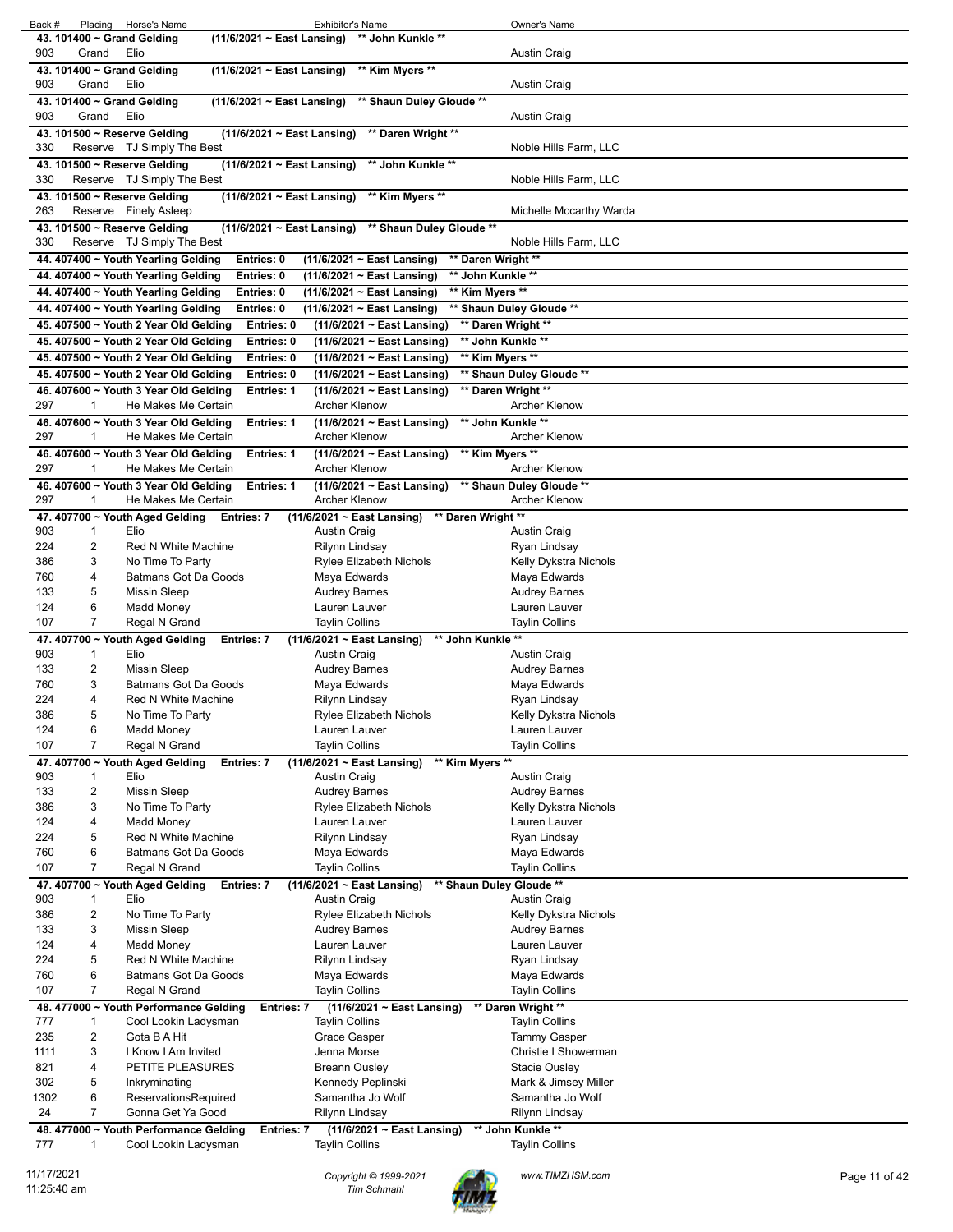| Back #     | Placing                 | Horse's Name                                                               | <b>Exhibitor's Name</b>                                     | Owner's Name                        |
|------------|-------------------------|----------------------------------------------------------------------------|-------------------------------------------------------------|-------------------------------------|
| 235        | 2                       | Gota B A Hit                                                               | <b>Grace Gasper</b>                                         | <b>Tammy Gasper</b>                 |
| 1111       | 3                       | I Know I Am Invited                                                        | Jenna Morse                                                 | Christie I Showerman                |
| 302        | 4                       | Inkryminating                                                              | Kennedy Peplinski                                           | Mark & Jimsey Miller                |
|            | 5                       |                                                                            |                                                             |                                     |
| 821        |                         | PETITE PLEASURES                                                           | <b>Breann Ousley</b>                                        | Stacie Ousley                       |
| 24         | 6                       | Gonna Get Ya Good                                                          | Rilynn Lindsay                                              | Rilynn Lindsay                      |
| 1302       | $\overline{7}$          | ReservationsRequired                                                       | Samantha Jo Wolf                                            | Samantha Jo Wolf                    |
|            |                         | 48. 477000 ~ Youth Performance Gelding<br><b>Entries: 7</b>                | $(11/6/2021 \sim East$ Lansing)                             | ** Kim Myers **                     |
| 235        | $\mathbf{1}$            | Gota B A Hit                                                               | Grace Gasper                                                | <b>Tammy Gasper</b>                 |
|            | 2                       |                                                                            |                                                             |                                     |
| 777        |                         | Cool Lookin Ladysman                                                       | <b>Taylin Collins</b>                                       | <b>Taylin Collins</b>               |
| 1111       | 3                       | I Know I Am Invited                                                        | Jenna Morse                                                 | Christie I Showerman                |
| 302        | 4                       | Inkryminating                                                              | Kennedy Peplinski                                           | Mark & Jimsey Miller                |
| 1302       | 5                       | ReservationsRequired                                                       | Samantha Jo Wolf                                            | Samantha Jo Wolf                    |
| 821        | 6                       | PETITE PLEASURES                                                           | <b>Breann Ousley</b>                                        | Stacie Ousley                       |
|            |                         |                                                                            |                                                             |                                     |
| 24         | $\overline{7}$          | Gonna Get Ya Good                                                          | Rilynn Lindsay                                              | Rilynn Lindsay                      |
|            |                         | 48. 477000 ~ Youth Performance Gelding<br>Entries: 7                       | $(11/6/2021 \sim East$ Lansing)                             | ** Shaun Duley Gloude **            |
| 777        | $\mathbf{1}$            | Cool Lookin Ladysman                                                       | <b>Taylin Collins</b>                                       | <b>Taylin Collins</b>               |
| 302        | 2                       | Inkryminating                                                              | Kennedy Peplinski                                           | Mark & Jimsey Miller                |
|            | 3                       |                                                                            |                                                             |                                     |
| 235        |                         | Gota B A Hit                                                               | Grace Gasper                                                | <b>Tammy Gasper</b>                 |
| 1111       | 4                       | I Know I Am Invited                                                        | Jenna Morse                                                 | Christie I Showerman                |
| 821        | 5                       | PETITE PLEASURES                                                           | <b>Breann Ousley</b>                                        | <b>Stacie Ousley</b>                |
| 24         | 6                       | Gonna Get Ya Good                                                          | Rilynn Lindsay                                              | Rilynn Lindsay                      |
| 1302       | 7                       | ReservationsRequired                                                       | Samantha Jo Wolf                                            | Samantha Jo Wolf                    |
|            |                         |                                                                            |                                                             |                                     |
|            |                         | 48N. N477000 ~ NSBA Youth Performance Gelding                              | Entries: $3$ (11/6/2021 ~ East Lansing)                     | ** Shaun Duley Gloude **            |
| 777        | $\mathbf{1}$            | Cool Lookin Ladysman                                                       | <b>Taylin Collins</b>                                       | <b>Taylin Collins</b>               |
| 302        | 2                       | Inkryminating                                                              | Kennedy Peplinski                                           | Mark & Jimsey Miller                |
| 24         | 3                       | Gonna Get Ya Good                                                          | Rilynn Lindsay                                              | Rilynn Lindsay                      |
|            |                         |                                                                            |                                                             |                                     |
|            |                         | 48. 401400 ~ Grand Youth Gelding                                           | $(11/6/2021 \sim$ East Lansing)<br>** Daren Wright **       |                                     |
| 903        | Grand                   | Elio                                                                       |                                                             | <b>Austin Craig</b>                 |
|            |                         | 48. 401400 ~ Grand Youth Gelding                                           | $(11/6/2021 \sim$ East Lansing)<br>** John Kunkle **        |                                     |
| 903        | Grand                   | Elio                                                                       |                                                             | <b>Austin Craig</b>                 |
|            |                         | 48. 401400 ~ Grand Youth Gelding                                           |                                                             |                                     |
|            |                         |                                                                            | $(11/6/2021 \sim$ East Lansing)<br>** Kim Myers **          |                                     |
| 903        | Grand                   | Elio                                                                       |                                                             | <b>Austin Craig</b>                 |
|            |                         | 48. 401400 ~ Grand Youth Gelding                                           | ** Shaun Duley Gloude **<br>$(11/6/2021 \sim$ East Lansing) |                                     |
| 903        | Grand                   | Elio                                                                       |                                                             | <b>Austin Craig</b>                 |
|            |                         | 48. 401500 ~ Reserve Youth Gelding                                         | $(11/6/2021 \sim$ East Lansing)<br>** Daren Wright **       |                                     |
|            |                         |                                                                            |                                                             |                                     |
|            |                         |                                                                            |                                                             |                                     |
| 777        |                         | Reserve Cool Lookin Ladysman                                               |                                                             | <b>Taylin Collins</b>               |
|            |                         | 48. 401500 ~ Reserve Youth Gelding                                         | $(11/6/2021 \sim$ East Lansing)<br>** John Kunkle **        |                                     |
| 777        |                         | Reserve Cool Lookin Ladysman                                               |                                                             | <b>Taylin Collins</b>               |
|            |                         |                                                                            |                                                             |                                     |
|            |                         | 48. 401500 ~ Reserve Youth Gelding                                         | $(11/6/2021 \sim$ East Lansing)<br>** Kim Myers **          |                                     |
| 235        |                         | Reserve Gota B A Hit                                                       |                                                             | <b>Tammy Gasper</b>                 |
|            |                         | 48. 401500 ~ Reserve Youth Gelding                                         | ** Shaun Duley Gloude **<br>$(11/6/2021 \sim$ East Lansing) |                                     |
| 777        |                         | Reserve Cool Lookin Ladysman                                               |                                                             | <b>Taylin Collins</b>               |
|            |                         |                                                                            |                                                             |                                     |
|            |                         | 49. 900 ~ MQHA Small Fry Halter<br>Entries: 5                              | $(11/6/2021 \sim East$ Lansing)<br>** Daren Wright **       |                                     |
| 451        | 1                       | KM Close the Bar                                                           | Olivia Taylor                                               | Olivia Taylor                       |
| 310        | $\overline{\mathbf{c}}$ | Ima Lopin With Class                                                       | Quinn Bogue                                                 | Family Bogue                        |
| 22         | 3                       | Dont Need A Mirror                                                         | <b>Brylee Bunting</b>                                       | Christa Baldwin                     |
| 499        | 4                       | Rebas Krymsun Kowboy                                                       | Alexis Clark                                                | <b>Brittany Clark</b>               |
| 598        | 5                       | Only Dreamin N Lopin                                                       | Rye Gill                                                    | Stephanie Gill                      |
|            |                         |                                                                            |                                                             |                                     |
| 49.900 -   | <b>MQHA</b>             | <b>Small Fry Halter</b><br><b>Entries: 5</b>                               | ** John Kunkle **<br>$(11/6/2021 \sim$ East Lansing)        |                                     |
| 451        | 1                       | KM Close the Bar                                                           | Olivia Taylor                                               | Olivia Taylor                       |
| 310        | 2                       | Ima Lopin With Class                                                       | Quinn Bogue                                                 | <b>Family Bogue</b>                 |
| 22         | 3                       | Dont Need A Mirror                                                         | <b>Brylee Bunting</b>                                       | Christa Baldwin                     |
| 499        | 4                       | Rebas Krymsun Kowboy                                                       | Alexis Clark                                                | <b>Brittany Clark</b>               |
|            |                         |                                                                            |                                                             |                                     |
| 598        | 5                       | Only Dreamin N Lopin                                                       | Rye Gill                                                    | Stephanie Gill                      |
| 49.900     | <b>MQHA</b>             | <b>Small Fry Halter</b><br>Entries: 5                                      | $(11/6/2021 \sim East$ Lansing)<br>** Kim Myers **          |                                     |
| 22         | 1                       | Dont Need A Mirror                                                         | <b>Brylee Bunting</b>                                       | Christa Baldwin                     |
| 451        | $\overline{2}$          | KM Close the Bar                                                           | Olivia Taylor                                               | Olivia Taylor                       |
|            |                         | Ima Lopin With Class                                                       |                                                             |                                     |
| 310        | 3                       |                                                                            | Quinn Bogue                                                 | <b>Family Bogue</b>                 |
| 499        | 4                       | Rebas Krymsun Kowboy                                                       | Alexis Clark                                                | <b>Brittany Clark</b>               |
| 598        | 5                       | Only Dreamin N Lopin                                                       | Rye Gill                                                    | Stephanie Gill                      |
| 49.900~    | <b>MQHA</b>             | <b>Small Fry Halter</b><br>Entries: 5                                      | ** Shaun Duley Gloude **<br>(11/6/2021 ~ East Lansing)      |                                     |
| 451        | 1                       | KM Close the Bar                                                           | Olivia Taylor                                               | Olivia Taylor                       |
|            |                         |                                                                            |                                                             |                                     |
| 310        | 2                       | Ima Lopin With Class                                                       | Quinn Bogue                                                 | <b>Family Bogue</b>                 |
| 22         | 3                       | Dont Need A Mirror                                                         | <b>Brylee Bunting</b>                                       | Christa Baldwin                     |
| 499        | 4                       | Rebas Krymsun Kowboy                                                       | Alexis Clark                                                | Brittany Clark                      |
| 598        | 5                       | Only Dreamin N Lopin                                                       | Rye Gill                                                    | Stephanie Gill                      |
| 50.901 $-$ | <b>MQHA</b>             | <b>Small Fry Showmanship</b><br>Entries: 5                                 | $(11/6/2021 \sim$ East Lansing)                             | ** Daren Wright **                  |
|            |                         |                                                                            |                                                             |                                     |
| 598        | $\mathbf{1}$            | Only Dreamin N Lopin                                                       | Rye Gill                                                    | Stephanie Gill                      |
| 22         | 2                       | Dont Need A Mirror                                                         | <b>Brylee Bunting</b>                                       | Christa Baldwin                     |
| 310        | 3                       | Ima Lopin With Class                                                       | Quinn Bogue                                                 | <b>Family Bogue</b>                 |
| 451        | 4                       | KM Close the Bar                                                           | Olivia Taylor                                               | Olivia Taylor                       |
| 499        | 5                       |                                                                            | <b>Alexis Clark</b>                                         |                                     |
|            |                         | Rebas Krymsun Kowboy<br>50. 901 ~ MQHA Small Fry Showmanship<br>Entries: 5 | (11/6/2021 ~ East Lansing)                                  | Brittany Clark<br>** John Kunkle ** |

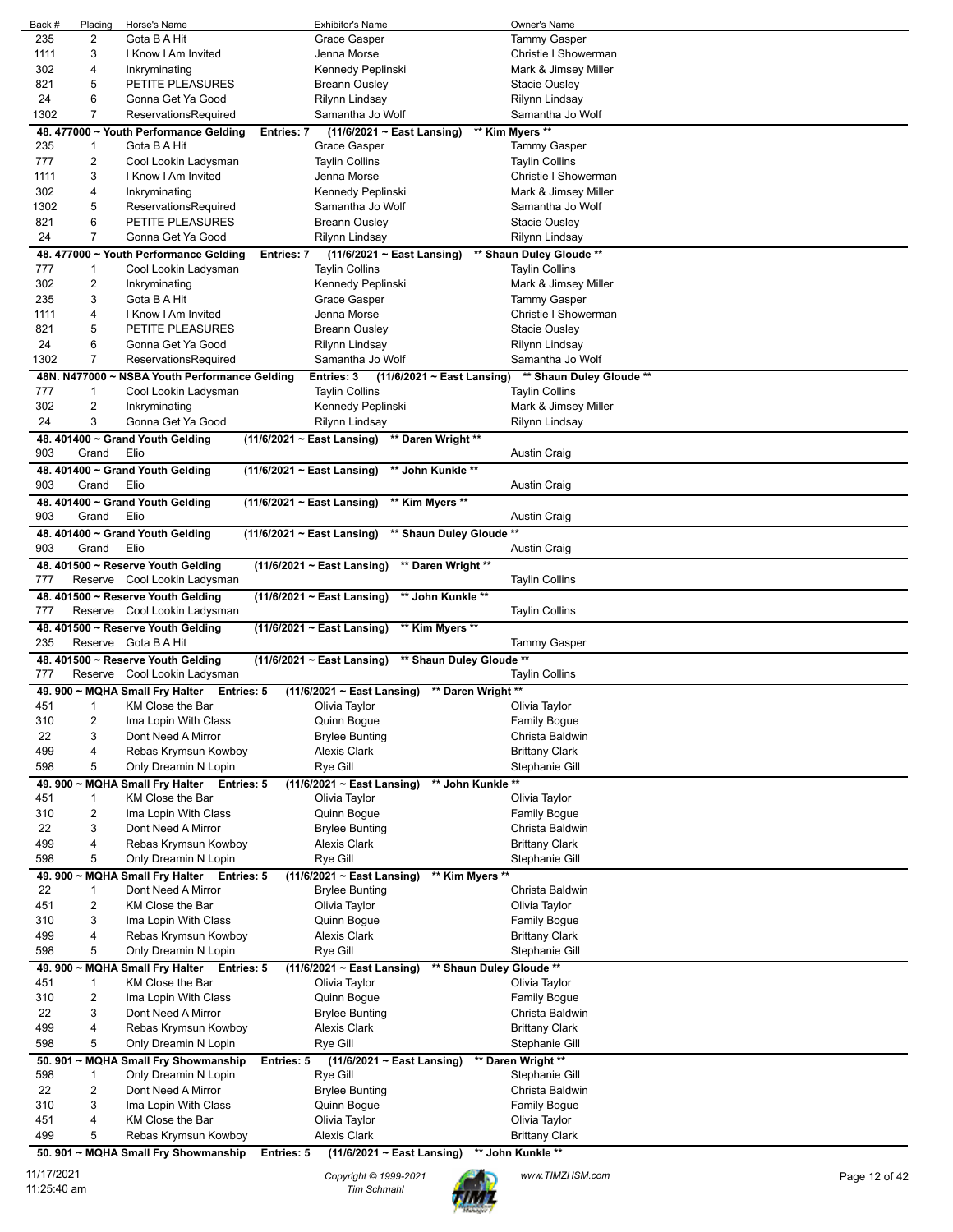| Back #       | Placing                 | Horse's Name                                    |                   | <b>Exhibitor's Name</b>                       | Owner's Name             |               |
|--------------|-------------------------|-------------------------------------------------|-------------------|-----------------------------------------------|--------------------------|---------------|
| 310          | $\mathbf{1}$            | Ima Lopin With Class                            |                   | Quinn Bogue                                   | <b>Family Bogue</b>      |               |
| 22           | $\overline{2}$          | Dont Need A Mirror                              |                   | <b>Brylee Bunting</b>                         | Christa Baldwin          |               |
| 598          | 3                       | Only Dreamin N Lopin                            |                   | Rye Gill                                      | Stephanie Gill           |               |
|              |                         |                                                 |                   |                                               |                          |               |
| 451          | 4                       | KM Close the Bar                                |                   | Olivia Taylor                                 | Olivia Taylor            |               |
| 499          | 5                       | Rebas Krymsun Kowboy                            |                   | <b>Alexis Clark</b>                           | <b>Brittany Clark</b>    |               |
| 50.901       |                         | ~ MQHA Small Fry Showmanship                    | Entries: 5        | $(11/6/2021 \sim$ East Lansing)               | ** Kim Myers **          |               |
| 598          | 1                       | Only Dreamin N Lopin                            |                   | Rye Gill                                      | Stephanie Gill           |               |
| 310          | $\overline{2}$          | Ima Lopin With Class                            |                   | Quinn Bogue                                   | <b>Family Bogue</b>      |               |
| 22           | 3                       | Dont Need A Mirror                              |                   | <b>Brylee Bunting</b>                         | Christa Baldwin          |               |
|              |                         |                                                 |                   |                                               |                          |               |
| 451          | 4                       | KM Close the Bar                                |                   | Olivia Taylor                                 | Olivia Taylor            |               |
| 499          | 5                       | Rebas Krymsun Kowboy                            |                   | <b>Alexis Clark</b>                           | <b>Brittany Clark</b>    |               |
|              |                         | 50. 901 ~ MQHA Small Fry Showmanship            | <b>Entries: 5</b> | (11/6/2021 ~ East Lansing)                    | ** Shaun Duley Gloude ** |               |
| 22           | 1                       | Dont Need A Mirror                              |                   | <b>Brylee Bunting</b>                         | Christa Baldwin          |               |
| 598          | 2                       | Only Dreamin N Lopin                            |                   | Rye Gill                                      | Stephanie Gill           |               |
| 310          | 3                       | Ima Lopin With Class                            |                   | Quinn Bogue                                   | <b>Family Bogue</b>      |               |
|              |                         |                                                 |                   |                                               |                          |               |
| 451          | 4                       | KM Close the Bar                                |                   | Olivia Taylor                                 | Olivia Taylor            |               |
| 499          | 5                       | Rebas Krymsun Kowboy                            |                   | <b>Alexis Clark</b>                           | <b>Brittany Clark</b>    |               |
|              |                         | 50N. N901 ~ NSBA Small Fry Showmanship          | <b>Entries: 1</b> | $(11/6/2021 \sim East$ Lansing)               | ** Shaun Duley Gloude ** |               |
| 310          | -1                      | Ima Lopin With Class                            |                   | Quinn Bogue                                   | <b>Family Bogue</b>      |               |
|              |                         | 51. 412001 ~ Youth Rookie Showmanship           |                   | (11/6/2021 ~ East Lansing)                    | ** Daren Wright **       |               |
|              |                         |                                                 | Entries: 8        |                                               |                          |               |
| 386          | 1                       | No Time To Party                                |                   | Rylee Elizabeth Nichols                       | Kelly Dykstra Nichols    |               |
| 99           | $\overline{2}$          | This Jet Is Hot                                 |                   | Elizabeth Laney                               | Andrea Laney             |               |
| 207          | 3                       | Kaptain Kaveman                                 |                   | <b>Elizabeth Smith</b>                        | <b>Elizabeth Smith</b>   |               |
| 188          | 4                       | Dollasigns                                      |                   | Selena Mertz                                  | Selena Mertz             |               |
| 297          | 5                       | He Makes Me Certain                             |                   | <b>Archer Klenow</b>                          | <b>Archer Klenow</b>     |               |
| 821          | 6                       | PETITE PLEASURES                                |                   | <b>Breann Ousley</b>                          |                          |               |
|              |                         |                                                 |                   |                                               | Stacie Ousley            |               |
| 506          | 7                       | Regal Enchantment                               |                   | Jaydin Ruhle                                  | Saige Ruhle              |               |
| 191          | 8                       | Ella Be Kruzin                                  |                   | Karina Bader Van Dyke                         | Merri Van Dyke           |               |
|              |                         | 51. 412001 ~ Youth Rookie Showmanship           | Entries: 8        | (11/6/2021 ~ East Lansing)                    | ** John Kunkle **        |               |
| 207          | 1                       | Kaptain Kaveman                                 |                   | <b>Elizabeth Smith</b>                        | Elizabeth Smith          |               |
| 386          | 2                       | No Time To Party                                |                   | Rylee Elizabeth Nichols                       | Kelly Dykstra Nichols    |               |
| 99           | 3                       | This Jet Is Hot                                 |                   |                                               |                          |               |
|              |                         |                                                 |                   | Elizabeth Laney                               | Andrea Laney             |               |
| 188          | 4                       | Dollasigns                                      |                   | Selena Mertz                                  | Selena Mertz             |               |
| 506          | 5                       | Regal Enchantment                               |                   | Jaydin Ruhle                                  | Saige Ruhle              |               |
| 297          | 6                       | He Makes Me Certain                             |                   | <b>Archer Klenow</b>                          | <b>Archer Klenow</b>     |               |
| 821          | $\overline{7}$          | PETITE PLEASURES                                |                   | Breann Ousley                                 | Stacie Ousley            |               |
| 191          | 8                       | Ella Be Kruzin                                  |                   | Karina Bader Van Dyke                         | Merri Van Dyke           |               |
|              |                         |                                                 |                   |                                               |                          |               |
|              |                         | 51. 412001 ~ Youth Rookie Showmanship           | Entries: 8        | $(11/6/2021 \sim East$ Lansing)               | ** Kim Myers **          |               |
| 207          | $\mathbf{1}$            | Kaptain Kaveman                                 |                   | <b>Elizabeth Smith</b>                        | Elizabeth Smith          |               |
| 386          | $\overline{c}$          | No Time To Party                                |                   | <b>Rylee Elizabeth Nichols</b>                | Kelly Dykstra Nichols    |               |
| 99           | 3                       | This Jet Is Hot                                 |                   | Elizabeth Laney                               | Andrea Laney             |               |
| 506          | 4                       | Regal Enchantment                               |                   | Jaydin Ruhle                                  | Saige Ruhle              |               |
| 297          | 5                       | He Makes Me Certain                             |                   | <b>Archer Klenow</b>                          | <b>Archer Klenow</b>     |               |
|              |                         |                                                 |                   |                                               |                          |               |
| 188          | 6                       | Dollasigns                                      |                   | Selena Mertz                                  | Selena Mertz             |               |
| 191          | 7                       | Ella Be Kruzin                                  |                   | Karina Bader Van Dyke                         | Merri Van Dyke           |               |
| 821          | 8                       | PETITE PLEASURES                                |                   | <b>Breann Ousley</b>                          | <b>Stacie Ousley</b>     |               |
|              |                         | 51. 412001 ~ Youth Rookie Showmanship           | Entries: 8        | $(11/6/2021 \sim East$ Lansing)               | ** Shaun Duley Gloude ** |               |
| 99           | 1                       | This Jet Is Hot                                 |                   | Elizabeth Laney                               | Andrea Laney             |               |
|              |                         |                                                 |                   |                                               |                          |               |
| 207          | $\overline{c}$          | Kaptain Kaveman                                 |                   | <b>Elizabeth Smith</b>                        | Elizabeth Smith          |               |
| 386          | 3                       | No Time To Party                                |                   | Rylee Elizabeth Nichols                       | Kelly Dykstra Nichols    |               |
| 506          | 4                       | Regal Enchantment                               |                   | Jaydin Ruhle                                  | Saige Ruhle              |               |
| 297          | 5                       | He Makes Me Certain                             |                   | <b>Archer Klenow</b>                          | <b>Archer Klenow</b>     |               |
| 188          | 6                       | Dollasigns                                      |                   | Selena Mertz                                  | Selena Mertz             |               |
| 191          | 7                       | Ella Be Kruzin                                  |                   | Karina Bader Van Dyke                         | Merri Van Dyke           |               |
| 821          | 8                       | PETITE PLEASURES                                |                   | <b>Breann Ousley</b>                          |                          |               |
|              |                         |                                                 |                   |                                               | <b>Stacie Ousley</b>     |               |
| 51N. N412001 |                         | ~ NSBA Youth Rookie Showmanship                 |                   | Entries: 4<br>$(11/6/2021 \sim$ East Lansing) | ** Shaun Duley Gloude ** |               |
| 99           | $\mathbf 1$             | This Jet Is Hot                                 |                   | Elizabeth Laney                               | Andrea Laney             |               |
| 207          | $\overline{2}$          | Kaptain Kaveman                                 |                   | Elizabeth Smith                               | Elizabeth Smith          |               |
| 386          | 3                       | No Time To Party                                |                   | Rylee Nichols                                 | Kelly Dykstra Nichols    |               |
| 188          | 4                       | Dollasigns                                      |                   | Selena Mertz                                  | Selena Mertz             |               |
|              |                         |                                                 |                   |                                               |                          |               |
|              |                         | 52. 412702 ~ Level 1 Youth Showmanship 13&Under |                   | Entries: 8<br>$(11/6/2021 \sim$ East Lansing) | ** Daren Wright **       |               |
| 107          | $\mathbf{1}$            | Regal N Grand                                   |                   | Taylin Collins                                | <b>Taylin Collins</b>    |               |
| 222          | $\overline{c}$          | Ms Mae Flash                                    |                   | <b>Braelyn Bunting</b>                        | Christa Baldwin          |               |
| 1111         | 3                       | I Know I Am Invited                             |                   | Jenna Morse                                   | Christie I Showerman     |               |
| 1433         | 4                       | A Sleepy Margarita                              |                   | <b>Addison Baynes</b>                         | Meggen M Morrow Baynes   |               |
| 518          | 5                       | Suddenly Im A Diva                              |                   | <b>Chloe Roberts</b>                          | Jody Roberts             |               |
| 99           | 6                       | This Jet Is Hot                                 |                   | Elizabeth Laney                               | Andrea Laney             |               |
|              |                         |                                                 |                   |                                               |                          |               |
| 821          | 7                       | PETITE PLEASURES                                |                   | Breann Ousley                                 | <b>Stacie Ousley</b>     |               |
| 207          | 8                       | Kaptain Kaveman                                 |                   | Elizabeth Smith                               | Elizabeth Smith          |               |
|              |                         | 52. 412702 ~ Level 1 Youth Showmanship 13&Under |                   | $(11/6/2021 \sim$ East Lansing)<br>Entries: 8 | ** John Kunkle **        |               |
| 1433         | 1                       | A Sleepy Margarita                              |                   | Addison Baynes                                | Meggen M Morrow Baynes   |               |
| 107          | $\overline{\mathbf{c}}$ | Regal N Grand                                   |                   | <b>Taylin Collins</b>                         | <b>Taylin Collins</b>    |               |
| 222          | 3                       | Ms Mae Flash                                    |                   | <b>Braelyn Bunting</b>                        | Christa Baldwin          |               |
|              |                         |                                                 |                   |                                               |                          |               |
| 1111         | 4                       | I Know I Am Invited                             |                   | Jenna Morse                                   | Christie I Showerman     |               |
| 11/17/2021   |                         |                                                 |                   | Copyright © 1999-2021                         | www.TIMZHSM.com          | Page 13 of 42 |
| 11:25:40 am  |                         |                                                 |                   | <b>Tim Schmahl</b>                            |                          |               |
|              |                         |                                                 |                   |                                               |                          |               |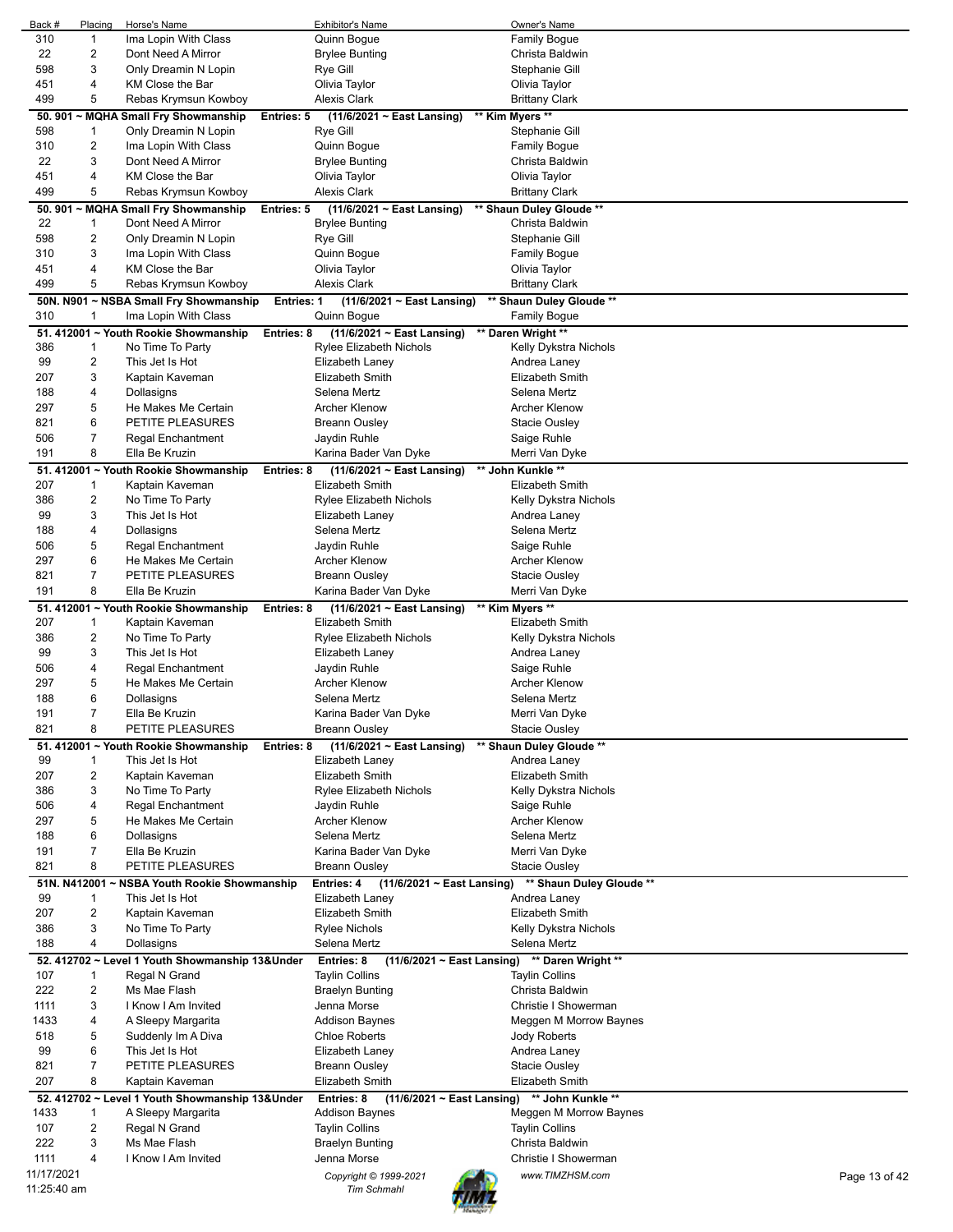| Back #      | Placing                 | Horse's Name                                           | Exhibitor's Name                                         | Owner's Name                                        |               |
|-------------|-------------------------|--------------------------------------------------------|----------------------------------------------------------|-----------------------------------------------------|---------------|
| 518         | 5                       | Suddenly Im A Diva                                     | <b>Chloe Roberts</b>                                     | Jody Roberts                                        |               |
| 99<br>207   | 6<br>7                  | This Jet Is Hot<br>Kaptain Kaveman                     | Elizabeth Laney<br>Elizabeth Smith                       | Andrea Laney<br>Elizabeth Smith                     |               |
| 821         | 8                       | PETITE PLEASURES                                       | <b>Breann Ousley</b>                                     | <b>Stacie Ousley</b>                                |               |
|             |                         | 52. 412702 ~ Level 1 Youth Showmanship 13&Under        | <b>Entries: 8</b><br>$(11/6/2021 \sim$ East Lansing)     | ** Kim Myers **                                     |               |
| 107         | 1                       | Regal N Grand                                          | <b>Taylin Collins</b>                                    | <b>Taylin Collins</b>                               |               |
| 1111        | 2                       | I Know I Am Invited                                    | Jenna Morse                                              | Christie I Showerman                                |               |
| 222         | 3                       | Ms Mae Flash                                           | <b>Braelyn Bunting</b>                                   | Christa Baldwin                                     |               |
| 99          | 4                       | This Jet Is Hot                                        | Elizabeth Laney                                          | Andrea Laney                                        |               |
| 1433        | 5                       | A Sleepy Margarita                                     | Addison Baynes                                           | Meggen M Morrow Baynes                              |               |
| 518         | 6                       | Suddenly Im A Diva                                     | <b>Chloe Roberts</b>                                     | Jody Roberts                                        |               |
| 821         | $\overline{7}$          | PETITE PLEASURES                                       | <b>Breann Ousley</b>                                     | Stacie Ousley                                       |               |
| 207         | 8                       | Kaptain Kaveman                                        | Elizabeth Smith                                          | Elizabeth Smith                                     |               |
|             |                         | 52. 412702 ~ Level 1 Youth Showmanship 13&Under        | Entries: 8<br>$(11/6/2021 \sim East$ Lansing)            | ** Shaun Duley Gloude **                            |               |
| 107         | 1                       | Regal N Grand                                          | <b>Taylin Collins</b>                                    | <b>Taylin Collins</b>                               |               |
| 1433        | 2                       | A Sleepy Margarita                                     | Addison Baynes                                           | Meggen M Morrow Baynes                              |               |
| 99          | 3                       | This Jet Is Hot                                        | Elizabeth Laney                                          | Andrea Laney                                        |               |
| 1111<br>518 | 4<br>5                  | I Know I Am Invited<br>Suddenly Im A Diva              | Jenna Morse<br><b>Chloe Roberts</b>                      | Christie I Showerman<br>Jody Roberts                |               |
| 222         | 6                       | Ms Mae Flash                                           | <b>Braelyn Bunting</b>                                   | Christa Baldwin                                     |               |
| 821         | 7                       | PETITE PLEASURES                                       | <b>Breann Ousley</b>                                     | Stacie Ousley                                       |               |
| 207         | 8                       | Kaptain Kaveman                                        | <b>Elizabeth Smith</b>                                   | <b>Elizabeth Smith</b>                              |               |
|             |                         | 52N. N412702 ~ NSBA Level 1 Youth Showmanship 13&Under | Entries: 3<br>$(11/6/2021 \sim$ East Lansing)            | ** Shaun Duley Gloude **                            |               |
| 107         | 1                       | Regal N Grand                                          | <b>Taylin Collins</b>                                    | <b>Taylin Collins</b>                               |               |
| 99          | $\overline{2}$          | This Jet Is Hot                                        | Elizabeth Laney                                          | Andrea Laney                                        |               |
| 207         | 3                       | Kaptain Kaveman                                        | Elizabeth Smith                                          | Elizabeth Smith                                     |               |
|             |                         | 53. 412802 ~ Level 1 Youth Showmanship 14-18           | Entries: 8<br>(11/6/2021 ~ East Lansing)                 | ** Daren Wright **                                  |               |
| 498         | 1                       | Shotz With A Cowboy                                    | <b>Tate Gill</b>                                         | Stephanie Gill                                      |               |
| 750         | 2                       | Fancy Enough To Win                                    | Maya Edwards                                             | <b>Madison Mulder</b>                               |               |
| 386         | 3                       | No Time To Party                                       | Rylee Elizabeth Nichols                                  | Kelly Dykstra Nichols                               |               |
| 302         | 4                       | Inkryminating                                          | Kennedy Peplinski                                        | Mark & Jimsey Miller                                |               |
| 506         | 5                       | Regal Enchantment                                      | Jaydin Ruhle                                             | Saige Ruhle                                         |               |
| 188         | 6                       | Dollasigns                                             | Selena Mertz                                             | Selena Mertz                                        |               |
| 191         | $\overline{7}$          | Ella Be Kruzin                                         | Karina Bader Van Dyke                                    | Merri Van Dyke                                      |               |
| 297         | 8                       | He Makes Me Certain                                    | <b>Archer Klenow</b>                                     | <b>Archer Klenow</b>                                |               |
| 750         | 1                       | 53. 412802 ~ Level 1 Youth Showmanship 14-18           | Entries: 8<br>(11/6/2021 ~ East Lansing)<br>Maya Edwards | ** John Kunkle **<br><b>Madison Mulder</b>          |               |
| 498         | $\overline{\mathbf{c}}$ | Fancy Enough To Win<br>Shotz With A Cowboy             | <b>Tate Gill</b>                                         | Stephanie Gill                                      |               |
| 302         | 3                       | Inkryminating                                          | Kennedy Peplinski                                        | Mark & Jimsey Miller                                |               |
| 386         | 4                       | No Time To Party                                       | Rylee Elizabeth Nichols                                  | Kelly Dykstra Nichols                               |               |
| 506         | 5                       | Regal Enchantment                                      | Jaydin Ruhle                                             | Saige Ruhle                                         |               |
| 188         | 6                       | Dollasigns                                             | Selena Mertz                                             | Selena Mertz                                        |               |
| 191         | 7                       | Ella Be Kruzin                                         | Karina Bader Van Dyke                                    | Merri Van Dyke                                      |               |
| 297         | 8                       | He Makes Me Certain                                    | Archer Klenow                                            | Archer Klenow                                       |               |
|             |                         | 53. 412802 ~ Level 1 Youth Showmanship 14-18           | $(11/6/2021 \sim$ East Lansing)<br>Entries: 8            | ** Kim Myers **                                     |               |
| 750         | 1                       | Fancy Enough To Win                                    | Maya Edwards                                             | <b>Madison Mulder</b>                               |               |
| 302         | 2                       | Inkryminating                                          | Kennedy Peplinski                                        | Mark & Jimsey Miller                                |               |
| 498         | 3                       | Shotz With A Cowboy                                    | <b>Tate Gill</b>                                         | Stephanie Gill                                      |               |
| 386         | 4                       | No Time To Party                                       | Rylee Elizabeth Nichols                                  | Kelly Dykstra Nichols                               |               |
| 191         | 5                       | Ella Be Kruzin                                         | Karina Bader Van Dyke                                    | Merri Van Dyke                                      |               |
| 188<br>506  | 6<br>7                  | Dollasigns                                             | Selena Mertz<br>Jaydin Ruhle                             | Selena Mertz                                        |               |
| 297         | 8                       | Regal Enchantment<br>He Makes Me Certain               | <b>Archer Klenow</b>                                     | Saige Ruhle<br><b>Archer Klenow</b>                 |               |
|             |                         | 53. 412802 ~ Level 1 Youth Showmanship 14-18           | Entries: 8<br>$(11/6/2021 \sim$ East Lansing)            | ** Shaun Duley Gloude **                            |               |
| 750         | 1                       | Fancy Enough To Win                                    | Maya Edwards                                             | <b>Madison Mulder</b>                               |               |
| 302         | 2                       | Inkryminating                                          | Kennedy Peplinski                                        | Mark & Jimsey Miller                                |               |
| 498         | 3                       | Shotz With A Cowboy                                    | <b>Tate Gill</b>                                         | Stephanie Gill                                      |               |
| 386         | 4                       | No Time To Party                                       | Rylee Elizabeth Nichols                                  | Kelly Dykstra Nichols                               |               |
| 506         | 5                       | <b>Regal Enchantment</b>                               | Jaydin Ruhle                                             | Saige Ruhle                                         |               |
| 188         | 6                       | Dollasigns                                             | Selena Mertz                                             | Selena Mertz                                        |               |
| 297         | 7                       | He Makes Me Certain                                    | <b>Archer Klenow</b>                                     | Archer Klenow                                       |               |
| 191         | 8                       | Ella Be Kruzin                                         | Karina Bader Van Dyke                                    | Merri Van Dyke                                      |               |
|             |                         | 53N. N412802 ~ NSBA Level 1 Youth Showmanship 14-18    | Entries: 4                                               | (11/6/2021 ~ East Lansing) ** Shaun Duley Gloude ** |               |
| 750         | 1                       | Fancy Enough To Win                                    | Maya Edwards                                             | <b>Madison Mulder</b>                               |               |
| 302         | 2                       | Inkryminating                                          | Kennedy Peplinski                                        | Mark & Jimsey Miller                                |               |
| 386         | 3                       | No Time To Party                                       | <b>Rylee Nichols</b>                                     | Kelly Dykstra Nichols                               |               |
| 188         | 4                       | Dollasigns                                             | Selena Mertz                                             | Selena Mertz                                        |               |
|             |                         | 54. 412000 ~ Yth Show All Ages<br>Entries: 15          | ** Daren Wright **<br>(11/6/2021 ~ East Lansing)         |                                                     |               |
| 235         | 1                       | Gota B A Hit                                           | Grace Gasper                                             | <b>Tammy Gasper</b>                                 |               |
| 544<br>689  | 2<br>3                  | Call Me Tha Fireman<br>Vital Sassoon                   | Kylee Marie Williams                                     | Kylee Marie Williams<br>Evan McColley               |               |
| 107         | 4                       | Regal N Grand                                          | Evan McColley<br><b>Taylin Collins</b>                   | <b>Taylin Collins</b>                               |               |
| 133         | 5                       | <b>Missin Sleep</b>                                    | <b>Audrey Barnes</b>                                     | Audrey Barnes                                       |               |
| 498         | 6                       | Shotz With A Cowboy                                    | <b>Tate Gill</b>                                         | Stephanie Gill                                      |               |
| 11/17/2021  |                         |                                                        | Copyright © 1999-2021                                    | www.TIMZHSM.com                                     | Page 14 of 42 |
|             | 11:25:40 am             |                                                        | <b>Tim Schmahl</b>                                       |                                                     |               |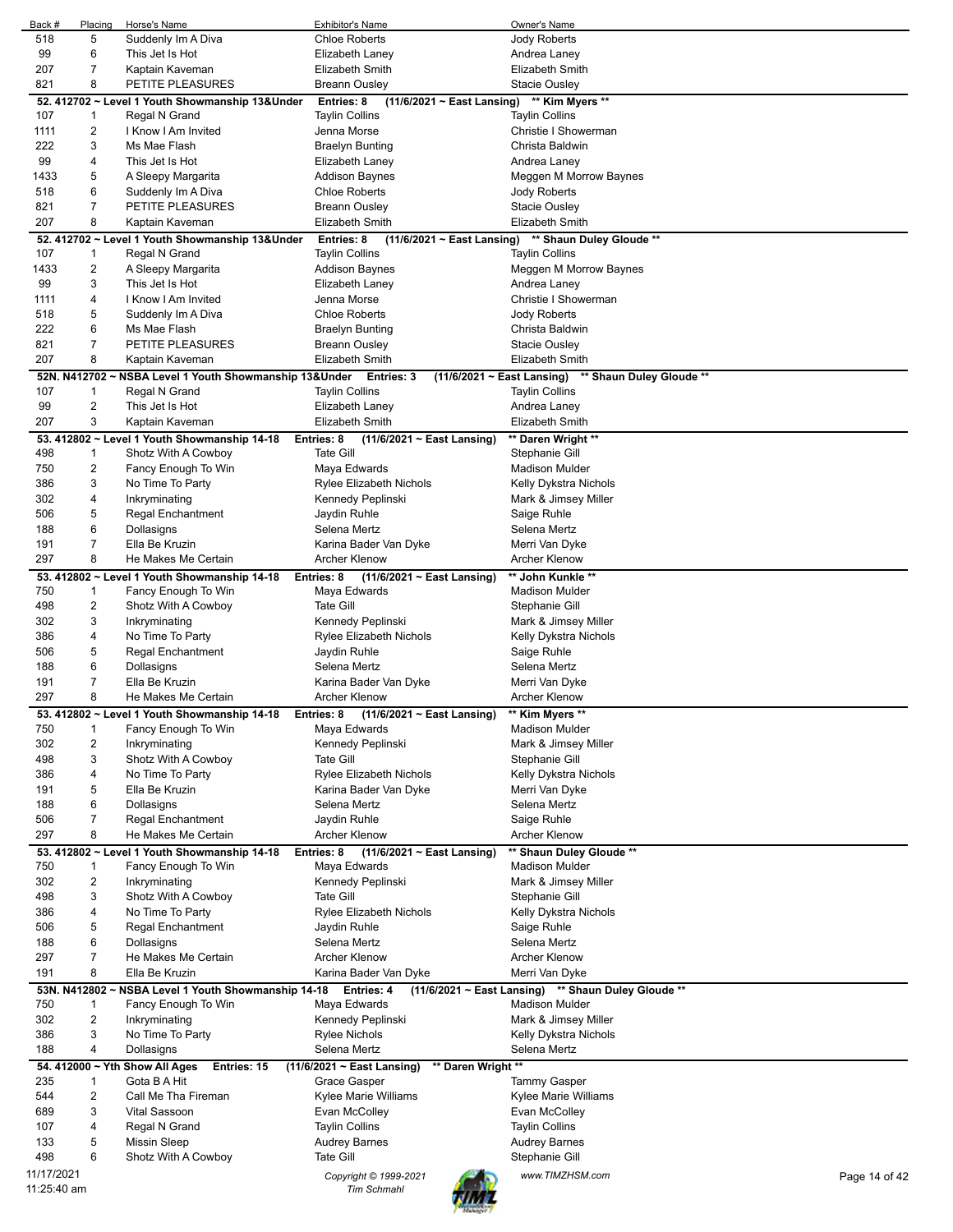| Back #                    | Placing        | Horse's Name                                                   | Exhibitor's Name                                                       | Owner's Name             |               |
|---------------------------|----------------|----------------------------------------------------------------|------------------------------------------------------------------------|--------------------------|---------------|
| 24                        | 7              | Gonna Get Ya Good                                              | Rilynn Lindsay                                                         | Rilynn Lindsay           |               |
| 302                       | 8              | Inkryminating                                                  | Kennedy Peplinski                                                      | Mark & Jimsey Miller     |               |
| 760                       | 9              | <b>Batmans Got Da Goods</b>                                    | Maya Edwards                                                           | Maya Edwards             |               |
| 518                       | 10             | Suddenly Im A Diva                                             | <b>Chloe Roberts</b>                                                   | <b>Jody Roberts</b>      |               |
| 386                       | 11             | No Time To Party                                               | <b>Rylee Elizabeth Nichols</b>                                         | Kelly Dykstra Nichols    |               |
| 124                       | 12             | Madd Money                                                     | Lauren Lauver                                                          | Lauren Lauver            |               |
| 1433                      | 13             | A Sleepy Margarita                                             | <b>Addison Baynes</b>                                                  | Meggen M Morrow Baynes   |               |
| 1302                      | 14             | ReservationsRequired                                           | Samantha Jo Wolf                                                       | Samantha Jo Wolf         |               |
| 188                       | 15             | Dollasigns                                                     | Selena Mertz                                                           | Selena Mertz             |               |
|                           |                | 54. 412000 ~ Yth Show All Ages<br>Entries: 15                  | ** John Kunkle **<br>(11/6/2021 ~ East Lansing)                        |                          |               |
| 235                       | 1              | Gota B A Hit                                                   | <b>Grace Gasper</b>                                                    | <b>Tammy Gasper</b>      |               |
| 107                       | 2              | Regal N Grand                                                  | <b>Taylin Collins</b>                                                  | <b>Taylin Collins</b>    |               |
| 760                       | 3              | Batmans Got Da Goods                                           | Maya Edwards                                                           | Maya Edwards             |               |
| 544                       | 4              | Call Me Tha Fireman                                            | Kylee Marie Williams                                                   | Kylee Marie Williams     |               |
| 24                        | 5              | Gonna Get Ya Good                                              | Rilynn Lindsay                                                         | Rilynn Lindsay           |               |
| 498                       | 6              | Shotz With A Cowboy                                            | <b>Tate Gill</b>                                                       | Stephanie Gill           |               |
| 1433                      | 7              | A Sleepy Margarita                                             | <b>Addison Baynes</b>                                                  | Meggen M Morrow Baynes   |               |
| 689                       | 8              | Vital Sassoon                                                  | Evan McColley                                                          | Evan McColley            |               |
| 518                       | 9              | Suddenly Im A Diva                                             | <b>Chloe Roberts</b>                                                   | Jody Roberts             |               |
| 302                       | 10             | Inkryminating                                                  | Kennedy Peplinski                                                      | Mark & Jimsey Miller     |               |
| 1302                      | 11             | ReservationsRequired                                           | Samantha Jo Wolf                                                       | Samantha Jo Wolf         |               |
| 133                       | 12             | Missin Sleep                                                   | <b>Audrey Barnes</b>                                                   | <b>Audrey Barnes</b>     |               |
| 386                       | 13             | No Time To Party                                               | <b>Rylee Elizabeth Nichols</b>                                         | Kelly Dykstra Nichols    |               |
| 124                       | 14             | Madd Money                                                     | Lauren Lauver                                                          | Lauren Lauver            |               |
| 188                       | 15             | Dollasigns                                                     | Selena Mertz                                                           | Selena Mertz             |               |
|                           |                |                                                                |                                                                        |                          |               |
| 107                       | 1              | 54. 412000 ~ Yth Show All Ages<br>Entries: 15<br>Regal N Grand | (11/6/2021 ~ East Lansing)<br>** Kim Myers **<br><b>Taylin Collins</b> | <b>Taylin Collins</b>    |               |
| 235                       | 2              | Gota B A Hit                                                   | Grace Gasper                                                           | <b>Tammy Gasper</b>      |               |
| 689                       | 3              | <b>Vital Sassoon</b>                                           | Evan McColley                                                          | Evan McColley            |               |
| 760                       | 4              | <b>Batmans Got Da Goods</b>                                    | Maya Edwards                                                           | Maya Edwards             |               |
| 544                       | 5              | Call Me Tha Fireman                                            | Kylee Marie Williams                                                   | Kylee Marie Williams     |               |
| 24                        | 6              | Gonna Get Ya Good                                              | Rilynn Lindsay                                                         | Rilynn Lindsay           |               |
| 498                       | 7              | Shotz With A Cowboy                                            | <b>Tate Gill</b>                                                       | Stephanie Gill           |               |
| 1302                      | 8              | ReservationsRequired                                           | Samantha Jo Wolf                                                       | Samantha Jo Wolf         |               |
| 302                       | 9              | Inkryminating                                                  | Kennedy Peplinski                                                      | Mark & Jimsey Miller     |               |
| 386                       | 10             | No Time To Party                                               | <b>Rylee Elizabeth Nichols</b>                                         | Kelly Dykstra Nichols    |               |
| 1433                      | 11             | A Sleepy Margarita                                             | <b>Addison Baynes</b>                                                  | Meggen M Morrow Baynes   |               |
| 133                       | 12             | Missin Sleep                                                   | <b>Audrey Barnes</b>                                                   | <b>Audrey Barnes</b>     |               |
| 124                       | 13             | Madd Money                                                     | Lauren Lauver                                                          | Lauren Lauver            |               |
| 518                       | 14             | Suddenly Im A Diva                                             | <b>Chloe Roberts</b>                                                   | Jody Roberts             |               |
| 188                       | 15             | Dollasigns                                                     | Selena Mertz                                                           | Selena Mertz             |               |
|                           |                | 54. 412000 ~ Yth Show All Ages<br>Entries: 15                  | (11/6/2021 ~ East Lansing)                                             | ** Shaun Duley Gloude ** |               |
| 235                       | 1              | Gota B A Hit                                                   | Grace Gasper                                                           | <b>Tammy Gasper</b>      |               |
| 24                        | $\overline{c}$ | Gonna Get Ya Good                                              | Rilynn Lindsay                                                         | Rilynn Lindsay           |               |
| 760                       | 3              | Batmans Got Da Goods                                           | Maya Edwards                                                           | Maya Edwards             |               |
| 498                       | 4              | Shotz With A Cowboy                                            | <b>Tate Gill</b>                                                       | Stephanie Gill           |               |
| 107                       | 5              | Regal N Grand                                                  | <b>Taylin Collins</b>                                                  | <b>Taylin Collins</b>    |               |
| 544                       | 6              | Call Me Tha Fireman                                            | Kylee Marie Williams                                                   | Kylee Marie Williams     |               |
| 1433                      | 7              | A Sleepy Margarita                                             | <b>Addison Baynes</b>                                                  | Meggen M Morrow Baynes   |               |
| 302                       | 8              | Inkryminating                                                  | Kennedy Peplinski                                                      | Mark & Jimsey Miller     |               |
| 689                       | 9              | Vital Sassoon                                                  | Evan McColley                                                          | Evan McColley            |               |
| 133                       | 10             | Missin Sleep                                                   | <b>Audrey Barnes</b>                                                   | Audrey Barnes            |               |
| 1302                      | 11             | ReservationsRequired                                           | Samantha Jo Wolf                                                       | Samantha Jo Wolf         |               |
| 386                       | 12             | No Time To Party                                               | Rylee Elizabeth Nichols                                                | Kelly Dykstra Nichols    |               |
| 124                       | 13             | Madd Money                                                     | Lauren Lauver                                                          | Lauren Lauver            |               |
| 518                       | 14             | Suddenly Im A Diva                                             | <b>Chloe Roberts</b>                                                   | <b>Jody Roberts</b>      |               |
| 188                       | 15             | Dollasigns                                                     | Selena Mertz                                                           | Selena Mertz             |               |
|                           |                | 54N. N412000 ~ NSBA Yth Showmanship All Ages                   | Entries: 7<br>(11/6/2021 ~ East Lansing)                               | ** Shaun Duley Gloude ** |               |
| 235                       | 1              | Gota B A Hit                                                   | Grace Gasper                                                           | <b>Tammy Gasper</b>      |               |
| 24                        | 2              | Gonna Get Ya Good                                              | Rilynn Lindsay                                                         | Rilynn Lindsay           |               |
| 760                       | 3              | Batmans Got Da Goods                                           | Maya Edwards                                                           | Maya Edwards             |               |
| 107                       | 4              | Regal N Grand                                                  | <b>Taylin Collins</b>                                                  | <b>Taylin Collins</b>    |               |
| 302                       | 5              | Inkryminating                                                  | Kennedy Peplinski                                                      | Mark & Jimsey Miller     |               |
| 386                       | 6              | No Time To Party                                               | <b>Rylee Nichols</b>                                                   | Kelly Dykstra Nichols    |               |
| 124                       | $\overline{7}$ | Madd Money                                                     | Lauren Lauver                                                          | Lauren Lauver            |               |
|                           |                | 55. 212001 ~ Amateur Rookie Showmanship                        | $(11/6/2021 \sim$ East Lansing)<br>Entries: 5                          | ** Daren Wright **       |               |
| 141                       | 1              | I Know Theres Good                                             | <b>Bailey Miller</b>                                                   | ROBERT A MILLER          |               |
| 523                       | 2              | My Vintage Mercedes                                            | Delaney Bakker                                                         | Cynthia Bakker           |               |
| 419                       | 3              | Indeed Shez Lazy                                               | Lauryn Leuenberger                                                     | Lauryn Leuenberger       |               |
| 475                       | 4              | I Party Two                                                    | Mikayla Mae Tew                                                        | Marilyn Snippe           |               |
| 622                       |                | Chippers Little Man                                            | Katalin Kersten                                                        | Katalin Kersten          |               |
|                           | 5              |                                                                |                                                                        |                          |               |
|                           |                | 55. 212001 ~ Amateur Rookie Showmanship                        | Entries: 5<br>$(11/6/2021 \sim$ East Lansing)                          | ** John Kunkle **        |               |
| 419                       | 1              | Indeed Shez Lazy                                               | Lauryn Leuenberger                                                     | Lauryn Leuenberger       |               |
| 141                       | $\overline{2}$ | I Know Theres Good                                             | <b>Bailey Miller</b>                                                   | ROBERT A MILLER          |               |
| 11/17/2021<br>11:25:40 am |                |                                                                | Copyright © 1999-2021                                                  | www.TIMZHSM.com          | Page 15 of 42 |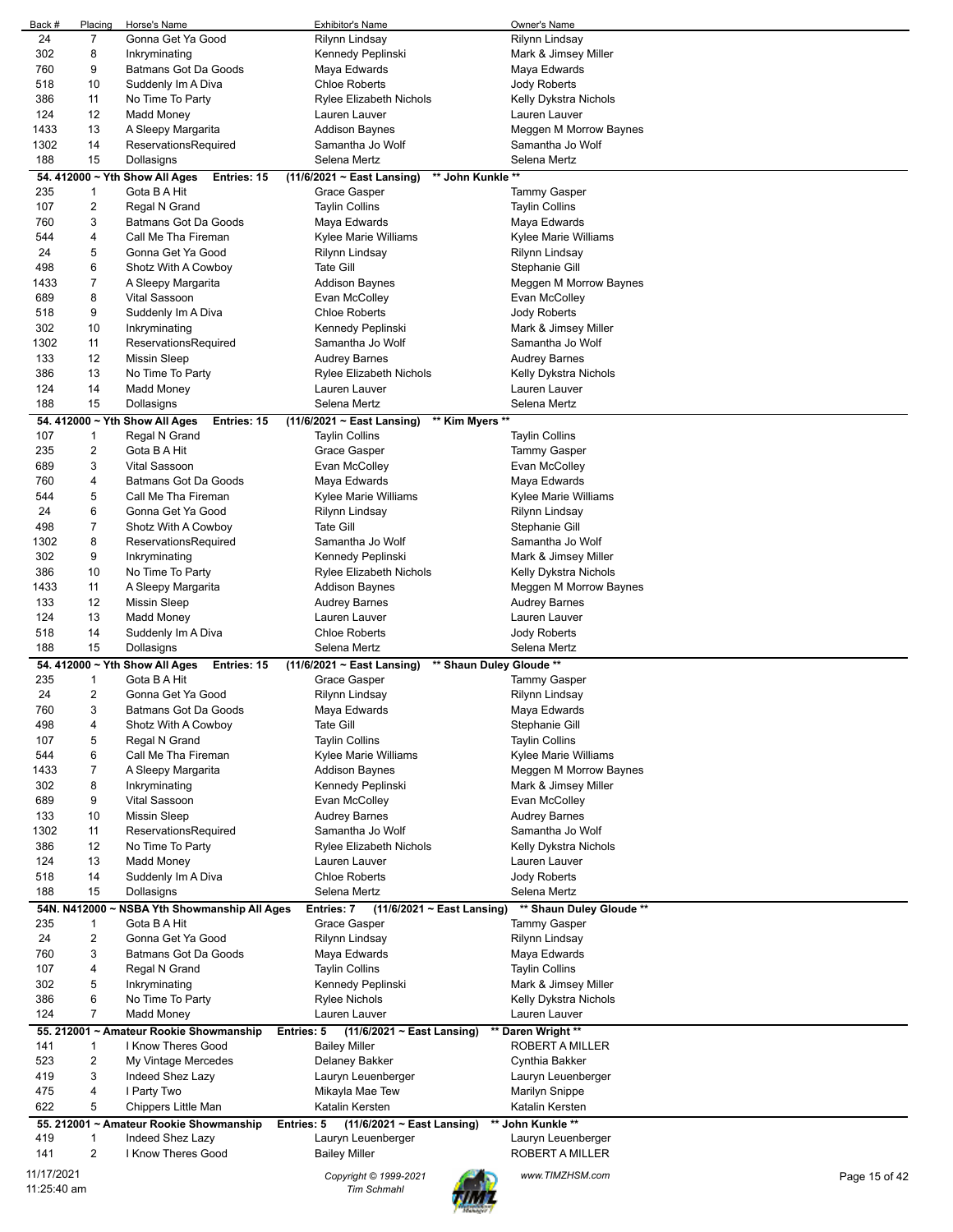| Back #      | Placing        | Horse's Name                                   | <b>Exhibitor's Name</b>                        | Owner's Name                     |               |
|-------------|----------------|------------------------------------------------|------------------------------------------------|----------------------------------|---------------|
| 523         | 3              | My Vintage Mercedes                            | Delaney Bakker                                 | Cynthia Bakker                   |               |
| 475         | 4              | I Party Two                                    | Mikayla Mae Tew                                | <b>Marilyn Snippe</b>            |               |
| 622         | 5              | Chippers Little Man                            | Katalin Kersten                                | Katalin Kersten                  |               |
|             |                | 55. 212001 ~ Amateur Rookie Showmanship        | $(11/6/2021 \sim$ East Lansing)<br>Entries: 5  | ** Kim Myers **                  |               |
| 523         | 1              | My Vintage Mercedes                            | Delaney Bakker                                 | Cynthia Bakker                   |               |
| 141         | 2              | I Know Theres Good                             | <b>Bailey Miller</b>                           | ROBERT A MILLER                  |               |
| 475         | 3              | I Party Two                                    | Mikayla Mae Tew                                | Marilyn Snippe                   |               |
| 419         | 4              | Indeed Shez Lazy                               | Lauryn Leuenberger                             | Lauryn Leuenberger               |               |
| 622         | 5              | Chippers Little Man                            | Katalin Kersten                                | Katalin Kersten                  |               |
|             |                | 55. 212001 ~ Amateur Rookie Showmanship        | Entries: 5<br>$(11/6/2021 \sim$ East Lansing)  | ** Shaun Duley Gloude **         |               |
| 141         | 1              | I Know Theres Good                             | <b>Bailey Miller</b>                           | <b>ROBERT A MILLER</b>           |               |
| 523         | 2              | My Vintage Mercedes                            |                                                | Cynthia Bakker                   |               |
|             |                |                                                | Delaney Bakker                                 |                                  |               |
| 475         | 3              | I Party Two                                    | Mikayla Mae Tew                                | <b>Marilyn Snippe</b>            |               |
| 419         | 4              | Indeed Shez Lazy                               | Lauryn Leuenberger                             | Lauryn Leuenberger               |               |
| 622         | 5              | Chippers Little Man                            | Katalin Kersten                                | Katalin Kersten                  |               |
|             |                | 55N. N212001 ~ NSBA Amateur Rookie Showmanship | Entries: 0<br>$(11/6/2021 \sim$ East Lansing)  | ** Shaun Duley Gloude **         |               |
|             |                | 56. 212002 ~ Level 1 Amateur Showmanship       | Entries: 16<br>$(11/6/2021 \sim East$ Lansing) | ** Daren Wright **               |               |
| 66          | $\mathbf{1}$   | I O You One                                    | Lisa Ondersma Lowetz                           | Lisa Ondersma Lowetz             |               |
| 444         | 2              | To Good To Be Red                              | Stephanie Mae Cesarz                           | Stephanie Mae Cesarz             |               |
| 311         | 3              | <b>Stellas GotR Groove</b>                     | Kerry Daudlin                                  | Kerry Daudlin                    |               |
| 523         | 4              | My Vintage Mercedes                            | Delaney Bakker                                 | Cynthia Bakker                   |               |
| 419         | 5              | Indeed Shez Lazy                               | Lauryn Leuenberger                             | Lauryn Leuenberger               |               |
| 480         | 6              | Lopin N Lookin                                 | Morgan Bailey                                  | Morgan Bailey                    |               |
| 141         | 7              | I Know Theres Good                             | <b>Bailey Miller</b>                           | ROBERT A MILLER                  |               |
| 148         | 8              | <b>Heres Your Captive</b>                      | Margaret Larobardiere                          | Lauren & Linda Barnes            |               |
| 475         | 9              | I Party Two                                    | Mikayla Mae Tew                                | Marilyn Snippe                   |               |
| 277         | 10             | Iron Can Dance                                 | Kailene Bader Van Dyke                         | Merri Van Dyke                   |               |
| 552         | 11             | SumDiscretionAdvised                           | Kayla J Daniels                                | Amanda Mozal                     |               |
| 622         | 12             | Chippers Little Man                            | Katalin Kersten                                | Katalin Kersten                  |               |
| 737         | 13             | <b>Blazing Potential</b>                       | Katie Elizabeth Main                           | Katie Elizabeth Main             |               |
| 789         | 14             | Kissin Uptown                                  | Heather Boggetta                               | Heather Boggetta                 |               |
| 211         | 15             | Hes Hott                                       | <b>DIANA MIDGLEY</b>                           | DIANA MIDGLEY                    |               |
| 646         | 16             | Absolute Athe Bar                              | <b>Sherry Blount</b>                           | <b>Sherry Blount</b>             |               |
|             |                |                                                |                                                |                                  |               |
|             |                | 56. 212002 ~ Level 1 Amateur Showmanship       | Entries: 16<br>$(11/6/2021 \sim$ East Lansing) | ** John Kunkle **                |               |
| 311         | -1             | <b>Stellas GotR Groove</b>                     | Kerry Daudlin                                  | Kerry Daudlin                    |               |
| 66          | 2              | I O You One                                    | Lisa Ondersma Lowetz                           | Lisa Ondersma Lowetz             |               |
| 444         | 3              | To Good To Be Red                              | Stephanie Mae Cesarz                           | Stephanie Mae Cesarz             |               |
| 480         | 4              | Lopin N Lookin                                 | Morgan Bailey                                  | Morgan Bailey                    |               |
| 141         | 5              | I Know Theres Good                             | <b>Bailey Miller</b>                           | ROBERT A MILLER                  |               |
| 419         | 6              | Indeed Shez Lazy                               | Lauryn Leuenberger                             | Lauryn Leuenberger               |               |
| 523         | $\overline{7}$ | My Vintage Mercedes                            | Delaney Bakker                                 | Cynthia Bakker                   |               |
| 552         | 8              | SumDiscretionAdvised                           | Kayla J Daniels                                | Amanda Mozal                     |               |
| 277         | 9              | Iron Can Dance                                 | Kailene Bader Van Dyke                         | Merri Van Dyke                   |               |
| 737         | 10             | <b>Blazing Potential</b>                       | Katie Elizabeth Main                           | Katie Elizabeth Main             |               |
| 622         | 11             | Chippers Little Man                            | Katalin Kersten                                | Katalin Kersten                  |               |
| 148         | 12             | <b>Heres Your Captive</b>                      | Margaret Larobardiere                          | Lauren & Linda Barnes            |               |
| 789         | 13             | Kissin Uptown                                  | Heather Boggetta                               | Heather Boggetta                 |               |
| 475         | 14             | I Party Two                                    | Mikayla Mae Tew                                | Marilyn Snippe                   |               |
| 211         | 15             | Hes Hott                                       | <b>DIANA MIDGLEY</b>                           | DIANA MIDGLEY                    |               |
| 646         | 16             | Absolute Athe Bar                              | <b>Sherry Blount</b>                           | <b>Sherry Blount</b>             |               |
|             |                | 56. 212002 ~ Level 1 Amateur Showmanship       | Entries: 16<br>$(11/6/2021 \sim$ East Lansing) | ** Kim Myers **                  |               |
| 552         | 1              | SumDiscretionAdvised                           | Kayla J Daniels                                | Amanda Mozal                     |               |
| 311         | 2              | <b>Stellas GotR Groove</b>                     | Kerry Daudlin                                  | Kerry Daudlin                    |               |
| 66          | 3              | I O You One                                    | Lisa Ondersma Lowetz                           | Lisa Ondersma Lowetz             |               |
| 480         | 4              | Lopin N Lookin                                 | Morgan Bailey                                  | Morgan Bailey                    |               |
| 523         | 5              | My Vintage Mercedes                            | Delaney Bakker                                 | Cynthia Bakker                   |               |
| 444         | 6              | To Good To Be Red                              | Stephanie Mae Cesarz                           | Stephanie Mae Cesarz             |               |
| 141         | $\overline{7}$ | I Know Theres Good                             | <b>Bailey Miller</b>                           | ROBERT A MILLER                  |               |
| 419         | 8              | Indeed Shez Lazy                               | Lauryn Leuenberger                             | Lauryn Leuenberger               |               |
| 475         | 9              |                                                | Mikayla Mae Tew                                |                                  |               |
| 277         | 10             | I Party Two<br>Iron Can Dance                  | Kailene Bader Van Dyke                         | Marilyn Snippe<br>Merri Van Dyke |               |
|             |                |                                                |                                                |                                  |               |
| 737         | 11             | <b>Blazing Potential</b>                       | Katie Elizabeth Main                           | Katie Elizabeth Main             |               |
| 148         | 12             | Heres Your Captive                             | Margaret Larobardiere                          | Lauren & Linda Barnes            |               |
| 622         | 13             | Chippers Little Man                            | Katalin Kersten                                | Katalin Kersten                  |               |
| 789         | 14             | Kissin Uptown                                  | Heather Boggetta                               | Heather Boggetta                 |               |
| 211         | 15             | Hes Hott                                       | <b>DIANA MIDGLEY</b>                           | DIANA MIDGLEY                    |               |
| 646         | 16             | Absolute Athe Bar                              | <b>Sherry Blount</b>                           | <b>Sherry Blount</b>             |               |
|             |                | 56. 212002 ~ Level 1 Amateur Showmanship       | Entries: 16<br>$(11/6/2021 \sim East$ Lansing) | ** Shaun Duley Gloude **         |               |
| 311         | 1              | Stellas GotR Groove                            | Kerry Daudlin                                  | Kerry Daudlin                    |               |
| 552         | 2              | SumDiscretionAdvised                           | Kayla J Daniels                                | Amanda Mozal                     |               |
| 66          | 3              | I O You One                                    | Lisa Ondersma Lowetz                           | Lisa Ondersma Lowetz             |               |
| 480         | 4              | Lopin N Lookin                                 | Morgan Bailey                                  | Morgan Bailey                    |               |
| 444         | 5              | To Good To Be Red                              | Stephanie Mae Cesarz                           | Stephanie Mae Cesarz             |               |
| 475         | 6              | I Party Two                                    | Mikayla Mae Tew                                | <b>Marilyn Snippe</b>            |               |
| 11/17/2021  |                |                                                | Copyright © 1999-2021                          | www.TIMZHSM.com                  | Page 16 of 42 |
| 11:25:40 am |                |                                                | <b>Tim Schmahl</b>                             |                                  |               |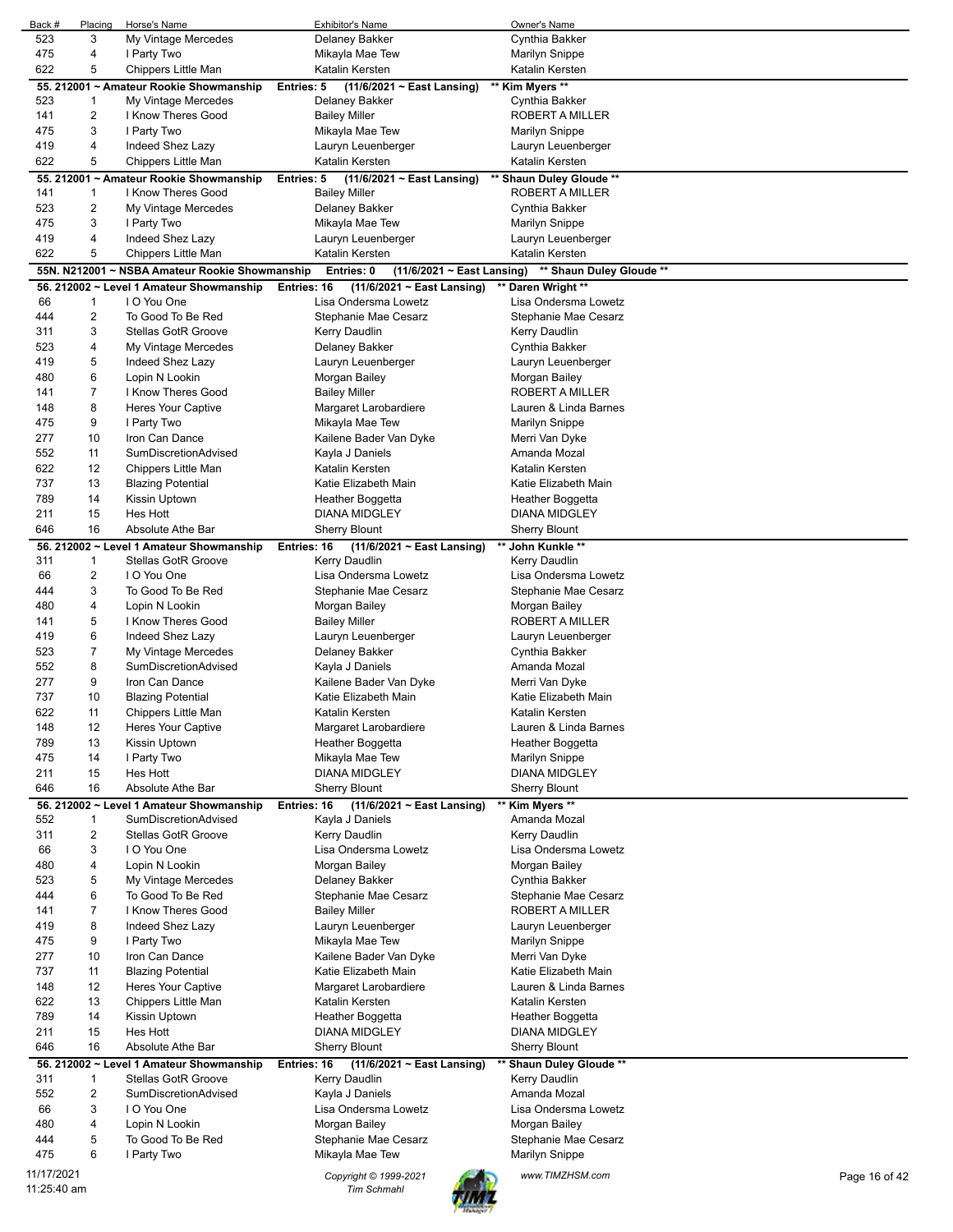| 523<br>7<br>My Vintage Mercedes<br>Cynthia Bakker<br>419<br>8<br>Indeed Shez Lazy<br>Lauryn Leuenberger<br>Lauryn Leuenberger<br>9<br>I Know Theres Good<br>141<br><b>Bailey Miller</b><br>ROBERT A MILLER<br>10<br>148<br><b>Heres Your Captive</b><br>Margaret Larobardiere<br>Lauren & Linda Barnes<br>277<br>11<br>Iron Can Dance<br>Kailene Bader Van Dyke<br>Merri Van Dyke<br>622<br>12<br>Chippers Little Man<br>Katalin Kersten<br>Katalin Kersten<br>13<br>789<br>Kissin Uptown<br>Heather Boggetta<br>Heather Boggetta<br>737<br>14<br><b>Blazing Potential</b><br>Katie Elizabeth Main<br>Katie Elizabeth Main<br>15<br>646<br>Absolute Athe Bar<br><b>Sherry Blount</b><br><b>Sherry Blount</b><br>211<br>16<br><b>Hes Hott</b><br><b>DIANA MIDGLEY</b><br><b>DIANA MIDGLEY</b><br>56N. N212002 ~ NSBA Level 1 Am Showmanship<br>Entries: 1<br>$(11/6/2021 \sim$ East Lansing)<br>** Shaun Duley Gloude **<br>211<br>1<br>Hes Hott<br><b>DIANA MIDGLEY</b><br>Diana Midgley<br>57. 212000 ~ Amateur Showmanship<br>$(11/6/2021 \sim East$ Lansing)<br>** Daren Wright **<br><b>Entries: 12</b><br>222<br>$\mathbf{1}$<br>Ms Mae Flash<br><b>Brandy Baldwin-Bunting</b><br>Christa Baldwin<br>263<br>$\overline{\mathbf{c}}$<br><b>Finely Asleep</b><br>Morgan Jennings<br>Michelle Mccarthy Warda<br>3<br>9676<br>Iron Hot Maiden<br>Meggen M Morrow Baynes<br>Meggen M Morrow Baynes<br>383<br>4<br>The Red Foxx<br>Adam Johnson<br>Adam Johnson<br>122<br>5<br><b>Invitations Are Good</b><br>Lily Ellen Atkinson<br>Lily Ellen Atkinson<br>6<br>2749<br>Shez GotAWayBout Her<br><b>Taylor Foster</b><br>Nancy Foster<br>$\overline{7}$<br>737<br><b>Blazing Potential</b><br>Katie Elizabeth Main<br>Katie Elizabeth Main<br>8<br>I O You One<br>66<br>Lisa Ondersma Lowetz<br>Lisa Ondersma Lowetz<br>9<br>480<br>Lopin N Lookin<br>Morgan Bailey<br>Morgan Bailey<br>789<br>10<br>Kissin Uptown<br>Heather Boggetta<br>Heather Boggetta<br>277<br>11<br>Iron Can Dance<br>Kailene Bader Van Dyke<br>Merri Van Dyke<br>130<br>12<br><b>SST Starstruck</b><br>Katie Rae Krueger<br>Katie Rae Krueger<br>** John Kunkle **<br>$(11/6/2021 \sim East$ Lansing)<br>57. 212000 ~ Amateur Showmanship<br>Entries: 12<br>383<br>$\mathbf{1}$<br>The Red Foxx<br>Adam Johnson<br>Adam Johnson<br>2<br>2749<br>Shez GotAWayBout Her<br><b>Taylor Foster</b><br>Nancy Foster<br>3<br>222<br>Ms Mae Flash<br><b>Brandy Baldwin-Bunting</b><br>Christa Baldwin<br>122<br>4<br><b>Invitations Are Good</b><br>Lily Ellen Atkinson<br>Lily Ellen Atkinson<br>5<br>9676<br>Iron Hot Maiden<br>Meggen M Morrow Baynes<br>Meggen M Morrow Baynes<br>6<br>I O You One<br>66<br>Lisa Ondersma Lowetz<br>Lisa Ondersma Lowetz<br>$\overline{7}$<br>480<br>Lopin N Lookin<br>Morgan Bailey<br>Morgan Bailey<br>8<br>737<br><b>Blazing Potential</b><br>Katie Elizabeth Main<br>Katie Elizabeth Main<br>263<br>9<br><b>Finely Asleep</b><br>Michelle Mccarthy Warda<br>Morgan Jennings<br>789<br>10<br>Kissin Uptown<br>Heather Boggetta<br>Heather Boggetta<br>11<br>130<br><b>SST Starstruck</b><br>Katie Rae Krueger<br>Katie Rae Krueger<br>277<br>12<br>Iron Can Dance<br>Kailene Bader Van Dyke<br>Merri Van Dyke<br>** Kim Myers **<br>57. 212000 ~ Amateur Showmanship<br>Entries: 12<br>$(11/6/2021 \sim$ East Lansing)<br>222<br>$\mathbf{1}$<br>Ms Mae Flash<br><b>Brandy Baldwin-Bunting</b><br>Christa Baldwin<br>$\overline{\mathbf{c}}$<br>9676<br>Meggen M Morrow Baynes<br>Meggen M Morrow Baynes<br>Iron Hot Maiden<br>3<br>2749<br>Shez GotAWayBout Her<br><b>Taylor Foster</b><br>Nancy Foster<br>122<br>4<br><b>Invitations Are Good</b><br>Lily Ellen Atkinson<br>Lily Ellen Atkinson<br>5<br>383<br>The Red Foxx<br>Adam Johnson<br>Adam Johnson<br>66<br>6<br>I O You One<br>Lisa Ondersma Lowetz<br>Lisa Ondersma Lowetz<br>$\overline{7}$<br><b>Blazing Potential</b><br>Katie Elizabeth Main<br>737<br>Katie Elizabeth Main<br>480<br>8<br>Lopin N Lookin<br>Morgan Bailey<br>Morgan Bailey<br>9<br>263<br><b>Finely Asleep</b><br>Morgan Jennings<br>Michelle Mccarthy Warda<br>277<br>10<br>Kailene Bader Van Dyke<br>Iron Can Dance<br>Merri Van Dyke<br>130<br>11<br><b>SST Starstruck</b><br>Katie Rae Krueger<br>Katie Rae Krueger<br>12<br>789<br>Kissin Uptown<br>Heather Boggetta<br>Heather Boggetta<br>57. 212000 ~ Amateur Showmanship<br>(11/6/2021 ~ East Lansing)<br>** Shaun Duley Gloude **<br>Entries: 12<br>383<br>$\mathbf{1}$<br>The Red Foxx<br>Adam Johnson<br>Adam Johnson<br>222<br>$\overline{2}$<br>Ms Mae Flash<br><b>Brandy Baldwin-Bunting</b><br>Christa Baldwin<br>3<br>122<br><b>Invitations Are Good</b><br>Lily Ellen Atkinson<br>Lily Ellen Atkinson<br>2749<br>4<br>Shez GotAWayBout Her<br><b>Taylor Foster</b><br>Nancy Foster<br>5<br>9676<br>Iron Hot Maiden<br>Meggen M Morrow Baynes<br>Meggen M Morrow Baynes<br>6<br>I O You One<br>66<br>Lisa Ondersma Lowetz<br>Lisa Ondersma Lowetz<br>$\overline{7}$<br>737<br><b>Blazing Potential</b><br>Katie Elizabeth Main<br>Katie Elizabeth Main<br>263<br>8<br><b>Finely Asleep</b><br>Michelle Mccarthy Warda<br>Morgan Jennings<br>9<br>789<br>Kissin Uptown<br>Heather Boggetta<br>Heather Boggetta<br>10<br>480<br>Lopin N Lookin<br>Morgan Bailey<br>Morgan Bailey<br>11<br>130<br><b>SST Starstruck</b><br>Katie Rae Krueger<br>Katie Rae Krueger<br>277<br>12<br>Kailene Bader Van Dyke<br>Iron Can Dance<br>Merri Van Dyke<br>** Shaun Duley Gloude **<br>57N. N212000 ~ NSBA Amateur Showmanship<br>Entries: 3<br>(11/6/2021 ~ East Lansing)<br>383<br>$\mathbf{1}$<br>The Red Foxx<br>Adam Johnson<br>Adam Johnson<br>$\overline{2}$<br>2749<br><b>Taylor Foster</b><br>Shez GotAWayBout Her<br>Nancy Foster<br>3<br>263<br><b>Finely Asleep</b><br>Morgan McCarthy Warda<br>Michelle Mccarthy Warda<br>** Daren Wright **<br>58. 212800 ~ Amateur Select Showmanship<br>$(11/6/2021 \sim East$ Lansing)<br>Entries: 8<br>22<br>$\mathbf{1}$<br>Dont Need A Mirror<br><b>Brenda Howell</b><br>Christa Baldwin<br>2<br>311<br><b>Stellas GotR Groove</b><br>Kerry Daudlin<br>Kerry Daudlin<br>123<br>3<br>Rock Legend<br>Cynthia R Pyle<br>Cynthia R Pyle<br>4<br>Hes Hott<br>211<br><b>DIANA MIDGLEY</b><br>DIANA MIDGLEY<br>254<br>5<br>Sheza Chip Off A Pro<br><b>Tricia Meade</b><br><b>Tricia Meade</b><br>11/17/2021<br>Copyright © 1999-2021<br>www.TIMZHSM.com<br>Page 17 of 42<br>11:25:40 am<br><b>Tim Schmahl</b> | Back # | Placing | Horse's Name | Exhibitor's Name | Owner's Name |  |
|------------------------------------------------------------------------------------------------------------------------------------------------------------------------------------------------------------------------------------------------------------------------------------------------------------------------------------------------------------------------------------------------------------------------------------------------------------------------------------------------------------------------------------------------------------------------------------------------------------------------------------------------------------------------------------------------------------------------------------------------------------------------------------------------------------------------------------------------------------------------------------------------------------------------------------------------------------------------------------------------------------------------------------------------------------------------------------------------------------------------------------------------------------------------------------------------------------------------------------------------------------------------------------------------------------------------------------------------------------------------------------------------------------------------------------------------------------------------------------------------------------------------------------------------------------------------------------------------------------------------------------------------------------------------------------------------------------------------------------------------------------------------------------------------------------------------------------------------------------------------------------------------------------------------------------------------------------------------------------------------------------------------------------------------------------------------------------------------------------------------------------------------------------------------------------------------------------------------------------------------------------------------------------------------------------------------------------------------------------------------------------------------------------------------------------------------------------------------------------------------------------------------------------------------------------------------------------------------------------------------------------------------------------------------------------------------------------------------------------------------------------------------------------------------------------------------------------------------------------------------------------------------------------------------------------------------------------------------------------------------------------------------------------------------------------------------------------------------------------------------------------------------------------------------------------------------------------------------------------------------------------------------------------------------------------------------------------------------------------------------------------------------------------------------------------------------------------------------------------------------------------------------------------------------------------------------------------------------------------------------------------------------------------------------------------------------------------------------------------------------------------------------------------------------------------------------------------------------------------------------------------------------------------------------------------------------------------------------------------------------------------------------------------------------------------------------------------------------------------------------------------------------------------------------------------------------------------------------------------------------------------------------------------------------------------------------------------------------------------------------------------------------------------------------------------------------------------------------------------------------------------------------------------------------------------------------------------------------------------------------------------------------------------------------------------------------------------------------------------------------------------------------------------------------------------------------------------------------------------------------------------------------------------------------------------------------------------------------------------------------------------------------------------------------------------------------------------------------------------------------------------------------------------------------------------------------------------------------------------------------------------------------------------------------------------------------------------------------------------------------------------------------------------------------------------------------------------------------------------------------------------------------------------------------------------------------------------------------------------------------------------------------------------------------------------------------------------------------------------------------------------------------------------------------------------------------------------------------------------------------------------------------------------------------------------------------------------------------------------------------------------------------------------------------------------------------------------------------------------------------------------------------------------------------------------------------------------------------------------------------------------------------------------------------------------------------------------------------------------------------------------------------------------------------------------------------------|--------|---------|--------------|------------------|--------------|--|
|                                                                                                                                                                                                                                                                                                                                                                                                                                                                                                                                                                                                                                                                                                                                                                                                                                                                                                                                                                                                                                                                                                                                                                                                                                                                                                                                                                                                                                                                                                                                                                                                                                                                                                                                                                                                                                                                                                                                                                                                                                                                                                                                                                                                                                                                                                                                                                                                                                                                                                                                                                                                                                                                                                                                                                                                                                                                                                                                                                                                                                                                                                                                                                                                                                                                                                                                                                                                                                                                                                                                                                                                                                                                                                                                                                                                                                                                                                                                                                                                                                                                                                                                                                                                                                                                                                                                                                                                                                                                                                                                                                                                                                                                                                                                                                                                                                                                                                                                                                                                                                                                                                                                                                                                                                                                                                                                                                                                                                                                                                                                                                                                                                                                                                                                                                                                                                                                                                                                                                                                                                                                                                                                                                                                                                                                                                                                                                                                                                                      |        |         |              | Delaney Bakker   |              |  |
|                                                                                                                                                                                                                                                                                                                                                                                                                                                                                                                                                                                                                                                                                                                                                                                                                                                                                                                                                                                                                                                                                                                                                                                                                                                                                                                                                                                                                                                                                                                                                                                                                                                                                                                                                                                                                                                                                                                                                                                                                                                                                                                                                                                                                                                                                                                                                                                                                                                                                                                                                                                                                                                                                                                                                                                                                                                                                                                                                                                                                                                                                                                                                                                                                                                                                                                                                                                                                                                                                                                                                                                                                                                                                                                                                                                                                                                                                                                                                                                                                                                                                                                                                                                                                                                                                                                                                                                                                                                                                                                                                                                                                                                                                                                                                                                                                                                                                                                                                                                                                                                                                                                                                                                                                                                                                                                                                                                                                                                                                                                                                                                                                                                                                                                                                                                                                                                                                                                                                                                                                                                                                                                                                                                                                                                                                                                                                                                                                                                      |        |         |              |                  |              |  |
|                                                                                                                                                                                                                                                                                                                                                                                                                                                                                                                                                                                                                                                                                                                                                                                                                                                                                                                                                                                                                                                                                                                                                                                                                                                                                                                                                                                                                                                                                                                                                                                                                                                                                                                                                                                                                                                                                                                                                                                                                                                                                                                                                                                                                                                                                                                                                                                                                                                                                                                                                                                                                                                                                                                                                                                                                                                                                                                                                                                                                                                                                                                                                                                                                                                                                                                                                                                                                                                                                                                                                                                                                                                                                                                                                                                                                                                                                                                                                                                                                                                                                                                                                                                                                                                                                                                                                                                                                                                                                                                                                                                                                                                                                                                                                                                                                                                                                                                                                                                                                                                                                                                                                                                                                                                                                                                                                                                                                                                                                                                                                                                                                                                                                                                                                                                                                                                                                                                                                                                                                                                                                                                                                                                                                                                                                                                                                                                                                                                      |        |         |              |                  |              |  |
|                                                                                                                                                                                                                                                                                                                                                                                                                                                                                                                                                                                                                                                                                                                                                                                                                                                                                                                                                                                                                                                                                                                                                                                                                                                                                                                                                                                                                                                                                                                                                                                                                                                                                                                                                                                                                                                                                                                                                                                                                                                                                                                                                                                                                                                                                                                                                                                                                                                                                                                                                                                                                                                                                                                                                                                                                                                                                                                                                                                                                                                                                                                                                                                                                                                                                                                                                                                                                                                                                                                                                                                                                                                                                                                                                                                                                                                                                                                                                                                                                                                                                                                                                                                                                                                                                                                                                                                                                                                                                                                                                                                                                                                                                                                                                                                                                                                                                                                                                                                                                                                                                                                                                                                                                                                                                                                                                                                                                                                                                                                                                                                                                                                                                                                                                                                                                                                                                                                                                                                                                                                                                                                                                                                                                                                                                                                                                                                                                                                      |        |         |              |                  |              |  |
|                                                                                                                                                                                                                                                                                                                                                                                                                                                                                                                                                                                                                                                                                                                                                                                                                                                                                                                                                                                                                                                                                                                                                                                                                                                                                                                                                                                                                                                                                                                                                                                                                                                                                                                                                                                                                                                                                                                                                                                                                                                                                                                                                                                                                                                                                                                                                                                                                                                                                                                                                                                                                                                                                                                                                                                                                                                                                                                                                                                                                                                                                                                                                                                                                                                                                                                                                                                                                                                                                                                                                                                                                                                                                                                                                                                                                                                                                                                                                                                                                                                                                                                                                                                                                                                                                                                                                                                                                                                                                                                                                                                                                                                                                                                                                                                                                                                                                                                                                                                                                                                                                                                                                                                                                                                                                                                                                                                                                                                                                                                                                                                                                                                                                                                                                                                                                                                                                                                                                                                                                                                                                                                                                                                                                                                                                                                                                                                                                                                      |        |         |              |                  |              |  |
|                                                                                                                                                                                                                                                                                                                                                                                                                                                                                                                                                                                                                                                                                                                                                                                                                                                                                                                                                                                                                                                                                                                                                                                                                                                                                                                                                                                                                                                                                                                                                                                                                                                                                                                                                                                                                                                                                                                                                                                                                                                                                                                                                                                                                                                                                                                                                                                                                                                                                                                                                                                                                                                                                                                                                                                                                                                                                                                                                                                                                                                                                                                                                                                                                                                                                                                                                                                                                                                                                                                                                                                                                                                                                                                                                                                                                                                                                                                                                                                                                                                                                                                                                                                                                                                                                                                                                                                                                                                                                                                                                                                                                                                                                                                                                                                                                                                                                                                                                                                                                                                                                                                                                                                                                                                                                                                                                                                                                                                                                                                                                                                                                                                                                                                                                                                                                                                                                                                                                                                                                                                                                                                                                                                                                                                                                                                                                                                                                                                      |        |         |              |                  |              |  |
|                                                                                                                                                                                                                                                                                                                                                                                                                                                                                                                                                                                                                                                                                                                                                                                                                                                                                                                                                                                                                                                                                                                                                                                                                                                                                                                                                                                                                                                                                                                                                                                                                                                                                                                                                                                                                                                                                                                                                                                                                                                                                                                                                                                                                                                                                                                                                                                                                                                                                                                                                                                                                                                                                                                                                                                                                                                                                                                                                                                                                                                                                                                                                                                                                                                                                                                                                                                                                                                                                                                                                                                                                                                                                                                                                                                                                                                                                                                                                                                                                                                                                                                                                                                                                                                                                                                                                                                                                                                                                                                                                                                                                                                                                                                                                                                                                                                                                                                                                                                                                                                                                                                                                                                                                                                                                                                                                                                                                                                                                                                                                                                                                                                                                                                                                                                                                                                                                                                                                                                                                                                                                                                                                                                                                                                                                                                                                                                                                                                      |        |         |              |                  |              |  |
|                                                                                                                                                                                                                                                                                                                                                                                                                                                                                                                                                                                                                                                                                                                                                                                                                                                                                                                                                                                                                                                                                                                                                                                                                                                                                                                                                                                                                                                                                                                                                                                                                                                                                                                                                                                                                                                                                                                                                                                                                                                                                                                                                                                                                                                                                                                                                                                                                                                                                                                                                                                                                                                                                                                                                                                                                                                                                                                                                                                                                                                                                                                                                                                                                                                                                                                                                                                                                                                                                                                                                                                                                                                                                                                                                                                                                                                                                                                                                                                                                                                                                                                                                                                                                                                                                                                                                                                                                                                                                                                                                                                                                                                                                                                                                                                                                                                                                                                                                                                                                                                                                                                                                                                                                                                                                                                                                                                                                                                                                                                                                                                                                                                                                                                                                                                                                                                                                                                                                                                                                                                                                                                                                                                                                                                                                                                                                                                                                                                      |        |         |              |                  |              |  |
|                                                                                                                                                                                                                                                                                                                                                                                                                                                                                                                                                                                                                                                                                                                                                                                                                                                                                                                                                                                                                                                                                                                                                                                                                                                                                                                                                                                                                                                                                                                                                                                                                                                                                                                                                                                                                                                                                                                                                                                                                                                                                                                                                                                                                                                                                                                                                                                                                                                                                                                                                                                                                                                                                                                                                                                                                                                                                                                                                                                                                                                                                                                                                                                                                                                                                                                                                                                                                                                                                                                                                                                                                                                                                                                                                                                                                                                                                                                                                                                                                                                                                                                                                                                                                                                                                                                                                                                                                                                                                                                                                                                                                                                                                                                                                                                                                                                                                                                                                                                                                                                                                                                                                                                                                                                                                                                                                                                                                                                                                                                                                                                                                                                                                                                                                                                                                                                                                                                                                                                                                                                                                                                                                                                                                                                                                                                                                                                                                                                      |        |         |              |                  |              |  |
|                                                                                                                                                                                                                                                                                                                                                                                                                                                                                                                                                                                                                                                                                                                                                                                                                                                                                                                                                                                                                                                                                                                                                                                                                                                                                                                                                                                                                                                                                                                                                                                                                                                                                                                                                                                                                                                                                                                                                                                                                                                                                                                                                                                                                                                                                                                                                                                                                                                                                                                                                                                                                                                                                                                                                                                                                                                                                                                                                                                                                                                                                                                                                                                                                                                                                                                                                                                                                                                                                                                                                                                                                                                                                                                                                                                                                                                                                                                                                                                                                                                                                                                                                                                                                                                                                                                                                                                                                                                                                                                                                                                                                                                                                                                                                                                                                                                                                                                                                                                                                                                                                                                                                                                                                                                                                                                                                                                                                                                                                                                                                                                                                                                                                                                                                                                                                                                                                                                                                                                                                                                                                                                                                                                                                                                                                                                                                                                                                                                      |        |         |              |                  |              |  |
|                                                                                                                                                                                                                                                                                                                                                                                                                                                                                                                                                                                                                                                                                                                                                                                                                                                                                                                                                                                                                                                                                                                                                                                                                                                                                                                                                                                                                                                                                                                                                                                                                                                                                                                                                                                                                                                                                                                                                                                                                                                                                                                                                                                                                                                                                                                                                                                                                                                                                                                                                                                                                                                                                                                                                                                                                                                                                                                                                                                                                                                                                                                                                                                                                                                                                                                                                                                                                                                                                                                                                                                                                                                                                                                                                                                                                                                                                                                                                                                                                                                                                                                                                                                                                                                                                                                                                                                                                                                                                                                                                                                                                                                                                                                                                                                                                                                                                                                                                                                                                                                                                                                                                                                                                                                                                                                                                                                                                                                                                                                                                                                                                                                                                                                                                                                                                                                                                                                                                                                                                                                                                                                                                                                                                                                                                                                                                                                                                                                      |        |         |              |                  |              |  |
|                                                                                                                                                                                                                                                                                                                                                                                                                                                                                                                                                                                                                                                                                                                                                                                                                                                                                                                                                                                                                                                                                                                                                                                                                                                                                                                                                                                                                                                                                                                                                                                                                                                                                                                                                                                                                                                                                                                                                                                                                                                                                                                                                                                                                                                                                                                                                                                                                                                                                                                                                                                                                                                                                                                                                                                                                                                                                                                                                                                                                                                                                                                                                                                                                                                                                                                                                                                                                                                                                                                                                                                                                                                                                                                                                                                                                                                                                                                                                                                                                                                                                                                                                                                                                                                                                                                                                                                                                                                                                                                                                                                                                                                                                                                                                                                                                                                                                                                                                                                                                                                                                                                                                                                                                                                                                                                                                                                                                                                                                                                                                                                                                                                                                                                                                                                                                                                                                                                                                                                                                                                                                                                                                                                                                                                                                                                                                                                                                                                      |        |         |              |                  |              |  |
|                                                                                                                                                                                                                                                                                                                                                                                                                                                                                                                                                                                                                                                                                                                                                                                                                                                                                                                                                                                                                                                                                                                                                                                                                                                                                                                                                                                                                                                                                                                                                                                                                                                                                                                                                                                                                                                                                                                                                                                                                                                                                                                                                                                                                                                                                                                                                                                                                                                                                                                                                                                                                                                                                                                                                                                                                                                                                                                                                                                                                                                                                                                                                                                                                                                                                                                                                                                                                                                                                                                                                                                                                                                                                                                                                                                                                                                                                                                                                                                                                                                                                                                                                                                                                                                                                                                                                                                                                                                                                                                                                                                                                                                                                                                                                                                                                                                                                                                                                                                                                                                                                                                                                                                                                                                                                                                                                                                                                                                                                                                                                                                                                                                                                                                                                                                                                                                                                                                                                                                                                                                                                                                                                                                                                                                                                                                                                                                                                                                      |        |         |              |                  |              |  |
|                                                                                                                                                                                                                                                                                                                                                                                                                                                                                                                                                                                                                                                                                                                                                                                                                                                                                                                                                                                                                                                                                                                                                                                                                                                                                                                                                                                                                                                                                                                                                                                                                                                                                                                                                                                                                                                                                                                                                                                                                                                                                                                                                                                                                                                                                                                                                                                                                                                                                                                                                                                                                                                                                                                                                                                                                                                                                                                                                                                                                                                                                                                                                                                                                                                                                                                                                                                                                                                                                                                                                                                                                                                                                                                                                                                                                                                                                                                                                                                                                                                                                                                                                                                                                                                                                                                                                                                                                                                                                                                                                                                                                                                                                                                                                                                                                                                                                                                                                                                                                                                                                                                                                                                                                                                                                                                                                                                                                                                                                                                                                                                                                                                                                                                                                                                                                                                                                                                                                                                                                                                                                                                                                                                                                                                                                                                                                                                                                                                      |        |         |              |                  |              |  |
|                                                                                                                                                                                                                                                                                                                                                                                                                                                                                                                                                                                                                                                                                                                                                                                                                                                                                                                                                                                                                                                                                                                                                                                                                                                                                                                                                                                                                                                                                                                                                                                                                                                                                                                                                                                                                                                                                                                                                                                                                                                                                                                                                                                                                                                                                                                                                                                                                                                                                                                                                                                                                                                                                                                                                                                                                                                                                                                                                                                                                                                                                                                                                                                                                                                                                                                                                                                                                                                                                                                                                                                                                                                                                                                                                                                                                                                                                                                                                                                                                                                                                                                                                                                                                                                                                                                                                                                                                                                                                                                                                                                                                                                                                                                                                                                                                                                                                                                                                                                                                                                                                                                                                                                                                                                                                                                                                                                                                                                                                                                                                                                                                                                                                                                                                                                                                                                                                                                                                                                                                                                                                                                                                                                                                                                                                                                                                                                                                                                      |        |         |              |                  |              |  |
|                                                                                                                                                                                                                                                                                                                                                                                                                                                                                                                                                                                                                                                                                                                                                                                                                                                                                                                                                                                                                                                                                                                                                                                                                                                                                                                                                                                                                                                                                                                                                                                                                                                                                                                                                                                                                                                                                                                                                                                                                                                                                                                                                                                                                                                                                                                                                                                                                                                                                                                                                                                                                                                                                                                                                                                                                                                                                                                                                                                                                                                                                                                                                                                                                                                                                                                                                                                                                                                                                                                                                                                                                                                                                                                                                                                                                                                                                                                                                                                                                                                                                                                                                                                                                                                                                                                                                                                                                                                                                                                                                                                                                                                                                                                                                                                                                                                                                                                                                                                                                                                                                                                                                                                                                                                                                                                                                                                                                                                                                                                                                                                                                                                                                                                                                                                                                                                                                                                                                                                                                                                                                                                                                                                                                                                                                                                                                                                                                                                      |        |         |              |                  |              |  |
|                                                                                                                                                                                                                                                                                                                                                                                                                                                                                                                                                                                                                                                                                                                                                                                                                                                                                                                                                                                                                                                                                                                                                                                                                                                                                                                                                                                                                                                                                                                                                                                                                                                                                                                                                                                                                                                                                                                                                                                                                                                                                                                                                                                                                                                                                                                                                                                                                                                                                                                                                                                                                                                                                                                                                                                                                                                                                                                                                                                                                                                                                                                                                                                                                                                                                                                                                                                                                                                                                                                                                                                                                                                                                                                                                                                                                                                                                                                                                                                                                                                                                                                                                                                                                                                                                                                                                                                                                                                                                                                                                                                                                                                                                                                                                                                                                                                                                                                                                                                                                                                                                                                                                                                                                                                                                                                                                                                                                                                                                                                                                                                                                                                                                                                                                                                                                                                                                                                                                                                                                                                                                                                                                                                                                                                                                                                                                                                                                                                      |        |         |              |                  |              |  |
|                                                                                                                                                                                                                                                                                                                                                                                                                                                                                                                                                                                                                                                                                                                                                                                                                                                                                                                                                                                                                                                                                                                                                                                                                                                                                                                                                                                                                                                                                                                                                                                                                                                                                                                                                                                                                                                                                                                                                                                                                                                                                                                                                                                                                                                                                                                                                                                                                                                                                                                                                                                                                                                                                                                                                                                                                                                                                                                                                                                                                                                                                                                                                                                                                                                                                                                                                                                                                                                                                                                                                                                                                                                                                                                                                                                                                                                                                                                                                                                                                                                                                                                                                                                                                                                                                                                                                                                                                                                                                                                                                                                                                                                                                                                                                                                                                                                                                                                                                                                                                                                                                                                                                                                                                                                                                                                                                                                                                                                                                                                                                                                                                                                                                                                                                                                                                                                                                                                                                                                                                                                                                                                                                                                                                                                                                                                                                                                                                                                      |        |         |              |                  |              |  |
|                                                                                                                                                                                                                                                                                                                                                                                                                                                                                                                                                                                                                                                                                                                                                                                                                                                                                                                                                                                                                                                                                                                                                                                                                                                                                                                                                                                                                                                                                                                                                                                                                                                                                                                                                                                                                                                                                                                                                                                                                                                                                                                                                                                                                                                                                                                                                                                                                                                                                                                                                                                                                                                                                                                                                                                                                                                                                                                                                                                                                                                                                                                                                                                                                                                                                                                                                                                                                                                                                                                                                                                                                                                                                                                                                                                                                                                                                                                                                                                                                                                                                                                                                                                                                                                                                                                                                                                                                                                                                                                                                                                                                                                                                                                                                                                                                                                                                                                                                                                                                                                                                                                                                                                                                                                                                                                                                                                                                                                                                                                                                                                                                                                                                                                                                                                                                                                                                                                                                                                                                                                                                                                                                                                                                                                                                                                                                                                                                                                      |        |         |              |                  |              |  |
|                                                                                                                                                                                                                                                                                                                                                                                                                                                                                                                                                                                                                                                                                                                                                                                                                                                                                                                                                                                                                                                                                                                                                                                                                                                                                                                                                                                                                                                                                                                                                                                                                                                                                                                                                                                                                                                                                                                                                                                                                                                                                                                                                                                                                                                                                                                                                                                                                                                                                                                                                                                                                                                                                                                                                                                                                                                                                                                                                                                                                                                                                                                                                                                                                                                                                                                                                                                                                                                                                                                                                                                                                                                                                                                                                                                                                                                                                                                                                                                                                                                                                                                                                                                                                                                                                                                                                                                                                                                                                                                                                                                                                                                                                                                                                                                                                                                                                                                                                                                                                                                                                                                                                                                                                                                                                                                                                                                                                                                                                                                                                                                                                                                                                                                                                                                                                                                                                                                                                                                                                                                                                                                                                                                                                                                                                                                                                                                                                                                      |        |         |              |                  |              |  |
|                                                                                                                                                                                                                                                                                                                                                                                                                                                                                                                                                                                                                                                                                                                                                                                                                                                                                                                                                                                                                                                                                                                                                                                                                                                                                                                                                                                                                                                                                                                                                                                                                                                                                                                                                                                                                                                                                                                                                                                                                                                                                                                                                                                                                                                                                                                                                                                                                                                                                                                                                                                                                                                                                                                                                                                                                                                                                                                                                                                                                                                                                                                                                                                                                                                                                                                                                                                                                                                                                                                                                                                                                                                                                                                                                                                                                                                                                                                                                                                                                                                                                                                                                                                                                                                                                                                                                                                                                                                                                                                                                                                                                                                                                                                                                                                                                                                                                                                                                                                                                                                                                                                                                                                                                                                                                                                                                                                                                                                                                                                                                                                                                                                                                                                                                                                                                                                                                                                                                                                                                                                                                                                                                                                                                                                                                                                                                                                                                                                      |        |         |              |                  |              |  |
|                                                                                                                                                                                                                                                                                                                                                                                                                                                                                                                                                                                                                                                                                                                                                                                                                                                                                                                                                                                                                                                                                                                                                                                                                                                                                                                                                                                                                                                                                                                                                                                                                                                                                                                                                                                                                                                                                                                                                                                                                                                                                                                                                                                                                                                                                                                                                                                                                                                                                                                                                                                                                                                                                                                                                                                                                                                                                                                                                                                                                                                                                                                                                                                                                                                                                                                                                                                                                                                                                                                                                                                                                                                                                                                                                                                                                                                                                                                                                                                                                                                                                                                                                                                                                                                                                                                                                                                                                                                                                                                                                                                                                                                                                                                                                                                                                                                                                                                                                                                                                                                                                                                                                                                                                                                                                                                                                                                                                                                                                                                                                                                                                                                                                                                                                                                                                                                                                                                                                                                                                                                                                                                                                                                                                                                                                                                                                                                                                                                      |        |         |              |                  |              |  |
|                                                                                                                                                                                                                                                                                                                                                                                                                                                                                                                                                                                                                                                                                                                                                                                                                                                                                                                                                                                                                                                                                                                                                                                                                                                                                                                                                                                                                                                                                                                                                                                                                                                                                                                                                                                                                                                                                                                                                                                                                                                                                                                                                                                                                                                                                                                                                                                                                                                                                                                                                                                                                                                                                                                                                                                                                                                                                                                                                                                                                                                                                                                                                                                                                                                                                                                                                                                                                                                                                                                                                                                                                                                                                                                                                                                                                                                                                                                                                                                                                                                                                                                                                                                                                                                                                                                                                                                                                                                                                                                                                                                                                                                                                                                                                                                                                                                                                                                                                                                                                                                                                                                                                                                                                                                                                                                                                                                                                                                                                                                                                                                                                                                                                                                                                                                                                                                                                                                                                                                                                                                                                                                                                                                                                                                                                                                                                                                                                                                      |        |         |              |                  |              |  |
|                                                                                                                                                                                                                                                                                                                                                                                                                                                                                                                                                                                                                                                                                                                                                                                                                                                                                                                                                                                                                                                                                                                                                                                                                                                                                                                                                                                                                                                                                                                                                                                                                                                                                                                                                                                                                                                                                                                                                                                                                                                                                                                                                                                                                                                                                                                                                                                                                                                                                                                                                                                                                                                                                                                                                                                                                                                                                                                                                                                                                                                                                                                                                                                                                                                                                                                                                                                                                                                                                                                                                                                                                                                                                                                                                                                                                                                                                                                                                                                                                                                                                                                                                                                                                                                                                                                                                                                                                                                                                                                                                                                                                                                                                                                                                                                                                                                                                                                                                                                                                                                                                                                                                                                                                                                                                                                                                                                                                                                                                                                                                                                                                                                                                                                                                                                                                                                                                                                                                                                                                                                                                                                                                                                                                                                                                                                                                                                                                                                      |        |         |              |                  |              |  |
|                                                                                                                                                                                                                                                                                                                                                                                                                                                                                                                                                                                                                                                                                                                                                                                                                                                                                                                                                                                                                                                                                                                                                                                                                                                                                                                                                                                                                                                                                                                                                                                                                                                                                                                                                                                                                                                                                                                                                                                                                                                                                                                                                                                                                                                                                                                                                                                                                                                                                                                                                                                                                                                                                                                                                                                                                                                                                                                                                                                                                                                                                                                                                                                                                                                                                                                                                                                                                                                                                                                                                                                                                                                                                                                                                                                                                                                                                                                                                                                                                                                                                                                                                                                                                                                                                                                                                                                                                                                                                                                                                                                                                                                                                                                                                                                                                                                                                                                                                                                                                                                                                                                                                                                                                                                                                                                                                                                                                                                                                                                                                                                                                                                                                                                                                                                                                                                                                                                                                                                                                                                                                                                                                                                                                                                                                                                                                                                                                                                      |        |         |              |                  |              |  |
|                                                                                                                                                                                                                                                                                                                                                                                                                                                                                                                                                                                                                                                                                                                                                                                                                                                                                                                                                                                                                                                                                                                                                                                                                                                                                                                                                                                                                                                                                                                                                                                                                                                                                                                                                                                                                                                                                                                                                                                                                                                                                                                                                                                                                                                                                                                                                                                                                                                                                                                                                                                                                                                                                                                                                                                                                                                                                                                                                                                                                                                                                                                                                                                                                                                                                                                                                                                                                                                                                                                                                                                                                                                                                                                                                                                                                                                                                                                                                                                                                                                                                                                                                                                                                                                                                                                                                                                                                                                                                                                                                                                                                                                                                                                                                                                                                                                                                                                                                                                                                                                                                                                                                                                                                                                                                                                                                                                                                                                                                                                                                                                                                                                                                                                                                                                                                                                                                                                                                                                                                                                                                                                                                                                                                                                                                                                                                                                                                                                      |        |         |              |                  |              |  |
|                                                                                                                                                                                                                                                                                                                                                                                                                                                                                                                                                                                                                                                                                                                                                                                                                                                                                                                                                                                                                                                                                                                                                                                                                                                                                                                                                                                                                                                                                                                                                                                                                                                                                                                                                                                                                                                                                                                                                                                                                                                                                                                                                                                                                                                                                                                                                                                                                                                                                                                                                                                                                                                                                                                                                                                                                                                                                                                                                                                                                                                                                                                                                                                                                                                                                                                                                                                                                                                                                                                                                                                                                                                                                                                                                                                                                                                                                                                                                                                                                                                                                                                                                                                                                                                                                                                                                                                                                                                                                                                                                                                                                                                                                                                                                                                                                                                                                                                                                                                                                                                                                                                                                                                                                                                                                                                                                                                                                                                                                                                                                                                                                                                                                                                                                                                                                                                                                                                                                                                                                                                                                                                                                                                                                                                                                                                                                                                                                                                      |        |         |              |                  |              |  |
|                                                                                                                                                                                                                                                                                                                                                                                                                                                                                                                                                                                                                                                                                                                                                                                                                                                                                                                                                                                                                                                                                                                                                                                                                                                                                                                                                                                                                                                                                                                                                                                                                                                                                                                                                                                                                                                                                                                                                                                                                                                                                                                                                                                                                                                                                                                                                                                                                                                                                                                                                                                                                                                                                                                                                                                                                                                                                                                                                                                                                                                                                                                                                                                                                                                                                                                                                                                                                                                                                                                                                                                                                                                                                                                                                                                                                                                                                                                                                                                                                                                                                                                                                                                                                                                                                                                                                                                                                                                                                                                                                                                                                                                                                                                                                                                                                                                                                                                                                                                                                                                                                                                                                                                                                                                                                                                                                                                                                                                                                                                                                                                                                                                                                                                                                                                                                                                                                                                                                                                                                                                                                                                                                                                                                                                                                                                                                                                                                                                      |        |         |              |                  |              |  |
|                                                                                                                                                                                                                                                                                                                                                                                                                                                                                                                                                                                                                                                                                                                                                                                                                                                                                                                                                                                                                                                                                                                                                                                                                                                                                                                                                                                                                                                                                                                                                                                                                                                                                                                                                                                                                                                                                                                                                                                                                                                                                                                                                                                                                                                                                                                                                                                                                                                                                                                                                                                                                                                                                                                                                                                                                                                                                                                                                                                                                                                                                                                                                                                                                                                                                                                                                                                                                                                                                                                                                                                                                                                                                                                                                                                                                                                                                                                                                                                                                                                                                                                                                                                                                                                                                                                                                                                                                                                                                                                                                                                                                                                                                                                                                                                                                                                                                                                                                                                                                                                                                                                                                                                                                                                                                                                                                                                                                                                                                                                                                                                                                                                                                                                                                                                                                                                                                                                                                                                                                                                                                                                                                                                                                                                                                                                                                                                                                                                      |        |         |              |                  |              |  |
|                                                                                                                                                                                                                                                                                                                                                                                                                                                                                                                                                                                                                                                                                                                                                                                                                                                                                                                                                                                                                                                                                                                                                                                                                                                                                                                                                                                                                                                                                                                                                                                                                                                                                                                                                                                                                                                                                                                                                                                                                                                                                                                                                                                                                                                                                                                                                                                                                                                                                                                                                                                                                                                                                                                                                                                                                                                                                                                                                                                                                                                                                                                                                                                                                                                                                                                                                                                                                                                                                                                                                                                                                                                                                                                                                                                                                                                                                                                                                                                                                                                                                                                                                                                                                                                                                                                                                                                                                                                                                                                                                                                                                                                                                                                                                                                                                                                                                                                                                                                                                                                                                                                                                                                                                                                                                                                                                                                                                                                                                                                                                                                                                                                                                                                                                                                                                                                                                                                                                                                                                                                                                                                                                                                                                                                                                                                                                                                                                                                      |        |         |              |                  |              |  |
|                                                                                                                                                                                                                                                                                                                                                                                                                                                                                                                                                                                                                                                                                                                                                                                                                                                                                                                                                                                                                                                                                                                                                                                                                                                                                                                                                                                                                                                                                                                                                                                                                                                                                                                                                                                                                                                                                                                                                                                                                                                                                                                                                                                                                                                                                                                                                                                                                                                                                                                                                                                                                                                                                                                                                                                                                                                                                                                                                                                                                                                                                                                                                                                                                                                                                                                                                                                                                                                                                                                                                                                                                                                                                                                                                                                                                                                                                                                                                                                                                                                                                                                                                                                                                                                                                                                                                                                                                                                                                                                                                                                                                                                                                                                                                                                                                                                                                                                                                                                                                                                                                                                                                                                                                                                                                                                                                                                                                                                                                                                                                                                                                                                                                                                                                                                                                                                                                                                                                                                                                                                                                                                                                                                                                                                                                                                                                                                                                                                      |        |         |              |                  |              |  |
|                                                                                                                                                                                                                                                                                                                                                                                                                                                                                                                                                                                                                                                                                                                                                                                                                                                                                                                                                                                                                                                                                                                                                                                                                                                                                                                                                                                                                                                                                                                                                                                                                                                                                                                                                                                                                                                                                                                                                                                                                                                                                                                                                                                                                                                                                                                                                                                                                                                                                                                                                                                                                                                                                                                                                                                                                                                                                                                                                                                                                                                                                                                                                                                                                                                                                                                                                                                                                                                                                                                                                                                                                                                                                                                                                                                                                                                                                                                                                                                                                                                                                                                                                                                                                                                                                                                                                                                                                                                                                                                                                                                                                                                                                                                                                                                                                                                                                                                                                                                                                                                                                                                                                                                                                                                                                                                                                                                                                                                                                                                                                                                                                                                                                                                                                                                                                                                                                                                                                                                                                                                                                                                                                                                                                                                                                                                                                                                                                                                      |        |         |              |                  |              |  |
|                                                                                                                                                                                                                                                                                                                                                                                                                                                                                                                                                                                                                                                                                                                                                                                                                                                                                                                                                                                                                                                                                                                                                                                                                                                                                                                                                                                                                                                                                                                                                                                                                                                                                                                                                                                                                                                                                                                                                                                                                                                                                                                                                                                                                                                                                                                                                                                                                                                                                                                                                                                                                                                                                                                                                                                                                                                                                                                                                                                                                                                                                                                                                                                                                                                                                                                                                                                                                                                                                                                                                                                                                                                                                                                                                                                                                                                                                                                                                                                                                                                                                                                                                                                                                                                                                                                                                                                                                                                                                                                                                                                                                                                                                                                                                                                                                                                                                                                                                                                                                                                                                                                                                                                                                                                                                                                                                                                                                                                                                                                                                                                                                                                                                                                                                                                                                                                                                                                                                                                                                                                                                                                                                                                                                                                                                                                                                                                                                                                      |        |         |              |                  |              |  |
|                                                                                                                                                                                                                                                                                                                                                                                                                                                                                                                                                                                                                                                                                                                                                                                                                                                                                                                                                                                                                                                                                                                                                                                                                                                                                                                                                                                                                                                                                                                                                                                                                                                                                                                                                                                                                                                                                                                                                                                                                                                                                                                                                                                                                                                                                                                                                                                                                                                                                                                                                                                                                                                                                                                                                                                                                                                                                                                                                                                                                                                                                                                                                                                                                                                                                                                                                                                                                                                                                                                                                                                                                                                                                                                                                                                                                                                                                                                                                                                                                                                                                                                                                                                                                                                                                                                                                                                                                                                                                                                                                                                                                                                                                                                                                                                                                                                                                                                                                                                                                                                                                                                                                                                                                                                                                                                                                                                                                                                                                                                                                                                                                                                                                                                                                                                                                                                                                                                                                                                                                                                                                                                                                                                                                                                                                                                                                                                                                                                      |        |         |              |                  |              |  |
|                                                                                                                                                                                                                                                                                                                                                                                                                                                                                                                                                                                                                                                                                                                                                                                                                                                                                                                                                                                                                                                                                                                                                                                                                                                                                                                                                                                                                                                                                                                                                                                                                                                                                                                                                                                                                                                                                                                                                                                                                                                                                                                                                                                                                                                                                                                                                                                                                                                                                                                                                                                                                                                                                                                                                                                                                                                                                                                                                                                                                                                                                                                                                                                                                                                                                                                                                                                                                                                                                                                                                                                                                                                                                                                                                                                                                                                                                                                                                                                                                                                                                                                                                                                                                                                                                                                                                                                                                                                                                                                                                                                                                                                                                                                                                                                                                                                                                                                                                                                                                                                                                                                                                                                                                                                                                                                                                                                                                                                                                                                                                                                                                                                                                                                                                                                                                                                                                                                                                                                                                                                                                                                                                                                                                                                                                                                                                                                                                                                      |        |         |              |                  |              |  |
|                                                                                                                                                                                                                                                                                                                                                                                                                                                                                                                                                                                                                                                                                                                                                                                                                                                                                                                                                                                                                                                                                                                                                                                                                                                                                                                                                                                                                                                                                                                                                                                                                                                                                                                                                                                                                                                                                                                                                                                                                                                                                                                                                                                                                                                                                                                                                                                                                                                                                                                                                                                                                                                                                                                                                                                                                                                                                                                                                                                                                                                                                                                                                                                                                                                                                                                                                                                                                                                                                                                                                                                                                                                                                                                                                                                                                                                                                                                                                                                                                                                                                                                                                                                                                                                                                                                                                                                                                                                                                                                                                                                                                                                                                                                                                                                                                                                                                                                                                                                                                                                                                                                                                                                                                                                                                                                                                                                                                                                                                                                                                                                                                                                                                                                                                                                                                                                                                                                                                                                                                                                                                                                                                                                                                                                                                                                                                                                                                                                      |        |         |              |                  |              |  |
|                                                                                                                                                                                                                                                                                                                                                                                                                                                                                                                                                                                                                                                                                                                                                                                                                                                                                                                                                                                                                                                                                                                                                                                                                                                                                                                                                                                                                                                                                                                                                                                                                                                                                                                                                                                                                                                                                                                                                                                                                                                                                                                                                                                                                                                                                                                                                                                                                                                                                                                                                                                                                                                                                                                                                                                                                                                                                                                                                                                                                                                                                                                                                                                                                                                                                                                                                                                                                                                                                                                                                                                                                                                                                                                                                                                                                                                                                                                                                                                                                                                                                                                                                                                                                                                                                                                                                                                                                                                                                                                                                                                                                                                                                                                                                                                                                                                                                                                                                                                                                                                                                                                                                                                                                                                                                                                                                                                                                                                                                                                                                                                                                                                                                                                                                                                                                                                                                                                                                                                                                                                                                                                                                                                                                                                                                                                                                                                                                                                      |        |         |              |                  |              |  |
|                                                                                                                                                                                                                                                                                                                                                                                                                                                                                                                                                                                                                                                                                                                                                                                                                                                                                                                                                                                                                                                                                                                                                                                                                                                                                                                                                                                                                                                                                                                                                                                                                                                                                                                                                                                                                                                                                                                                                                                                                                                                                                                                                                                                                                                                                                                                                                                                                                                                                                                                                                                                                                                                                                                                                                                                                                                                                                                                                                                                                                                                                                                                                                                                                                                                                                                                                                                                                                                                                                                                                                                                                                                                                                                                                                                                                                                                                                                                                                                                                                                                                                                                                                                                                                                                                                                                                                                                                                                                                                                                                                                                                                                                                                                                                                                                                                                                                                                                                                                                                                                                                                                                                                                                                                                                                                                                                                                                                                                                                                                                                                                                                                                                                                                                                                                                                                                                                                                                                                                                                                                                                                                                                                                                                                                                                                                                                                                                                                                      |        |         |              |                  |              |  |
|                                                                                                                                                                                                                                                                                                                                                                                                                                                                                                                                                                                                                                                                                                                                                                                                                                                                                                                                                                                                                                                                                                                                                                                                                                                                                                                                                                                                                                                                                                                                                                                                                                                                                                                                                                                                                                                                                                                                                                                                                                                                                                                                                                                                                                                                                                                                                                                                                                                                                                                                                                                                                                                                                                                                                                                                                                                                                                                                                                                                                                                                                                                                                                                                                                                                                                                                                                                                                                                                                                                                                                                                                                                                                                                                                                                                                                                                                                                                                                                                                                                                                                                                                                                                                                                                                                                                                                                                                                                                                                                                                                                                                                                                                                                                                                                                                                                                                                                                                                                                                                                                                                                                                                                                                                                                                                                                                                                                                                                                                                                                                                                                                                                                                                                                                                                                                                                                                                                                                                                                                                                                                                                                                                                                                                                                                                                                                                                                                                                      |        |         |              |                  |              |  |
|                                                                                                                                                                                                                                                                                                                                                                                                                                                                                                                                                                                                                                                                                                                                                                                                                                                                                                                                                                                                                                                                                                                                                                                                                                                                                                                                                                                                                                                                                                                                                                                                                                                                                                                                                                                                                                                                                                                                                                                                                                                                                                                                                                                                                                                                                                                                                                                                                                                                                                                                                                                                                                                                                                                                                                                                                                                                                                                                                                                                                                                                                                                                                                                                                                                                                                                                                                                                                                                                                                                                                                                                                                                                                                                                                                                                                                                                                                                                                                                                                                                                                                                                                                                                                                                                                                                                                                                                                                                                                                                                                                                                                                                                                                                                                                                                                                                                                                                                                                                                                                                                                                                                                                                                                                                                                                                                                                                                                                                                                                                                                                                                                                                                                                                                                                                                                                                                                                                                                                                                                                                                                                                                                                                                                                                                                                                                                                                                                                                      |        |         |              |                  |              |  |
|                                                                                                                                                                                                                                                                                                                                                                                                                                                                                                                                                                                                                                                                                                                                                                                                                                                                                                                                                                                                                                                                                                                                                                                                                                                                                                                                                                                                                                                                                                                                                                                                                                                                                                                                                                                                                                                                                                                                                                                                                                                                                                                                                                                                                                                                                                                                                                                                                                                                                                                                                                                                                                                                                                                                                                                                                                                                                                                                                                                                                                                                                                                                                                                                                                                                                                                                                                                                                                                                                                                                                                                                                                                                                                                                                                                                                                                                                                                                                                                                                                                                                                                                                                                                                                                                                                                                                                                                                                                                                                                                                                                                                                                                                                                                                                                                                                                                                                                                                                                                                                                                                                                                                                                                                                                                                                                                                                                                                                                                                                                                                                                                                                                                                                                                                                                                                                                                                                                                                                                                                                                                                                                                                                                                                                                                                                                                                                                                                                                      |        |         |              |                  |              |  |
|                                                                                                                                                                                                                                                                                                                                                                                                                                                                                                                                                                                                                                                                                                                                                                                                                                                                                                                                                                                                                                                                                                                                                                                                                                                                                                                                                                                                                                                                                                                                                                                                                                                                                                                                                                                                                                                                                                                                                                                                                                                                                                                                                                                                                                                                                                                                                                                                                                                                                                                                                                                                                                                                                                                                                                                                                                                                                                                                                                                                                                                                                                                                                                                                                                                                                                                                                                                                                                                                                                                                                                                                                                                                                                                                                                                                                                                                                                                                                                                                                                                                                                                                                                                                                                                                                                                                                                                                                                                                                                                                                                                                                                                                                                                                                                                                                                                                                                                                                                                                                                                                                                                                                                                                                                                                                                                                                                                                                                                                                                                                                                                                                                                                                                                                                                                                                                                                                                                                                                                                                                                                                                                                                                                                                                                                                                                                                                                                                                                      |        |         |              |                  |              |  |
|                                                                                                                                                                                                                                                                                                                                                                                                                                                                                                                                                                                                                                                                                                                                                                                                                                                                                                                                                                                                                                                                                                                                                                                                                                                                                                                                                                                                                                                                                                                                                                                                                                                                                                                                                                                                                                                                                                                                                                                                                                                                                                                                                                                                                                                                                                                                                                                                                                                                                                                                                                                                                                                                                                                                                                                                                                                                                                                                                                                                                                                                                                                                                                                                                                                                                                                                                                                                                                                                                                                                                                                                                                                                                                                                                                                                                                                                                                                                                                                                                                                                                                                                                                                                                                                                                                                                                                                                                                                                                                                                                                                                                                                                                                                                                                                                                                                                                                                                                                                                                                                                                                                                                                                                                                                                                                                                                                                                                                                                                                                                                                                                                                                                                                                                                                                                                                                                                                                                                                                                                                                                                                                                                                                                                                                                                                                                                                                                                                                      |        |         |              |                  |              |  |
|                                                                                                                                                                                                                                                                                                                                                                                                                                                                                                                                                                                                                                                                                                                                                                                                                                                                                                                                                                                                                                                                                                                                                                                                                                                                                                                                                                                                                                                                                                                                                                                                                                                                                                                                                                                                                                                                                                                                                                                                                                                                                                                                                                                                                                                                                                                                                                                                                                                                                                                                                                                                                                                                                                                                                                                                                                                                                                                                                                                                                                                                                                                                                                                                                                                                                                                                                                                                                                                                                                                                                                                                                                                                                                                                                                                                                                                                                                                                                                                                                                                                                                                                                                                                                                                                                                                                                                                                                                                                                                                                                                                                                                                                                                                                                                                                                                                                                                                                                                                                                                                                                                                                                                                                                                                                                                                                                                                                                                                                                                                                                                                                                                                                                                                                                                                                                                                                                                                                                                                                                                                                                                                                                                                                                                                                                                                                                                                                                                                      |        |         |              |                  |              |  |
|                                                                                                                                                                                                                                                                                                                                                                                                                                                                                                                                                                                                                                                                                                                                                                                                                                                                                                                                                                                                                                                                                                                                                                                                                                                                                                                                                                                                                                                                                                                                                                                                                                                                                                                                                                                                                                                                                                                                                                                                                                                                                                                                                                                                                                                                                                                                                                                                                                                                                                                                                                                                                                                                                                                                                                                                                                                                                                                                                                                                                                                                                                                                                                                                                                                                                                                                                                                                                                                                                                                                                                                                                                                                                                                                                                                                                                                                                                                                                                                                                                                                                                                                                                                                                                                                                                                                                                                                                                                                                                                                                                                                                                                                                                                                                                                                                                                                                                                                                                                                                                                                                                                                                                                                                                                                                                                                                                                                                                                                                                                                                                                                                                                                                                                                                                                                                                                                                                                                                                                                                                                                                                                                                                                                                                                                                                                                                                                                                                                      |        |         |              |                  |              |  |
|                                                                                                                                                                                                                                                                                                                                                                                                                                                                                                                                                                                                                                                                                                                                                                                                                                                                                                                                                                                                                                                                                                                                                                                                                                                                                                                                                                                                                                                                                                                                                                                                                                                                                                                                                                                                                                                                                                                                                                                                                                                                                                                                                                                                                                                                                                                                                                                                                                                                                                                                                                                                                                                                                                                                                                                                                                                                                                                                                                                                                                                                                                                                                                                                                                                                                                                                                                                                                                                                                                                                                                                                                                                                                                                                                                                                                                                                                                                                                                                                                                                                                                                                                                                                                                                                                                                                                                                                                                                                                                                                                                                                                                                                                                                                                                                                                                                                                                                                                                                                                                                                                                                                                                                                                                                                                                                                                                                                                                                                                                                                                                                                                                                                                                                                                                                                                                                                                                                                                                                                                                                                                                                                                                                                                                                                                                                                                                                                                                                      |        |         |              |                  |              |  |
|                                                                                                                                                                                                                                                                                                                                                                                                                                                                                                                                                                                                                                                                                                                                                                                                                                                                                                                                                                                                                                                                                                                                                                                                                                                                                                                                                                                                                                                                                                                                                                                                                                                                                                                                                                                                                                                                                                                                                                                                                                                                                                                                                                                                                                                                                                                                                                                                                                                                                                                                                                                                                                                                                                                                                                                                                                                                                                                                                                                                                                                                                                                                                                                                                                                                                                                                                                                                                                                                                                                                                                                                                                                                                                                                                                                                                                                                                                                                                                                                                                                                                                                                                                                                                                                                                                                                                                                                                                                                                                                                                                                                                                                                                                                                                                                                                                                                                                                                                                                                                                                                                                                                                                                                                                                                                                                                                                                                                                                                                                                                                                                                                                                                                                                                                                                                                                                                                                                                                                                                                                                                                                                                                                                                                                                                                                                                                                                                                                                      |        |         |              |                  |              |  |
|                                                                                                                                                                                                                                                                                                                                                                                                                                                                                                                                                                                                                                                                                                                                                                                                                                                                                                                                                                                                                                                                                                                                                                                                                                                                                                                                                                                                                                                                                                                                                                                                                                                                                                                                                                                                                                                                                                                                                                                                                                                                                                                                                                                                                                                                                                                                                                                                                                                                                                                                                                                                                                                                                                                                                                                                                                                                                                                                                                                                                                                                                                                                                                                                                                                                                                                                                                                                                                                                                                                                                                                                                                                                                                                                                                                                                                                                                                                                                                                                                                                                                                                                                                                                                                                                                                                                                                                                                                                                                                                                                                                                                                                                                                                                                                                                                                                                                                                                                                                                                                                                                                                                                                                                                                                                                                                                                                                                                                                                                                                                                                                                                                                                                                                                                                                                                                                                                                                                                                                                                                                                                                                                                                                                                                                                                                                                                                                                                                                      |        |         |              |                  |              |  |
|                                                                                                                                                                                                                                                                                                                                                                                                                                                                                                                                                                                                                                                                                                                                                                                                                                                                                                                                                                                                                                                                                                                                                                                                                                                                                                                                                                                                                                                                                                                                                                                                                                                                                                                                                                                                                                                                                                                                                                                                                                                                                                                                                                                                                                                                                                                                                                                                                                                                                                                                                                                                                                                                                                                                                                                                                                                                                                                                                                                                                                                                                                                                                                                                                                                                                                                                                                                                                                                                                                                                                                                                                                                                                                                                                                                                                                                                                                                                                                                                                                                                                                                                                                                                                                                                                                                                                                                                                                                                                                                                                                                                                                                                                                                                                                                                                                                                                                                                                                                                                                                                                                                                                                                                                                                                                                                                                                                                                                                                                                                                                                                                                                                                                                                                                                                                                                                                                                                                                                                                                                                                                                                                                                                                                                                                                                                                                                                                                                                      |        |         |              |                  |              |  |
|                                                                                                                                                                                                                                                                                                                                                                                                                                                                                                                                                                                                                                                                                                                                                                                                                                                                                                                                                                                                                                                                                                                                                                                                                                                                                                                                                                                                                                                                                                                                                                                                                                                                                                                                                                                                                                                                                                                                                                                                                                                                                                                                                                                                                                                                                                                                                                                                                                                                                                                                                                                                                                                                                                                                                                                                                                                                                                                                                                                                                                                                                                                                                                                                                                                                                                                                                                                                                                                                                                                                                                                                                                                                                                                                                                                                                                                                                                                                                                                                                                                                                                                                                                                                                                                                                                                                                                                                                                                                                                                                                                                                                                                                                                                                                                                                                                                                                                                                                                                                                                                                                                                                                                                                                                                                                                                                                                                                                                                                                                                                                                                                                                                                                                                                                                                                                                                                                                                                                                                                                                                                                                                                                                                                                                                                                                                                                                                                                                                      |        |         |              |                  |              |  |
|                                                                                                                                                                                                                                                                                                                                                                                                                                                                                                                                                                                                                                                                                                                                                                                                                                                                                                                                                                                                                                                                                                                                                                                                                                                                                                                                                                                                                                                                                                                                                                                                                                                                                                                                                                                                                                                                                                                                                                                                                                                                                                                                                                                                                                                                                                                                                                                                                                                                                                                                                                                                                                                                                                                                                                                                                                                                                                                                                                                                                                                                                                                                                                                                                                                                                                                                                                                                                                                                                                                                                                                                                                                                                                                                                                                                                                                                                                                                                                                                                                                                                                                                                                                                                                                                                                                                                                                                                                                                                                                                                                                                                                                                                                                                                                                                                                                                                                                                                                                                                                                                                                                                                                                                                                                                                                                                                                                                                                                                                                                                                                                                                                                                                                                                                                                                                                                                                                                                                                                                                                                                                                                                                                                                                                                                                                                                                                                                                                                      |        |         |              |                  |              |  |
|                                                                                                                                                                                                                                                                                                                                                                                                                                                                                                                                                                                                                                                                                                                                                                                                                                                                                                                                                                                                                                                                                                                                                                                                                                                                                                                                                                                                                                                                                                                                                                                                                                                                                                                                                                                                                                                                                                                                                                                                                                                                                                                                                                                                                                                                                                                                                                                                                                                                                                                                                                                                                                                                                                                                                                                                                                                                                                                                                                                                                                                                                                                                                                                                                                                                                                                                                                                                                                                                                                                                                                                                                                                                                                                                                                                                                                                                                                                                                                                                                                                                                                                                                                                                                                                                                                                                                                                                                                                                                                                                                                                                                                                                                                                                                                                                                                                                                                                                                                                                                                                                                                                                                                                                                                                                                                                                                                                                                                                                                                                                                                                                                                                                                                                                                                                                                                                                                                                                                                                                                                                                                                                                                                                                                                                                                                                                                                                                                                                      |        |         |              |                  |              |  |
|                                                                                                                                                                                                                                                                                                                                                                                                                                                                                                                                                                                                                                                                                                                                                                                                                                                                                                                                                                                                                                                                                                                                                                                                                                                                                                                                                                                                                                                                                                                                                                                                                                                                                                                                                                                                                                                                                                                                                                                                                                                                                                                                                                                                                                                                                                                                                                                                                                                                                                                                                                                                                                                                                                                                                                                                                                                                                                                                                                                                                                                                                                                                                                                                                                                                                                                                                                                                                                                                                                                                                                                                                                                                                                                                                                                                                                                                                                                                                                                                                                                                                                                                                                                                                                                                                                                                                                                                                                                                                                                                                                                                                                                                                                                                                                                                                                                                                                                                                                                                                                                                                                                                                                                                                                                                                                                                                                                                                                                                                                                                                                                                                                                                                                                                                                                                                                                                                                                                                                                                                                                                                                                                                                                                                                                                                                                                                                                                                                                      |        |         |              |                  |              |  |
|                                                                                                                                                                                                                                                                                                                                                                                                                                                                                                                                                                                                                                                                                                                                                                                                                                                                                                                                                                                                                                                                                                                                                                                                                                                                                                                                                                                                                                                                                                                                                                                                                                                                                                                                                                                                                                                                                                                                                                                                                                                                                                                                                                                                                                                                                                                                                                                                                                                                                                                                                                                                                                                                                                                                                                                                                                                                                                                                                                                                                                                                                                                                                                                                                                                                                                                                                                                                                                                                                                                                                                                                                                                                                                                                                                                                                                                                                                                                                                                                                                                                                                                                                                                                                                                                                                                                                                                                                                                                                                                                                                                                                                                                                                                                                                                                                                                                                                                                                                                                                                                                                                                                                                                                                                                                                                                                                                                                                                                                                                                                                                                                                                                                                                                                                                                                                                                                                                                                                                                                                                                                                                                                                                                                                                                                                                                                                                                                                                                      |        |         |              |                  |              |  |
|                                                                                                                                                                                                                                                                                                                                                                                                                                                                                                                                                                                                                                                                                                                                                                                                                                                                                                                                                                                                                                                                                                                                                                                                                                                                                                                                                                                                                                                                                                                                                                                                                                                                                                                                                                                                                                                                                                                                                                                                                                                                                                                                                                                                                                                                                                                                                                                                                                                                                                                                                                                                                                                                                                                                                                                                                                                                                                                                                                                                                                                                                                                                                                                                                                                                                                                                                                                                                                                                                                                                                                                                                                                                                                                                                                                                                                                                                                                                                                                                                                                                                                                                                                                                                                                                                                                                                                                                                                                                                                                                                                                                                                                                                                                                                                                                                                                                                                                                                                                                                                                                                                                                                                                                                                                                                                                                                                                                                                                                                                                                                                                                                                                                                                                                                                                                                                                                                                                                                                                                                                                                                                                                                                                                                                                                                                                                                                                                                                                      |        |         |              |                  |              |  |
|                                                                                                                                                                                                                                                                                                                                                                                                                                                                                                                                                                                                                                                                                                                                                                                                                                                                                                                                                                                                                                                                                                                                                                                                                                                                                                                                                                                                                                                                                                                                                                                                                                                                                                                                                                                                                                                                                                                                                                                                                                                                                                                                                                                                                                                                                                                                                                                                                                                                                                                                                                                                                                                                                                                                                                                                                                                                                                                                                                                                                                                                                                                                                                                                                                                                                                                                                                                                                                                                                                                                                                                                                                                                                                                                                                                                                                                                                                                                                                                                                                                                                                                                                                                                                                                                                                                                                                                                                                                                                                                                                                                                                                                                                                                                                                                                                                                                                                                                                                                                                                                                                                                                                                                                                                                                                                                                                                                                                                                                                                                                                                                                                                                                                                                                                                                                                                                                                                                                                                                                                                                                                                                                                                                                                                                                                                                                                                                                                                                      |        |         |              |                  |              |  |
|                                                                                                                                                                                                                                                                                                                                                                                                                                                                                                                                                                                                                                                                                                                                                                                                                                                                                                                                                                                                                                                                                                                                                                                                                                                                                                                                                                                                                                                                                                                                                                                                                                                                                                                                                                                                                                                                                                                                                                                                                                                                                                                                                                                                                                                                                                                                                                                                                                                                                                                                                                                                                                                                                                                                                                                                                                                                                                                                                                                                                                                                                                                                                                                                                                                                                                                                                                                                                                                                                                                                                                                                                                                                                                                                                                                                                                                                                                                                                                                                                                                                                                                                                                                                                                                                                                                                                                                                                                                                                                                                                                                                                                                                                                                                                                                                                                                                                                                                                                                                                                                                                                                                                                                                                                                                                                                                                                                                                                                                                                                                                                                                                                                                                                                                                                                                                                                                                                                                                                                                                                                                                                                                                                                                                                                                                                                                                                                                                                                      |        |         |              |                  |              |  |
|                                                                                                                                                                                                                                                                                                                                                                                                                                                                                                                                                                                                                                                                                                                                                                                                                                                                                                                                                                                                                                                                                                                                                                                                                                                                                                                                                                                                                                                                                                                                                                                                                                                                                                                                                                                                                                                                                                                                                                                                                                                                                                                                                                                                                                                                                                                                                                                                                                                                                                                                                                                                                                                                                                                                                                                                                                                                                                                                                                                                                                                                                                                                                                                                                                                                                                                                                                                                                                                                                                                                                                                                                                                                                                                                                                                                                                                                                                                                                                                                                                                                                                                                                                                                                                                                                                                                                                                                                                                                                                                                                                                                                                                                                                                                                                                                                                                                                                                                                                                                                                                                                                                                                                                                                                                                                                                                                                                                                                                                                                                                                                                                                                                                                                                                                                                                                                                                                                                                                                                                                                                                                                                                                                                                                                                                                                                                                                                                                                                      |        |         |              |                  |              |  |
|                                                                                                                                                                                                                                                                                                                                                                                                                                                                                                                                                                                                                                                                                                                                                                                                                                                                                                                                                                                                                                                                                                                                                                                                                                                                                                                                                                                                                                                                                                                                                                                                                                                                                                                                                                                                                                                                                                                                                                                                                                                                                                                                                                                                                                                                                                                                                                                                                                                                                                                                                                                                                                                                                                                                                                                                                                                                                                                                                                                                                                                                                                                                                                                                                                                                                                                                                                                                                                                                                                                                                                                                                                                                                                                                                                                                                                                                                                                                                                                                                                                                                                                                                                                                                                                                                                                                                                                                                                                                                                                                                                                                                                                                                                                                                                                                                                                                                                                                                                                                                                                                                                                                                                                                                                                                                                                                                                                                                                                                                                                                                                                                                                                                                                                                                                                                                                                                                                                                                                                                                                                                                                                                                                                                                                                                                                                                                                                                                                                      |        |         |              |                  |              |  |
|                                                                                                                                                                                                                                                                                                                                                                                                                                                                                                                                                                                                                                                                                                                                                                                                                                                                                                                                                                                                                                                                                                                                                                                                                                                                                                                                                                                                                                                                                                                                                                                                                                                                                                                                                                                                                                                                                                                                                                                                                                                                                                                                                                                                                                                                                                                                                                                                                                                                                                                                                                                                                                                                                                                                                                                                                                                                                                                                                                                                                                                                                                                                                                                                                                                                                                                                                                                                                                                                                                                                                                                                                                                                                                                                                                                                                                                                                                                                                                                                                                                                                                                                                                                                                                                                                                                                                                                                                                                                                                                                                                                                                                                                                                                                                                                                                                                                                                                                                                                                                                                                                                                                                                                                                                                                                                                                                                                                                                                                                                                                                                                                                                                                                                                                                                                                                                                                                                                                                                                                                                                                                                                                                                                                                                                                                                                                                                                                                                                      |        |         |              |                  |              |  |
|                                                                                                                                                                                                                                                                                                                                                                                                                                                                                                                                                                                                                                                                                                                                                                                                                                                                                                                                                                                                                                                                                                                                                                                                                                                                                                                                                                                                                                                                                                                                                                                                                                                                                                                                                                                                                                                                                                                                                                                                                                                                                                                                                                                                                                                                                                                                                                                                                                                                                                                                                                                                                                                                                                                                                                                                                                                                                                                                                                                                                                                                                                                                                                                                                                                                                                                                                                                                                                                                                                                                                                                                                                                                                                                                                                                                                                                                                                                                                                                                                                                                                                                                                                                                                                                                                                                                                                                                                                                                                                                                                                                                                                                                                                                                                                                                                                                                                                                                                                                                                                                                                                                                                                                                                                                                                                                                                                                                                                                                                                                                                                                                                                                                                                                                                                                                                                                                                                                                                                                                                                                                                                                                                                                                                                                                                                                                                                                                                                                      |        |         |              |                  |              |  |
|                                                                                                                                                                                                                                                                                                                                                                                                                                                                                                                                                                                                                                                                                                                                                                                                                                                                                                                                                                                                                                                                                                                                                                                                                                                                                                                                                                                                                                                                                                                                                                                                                                                                                                                                                                                                                                                                                                                                                                                                                                                                                                                                                                                                                                                                                                                                                                                                                                                                                                                                                                                                                                                                                                                                                                                                                                                                                                                                                                                                                                                                                                                                                                                                                                                                                                                                                                                                                                                                                                                                                                                                                                                                                                                                                                                                                                                                                                                                                                                                                                                                                                                                                                                                                                                                                                                                                                                                                                                                                                                                                                                                                                                                                                                                                                                                                                                                                                                                                                                                                                                                                                                                                                                                                                                                                                                                                                                                                                                                                                                                                                                                                                                                                                                                                                                                                                                                                                                                                                                                                                                                                                                                                                                                                                                                                                                                                                                                                                                      |        |         |              |                  |              |  |
|                                                                                                                                                                                                                                                                                                                                                                                                                                                                                                                                                                                                                                                                                                                                                                                                                                                                                                                                                                                                                                                                                                                                                                                                                                                                                                                                                                                                                                                                                                                                                                                                                                                                                                                                                                                                                                                                                                                                                                                                                                                                                                                                                                                                                                                                                                                                                                                                                                                                                                                                                                                                                                                                                                                                                                                                                                                                                                                                                                                                                                                                                                                                                                                                                                                                                                                                                                                                                                                                                                                                                                                                                                                                                                                                                                                                                                                                                                                                                                                                                                                                                                                                                                                                                                                                                                                                                                                                                                                                                                                                                                                                                                                                                                                                                                                                                                                                                                                                                                                                                                                                                                                                                                                                                                                                                                                                                                                                                                                                                                                                                                                                                                                                                                                                                                                                                                                                                                                                                                                                                                                                                                                                                                                                                                                                                                                                                                                                                                                      |        |         |              |                  |              |  |
|                                                                                                                                                                                                                                                                                                                                                                                                                                                                                                                                                                                                                                                                                                                                                                                                                                                                                                                                                                                                                                                                                                                                                                                                                                                                                                                                                                                                                                                                                                                                                                                                                                                                                                                                                                                                                                                                                                                                                                                                                                                                                                                                                                                                                                                                                                                                                                                                                                                                                                                                                                                                                                                                                                                                                                                                                                                                                                                                                                                                                                                                                                                                                                                                                                                                                                                                                                                                                                                                                                                                                                                                                                                                                                                                                                                                                                                                                                                                                                                                                                                                                                                                                                                                                                                                                                                                                                                                                                                                                                                                                                                                                                                                                                                                                                                                                                                                                                                                                                                                                                                                                                                                                                                                                                                                                                                                                                                                                                                                                                                                                                                                                                                                                                                                                                                                                                                                                                                                                                                                                                                                                                                                                                                                                                                                                                                                                                                                                                                      |        |         |              |                  |              |  |
|                                                                                                                                                                                                                                                                                                                                                                                                                                                                                                                                                                                                                                                                                                                                                                                                                                                                                                                                                                                                                                                                                                                                                                                                                                                                                                                                                                                                                                                                                                                                                                                                                                                                                                                                                                                                                                                                                                                                                                                                                                                                                                                                                                                                                                                                                                                                                                                                                                                                                                                                                                                                                                                                                                                                                                                                                                                                                                                                                                                                                                                                                                                                                                                                                                                                                                                                                                                                                                                                                                                                                                                                                                                                                                                                                                                                                                                                                                                                                                                                                                                                                                                                                                                                                                                                                                                                                                                                                                                                                                                                                                                                                                                                                                                                                                                                                                                                                                                                                                                                                                                                                                                                                                                                                                                                                                                                                                                                                                                                                                                                                                                                                                                                                                                                                                                                                                                                                                                                                                                                                                                                                                                                                                                                                                                                                                                                                                                                                                                      |        |         |              |                  |              |  |
|                                                                                                                                                                                                                                                                                                                                                                                                                                                                                                                                                                                                                                                                                                                                                                                                                                                                                                                                                                                                                                                                                                                                                                                                                                                                                                                                                                                                                                                                                                                                                                                                                                                                                                                                                                                                                                                                                                                                                                                                                                                                                                                                                                                                                                                                                                                                                                                                                                                                                                                                                                                                                                                                                                                                                                                                                                                                                                                                                                                                                                                                                                                                                                                                                                                                                                                                                                                                                                                                                                                                                                                                                                                                                                                                                                                                                                                                                                                                                                                                                                                                                                                                                                                                                                                                                                                                                                                                                                                                                                                                                                                                                                                                                                                                                                                                                                                                                                                                                                                                                                                                                                                                                                                                                                                                                                                                                                                                                                                                                                                                                                                                                                                                                                                                                                                                                                                                                                                                                                                                                                                                                                                                                                                                                                                                                                                                                                                                                                                      |        |         |              |                  |              |  |
|                                                                                                                                                                                                                                                                                                                                                                                                                                                                                                                                                                                                                                                                                                                                                                                                                                                                                                                                                                                                                                                                                                                                                                                                                                                                                                                                                                                                                                                                                                                                                                                                                                                                                                                                                                                                                                                                                                                                                                                                                                                                                                                                                                                                                                                                                                                                                                                                                                                                                                                                                                                                                                                                                                                                                                                                                                                                                                                                                                                                                                                                                                                                                                                                                                                                                                                                                                                                                                                                                                                                                                                                                                                                                                                                                                                                                                                                                                                                                                                                                                                                                                                                                                                                                                                                                                                                                                                                                                                                                                                                                                                                                                                                                                                                                                                                                                                                                                                                                                                                                                                                                                                                                                                                                                                                                                                                                                                                                                                                                                                                                                                                                                                                                                                                                                                                                                                                                                                                                                                                                                                                                                                                                                                                                                                                                                                                                                                                                                                      |        |         |              |                  |              |  |
|                                                                                                                                                                                                                                                                                                                                                                                                                                                                                                                                                                                                                                                                                                                                                                                                                                                                                                                                                                                                                                                                                                                                                                                                                                                                                                                                                                                                                                                                                                                                                                                                                                                                                                                                                                                                                                                                                                                                                                                                                                                                                                                                                                                                                                                                                                                                                                                                                                                                                                                                                                                                                                                                                                                                                                                                                                                                                                                                                                                                                                                                                                                                                                                                                                                                                                                                                                                                                                                                                                                                                                                                                                                                                                                                                                                                                                                                                                                                                                                                                                                                                                                                                                                                                                                                                                                                                                                                                                                                                                                                                                                                                                                                                                                                                                                                                                                                                                                                                                                                                                                                                                                                                                                                                                                                                                                                                                                                                                                                                                                                                                                                                                                                                                                                                                                                                                                                                                                                                                                                                                                                                                                                                                                                                                                                                                                                                                                                                                                      |        |         |              |                  |              |  |
|                                                                                                                                                                                                                                                                                                                                                                                                                                                                                                                                                                                                                                                                                                                                                                                                                                                                                                                                                                                                                                                                                                                                                                                                                                                                                                                                                                                                                                                                                                                                                                                                                                                                                                                                                                                                                                                                                                                                                                                                                                                                                                                                                                                                                                                                                                                                                                                                                                                                                                                                                                                                                                                                                                                                                                                                                                                                                                                                                                                                                                                                                                                                                                                                                                                                                                                                                                                                                                                                                                                                                                                                                                                                                                                                                                                                                                                                                                                                                                                                                                                                                                                                                                                                                                                                                                                                                                                                                                                                                                                                                                                                                                                                                                                                                                                                                                                                                                                                                                                                                                                                                                                                                                                                                                                                                                                                                                                                                                                                                                                                                                                                                                                                                                                                                                                                                                                                                                                                                                                                                                                                                                                                                                                                                                                                                                                                                                                                                                                      |        |         |              |                  |              |  |
|                                                                                                                                                                                                                                                                                                                                                                                                                                                                                                                                                                                                                                                                                                                                                                                                                                                                                                                                                                                                                                                                                                                                                                                                                                                                                                                                                                                                                                                                                                                                                                                                                                                                                                                                                                                                                                                                                                                                                                                                                                                                                                                                                                                                                                                                                                                                                                                                                                                                                                                                                                                                                                                                                                                                                                                                                                                                                                                                                                                                                                                                                                                                                                                                                                                                                                                                                                                                                                                                                                                                                                                                                                                                                                                                                                                                                                                                                                                                                                                                                                                                                                                                                                                                                                                                                                                                                                                                                                                                                                                                                                                                                                                                                                                                                                                                                                                                                                                                                                                                                                                                                                                                                                                                                                                                                                                                                                                                                                                                                                                                                                                                                                                                                                                                                                                                                                                                                                                                                                                                                                                                                                                                                                                                                                                                                                                                                                                                                                                      |        |         |              |                  |              |  |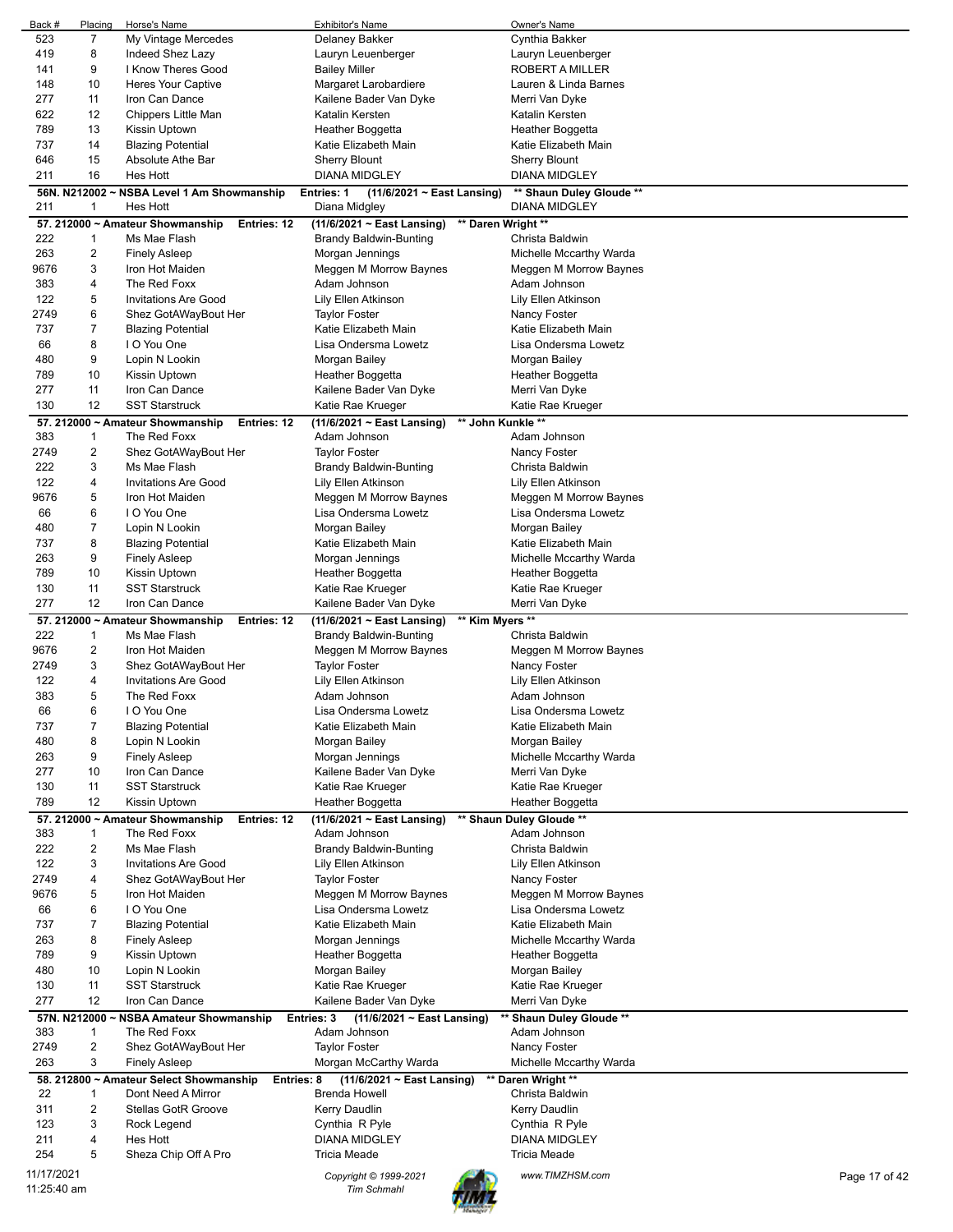| Back #      | Placing | Horse's Name                                   | <b>Exhibitor's Name</b>                              | Owner's Name                                        |               |
|-------------|---------|------------------------------------------------|------------------------------------------------------|-----------------------------------------------------|---------------|
| 150         | 6       | Macs Kool Legacy                               | Susan Frank                                          | Susan Frank                                         |               |
| 12          | 7       | Southern Eyes On Me                            | Nancy Fullerton                                      | Nancy Fullerton                                     |               |
| 646         | 8       | Absolute Athe Bar                              | <b>Sherry Blount</b>                                 | <b>Sherry Blount</b>                                |               |
|             |         | 58. 212800 ~ Amateur Select Showmanship        | $(11/6/2021 \sim East$ Lansing)<br>Entries: 8        | ** John Kunkle **                                   |               |
| 22          | 1       | Dont Need A Mirror                             | <b>Brenda Howell</b>                                 | Christa Baldwin                                     |               |
| 311         | 2       | <b>Stellas GotR Groove</b>                     | Kerry Daudlin                                        | Kerry Daudlin                                       |               |
| 254         | 3       | Sheza Chip Off A Pro                           | <b>Tricia Meade</b>                                  | <b>Tricia Meade</b>                                 |               |
| 150         | 4       | Macs Kool Legacy                               | Susan Frank                                          | Susan Frank                                         |               |
| 211         | 5       | Hes Hott                                       | <b>DIANA MIDGLEY</b>                                 | <b>DIANA MIDGLEY</b>                                |               |
| 646         | 6       | Absolute Athe Bar                              | <b>Sherry Blount</b>                                 | <b>Sherry Blount</b>                                |               |
| 12          | 7       | Southern Eyes On Me                            | Nancy Fullerton                                      | Nancy Fullerton                                     |               |
| 123         | 8       | Rock Legend                                    | Cynthia R Pyle                                       | Cynthia R Pyle                                      |               |
|             |         |                                                |                                                      |                                                     |               |
|             |         | 58. 212800 ~ Amateur Select Showmanship        | Entries: 8<br>$(11/6/2021 \sim East$ Lansing)        | ** Kim Myers **                                     |               |
| 22          | 1       | Dont Need A Mirror                             | Brenda Howell                                        | Christa Baldwin                                     |               |
| 311         | 2       | <b>Stellas GotR Groove</b>                     | Kerry Daudlin                                        | Kerry Daudlin                                       |               |
| 646         | 3       | Absolute Athe Bar                              | <b>Sherry Blount</b>                                 | <b>Sherry Blount</b>                                |               |
| 123         | 4       | Rock Legend                                    | Cynthia R Pyle                                       | Cynthia R Pyle                                      |               |
| 254         | 5       | Sheza Chip Off A Pro                           | Tricia Meade                                         | <b>Tricia Meade</b>                                 |               |
| 211         | 6       | Hes Hott                                       | <b>DIANA MIDGLEY</b>                                 | <b>DIANA MIDGLEY</b>                                |               |
| 150         | 7       | Macs Kool Legacy                               | Susan Frank                                          | Susan Frank                                         |               |
| 12          | 8       | Southern Eyes On Me                            | Nancy Fullerton                                      | <b>Nancy Fullerton</b>                              |               |
|             |         | 58. 212800 ~ Amateur Select Showmanship        | $(11/6/2021 \sim$ East Lansing)<br>Entries: 8        | ** Shaun Duley Gloude **                            |               |
| 22          | 1       | Dont Need A Mirror                             | <b>Brenda Howell</b>                                 | Christa Baldwin                                     |               |
| 311         | 2       | <b>Stellas GotR Groove</b>                     | Kerry Daudlin                                        | Kerry Daudlin                                       |               |
| 254         | 3       | Sheza Chip Off A Pro                           | <b>Tricia Meade</b>                                  | <b>Tricia Meade</b>                                 |               |
| 211         | 4       | Hes Hott                                       | <b>DIANA MIDGLEY</b>                                 | <b>DIANA MIDGLEY</b>                                |               |
| 646         | 5       | Absolute Athe Bar                              | <b>Sherry Blount</b>                                 | Sherry Blount                                       |               |
| 150         | 6       |                                                | Susan Frank                                          | Susan Frank                                         |               |
|             |         | Macs Kool Legacy                               |                                                      |                                                     |               |
| 123         | 7       | Rock Legend                                    | Cynthia R Pyle                                       | Cynthia R Pyle                                      |               |
| 12          | 8       | Southern Eyes On Me                            | Nancy Fullerton                                      | Nancy Fullerton                                     |               |
|             |         | 58N. N212800 ~ NSBA Amateur Select Showmanship | Entries: 3                                           | (11/6/2021 ~ East Lansing) ** Shaun Duley Gloude ** |               |
| 211         | 1       | Hes Hott                                       | Diana Midgley                                        | <b>DIANA MIDGLEY</b>                                |               |
| 123         | 2       | Rock Legend                                    | Cynthia Pyle                                         | Cynthia R Pyle                                      |               |
| 12          | 3       | Southern Eyes On Me                            | Nancy Fullerton                                      | Nancy Fullerton                                     |               |
|             |         | 59. 142100 ~ Junior Western Pleasure           | <b>Entries: 7</b><br>$(11/6/2021 \sim$ East Lansing) | ** Daren Wright **                                  |               |
| 224         | 1       | Red N White Machine                            | Ryan Lindsay                                         | Ryan Lindsay                                        |               |
| 12          | 2       | Southern Eyes On Me                            | Karen Holden                                         | Nancy Fullerton                                     |               |
| 124         | 3       | Madd Money                                     | Chris Dalton                                         | Lauren Lauver                                       |               |
| 578         | 4       | Lazy Little Breeze                             | Greg Holstege                                        | Esquirdo Brady                                      |               |
| 630         | 5       | Lopen Lucifer                                  | Pamela K Davis                                       | Pamela K Davis                                      |               |
| 868         | 6       | Hez The Best                                   | Jennifer Bluhm                                       | Gina Janke                                          |               |
| 789         | 7       | Kissin Uptown                                  | Heather Boggetta                                     | Heather Boggetta                                    |               |
|             |         | 59. 142100 ~ Junior Western Pleasure           | $(11/6/2021 \sim East$ Lansing)<br><b>Entries: 7</b> | ** John Kunkle **                                   |               |
| 12          | 1       | Southern Eyes On Me                            | Karen Holden                                         | Nancy Fullerton                                     |               |
| 124         | 2       | Madd Money                                     | Chris Dalton                                         | Lauren Lauver                                       |               |
| 224         | 3       |                                                |                                                      |                                                     |               |
|             |         | Red N White Machine                            | Ryan Lindsay                                         | Ryan Lindsay                                        |               |
| 630         | 4       | Lopen Lucifer                                  | Pamela K Davis                                       | Pamela K Davis                                      |               |
| 868         | 5       | <b>Hez The Best</b>                            | Jennifer Bluhm                                       | Gina Janke                                          |               |
| 789         | 6       | Kissin Uptown                                  | Heather Boggetta                                     | Heather Boggetta                                    |               |
| 578         | 7       | Lazy Little Breeze                             | Greg Holstege                                        | Esquirdo Brady                                      |               |
|             |         | 59. 142100 ~ Junior Western Pleasure           | Entries: 7<br>$(11/6/2021 \sim East$ Lansing)        | ** Kim Myers **                                     |               |
| 224         | 1       | <b>Red N White Machine</b>                     | Ryan Lindsay                                         | Ryan Lindsay                                        |               |
| 124         | 2       | Madd Money                                     | Chris Dalton                                         | Lauren Lauver                                       |               |
| 12          | 3       | Southern Eyes On Me                            | Karen Holden                                         | Nancy Fullerton                                     |               |
| 868         | 4       | Hez The Best                                   | Jennifer Bluhm                                       | Gina Janke                                          |               |
| 630         | 5       | Lopen Lucifer                                  | Pamela K Davis                                       | Pamela K Davis                                      |               |
| 578         | 6       | Lazy Little Breeze                             | Greg Holstege                                        | Esquirdo Brady                                      |               |
| 789         | 7       | Kissin Uptown                                  | Heather Boggetta                                     | Heather Boggetta                                    |               |
|             |         | 59. 142100 ~ Junior Western Pleasure           | Entries: 7<br>$(11/6/2021 \sim East$ Lansing)        | ** Shaun Duley Gloude **                            |               |
| 224         | 1       | Red N White Machine                            | Ryan Lindsay                                         | Ryan Lindsay                                        |               |
| 124         | 2       | Madd Money                                     | Chris Dalton                                         | Lauren Lauver                                       |               |
| 578         | 3       |                                                |                                                      |                                                     |               |
|             |         | Lazy Little Breeze                             | Greg Holstege                                        | Esquirdo Brady                                      |               |
| 12          | 4       | Southern Eyes On Me                            | Karen Holden                                         | Nancy Fullerton                                     |               |
| 868         | 5       | Hez The Best                                   | Jennifer Bluhm                                       | Gina Janke                                          |               |
| 630         | 6       | Lopen Lucifer                                  | Pamela K Davis                                       | Pamela K Davis                                      |               |
| 789         | 7       | Kissin Uptown                                  | Heather Boggetta                                     | Heather Boggetta                                    |               |
|             |         | 59N. N142100 ~ NSBA Junior Western Pleasure    | Entries: 5<br>(11/6/2021 ~ East Lansing)             | ** Shaun Duley Gloude **                            |               |
| 224         | 1       | Red N White Machine                            | Ryan Lindsay                                         | Ryan Lindsay                                        |               |
| 124         | 2       | Madd Money                                     | Chris Dalton                                         | Lauren Lauver                                       |               |
| 12          | 3       | Southern Eyes On Me                            | Karen Holden                                         | Nancy Fullerton                                     |               |
| 868         | 4       | Hez The Best                                   | Jennifer Lee Bluhm                                   | Gina Janke                                          |               |
| 630         | 5       | Lopen Lucifer                                  | Pamela K Davis                                       | Pamela K Davis                                      |               |
|             |         | 60. 442001 ~ Youth Rookie Western Pleasure     | (11/6/2021 ~ East Lansing)<br>Entries: 7             | ** Daren Wright **                                  |               |
| 124         | 1       | Madd Money                                     | Lauren Lauver                                        | Lauren Lauver                                       |               |
| 11/17/2021  |         |                                                |                                                      |                                                     |               |
| 11:25:40 am |         |                                                | Copyright © 1999-2021                                | www.TIMZHSM.com                                     | Page 18 of 42 |
|             |         |                                                | <b>Tim Schmahl</b>                                   |                                                     |               |
|             |         |                                                |                                                      |                                                     |               |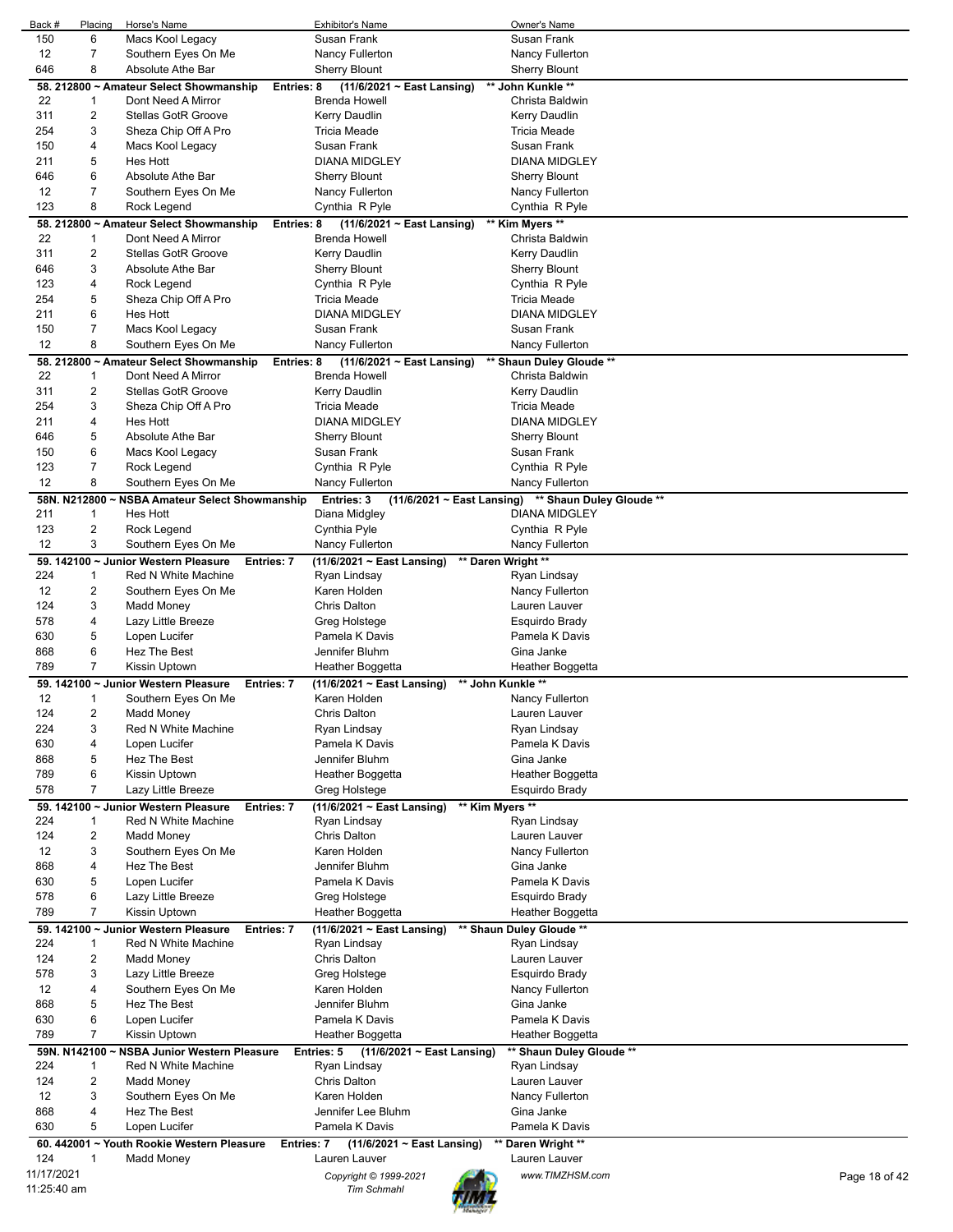|     | Placing                 | Horse's Name                                          | <b>Exhibitor's Name</b>                                  | Owner's Name                                        |
|-----|-------------------------|-------------------------------------------------------|----------------------------------------------------------|-----------------------------------------------------|
| 758 | 2                       | Shaikn Not Stird                                      | Lydia Sage Czubak                                        | Lydia Sage Czubak                                   |
| 207 | 3                       | Kaptain Kaveman                                       | Elizabeth Smith                                          | Elizabeth Smith                                     |
| 386 | 4                       | No Time To Party                                      | <b>Rylee Elizabeth Nichols</b>                           | Kelly Dykstra Nichols                               |
|     |                         |                                                       |                                                          |                                                     |
| 297 | 5                       | He Makes Me Certain                                   | Archer Klenow                                            | Archer Klenow                                       |
| 506 | 6                       | <b>Regal Enchantment</b>                              | Jaydin Ruhle                                             | Saige Ruhle                                         |
| 191 | 7                       | Ella Be Kruzin                                        | Karina Bader Van Dyke                                    | Merri Van Dyke                                      |
|     |                         | 60. 442001 ~ Youth Rookie Western Pleasure            | $(11/6/2021 \sim$ East Lansing)<br>Entries: 7            | ** John Kunkle **                                   |
| 124 | 1                       | Madd Money                                            | Lauren Lauver                                            | Lauren Lauver                                       |
|     |                         |                                                       |                                                          |                                                     |
| 207 | 2                       | Kaptain Kaveman                                       | <b>Elizabeth Smith</b>                                   | Elizabeth Smith                                     |
| 386 | 3                       | No Time To Party                                      | Rylee Elizabeth Nichols                                  | Kelly Dykstra Nichols                               |
| 758 | 4                       | Shaikn Not Stird                                      | Lydia Sage Czubak                                        | Lydia Sage Czubak                                   |
| 506 | 5                       | <b>Regal Enchantment</b>                              | Jaydin Ruhle                                             | Saige Ruhle                                         |
| 297 | 6                       | He Makes Me Certain                                   | <b>Archer Klenow</b>                                     | Archer Klenow                                       |
| 191 | 7                       | Ella Be Kruzin                                        | Karina Bader Van Dyke                                    | Merri Van Dyke                                      |
|     |                         |                                                       |                                                          |                                                     |
|     |                         | 60. 442001 ~ Youth Rookie Western Pleasure            | $(11/6/2021 \sim$ East Lansing)<br>Entries: 7            | Kim Myers **                                        |
| 124 | $\mathbf{1}$            | Madd Money                                            | Lauren Lauver                                            | Lauren Lauver                                       |
| 758 | 2                       | Shaikn Not Stird                                      | Lydia Sage Czubak                                        | Lydia Sage Czubak                                   |
| 207 | 3                       | Kaptain Kaveman                                       | Elizabeth Smith                                          | Elizabeth Smith                                     |
| 386 | 4                       | No Time To Party                                      | <b>Rylee Elizabeth Nichols</b>                           | Kelly Dykstra Nichols                               |
| 297 | 5                       | He Makes Me Certain                                   |                                                          |                                                     |
|     |                         |                                                       | Archer Klenow                                            | Archer Klenow                                       |
| 191 | 6                       | Ella Be Kruzin                                        | Karina Bader Van Dyke                                    | Merri Van Dyke                                      |
| 506 | 7                       | <b>Regal Enchantment</b>                              | Jaydin Ruhle                                             | Saige Ruhle                                         |
|     |                         | 60. 442001 ~ Youth Rookie Western Pleasure            | Entries: 7<br>$(11/6/2021 \sim East$ Lansing)            | ** Shaun Duley Gloude **                            |
| 124 | $\mathbf{1}$            | Madd Money                                            | Lauren Lauver                                            | Lauren Lauver                                       |
| 386 | 2                       | No Time To Party                                      | <b>Rylee Elizabeth Nichols</b>                           | Kelly Dykstra Nichols                               |
|     |                         |                                                       |                                                          |                                                     |
| 191 | 3                       | Ella Be Kruzin                                        | Karina Bader Van Dyke                                    | Merri Van Dyke                                      |
| 758 | 4                       | Shaikn Not Stird                                      | Lydia Sage Czubak                                        | Lydia Sage Czubak                                   |
| 207 | 5                       | Kaptain Kaveman                                       | Elizabeth Smith                                          | <b>Elizabeth Smith</b>                              |
| 297 | 6                       | He Makes Me Certain                                   | <b>Archer Klenow</b>                                     | <b>Archer Klenow</b>                                |
| 506 | $\overline{7}$          | <b>Regal Enchantment</b>                              | Jaydin Ruhle                                             | Saige Ruhle                                         |
|     |                         |                                                       |                                                          |                                                     |
|     | 60N. N442001~           | <b>NSBA Youth Rookie West Pleas</b>                   | Entries: 3<br>$(11/6/2021 \sim$ East Lansing)            | ** Shaun Duley Gloude **                            |
| 124 | 1                       | <b>Madd Money</b>                                     | Lauren Lauver                                            | Lauren Lauver                                       |
| 386 | $\overline{\mathbf{c}}$ | No Time To Party                                      | <b>Rylee Nichols</b>                                     | Kelly Dykstra Nichols                               |
| 207 | 3                       | Kaptain Kaveman                                       | <b>Elizabeth Smith</b>                                   | Elizabeth Smith                                     |
|     |                         | 61. 442702 ~ Level 1 Youth West Pleasure 13 & Under   | Entries: 3                                               | (11/6/2021 ~ East Lansing) ** Daren Wright **       |
| 107 | $\mathbf{1}$            | Regal N Grand                                         | <b>Taylin Collins</b>                                    | <b>Taylin Collins</b>                               |
| 222 | 2                       | Ms Mae Flash                                          |                                                          | Christa Baldwin                                     |
|     |                         |                                                       | <b>Braelyn Bunting</b>                                   |                                                     |
| 821 | 3                       | PETITE PLEASURES                                      | <b>Breann Ousley</b>                                     | <b>Stacie Ousley</b>                                |
|     |                         | 61. 442702 ~ Level 1 Youth West Pleasure 13 & Under   | <b>Entries: 3</b>                                        | (11/6/2021 ~ East Lansing) ** John Kunkle **        |
| 222 | 1                       | Ms Mae Flash                                          | Braelyn Bunting                                          | Christa Baldwin                                     |
| 107 | 2                       | Regal N Grand                                         | <b>Taylin Collins</b>                                    | <b>Taylin Collins</b>                               |
| 821 |                         | PETITE PLEASURES                                      | <b>Breann Ousley</b>                                     | Stacie Ousley                                       |
|     |                         |                                                       |                                                          |                                                     |
|     | 3                       |                                                       |                                                          |                                                     |
|     |                         | 61. 442702 ~ Level 1 Youth West Pleasure 13 & Under   | (11/6/2021 ~ East Lansing) ** Kim Myers **<br>Entries: 3 |                                                     |
| 222 | 1                       | Ms Mae Flash                                          | <b>Braelyn Bunting</b>                                   | Christa Baldwin                                     |
| 107 | 2                       | Regal N Grand                                         | <b>Taylin Collins</b>                                    | <b>Taylin Collins</b>                               |
| 821 | 3                       | PETITE PLEASURES                                      | <b>Breann Ousley</b>                                     | <b>Stacie Ousley</b>                                |
|     |                         |                                                       |                                                          |                                                     |
|     |                         | 61. 442702 ~ Level 1 Youth West Pleasure 13 & Under   | <b>Entries: 3</b>                                        | (11/6/2021 ~ East Lansing) ** Shaun Duley Gloude ** |
| 222 | 1                       | Ms Mae Flash                                          | <b>Braelyn Bunting</b>                                   | Christa Baldwin                                     |
| 107 | 2                       | Regal N Grand                                         | <b>Taylin Collins</b>                                    | <b>Taylin Collins</b>                               |
| 821 | 3                       | PETITE PLEASURES                                      | <b>Breann Ousley</b>                                     | <b>Stacie Ousley</b>                                |
|     |                         | 61N. N442702 ~ NSBA Level 1 Youth West Pleas 13&Under | <b>Entries: 1</b>                                        | (11/6/2021 ~ East Lansing) ** Shaun Duley Gloude ** |
| 107 | 1                       | Regal N Grand                                         | <b>Taylin Collins</b>                                    | <b>Taylin Collins</b>                               |
|     |                         |                                                       |                                                          |                                                     |
|     |                         | 62. 442802 ~ Level 1 Youth West Pleasure 14-18        | Entries: 6<br>(11/6/2021 ~ East Lansing)                 | ** Daren Wright **                                  |
| 224 | 1                       | Red N White Machine                                   | Rilynn Lindsay                                           | Ryan Lindsay                                        |
| 302 | 2                       | Inkryminating                                         | Kennedy Peplinski                                        | Mark & Jimsey Miller                                |
| 750 | 3                       | Fancy Enough To Win                                   | Maya Edwards                                             | <b>Madison Mulder</b>                               |
| 386 | 4                       | No Time To Party                                      | Rylee Elizabeth Nichols                                  | Kelly Dykstra Nichols                               |
| 506 | 5                       | <b>Regal Enchantment</b>                              | Jaydin Ruhle                                             | Saige Ruhle                                         |
| 297 | 6                       | He Makes Me Certain                                   | <b>Archer Klenow</b>                                     | Archer Klenow                                       |
|     |                         |                                                       |                                                          |                                                     |
|     |                         | 62. 442802 ~ Level 1 Youth West Pleasure 14-18        | Entries: 6<br>$(11/6/2021 \sim$ East Lansing)            | ** John Kunkle **                                   |
| 224 | 1                       | Red N White Machine                                   | Rilynn Lindsay                                           | Ryan Lindsay                                        |
| 302 | $\overline{a}$          | Inkryminating                                         | Kennedy Peplinski                                        | Mark & Jimsey Miller                                |
| 750 | 3                       | Fancy Enough To Win                                   | Maya Edwards                                             | <b>Madison Mulder</b>                               |
| 386 | 4                       | No Time To Party                                      | <b>Rylee Elizabeth Nichols</b>                           | Kelly Dykstra Nichols                               |
| 506 | 5                       | <b>Regal Enchantment</b>                              | Jaydin Ruhle                                             |                                                     |
|     |                         |                                                       |                                                          | Saige Ruhle                                         |
| 297 | 6                       | He Makes Me Certain                                   | Archer Klenow                                            | Archer Klenow                                       |
|     |                         | 62. 442802 ~ Level 1 Youth West Pleasure 14-18        | Entries: 6<br>$(11/6/2021 \sim$ East Lansing)            | ** Kim Myers **                                     |
| 224 | $\mathbf{1}$            | Red N White Machine                                   | Rilynn Lindsay                                           | Ryan Lindsay                                        |
| 302 | 2                       | Inkryminating                                         | Kennedy Peplinski                                        | Mark & Jimsey Miller                                |
| 386 | 3                       | No Time To Party                                      | Rylee Elizabeth Nichols                                  | Kelly Dykstra Nichols                               |
| 750 | 4                       |                                                       | Maya Edwards                                             | <b>Madison Mulder</b>                               |
|     |                         | Fancy Enough To Win                                   |                                                          |                                                     |
| 506 | 5                       | Regal Enchantment                                     | Jaydin Ruhle                                             | Saige Ruhle                                         |
| 297 | 6                       | He Makes Me Certain                                   | Archer Klenow                                            | Archer Klenow                                       |

11/17/2021 *Copyright © 1999-2021 Tim Schmahl www.TIMZHSM.com* Page 19 of 42

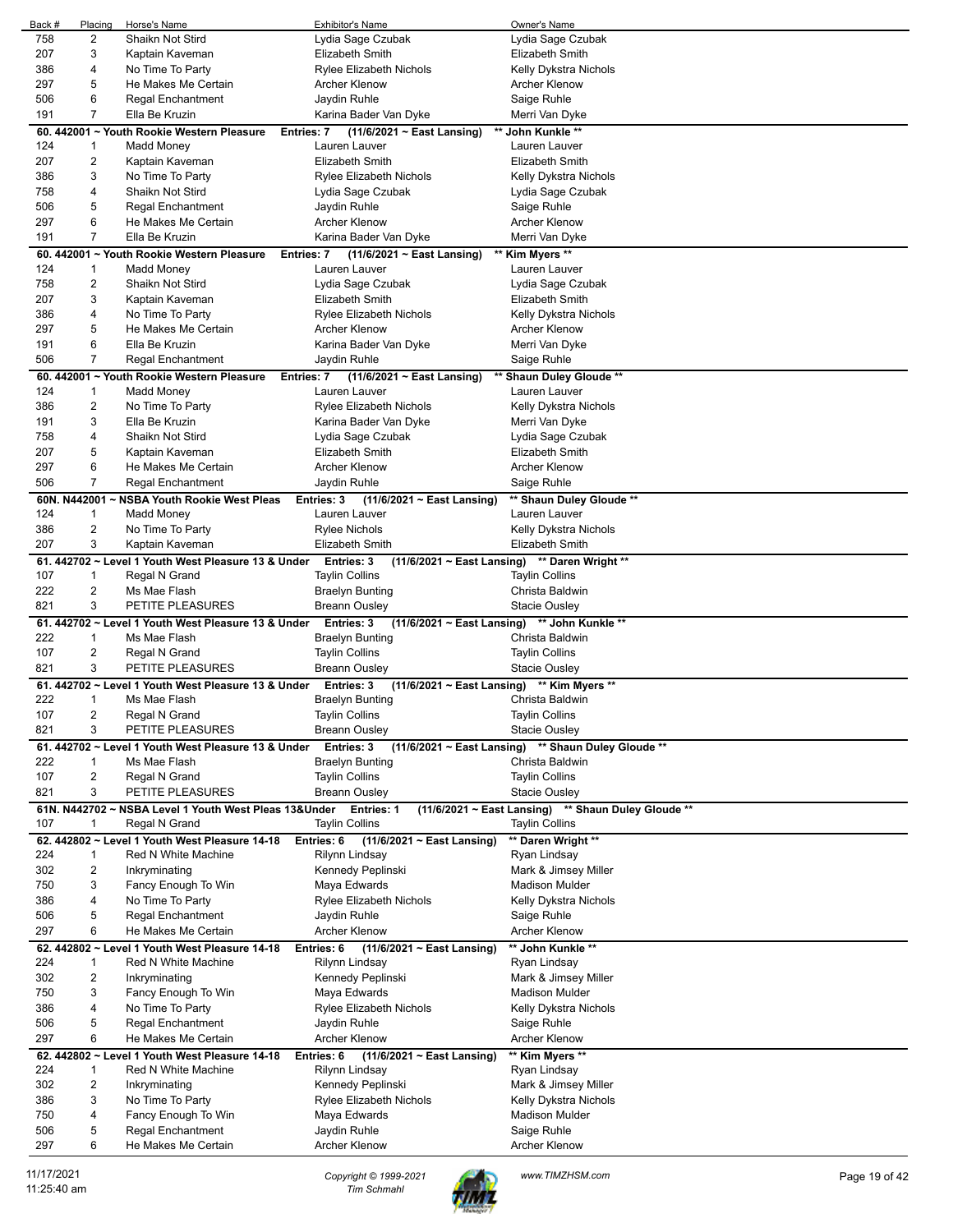| Back #      | Placing        | Horse's Name                                             | Exhibitor's Name                                    | Owner's Name                                        |               |
|-------------|----------------|----------------------------------------------------------|-----------------------------------------------------|-----------------------------------------------------|---------------|
|             |                | 62. 442802 ~ Level 1 Youth West Pleasure 14-18           | Entries: 6<br>$(11/6/2021 \sim$ East Lansing)       | ** Shaun Duley Gloude **                            |               |
| 224         | 1              | Red N White Machine                                      | Rilynn Lindsay                                      | Ryan Lindsay                                        |               |
| 302         | 2              | Inkryminating                                            | Kennedy Peplinski                                   | Mark & Jimsey Miller                                |               |
| 750         | 3              | Fancy Enough To Win                                      | Maya Edwards                                        | Madison Mulder                                      |               |
| 386         | 4              |                                                          |                                                     |                                                     |               |
|             |                | No Time To Party                                         | <b>Rylee Elizabeth Nichols</b>                      | Kelly Dykstra Nichols                               |               |
| 297         | 5              | He Makes Me Certain                                      | <b>Archer Klenow</b>                                | <b>Archer Klenow</b>                                |               |
| 506         | 6              | <b>Regal Enchantment</b>                                 | Jaydin Ruhle                                        | Saige Ruhle                                         |               |
|             |                | 62N. N442802 ~ NSBA Level 1 Youth West Pleas 14-18       | Entries: 4                                          | (11/6/2021 ~ East Lansing) ** Shaun Duley Gloude ** |               |
| 224         | 1              | Red N White Machine                                      | Rilynn Lindsay                                      | Ryan Lindsay                                        |               |
|             |                |                                                          |                                                     |                                                     |               |
| 302         | 2              | Inkryminating                                            | Kennedy Peplinski                                   | Mark & Jimsey Miller                                |               |
| 750         | 3              | Fancy Enough To Win                                      | Maya Edwards                                        | <b>Madison Mulder</b>                               |               |
| 386         | 4              | No Time To Party                                         | Rylee Nichols                                       | Kelly Dykstra Nichols                               |               |
|             |                | 63. 442000 ~ Yth West Pleas All Ages<br>Entries: 10      | $(11/6/2021 \sim East$ Lansing)                     | ** Daren Wright **                                  |               |
| 760         | 1              | Batmans Got Da Goods                                     | Maya Edwards                                        | Maya Edwards                                        |               |
| 498         | 2              | Shotz With A Cowboy                                      | <b>Tate Gill</b>                                    | Stephanie Gill                                      |               |
|             |                |                                                          |                                                     |                                                     |               |
| 224         | 3              | Red N White Machine                                      | Rilynn Lindsay                                      | Ryan Lindsay                                        |               |
| 1111        | 4              | I Know I Am Invited                                      | Jenna Morse                                         | Christie I Showerman                                |               |
| 544         | 5              | Call Me Tha Fireman                                      | Kylee Marie Williams                                | Kylee Marie Williams                                |               |
| 1302        | 6              | ReservationsRequired                                     | Samantha Jo Wolf                                    | Samantha Jo Wolf                                    |               |
| 235         | 7              | Gota B A Hit                                             | Grace Gasper                                        | <b>Tammy Gasper</b>                                 |               |
|             |                |                                                          |                                                     |                                                     |               |
| 124         | 8              | <b>Madd Money</b>                                        | Lauren Lauver                                       | Lauren Lauver                                       |               |
| 107         | 9              | Regal N Grand                                            | <b>Taylin Collins</b>                               | <b>Taylin Collins</b>                               |               |
| 302         | NoPlcng        | Inkryminating                                            | Kennedy Peplinski                                   | Mark & Jimsey Miller                                |               |
|             |                | 63. 442000 ~ Yth West Pleas All Ages<br>Entries: 10      | $(11/6/2021 \sim East$ Lansing)                     | ** John Kunkle **                                   |               |
| 760         | 1              | Batmans Got Da Goods                                     | Maya Edwards                                        | Maya Edwards                                        |               |
|             |                |                                                          |                                                     |                                                     |               |
| 107         | 2              | Regal N Grand                                            | <b>Taylin Collins</b>                               | <b>Taylin Collins</b>                               |               |
| 1302        | 3              | ReservationsRequired                                     | Samantha Jo Wolf                                    | Samantha Jo Wolf                                    |               |
| 224         | 4              | Red N White Machine                                      | Rilynn Lindsay                                      | Ryan Lindsay                                        |               |
| 302         | 5              | Inkryminating                                            | Kennedy Peplinski                                   | Mark & Jimsey Miller                                |               |
| 124         | 6              | <b>Madd Money</b>                                        | Lauren Lauver                                       | Lauren Lauver                                       |               |
| 1111        | 7              | I Know I Am Invited                                      | Jenna Morse                                         | Christie I Showerman                                |               |
|             |                |                                                          |                                                     |                                                     |               |
| 498         | 8              | Shotz With A Cowboy                                      | <b>Tate Gill</b>                                    | Stephanie Gill                                      |               |
| 235         | 9              | Gota B A Hit                                             | Grace Gasper                                        | Tammy Gasper                                        |               |
| 544         | NoPlcng        | Call Me Tha Fireman                                      | Kylee Marie Williams                                | Kylee Marie Williams                                |               |
|             |                | 63. 442000 $\sim$ Yth West Pleas All Ages<br>Entries: 10 | ** Kim Myers **<br>$(11/6/2021 \sim East$ Lansing)  |                                                     |               |
| 760         | 1              | Batmans Got Da Goods                                     | Maya Edwards                                        | Maya Edwards                                        |               |
|             |                |                                                          |                                                     |                                                     |               |
| 544         | 2              | Call Me Tha Fireman                                      | Kylee Marie Williams                                | Kylee Marie Williams                                |               |
| 1111        | 3              | I Know I Am Invited                                      | Jenna Morse                                         | Christie I Showerman                                |               |
| 224         | 4              | Red N White Machine                                      | Rilynn Lindsay                                      | Ryan Lindsay                                        |               |
| 302         | 5              | Inkryminating                                            | Kennedy Peplinski                                   | Mark & Jimsey Miller                                |               |
| 498         | 6              | Shotz With A Cowboy                                      | Tate Gill                                           | Stephanie Gill                                      |               |
|             |                |                                                          |                                                     |                                                     |               |
| 235         | 7              | Gota B A Hit                                             | Grace Gasper                                        | <b>Tammy Gasper</b>                                 |               |
| 124         | 8              | <b>Madd Money</b>                                        | Lauren Lauver                                       | Lauren Lauver                                       |               |
| 107         | 9              | Regal N Grand                                            | <b>Taylin Collins</b>                               | <b>Taylin Collins</b>                               |               |
| 1302        | NoPlcng        | ReservationsRequired                                     | Samantha Jo Wolf                                    | Samantha Jo Wolf                                    |               |
|             |                | 63. 442000 ~ Yth West Pleas All Ages<br>Entries: 10      | (11/6/2021 ~ East Lansing) ** Shaun Duley Gloude ** |                                                     |               |
| 224         | 1              | <b>Red N White Machine</b>                               | Rilynn Lindsay                                      | Ryan Lindsay                                        |               |
|             |                |                                                          |                                                     |                                                     |               |
| 302         | 2              | Inkryminating                                            | Kennedy Peplinski                                   | Mark & Jimsey Miller                                |               |
| 124         | 3              | Madd Money                                               | Lauren Lauver                                       | Lauren Lauver                                       |               |
| 760         | 4              | Batmans Got Da Goods                                     | Maya Edwards                                        | Maya Edwards                                        |               |
| 107         | 5              | Regal N Grand                                            | <b>Taylin Collins</b>                               | <b>Taylin Collins</b>                               |               |
| 1302        | 6              | ReservationsRequired                                     | Samantha Jo Wolf                                    | Samantha Jo Wolf                                    |               |
|             | 7              |                                                          |                                                     |                                                     |               |
| 235         |                | Gota B A Hit                                             | Grace Gasper                                        | <b>Tammy Gasper</b>                                 |               |
| 498         | 8              | Shotz With A Cowboy                                      | <b>Tate Gill</b>                                    | Stephanie Gill                                      |               |
| 1111        | 9              | I Know I Am Invited                                      | Jenna Morse                                         | Christie I Showerman                                |               |
| 544         | NoPlcng        | Call Me Tha Fireman                                      | Kylee Marie Williams                                | Kylee Marie Williams                                |               |
|             |                | 63N. N442000 ~ NSBA Youth Western Pleasure               | Entries: 6<br>(11/6/2021 ~ East Lansing)            | ** Shaun Duley Gloude **                            |               |
|             |                |                                                          |                                                     |                                                     |               |
| 224         | 1              | Red N White Machine                                      | Rilynn Lindsay                                      | Ryan Lindsay                                        |               |
| 302         | 2              | Inkryminating                                            | Kennedy Peplinski                                   | Mark & Jimsey Miller                                |               |
| 124         | 3              | Madd Money                                               | Lauren Lauver                                       | Lauren Lauver                                       |               |
| 760         | 4              | Batmans Got Da Goods                                     | Maya Edwards                                        | Maya Edwards                                        |               |
| 107         | 5              | Regal N Grand                                            | <b>Taylin Collins</b>                               | <b>Taylin Collins</b>                               |               |
|             |                |                                                          |                                                     |                                                     |               |
| 235         | 6              | Gota B A Hit                                             | Grace Gasper                                        | <b>Tammy Gasper</b>                                 |               |
|             |                | 64. 142004 ~ Level 1 Western Pleasure<br>Entries: 7      | $(11/6/2021 \sim East$ Lansing)                     | ** Daren Wright **                                  |               |
| 383         | 1              | The Red Foxx                                             | Adam Johnson                                        | Adam Johnson                                        |               |
| 760         | 2              | Batmans Got Da Goods                                     | Maya Edwards                                        | Maya Edwards                                        |               |
| 12          | 3              | Southern Eyes On Me                                      | Karen Holden                                        | Nancy Fullerton                                     |               |
|             |                |                                                          |                                                     |                                                     |               |
| 130         | 4              | <b>SST Starstruck</b>                                    | <b>Tiffany Nicole Hooper</b>                        | Katie Rae Krueger                                   |               |
| 630         | 5              | Lopen Lucifer                                            | Pamela K Davis                                      | Pamela K Davis                                      |               |
|             |                | No Shock Im Lopin                                        | Cole Miller                                         | Cole Miller                                         |               |
| 880         | 6              |                                                          |                                                     | Esquirdo Brady                                      |               |
|             |                |                                                          |                                                     |                                                     |               |
| 578         | 7              | Lazy Little Breeze                                       | Greg Holstege                                       |                                                     |               |
|             |                | 64. 142004 ~ Level 1 Western Pleasure<br>Entries: 7      | $(11/6/2021 \sim$ East Lansing)                     | ** John Kunkle **                                   |               |
| 760         | 1              | Batmans Got Da Goods                                     | Maya Edwards                                        | Maya Edwards                                        |               |
| 383         | $\overline{2}$ | The Red Foxx                                             | Adam Johnson                                        | Adam Johnson                                        |               |
|             |                |                                                          |                                                     |                                                     |               |
| 11/17/2021  |                |                                                          | Copyright © 1999-2021                               | www.TIMZHSM.com                                     | Page 20 of 42 |
| 11:25:40 am |                |                                                          | <b>Tim Schmahl</b>                                  |                                                     |               |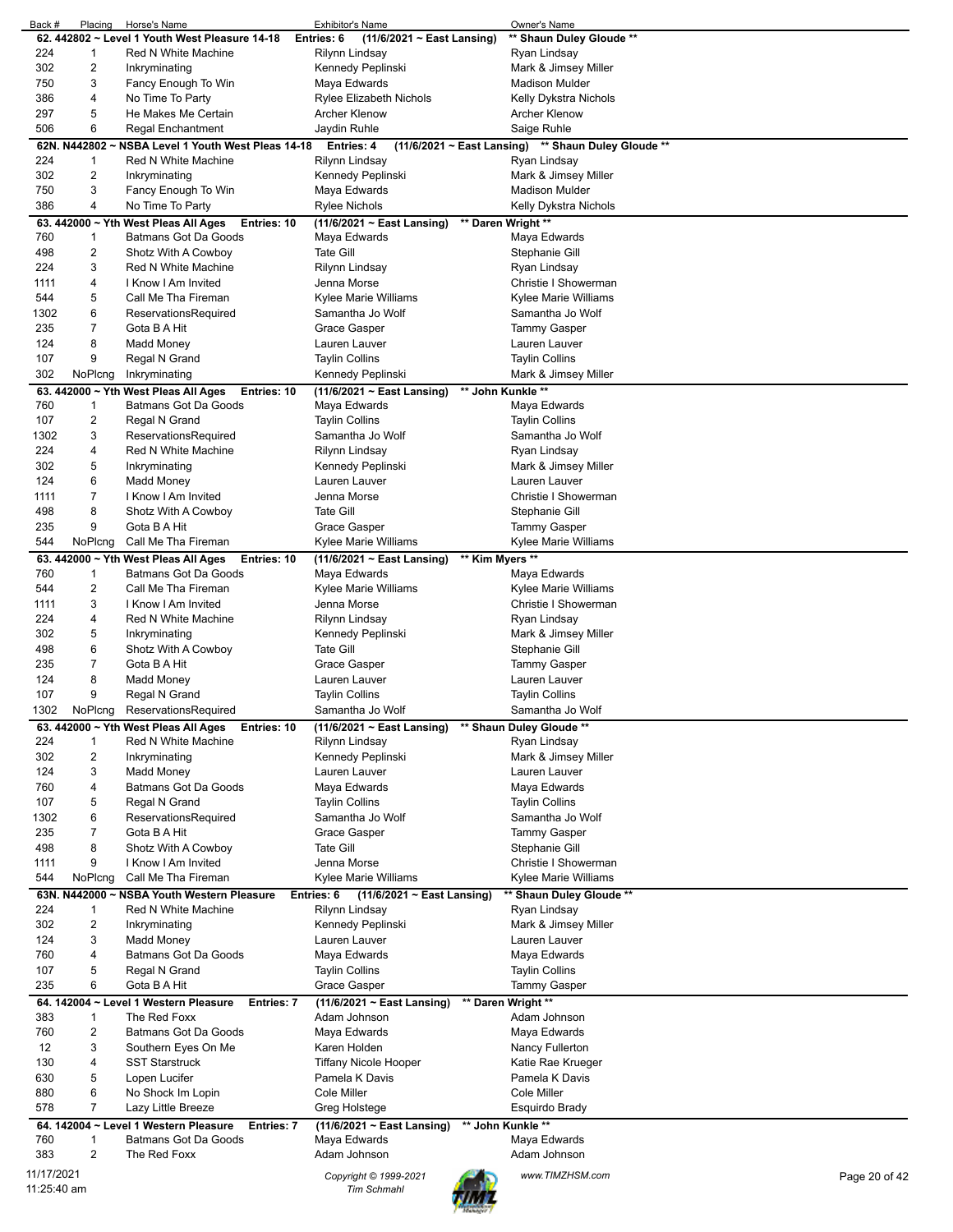| Back #                    | Placing                 | Horse's Name                                               | <b>Exhibitor's Name</b>                       | Owner's Name             |               |
|---------------------------|-------------------------|------------------------------------------------------------|-----------------------------------------------|--------------------------|---------------|
| 12                        | 3                       | Southern Eyes On Me                                        | Karen Holden                                  | Nancy Fullerton          |               |
|                           |                         |                                                            |                                               |                          |               |
| 630                       | 4                       | Lopen Lucifer                                              | Pamela K Davis                                | Pamela K Davis           |               |
| 130                       | 5                       | <b>SST Starstruck</b>                                      | Tiffany Nicole Hooper                         | Katie Rae Krueger        |               |
| 880                       | 6                       | No Shock Im Lopin                                          | Cole Miller                                   | Cole Miller              |               |
| 578                       | $\overline{7}$          | Lazy Little Breeze                                         | Greg Holstege                                 | Esquirdo Brady           |               |
|                           |                         |                                                            |                                               |                          |               |
|                           |                         | 64. 142004 ~ Level 1 Western Pleasure<br><b>Entries: 7</b> | ** Kim Myers **<br>(11/6/2021 ~ East Lansing) |                          |               |
| 383                       | 1                       | The Red Foxx                                               | Adam Johnson                                  | Adam Johnson             |               |
| 760                       | 2                       | Batmans Got Da Goods                                       | Maya Edwards                                  | Maya Edwards             |               |
|                           |                         |                                                            |                                               |                          |               |
| 12                        | 3                       | Southern Eyes On Me                                        | Karen Holden                                  | Nancy Fullerton          |               |
| 630                       | 4                       | Lopen Lucifer                                              | Pamela K Davis                                | Pamela K Davis           |               |
| 130                       | 5                       | <b>SST Starstruck</b>                                      | <b>Tiffany Nicole Hooper</b>                  | Katie Rae Krueger        |               |
| 578                       | 6                       | Lazy Little Breeze                                         | Greg Holstege                                 | Esquirdo Brady           |               |
|                           |                         |                                                            |                                               |                          |               |
| 880                       | $\overline{7}$          | No Shock Im Lopin                                          | Cole Miller                                   | Cole Miller              |               |
|                           |                         | 64. 142004 ~ Level 1 Western Pleasure<br><b>Entries: 7</b> | (11/6/2021 ~ East Lansing)                    | ** Shaun Duley Gloude ** |               |
| 760                       | 1                       | Batmans Got Da Goods                                       | Maya Edwards                                  | Maya Edwards             |               |
|                           |                         |                                                            |                                               |                          |               |
| 383                       | 2                       | The Red Foxx                                               | Adam Johnson                                  | Adam Johnson             |               |
| 130                       | 3                       | <b>SST Starstruck</b>                                      | <b>Tiffany Nicole Hooper</b>                  | Katie Rae Krueger        |               |
| 12                        | $\overline{4}$          | Southern Eyes On Me                                        | Karen Holden                                  | Nancy Fullerton          |               |
| 630                       | 5                       | Lopen Lucifer                                              | Pamela K Davis                                | Pamela K Davis           |               |
|                           |                         |                                                            |                                               |                          |               |
| 880                       | 6                       | No Shock Im Lopin                                          | Cole Miller                                   | Cole Miller              |               |
| 578                       | $\overline{7}$          | Lazy Little Breeze                                         | Greg Holstege                                 | Esquirdo Brady           |               |
| 64N. N142004              |                         | <b>NSBA Level 1 West Pleasure</b><br><b>Entries: 3</b>     | $(11/6/2021 \sim East$ Lansing)               | ** Shaun Duley Gloude ** |               |
| 760                       | 1                       | Batmans Got Da Goods                                       | Maya Edwards                                  | Maya Edwards             |               |
|                           |                         |                                                            |                                               |                          |               |
| 383                       | $\overline{2}$          | The Red Foxx                                               | Adam Johnson                                  | Adam Johnson             |               |
| 12                        | 3                       | Southern Eyes On Me                                        | Karen Holden                                  | Nancy Fullerton          |               |
|                           |                         | 65. 242001 ~ Amateur Rookie West Pleasure<br>Entries: 6    | (11/6/2021 ~ East Lansing)                    | ** Daren Wright **       |               |
|                           |                         |                                                            |                                               |                          |               |
| 141                       | 1                       | I Know Theres Good                                         | <b>Bailey Miller</b>                          | ROBERT A MILLER          |               |
| 900                       | $\overline{\mathbf{c}}$ | Good And Red                                               | Jacquelyn Oliver                              | Alyssa Simmons           |               |
| 523                       | 3                       | My Vintage Mercedes                                        | Delaney Bakker                                | Cynthia Bakker           |               |
| 330                       | $\overline{4}$          | TJ Simply The Best                                         | Jill Finley                                   | Noble Hills Farm, LLC    |               |
|                           |                         |                                                            |                                               |                          |               |
| 254                       | 5                       | Sheza Chip Off A Pro                                       | Tricia Meade                                  | Tricia Meade             |               |
| 377                       | 6                       | <b>HP A Dream Machine</b>                                  | Patricia Shappee                              | Patricia Shappee         |               |
|                           |                         | 65. 242001 ~ Amateur Rookie West Pleasure<br>Entries: 6    | $(11/6/2021 \sim$ East Lansing)               | ** John Kunkle **        |               |
| 141                       | 1                       | I Know Theres Good                                         | <b>Bailey Miller</b>                          | ROBERT A MILLER          |               |
|                           |                         |                                                            |                                               |                          |               |
| 900                       | $\overline{2}$          | Good And Red                                               | Jacquelyn Oliver                              | Alyssa Simmons           |               |
| 254                       | 3                       | Sheza Chip Off A Pro                                       | <b>Tricia Meade</b>                           | Tricia Meade             |               |
| 523                       | 4                       | My Vintage Mercedes                                        | Delaney Bakker                                | Cynthia Bakker           |               |
| 330                       | 5                       | TJ Simply The Best                                         |                                               |                          |               |
|                           |                         |                                                            | Jill Finley                                   | Noble Hills Farm, LLC    |               |
| 377                       | 6                       | <b>HP A Dream Machine</b>                                  | Patricia Shappee                              | Patricia Shappee         |               |
|                           |                         | 65. 242001 ~ Amateur Rookie West Pleasure<br>Entries: 6    | (11/6/2021 ~ East Lansing)                    | ** Kim Myers **          |               |
| 141                       | 1                       | I Know Theres Good                                         | <b>Bailey Miller</b>                          | ROBERT A MILLER          |               |
|                           |                         |                                                            |                                               |                          |               |
| 900                       | $\overline{2}$          | Good And Red                                               | Jacquelyn Oliver                              | Alyssa Simmons           |               |
| 254                       | 3                       | Sheza Chip Off A Pro                                       | <b>Tricia Meade</b>                           | Tricia Meade             |               |
| 330                       | 4                       | TJ Simply The Best                                         | <b>Jill Finley</b>                            | Noble Hills Farm, LLC    |               |
| 523                       | 5                       | My Vintage Mercedes                                        | Delaney Bakker                                | Cynthia Bakker           |               |
|                           |                         |                                                            |                                               |                          |               |
| 377                       | 6                       | <b>HP A Dream Machine</b>                                  | Patricia Shappee                              | Patricia Shappee         |               |
|                           |                         | 65. 242001 ~ Amateur Rookie West Pleasure<br>Entries: 6    | (11/6/2021 ~ East Lansing)                    | ** Shaun Duley Gloude ** |               |
| 141                       | 1                       | I Know Theres Good                                         | <b>Bailey Miller</b>                          | ROBERT A MILLER          |               |
|                           |                         | Good And Red                                               |                                               |                          |               |
| 900                       | $\overline{2}$          |                                                            | Jacquelyn Oliver                              | Alyssa Simmons           |               |
| 330                       | 3                       | TJ Simply The Best                                         | Jill Finley                                   | Noble Hills Farm, LLC    |               |
| 254                       | 4                       | Sheza Chip Off A Pro                                       | <b>Tricia Meade</b>                           | <b>Tricia Meade</b>      |               |
| 523                       | 5                       | My Vintage Mercedes                                        | Delaney Bakker                                | Cynthia Bakker           |               |
| 377                       | 6                       | <b>HP A Dream Machine</b>                                  | Patricia Shappee                              | Patricia Shappee         |               |
|                           |                         |                                                            |                                               |                          |               |
|                           |                         | 65N. N242001 ~ NSBA Amateur Rookie West Pleas              | Entries: 2<br>(11/6/2021 ~ East Lansing)      | ** Shaun Duley Gloude ** |               |
| 330                       | 1                       | TJ Simply The Best                                         | Jill Finley                                   | Noble Hills Farm, LLC    |               |
| 377                       | $\overline{c}$          | <b>HP A Dream Machine</b>                                  | Patricia Shappee                              | Patricia Shappee         |               |
|                           |                         |                                                            |                                               |                          |               |
|                           |                         | 66. 242002 ~ Level 1 Amateur West Pleasure<br>Entries: 9   | (11/6/2021 ~ East Lansing)                    | ** Daren Wright **       |               |
| 792                       | 1                       | Dodge Da Bullit                                            | Amanda Mozal                                  | Michelle Higdon          |               |
| 141                       | $\overline{\mathbf{c}}$ | I Know Theres Good                                         | <b>Bailey Miller</b>                          | ROBERT A MILLER          |               |
| 130                       | 3                       | <b>SST Starstruck</b>                                      | Katie Rae Krueger                             | Katie Rae Krueger        |               |
|                           |                         |                                                            |                                               |                          |               |
| 880                       | 4                       | No Shock Im Lopin                                          | Cole Miller                                   | Cole Miller              |               |
| 737                       | 5                       | <b>Blazing Potential</b>                                   | Katie Elizabeth Main                          | Katie Elizabeth Main     |               |
| 330                       | 6                       | TJ Simply The Best                                         | Jill Finley                                   | Noble Hills Farm, LLC    |               |
| 900                       | 7                       | Good And Red                                               | Jacquelyn Oliver                              | Alyssa Simmons           |               |
|                           |                         |                                                            |                                               |                          |               |
| 604                       | 8                       | SL Just One Look                                           | Tamra Sisk                                    | Tamra Sisk               |               |
| 789                       | 9                       | Kissin Uptown                                              | Heather Boggetta                              | Heather Boggetta         |               |
|                           |                         | 66. 242002 ~ Level 1 Amateur West Pleasure<br>Entries: 9   | $(11/6/2021 \sim$ East Lansing)               | ** John Kunkle **        |               |
| 792                       |                         |                                                            | Amanda Mozal                                  |                          |               |
|                           | 1                       | Dodge Da Bullit                                            |                                               | Michelle Higdon          |               |
| 130                       | $\overline{\mathbf{c}}$ | <b>SST Starstruck</b>                                      | Katie Rae Krueger                             | Katie Rae Krueger        |               |
|                           |                         | I Know Theres Good                                         | <b>Bailey Miller</b>                          | ROBERT A MILLER          |               |
| 141                       | 3                       |                                                            |                                               | Alyssa Simmons           |               |
|                           |                         |                                                            |                                               |                          |               |
| 900                       | 4                       | Good And Red                                               | Jacquelyn Oliver                              |                          |               |
| 880                       | 5                       | No Shock Im Lopin                                          | Cole Miller                                   | Cole Miller              |               |
| 737                       | 6                       | <b>Blazing Potential</b>                                   | Katie Elizabeth Main                          | Katie Elizabeth Main     |               |
| 330                       | 7                       | TJ Simply The Best                                         | Jill Finley                                   | Noble Hills Farm, LLC    |               |
|                           |                         |                                                            |                                               |                          |               |
| 11/17/2021<br>11:25:40 am |                         |                                                            | Copyright © 1999-2021<br><b>Tim Schmahl</b>   | www.TIMZHSM.com          | Page 21 of 42 |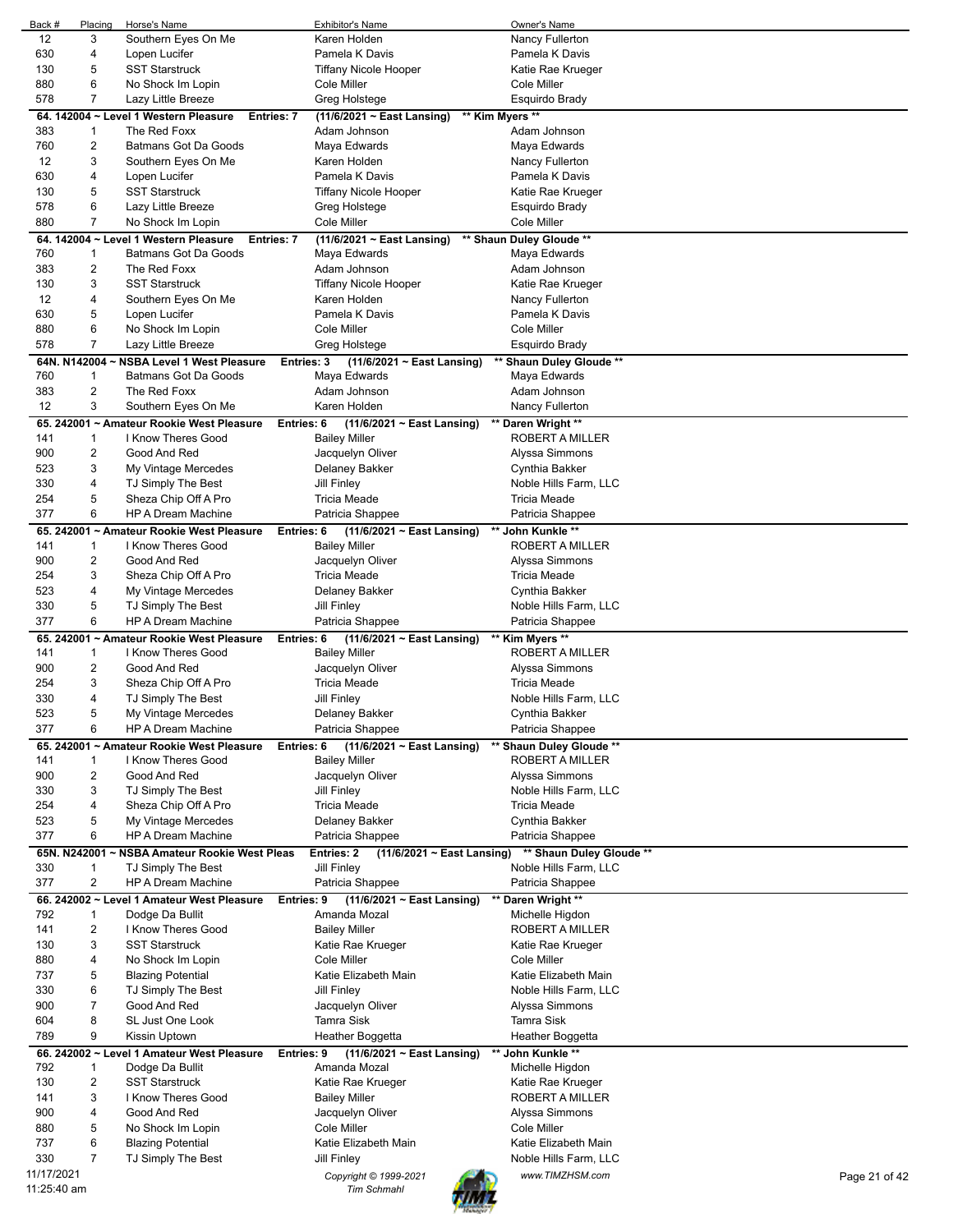| Back #      | Placing                 | Horse's Name                                                   | <b>Exhibitor's Name</b>                              | Owner's Name             |               |
|-------------|-------------------------|----------------------------------------------------------------|------------------------------------------------------|--------------------------|---------------|
| 789         | 8                       | Kissin Uptown                                                  | Heather Boggetta                                     | Heather Boggetta         |               |
| 604         | 9                       | SL Just One Look                                               | <b>Tamra Sisk</b>                                    | Tamra Sisk               |               |
|             |                         |                                                                |                                                      |                          |               |
|             |                         | 66. 242002 ~ Level 1 Amateur West Pleasure<br>Entries: 9       | $(11/6/2021 \sim East$ Lansing)                      | ** Kim Myers **          |               |
| 792         | -1                      | Dodge Da Bullit                                                | Amanda Mozal                                         | Michelle Higdon          |               |
| 130         | $\overline{\mathbf{c}}$ | <b>SST Starstruck</b>                                          | Katie Rae Krueger                                    | Katie Rae Krueger        |               |
| 737         | 3                       | <b>Blazing Potential</b>                                       | Katie Elizabeth Main                                 | Katie Elizabeth Main     |               |
| 141         | 4                       | I Know Theres Good                                             | <b>Bailey Miller</b>                                 | ROBERT A MILLER          |               |
| 880         | 5                       | No Shock Im Lopin                                              | Cole Miller                                          | Cole Miller              |               |
| 330         | 6                       | TJ Simply The Best                                             | Jill Finley                                          | Noble Hills Farm, LLC    |               |
|             |                         |                                                                |                                                      |                          |               |
| 900         | $\overline{7}$          | Good And Red                                                   | Jacquelyn Oliver                                     | Alyssa Simmons           |               |
| 604         | 8                       | SL Just One Look                                               | Tamra Sisk                                           | <b>Tamra Sisk</b>        |               |
| 789         | 9                       | Kissin Uptown                                                  | Heather Boggetta                                     | Heather Boggetta         |               |
|             |                         | 66. 242002 ~ Level 1 Amateur West Pleasure<br>Entries: 9       | $(11/6/2021 \sim$ East Lansing)                      | ** Shaun Duley Gloude ** |               |
| 792         | 1                       | Dodge Da Bullit                                                | Amanda Mozal                                         | Michelle Higdon          |               |
| 141         | 2                       | I Know Theres Good                                             | <b>Bailey Miller</b>                                 | ROBERT A MILLER          |               |
| 900         | 3                       | Good And Red                                                   |                                                      | Alyssa Simmons           |               |
|             |                         |                                                                | Jacquelyn Oliver                                     |                          |               |
| 130         | 4                       | <b>SST Starstruck</b>                                          | Katie Rae Krueger                                    | Katie Rae Krueger        |               |
| 880         | 5                       | No Shock Im Lopin                                              | Cole Miller                                          | Cole Miller              |               |
| 737         | 6                       | <b>Blazing Potential</b>                                       | Katie Elizabeth Main                                 | Katie Elizabeth Main     |               |
| 330         | 7                       | TJ Simply The Best                                             | Jill Finley                                          | Noble Hills Farm, LLC    |               |
| 789         | 8                       | Kissin Uptown                                                  | Heather Boggetta                                     | Heather Boggetta         |               |
| 604         | 9                       | SL Just One Look                                               | <b>Tamra Sisk</b>                                    | <b>Tamra Sisk</b>        |               |
|             |                         | 66N. N242002 ~ NSBA Level 1 Amateur West Pleas                 | <b>Entries: 1</b><br>$(11/6/2021 \sim$ East Lansing) | ** Shaun Duley Gloude ** |               |
|             | 1                       |                                                                |                                                      |                          |               |
| 330         |                         | TJ Simply The Best                                             | <b>Jill Finley</b>                                   | Noble Hills Farm, LLC    |               |
|             |                         | 67. 242000 ~ Amateur Western Pleasure<br><b>Entries: 7</b>     | $(11/6/2021 \sim$ East Lansing)                      | ** Daren Wright **       |               |
| 383         | $\mathbf{1}$            | The Red Foxx                                                   | Adam Johnson                                         | Adam Johnson             |               |
| 222         | $\overline{2}$          | Ms Mae Flash                                                   | Brandy Baldwin-Bunting                               | Christa Baldwin          |               |
| 2324        | 3                       | Certainly Well Made                                            | Taylor Foster                                        | Nancy Foster             |               |
| 825         | 4                       | Only Happens                                                   | Angie Heighton                                       | Angie Heighton           |               |
| 263         | 5                       | <b>Finely Asleep</b>                                           | Morgan Jennings                                      | Michelle Mccarthy Warda  |               |
| 880         | 6                       | No Shock Im Lopin                                              | Cole Miller                                          | Cole Miller              |               |
|             |                         |                                                                |                                                      |                          |               |
| 789         | $\overline{7}$          | Kissin Uptown                                                  | Heather Boggetta                                     | Heather Boggetta         |               |
|             |                         | 67. 242000 ~ Amateur Western Pleasure<br><b>Entries: 7</b>     | $(11/6/2021 \sim$ East Lansing)                      | ** John Kunkle **        |               |
| 383         | 1                       | The Red Foxx                                                   | Adam Johnson                                         | Adam Johnson             |               |
| 222         | 2                       | Ms Mae Flash                                                   | Brandy Baldwin-Bunting                               | Christa Baldwin          |               |
| 263         | 3                       | <b>Finely Asleep</b>                                           | Morgan Jennings                                      | Michelle Mccarthy Warda  |               |
| 825         | 4                       | Only Happens                                                   | Angie Heighton                                       | Angie Heighton           |               |
| 2324        | 5                       | Certainly Well Made                                            | Taylor Foster                                        | Nancy Foster             |               |
| 880         | 6                       | No Shock Im Lopin                                              | Cole Miller                                          | Cole Miller              |               |
|             |                         |                                                                |                                                      |                          |               |
| 789         | $\overline{7}$          | Kissin Uptown                                                  | Heather Boggetta                                     | Heather Boggetta         |               |
|             |                         | 67. 242000 ~ Amateur Western Pleasure<br><b>Entries: 7</b>     | $(11/6/2021 \sim$ East Lansing)                      | ** Kim Myers **          |               |
| 222         | 1                       | Ms Mae Flash                                                   | <b>Brandy Baldwin-Bunting</b>                        | Christa Baldwin          |               |
| 2324        | 2                       | Certainly Well Made                                            | <b>Taylor Foster</b>                                 | Nancy Foster             |               |
| 383         | 3                       | The Red Foxx                                                   | Adam Johnson                                         | Adam Johnson             |               |
| 825         | 4                       | Only Happens                                                   | Angie Heighton                                       | Angie Heighton           |               |
| 263         | 5                       | <b>Finely Asleep</b>                                           | Morgan Jennings                                      | Michelle Mccarthy Warda  |               |
| 880         | 6                       | No Shock Im Lopin                                              | Cole Miller                                          | Cole Miller              |               |
|             |                         |                                                                |                                                      |                          |               |
| 789         | 7                       | Kissin Uptown                                                  | Heather Boggetta                                     | Heather Boggetta         |               |
|             |                         | 67. 242000 ~ Amateur Western Pleasure<br><b>Entries: 7</b>     | $(11/6/2021 \sim$ East Lansing)                      | ** Shaun Duley Gloude ** |               |
| 383         | $\mathbf{1}$            | The Red Foxx                                                   | Adam Johnson                                         | Adam Johnson             |               |
| 222         | $\overline{c}$          | Ms Mae Flash                                                   | Brandy Baldwin-Bunting                               | Christa Baldwin          |               |
| 263         | 3                       | <b>Finely Asleep</b>                                           | Morgan Jennings                                      | Michelle Mccarthy Warda  |               |
| 825         | 4                       | Only Happens                                                   | Angie Heighton                                       | Angie Heighton           |               |
| 2324        | 5                       | Certainly Well Made                                            | <b>Taylor Foster</b>                                 | Nancy Foster             |               |
| 880         | 6                       | No Shock Im Lopin                                              | Cole Miller                                          | Cole Miller              |               |
| 789         | 7                       | Kissin Uptown                                                  |                                                      |                          |               |
|             |                         |                                                                | Heather Boggetta                                     | Heather Boggetta         |               |
|             |                         | 67N. N242000 ~ NSBA Amateur Western Pleasure                   | <b>Entries: 1</b><br>$(11/6/2021 - East Lensing)$    | ** Shaun Duley Gloude ** |               |
| 383         | 1                       | The Red Foxx                                                   | Adam Johnson                                         | Adam Johnson             |               |
|             |                         | 68. 242800 ~ Amateur Select West Pleasure<br>Entries: 7        | $(11/6/2021 \sim$ East Lansing)                      | ** Daren Wright **       |               |
| 12          | 1                       | Southern Eyes On Me                                            | Nancy Fullerton                                      | Nancy Fullerton          |               |
| 22          | $\overline{2}$          | Dont Need A Mirror                                             | <b>Brenda Howell</b>                                 | Christa Baldwin          |               |
| 70          | 3                       | True Blue I Will Be                                            | Kay Stanek                                           | Kay Stanek               |               |
|             | 4                       |                                                                |                                                      |                          |               |
| 150         |                         | Macs Kool Legacy                                               | Susan Frank                                          | Susan Frank              |               |
| 123         | 5                       | Rock Legend                                                    | Cynthia R Pyle                                       | Cynthia R Pyle           |               |
| 330         | 6                       | TJ Simply The Best                                             | Jill Finley                                          | Noble Hills Farm, LLC    |               |
| 742         | $\overline{7}$          | <b>Shes Got Battitude</b>                                      | <b>TOM MILLER</b>                                    | Cole Miller              |               |
|             |                         | 68. 242800 ~ Amateur Select West Pleasure<br><b>Entries: 7</b> | (11/6/2021 ~ East Lansing)                           | ** John Kunkle **        |               |
| 12          | $\mathbf{1}$            | Southern Eyes On Me                                            | Nancy Fullerton                                      | Nancy Fullerton          |               |
| 22          | 2                       | Dont Need A Mirror                                             | <b>Brenda Howell</b>                                 | Christa Baldwin          |               |
| 150         | 3                       | Macs Kool Legacy                                               | Susan Frank                                          | Susan Frank              |               |
| 123         |                         |                                                                |                                                      |                          |               |
|             | 4                       | Rock Legend                                                    | Cynthia R Pyle                                       | Cynthia R Pyle           |               |
| 70          | 5                       | True Blue I Will Be                                            | Kay Stanek                                           | Kay Stanek               |               |
| 742         | 6                       | Shes Got Battitude                                             | <b>TOM MILLER</b>                                    | Cole Miller              |               |
| 330         | 7                       | TJ Simply The Best                                             | Jill Finley                                          | Noble Hills Farm, LLC    |               |
| 11/17/2021  |                         |                                                                | Copyright © 1999-2021                                | www.TIMZHSM.com          | Page 22 of 42 |
| 11:25:40 am |                         |                                                                | <b>Tim Schmahl</b>                                   |                          |               |
|             |                         |                                                                |                                                      |                          |               |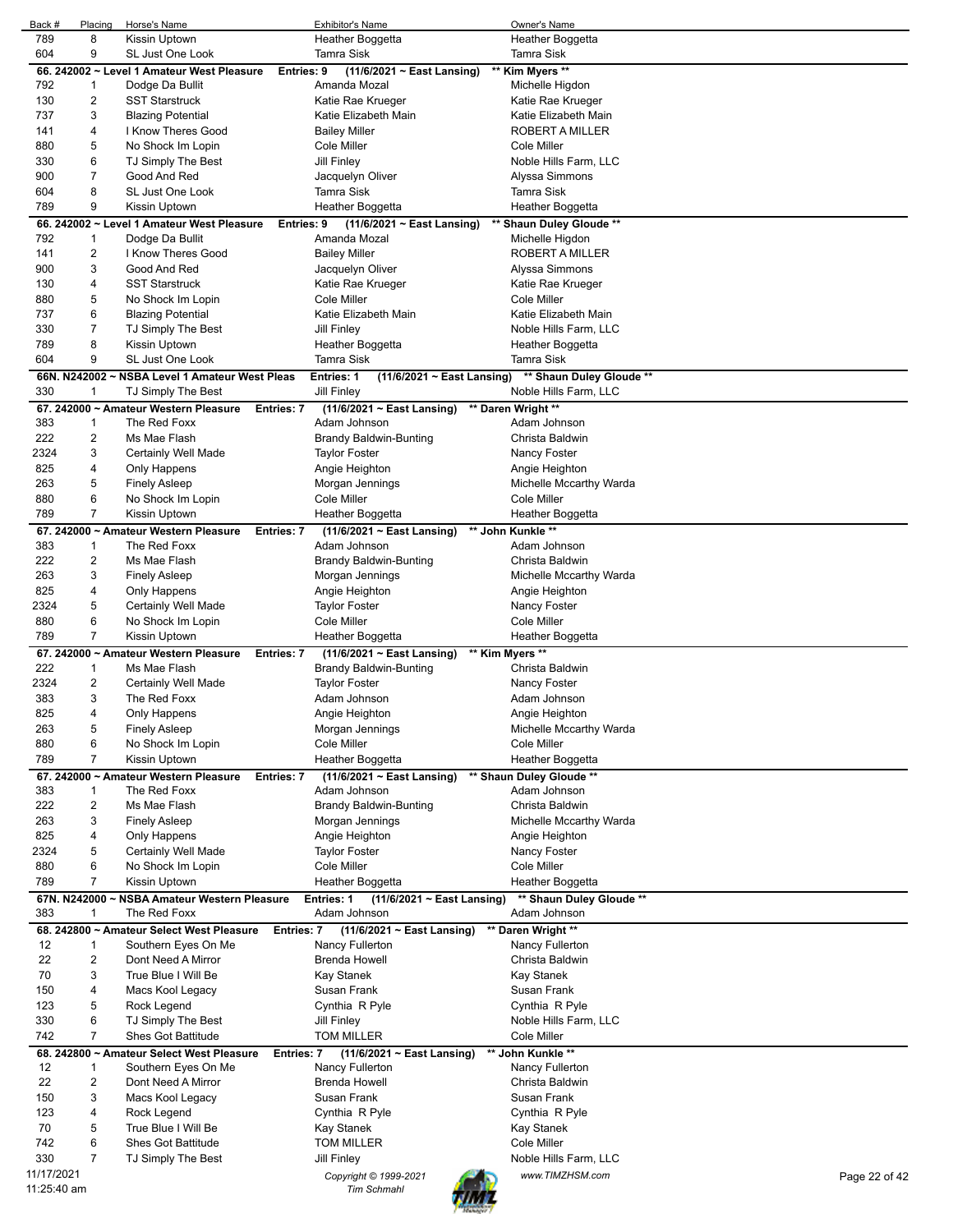|            | Placing        | Horse's Name                                  |                   | <b>Exhibitor's Name</b>                                     | Owner's Name             |               |
|------------|----------------|-----------------------------------------------|-------------------|-------------------------------------------------------------|--------------------------|---------------|
|            |                | 68. 242800 ~ Amateur Select West Pleasure     | <b>Entries: 7</b> | (11/6/2021 ~ East Lansing)                                  | ** Kim Myers **          |               |
| 150        | $\mathbf{1}$   | Macs Kool Legacy                              |                   | Susan Frank                                                 | Susan Frank              |               |
|            |                |                                               |                   |                                                             |                          |               |
| 12         | 2              | Southern Eyes On Me                           |                   | Nancy Fullerton                                             | Nancy Fullerton          |               |
| 22         | 3              | Dont Need A Mirror                            |                   | Brenda Howell                                               | Christa Baldwin          |               |
| 742        | 4              | <b>Shes Got Battitude</b>                     |                   | <b>TOM MILLER</b>                                           | <b>Cole Miller</b>       |               |
| 330        | 5              | TJ Simply The Best                            |                   | Jill Finley                                                 | Noble Hills Farm, LLC    |               |
|            |                |                                               |                   |                                                             |                          |               |
| 70         | 6              | True Blue I Will Be                           |                   | Kay Stanek                                                  | Kay Stanek               |               |
| 123        | $\overline{7}$ | Rock Legend                                   |                   | Cynthia R Pyle                                              | Cynthia R Pyle           |               |
|            |                | 68. 242800 ~ Amateur Select West Pleasure     |                   |                                                             |                          |               |
|            |                |                                               | Entries: 7        | (11/6/2021 ~ East Lansing)                                  | ** Shaun Duley Gloude ** |               |
| 22         | $\mathbf{1}$   | Dont Need A Mirror                            |                   | <b>Brenda Howell</b>                                        | Christa Baldwin          |               |
| 12         | $\overline{2}$ | Southern Eyes On Me                           |                   | Nancy Fullerton                                             | Nancy Fullerton          |               |
| 150        | 3              | Macs Kool Legacy                              |                   | Susan Frank                                                 | Susan Frank              |               |
|            |                |                                               |                   |                                                             |                          |               |
| 70         | 4              | True Blue I Will Be                           |                   | Kay Stanek                                                  | Kay Stanek               |               |
| 742        | 5              | <b>Shes Got Battitude</b>                     |                   | <b>TOM MILLER</b>                                           | Cole Miller              |               |
| 123        | 6              | Rock Legend                                   |                   | Cynthia R Pyle                                              | Cynthia R Pyle           |               |
|            |                |                                               |                   |                                                             |                          |               |
| 330        | $\overline{7}$ | TJ Simply The Best                            |                   | <b>Jill Finley</b>                                          | Noble Hills Farm, LLC    |               |
|            |                | 68N. N242800 ~ NSBA Amateur Select West Pleas |                   | Entries: 3<br>$(11/6/2021 \sim$ East Lansing)               | ** Shaun Duley Gloude ** |               |
| 12         | $\mathbf{1}$   | Southern Eyes On Me                           |                   | Nancy Fullerton                                             | Nancy Fullerton          |               |
| 123        | $\overline{2}$ |                                               |                   |                                                             |                          |               |
|            |                | Rock Legend                                   |                   | Cynthia Pyle                                                | Cynthia R Pyle           |               |
| 330        | 3              | TJ Simply The Best                            |                   | Jill Finley                                                 | Noble Hills Farm, LLC    |               |
|            |                | 69. 142200 ~ Senior Western Pleasure          | Entries: 5        | $(11/6/2021 \sim$ East Lansing)                             | ** Daren Wright **       |               |
| 222        |                | Ms Mae Flash                                  |                   | <b>Brandy Baldwin-Bunting</b>                               | Christa Baldwin          |               |
|            | $\mathbf 1$    |                                               |                   |                                                             |                          |               |
| 729        | $\overline{2}$ | <b>Truely The Best</b>                        |                   | Jennifer Bluhm                                              | Gina Janke               |               |
| 263        | 3              | <b>Finely Asleep</b>                          |                   | Morgan Jennings                                             | Michelle Mccarthy Warda  |               |
| 1302       | 4              | ReservationsRequired                          |                   | Samantha Jo Wolf                                            | Samantha Jo Wolf         |               |
|            |                |                                               |                   |                                                             |                          |               |
| 191        | 5              | Ella Be Kruzin                                |                   | Greg Holstege                                               | Merri Van Dyke           |               |
|            |                | 69. 142200 ~ Senior Western Pleasure          | Entries: 5        | (11/6/2021 ~ East Lansing)                                  | ** John Kunkle **        |               |
| 729        | $\mathbf 1$    |                                               |                   | Jennifer Bluhm                                              | Gina Janke               |               |
|            |                | Truely The Best                               |                   |                                                             |                          |               |
| 222        | 2              | Ms Mae Flash                                  |                   | <b>Brandy Baldwin-Bunting</b>                               | Christa Baldwin          |               |
| 263        | 3              | <b>Finely Asleep</b>                          |                   | Morgan Jennings                                             | Michelle Mccarthy Warda  |               |
| 1302       | 4              | ReservationsRequired                          |                   | Samantha Jo Wolf                                            | Samantha Jo Wolf         |               |
|            |                |                                               |                   |                                                             |                          |               |
| 191        | 5              | Ella Be Kruzin                                |                   | Greg Holstege                                               | Merri Van Dyke           |               |
|            |                | 69. 142200 ~ Senior Western Pleasure          | Entries: 5        | (11/6/2021 ~ East Lansing)                                  | ** Kim Myers **          |               |
| 729        | $\mathbf 1$    | <b>Truely The Best</b>                        |                   | Jennifer Bluhm                                              | Gina Janke               |               |
|            |                |                                               |                   |                                                             |                          |               |
| 222        | 2              | Ms Mae Flash                                  |                   | <b>Brandy Baldwin-Bunting</b>                               | Christa Baldwin          |               |
| 263        | 3              | <b>Finely Asleep</b>                          |                   | Morgan Jennings                                             | Michelle Mccarthy Warda  |               |
| 1302       | 4              | ReservationsRequired                          |                   | Samantha Jo Wolf                                            | Samantha Jo Wolf         |               |
|            |                |                                               |                   |                                                             |                          |               |
| 191        | 5              | Ella Be Kruzin                                |                   | Greg Holstege                                               | Merri Van Dyke           |               |
|            |                | 69. 142200 ~ Senior Western Pleasure          | Entries: 5        | $(11/6/2021 \sim$ East Lansing)                             | ** Shaun Duley Gloude ** |               |
| 191        | $\mathbf 1$    | Ella Be Kruzin                                |                   | Greg Holstege                                               | Merri Van Dyke           |               |
|            |                |                                               |                   |                                                             |                          |               |
|            |                |                                               |                   |                                                             |                          |               |
| 729        | 2              | <b>Truely The Best</b>                        |                   | Jennifer Bluhm                                              | Gina Janke               |               |
| 222        | 3              | Ms Mae Flash                                  |                   |                                                             |                          |               |
|            |                |                                               |                   | <b>Brandy Baldwin-Bunting</b>                               | Christa Baldwin          |               |
| 263        | 4              | <b>Finely Asleep</b>                          |                   | Morgan Jennings                                             | Michelle Mccarthy Warda  |               |
| 1302       | 5              | ReservationsRequired                          |                   | Samantha Jo Wolf                                            | Samantha Jo Wolf         |               |
|            |                |                                               | <b>Entries: 1</b> |                                                             |                          |               |
|            |                | 69N. N142200 ~ NSBA Senior West Pleasure      |                   | $(11/6/2021 \sim$ East Lansing)                             | ** Shaun Duley Gloude ** |               |
| 729        | $\mathbf{1}$   | <b>Truely The Best</b>                        |                   | Jennifer Lee Bluhm                                          | Gina Janke               |               |
|            |                | 70. 0910 ~ MQ Lead Line Entries: 3            |                   | (11/6/2021 ~ East Lansing) ** Daren Wright **               |                          |               |
|            |                |                                               |                   | <b>Caroline Cesarz</b>                                      |                          |               |
| 444        | $\mathbf 1$    | To Good To Be Red                             |                   |                                                             | Stephanie Mae Cesarz     |               |
| 12         | 2              | Southern Eyes On Me                           |                   | Charley Kay Grendel                                         | Nancy Fullerton          |               |
| 133        | 3              | Missin Sleep                                  |                   | Cole Cesarz                                                 | Audrey Barnes            |               |
|            |                | 70. 0910 ~ MQ Lead Line Entries: 3            |                   | $(11/6/2021 \sim$ East Lansing)                             |                          |               |
|            |                |                                               |                   | ** John Kunkle **                                           |                          |               |
| 444        | 1              | To Good To Be Red                             |                   | Caroline Cesarz                                             | Stephanie Mae Cesarz     |               |
| 133        | 2              | Missin Sleep                                  |                   | <b>Cole Cesarz</b>                                          | <b>Audrey Barnes</b>     |               |
| 12         | 3              | Southern Eyes On Me                           |                   | Charley Kay Grendel                                         | Nancy Fullerton          |               |
|            |                |                                               |                   |                                                             |                          |               |
|            |                | 70.0910 ~ MQ Lead Line<br>Entries: 3          |                   | $(11/6/2021 \sim$ East Lansing)<br>** Kim Myers **          |                          |               |
| 444        | $\mathbf{1}$   | To Good To Be Red                             |                   | Caroline Cesarz                                             | Stephanie Mae Cesarz     |               |
| 12         | $\overline{2}$ | Southern Eyes On Me                           |                   | Charley Kay Grendel                                         | Nancy Fullerton          |               |
| 133        | 3              |                                               |                   | Cole Cesarz                                                 |                          |               |
|            |                | <b>Missin Sleep</b>                           |                   |                                                             | Audrey Barnes            |               |
|            |                | 70.0910 ~ MQ Lead Line<br>Entries: 3          |                   | ** Shaun Duley Gloude **<br>$(11/6/2021 \sim$ East Lansing) |                          |               |
| 12         | $\mathbf 1$    | Southern Eyes On Me                           |                   | Charley Kay Grendel                                         | Nancy Fullerton          |               |
| 133        | $\overline{2}$ | <b>Missin Sleep</b>                           |                   | Cole Cesarz                                                 |                          |               |
|            |                |                                               |                   |                                                             | <b>Audrey Barnes</b>     |               |
| 444        | 3              | To Good To Be Red                             |                   | Caroline Cesarz                                             | Stephanie Mae Cesarz     |               |
|            |                | 70A. 0911 ~ MQ Intermediate Lead Line         | Entries: 0        | (11/6/2021 ~ East Lansing)                                  | ** Daren Wright **       |               |
|            |                |                                               |                   |                                                             |                          |               |
|            |                | 70A. 0911 ~ MQ Intermediate Lead Line         | Entries: 0        | (11/6/2021 ~ East Lansing)                                  | ** John Kunkle **        |               |
|            |                | 70A. 0911 ~ MQ Intermediate Lead Line         | Entries: 0        | (11/6/2021 ~ East Lansing)                                  | ** Kim Myers **          |               |
|            |                | 70A. 0911 ~ MQ Intermediate Lead Line         | Entries: 0        | (11/6/2021 ~ East Lansing)                                  | ** Shaun Duley Gloude ** |               |
|            |                |                                               |                   |                                                             |                          |               |
|            |                | 71. 902 ~ MQHA Small Fry West Pleasure        | Entries: 5        | $(11/6/2021 \sim$ East Lansing)                             | ** Daren Wright **       |               |
| 22         | -1             | Dont Need A Mirror                            |                   | <b>Brylee Bunting</b>                                       | Christa Baldwin          |               |
| 499        | 2              | Rebas Krymsun Kowboy                          |                   | <b>Alexis Clark</b>                                         | <b>Brittany Clark</b>    |               |
|            |                |                                               |                   |                                                             |                          |               |
| 598        | 3              | Only Dreamin N Lopin                          |                   | Rye Gill                                                    | Stephanie Gill           |               |
| 310        | 4              | Ima Lopin With Class                          |                   | Quinn Bogue                                                 | <b>Family Bogue</b>      |               |
| 451        | 5              | KM Close the Bar                              |                   | Olivia Taylor                                               | Olivia Taylor            |               |
|            |                |                                               |                   |                                                             |                          |               |
|            |                | 71.902 ~ MQHA Small Fry West Pleasure         | <b>Entries: 5</b> | $(11/6/2021 \sim$ East Lansing)                             | ** John Kunkle **        |               |
| 11/17/2021 |                |                                               |                   | Copyright © 1999-2021                                       | www.TIMZHSM.com          | Page 23 of 42 |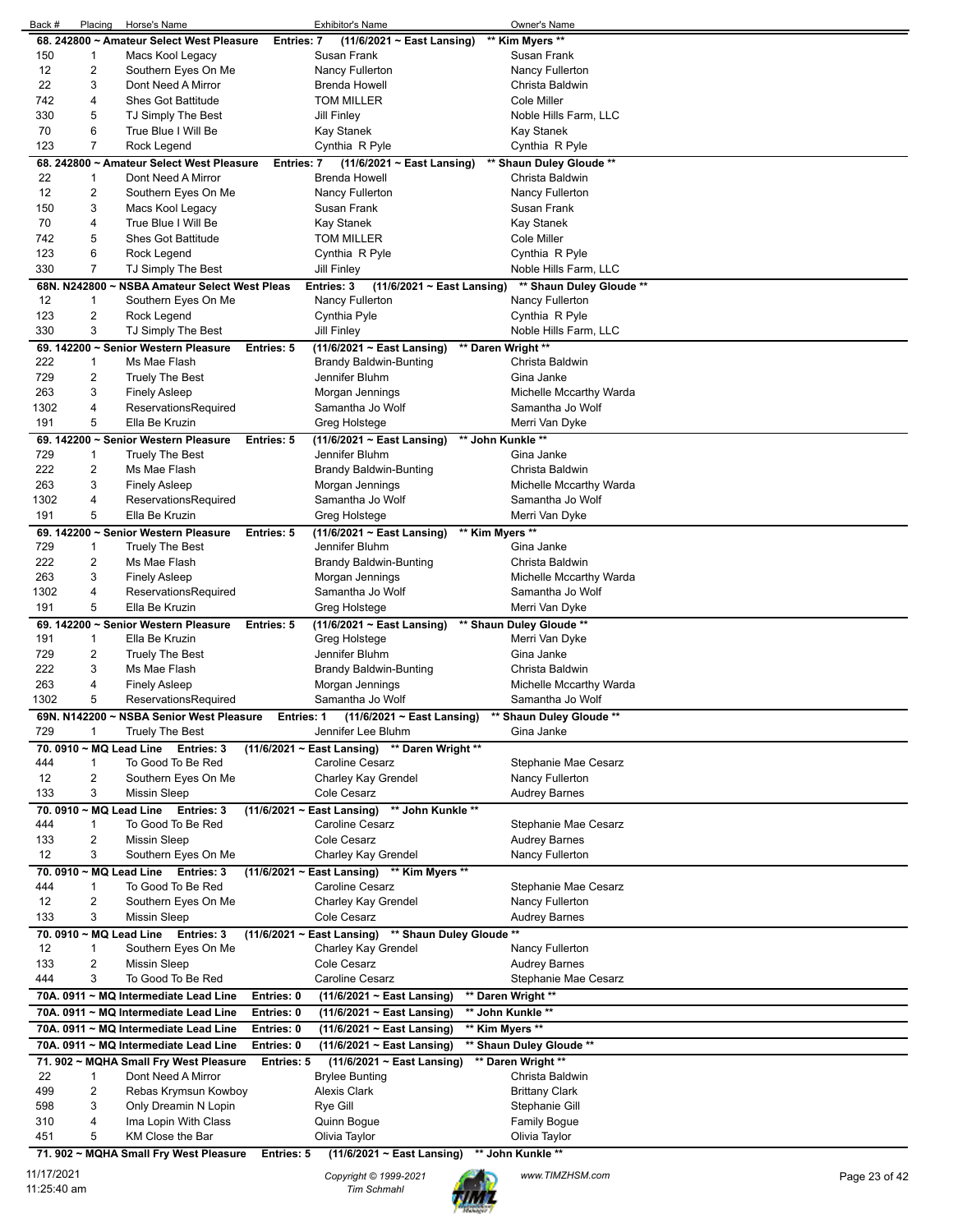| Back # | Placing                 | Horse's Name                             | Exhibitor's Name                                | Owner's Name             |  |
|--------|-------------------------|------------------------------------------|-------------------------------------------------|--------------------------|--|
| 499    | 1                       | Rebas Krymsun Kowboy                     | <b>Alexis Clark</b>                             | <b>Brittany Clark</b>    |  |
| 22     | $\overline{2}$          | Dont Need A Mirror                       | <b>Brylee Bunting</b>                           | Christa Baldwin          |  |
| 598    | 3                       | Only Dreamin N Lopin                     | Rye Gill                                        | Stephanie Gill           |  |
| 310    | 4                       | Ima Lopin With Class                     | Quinn Bogue                                     | <b>Family Bogue</b>      |  |
| 451    | 5                       | KM Close the Bar                         | Olivia Taylor                                   | Olivia Taylor            |  |
|        | 71.902~MQHA             | <b>Small Fry West Pleasure</b>           | Entries: 5<br>$(11/6/2021 \sim East$ Lansing)   | ** Kim Myers **          |  |
| 22     | 1                       | Dont Need A Mirror                       | <b>Brylee Bunting</b>                           | Christa Baldwin          |  |
| 499    | $\overline{2}$          | Rebas Krymsun Kowboy                     | <b>Alexis Clark</b>                             | <b>Brittany Clark</b>    |  |
|        |                         |                                          |                                                 |                          |  |
| 598    | 3                       | Only Dreamin N Lopin                     | Rye Gill                                        | Stephanie Gill           |  |
| 310    | 4                       | Ima Lopin With Class                     | Quinn Bogue                                     | <b>Family Bogue</b>      |  |
| 451    | 5                       | KM Close the Bar                         | Olivia Taylor                                   | Olivia Taylor            |  |
|        | 71.902~MQHA             | <b>Small Fry West Pleasure</b>           | (11/6/2021 ~ East Lansing)<br>Entries: 5        | ** Shaun Duley Gloude ** |  |
| 22     | 1                       | Dont Need A Mirror                       | <b>Brylee Bunting</b>                           | Christa Baldwin          |  |
| 499    | 2                       | Rebas Krymsun Kowboy                     | <b>Alexis Clark</b>                             | <b>Brittany Clark</b>    |  |
| 598    | 3                       | Only Dreamin N Lopin                     | Rye Gill                                        | Stephanie Gill           |  |
| 310    | 4                       | Ima Lopin With Class                     | Quinn Bogue                                     | <b>Family Bogue</b>      |  |
| 451    | 5                       | KM Close the Bar                         | Olivia Taylor                                   | Olivia Taylor            |  |
|        |                         | 71N. N902 ~ NSBA Small Fry West Pleasure | <b>Entries: 1</b><br>(11/6/2021 ~ East Lansing) | ** Shaun Duley Gloude ** |  |
| 310    | $\mathbf{1}$            | Ima Lopin With Class                     | Quinn Bogue                                     | <b>Family Bogue</b>      |  |
|        |                         | 72. 903 ~ MQHA Small Fry Horsemanship    | $(11/6/2021 \sim East$ Lansing)<br>Entries: 5   | ** Daren Wright **       |  |
| 22     | 1                       | Dont Need A Mirror                       | <b>Brylee Bunting</b>                           | Christa Baldwin          |  |
| 451    | $\overline{2}$          | KM Close the Bar                         | Olivia Taylor                                   | Olivia Taylor            |  |
| 598    | 3                       | Only Dreamin N Lopin                     | Rye Gill                                        | Stephanie Gill           |  |
| 310    | 4                       | Ima Lopin With Class                     | Quinn Bogue                                     | <b>Family Bogue</b>      |  |
| 499    | 5                       | Rebas Krymsun Kowboy                     | <b>Alexis Clark</b>                             | <b>Brittany Clark</b>    |  |
|        |                         | 72. 903 ~ MQHA Small Fry Horsemanship    | (11/6/2021 ~ East Lansing)<br>Entries: 5        | ** John Kunkle **        |  |
| 22     | 1                       | Dont Need A Mirror                       | <b>Brylee Bunting</b>                           | Christa Baldwin          |  |
| 598    | $\overline{2}$          | Only Dreamin N Lopin                     | Rye Gill                                        | Stephanie Gill           |  |
|        |                         |                                          |                                                 |                          |  |
| 310    | 3                       | Ima Lopin With Class                     | Quinn Bogue                                     | <b>Family Bogue</b>      |  |
| 451    | 4                       | KM Close the Bar                         | Olivia Taylor                                   | Olivia Taylor            |  |
| 499    | 5                       | Rebas Krymsun Kowboy                     | <b>Alexis Clark</b>                             | <b>Brittany Clark</b>    |  |
|        | 72.903~MQHA             | <b>Small Fry Horsemanship</b>            | (11/6/2021 ~ East Lansing)<br>Entries: 5        | ** Kim Myers **          |  |
| 22     | 1                       | Dont Need A Mirror                       | <b>Brylee Bunting</b>                           | Christa Baldwin          |  |
| 598    | 2                       | Only Dreamin N Lopin                     | Rye Gill                                        | Stephanie Gill           |  |
| 451    | 3                       | KM Close the Bar                         | Olivia Taylor                                   | Olivia Taylor            |  |
| 310    | 4                       | Ima Lopin With Class                     | Quinn Bogue                                     | <b>Family Bogue</b>      |  |
|        |                         |                                          |                                                 |                          |  |
| 499    | 5                       | Rebas Krymsun Kowboy                     | <b>Alexis Clark</b>                             | <b>Brittany Clark</b>    |  |
|        |                         | 72. 903 ~ MQHA Small Fry Horsemanship    | (11/6/2021 ~ East Lansing)<br>Entries: 5        | ** Shaun Duley Gloude ** |  |
| 22     | $\mathbf{1}$            | Dont Need A Mirror                       | <b>Brylee Bunting</b>                           | Christa Baldwin          |  |
| 310    | $\overline{c}$          | Ima Lopin With Class                     | Quinn Bogue                                     | <b>Family Bogue</b>      |  |
| 598    | 3                       | Only Dreamin N Lopin                     | Rye Gill                                        | Stephanie Gill           |  |
| 451    | 4                       | KM Close the Bar                         | Olivia Taylor                                   | Olivia Taylor            |  |
| 499    | 5                       | Rebas Krymsun Kowboy                     | <b>Alexis Clark</b>                             | <b>Brittany Clark</b>    |  |
|        |                         | 72N. N903 ~ NSBA Small Fry Horsemanship  | $(11/6/2021 \sim$ East Lansing)<br>Entries: 1   | ** Shaun Duley Gloude ** |  |
|        |                         | 1 Ima Lopin With Class                   | Quinn Bogue                                     | Family Bogue             |  |
|        |                         | 73. 440001 ~ Youth Rookie Horsemanship   | (11/6/2021 ~ East Lansing)<br>Entries: 6        | ** Daren Wright **       |  |
| 386    | 1                       | No Time To Party                         | Rylee Elizabeth Nichols                         | Kelly Dykstra Nichols    |  |
| 207    | $\overline{2}$          | Kaptain Kaveman                          | Elizabeth Smith                                 | Elizabeth Smith          |  |
| 821    | 3                       | PETITE PLEASURES                         | <b>Breann Ousley</b>                            | <b>Stacie Ousley</b>     |  |
| 506    | 4                       | Regal Enchantment                        | Jaydin Ruhle                                    | Saige Ruhle              |  |
| 191    | 5                       | Ella Be Kruzin                           | Karina Bader Van Dyke                           | Merri Van Dyke           |  |
| 297    | 6                       |                                          |                                                 |                          |  |
|        |                         | He Makes Me Certain                      | Archer Klenow                                   | <b>Archer Klenow</b>     |  |
|        |                         | 73. 440001 ~ Youth Rookie Horsemanship   | Entries: 6<br>$(11/6/2021 \sim East$ Lansing)   | ** John Kunkle **        |  |
| 386    | $\mathbf{1}$            | No Time To Party                         | <b>Rylee Elizabeth Nichols</b>                  | Kelly Dykstra Nichols    |  |
| 207    | 2                       | Kaptain Kaveman                          | Elizabeth Smith                                 | Elizabeth Smith          |  |
| 821    | 3                       | PETITE PLEASURES                         | <b>Breann Ousley</b>                            | <b>Stacie Ousley</b>     |  |
| 506    | 4                       | Regal Enchantment                        | Jaydin Ruhle                                    | Saige Ruhle              |  |
| 297    | 5                       | He Makes Me Certain                      | Archer Klenow                                   | <b>Archer Klenow</b>     |  |
| 191    | 6                       | Ella Be Kruzin                           | Karina Bader Van Dyke                           | Merri Van Dyke           |  |
|        |                         | 73. 440001 ~ Youth Rookie Horsemanship   | Entries: 6<br>$(11/6/2021 \sim East$ Lansing)   | ** Kim Myers **          |  |
| 207    | 1                       | Kaptain Kaveman                          | Elizabeth Smith                                 | <b>Elizabeth Smith</b>   |  |
| 386    | $\overline{2}$          | No Time To Party                         | Rylee Elizabeth Nichols                         | Kelly Dykstra Nichols    |  |
| 821    | 3                       | PETITE PLEASURES                         | <b>Breann Ousley</b>                            | Stacie Ousley            |  |
| 506    | 4                       | <b>Regal Enchantment</b>                 | Jaydin Ruhle                                    | Saige Ruhle              |  |
| 191    | 5                       | Ella Be Kruzin                           | Karina Bader Van Dyke                           | Merri Van Dyke           |  |
| 297    | 6                       | He Makes Me Certain                      | <b>Archer Klenow</b>                            | <b>Archer Klenow</b>     |  |
|        |                         | 73. 440001 ~ Youth Rookie Horsemanship   | $(11/6/2021 \sim East$ Lansing)<br>Entries: 6   | ** Shaun Duley Gloude ** |  |
| 207    | $\mathbf{1}$            | Kaptain Kaveman                          | Elizabeth Smith                                 | Elizabeth Smith          |  |
| 386    | $\overline{\mathbf{c}}$ | No Time To Party                         | Rylee Elizabeth Nichols                         | Kelly Dykstra Nichols    |  |
| 821    | 3                       | PETITE PLEASURES                         | Breann Ousley                                   | <b>Stacie Ousley</b>     |  |
| 191    | 4                       | Ella Be Kruzin                           | Karina Bader Van Dyke                           | Merri Van Dyke           |  |
| 506    | 5                       | Regal Enchantment                        | Jaydin Ruhle                                    | Saige Ruhle              |  |
| 297    | 6                       | He Makes Me Certain                      | Archer Klenow                                   | <b>Archer Klenow</b>     |  |

11/17/2021 *Copyright © 1999-2021 Tim Schmahl www.TIMZHSM.com* Page 24 of 42

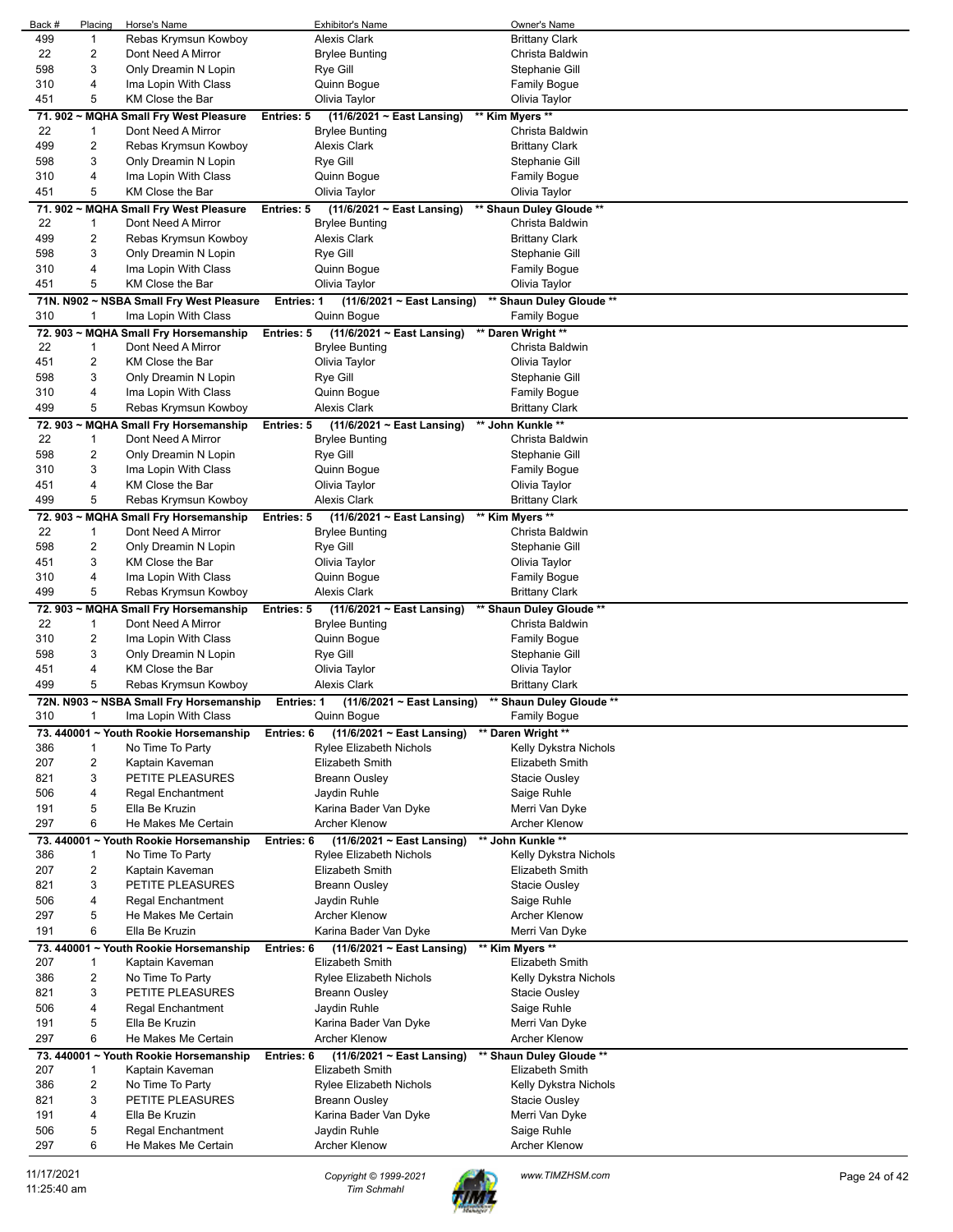| Back #      | Placing        | Horse's Name                                                       | <b>Exhibitor's Name</b>                               | Owner's Name                                        |               |
|-------------|----------------|--------------------------------------------------------------------|-------------------------------------------------------|-----------------------------------------------------|---------------|
|             |                | 73N. N440001 ~ NSBA Youth Rookie Horsemanship                      | $(11/6/2021 \sim$ East Lansing)<br><b>Entries: 2</b>  | ** Shaun Duley Gloude **                            |               |
| 207         | $\mathbf 1$    | Kaptain Kaveman                                                    | Elizabeth Smith                                       | Elizabeth Smith                                     |               |
| 386         | $\overline{c}$ | No Time To Party                                                   | Rylee Nichols                                         | Kelly Dykstra Nichols                               |               |
|             |                |                                                                    |                                                       |                                                     |               |
|             |                | 74. 440702 ~ Level 1 Youth Horsemanship 13&Under                   | $(11/6/2021 \sim East$ Lansing)<br>Entries: 6         | ** Daren Wright **                                  |               |
| 107         | $\mathbf{1}$   | Regal N Grand                                                      | Taylin Collins                                        | <b>Taylin Collins</b>                               |               |
| 1111        | 2              | I Know I Am Invited                                                | Jenna Morse                                           | Christie I Showerman                                |               |
| 222         | 3              | Ms Mae Flash                                                       | Braelyn Bunting                                       | Christa Baldwin                                     |               |
| 518         | 4              |                                                                    |                                                       | Jody Roberts                                        |               |
|             |                | Suddenly Im A Diva                                                 | Chloe Roberts                                         |                                                     |               |
| 821         | 5              | PETITE PLEASURES                                                   | Breann Ousley                                         | Stacie Ousley                                       |               |
| 1433        | 6              | A Sleepy Margarita                                                 | Addison Baynes                                        | Meggen M Morrow Baynes                              |               |
|             |                | 74. 440702 ~ Level 1 Youth Horsemanship 13&Under                   | Entries: 6<br>$(11/6/2021 \sim East$ Lansing)         | ** John Kunkle **                                   |               |
| 222         | $\mathbf 1$    | Ms Mae Flash                                                       | Braelyn Bunting                                       | Christa Baldwin                                     |               |
|             | 2              | I Know I Am Invited                                                | Jenna Morse                                           | Christie I Showerman                                |               |
| 1111        |                |                                                                    |                                                       |                                                     |               |
| 107         | 3              | Regal N Grand                                                      | <b>Taylin Collins</b>                                 | <b>Taylin Collins</b>                               |               |
| 518         | 4              | Suddenly Im A Diva                                                 | Chloe Roberts                                         | Jody Roberts                                        |               |
| 821         | 5              | PETITE PLEASURES                                                   | Breann Ousley                                         | Stacie Ousley                                       |               |
| 1433        | 6              | A Sleepy Margarita                                                 | <b>Addison Baynes</b>                                 | Meggen M Morrow Baynes                              |               |
|             |                |                                                                    |                                                       |                                                     |               |
|             |                | 74. 440702 ~ Level 1 Youth Horsemanship 13&Under                   | Entries: 6<br>$(11/6/2021 \sim$ East Lansing)         | ** Kim Myers **                                     |               |
| 1111        | $\mathbf{1}$   | I Know I Am Invited                                                | Jenna Morse                                           | Christie I Showerman                                |               |
| 518         | $\overline{c}$ | Suddenly Im A Diva                                                 | <b>Chloe Roberts</b>                                  | Jody Roberts                                        |               |
| 107         | 3              | Regal N Grand                                                      | Taylin Collins                                        | <b>Taylin Collins</b>                               |               |
| 222         | 4              | Ms Mae Flash                                                       | Braelyn Bunting                                       | Christa Baldwin                                     |               |
|             |                |                                                                    |                                                       |                                                     |               |
| 821         | 5              | PETITE PLEASURES                                                   | Breann Ousley                                         | <b>Stacie Ousley</b>                                |               |
| 1433        | 6              | A Sleepy Margarita                                                 | <b>Addison Baynes</b>                                 | Meggen M Morrow Baynes                              |               |
|             |                | 74. 440702 ~ Level 1 Youth Horsemanship 13&Under                   | Entries: 6                                            | (11/6/2021 ~ East Lansing) ** Shaun Duley Gloude ** |               |
| 1111        | $\mathbf 1$    | I Know I Am Invited                                                | Jenna Morse                                           | Christie I Showerman                                |               |
| 222         | 2              | Ms Mae Flash                                                       | Braelyn Bunting                                       | Christa Baldwin                                     |               |
|             |                |                                                                    |                                                       |                                                     |               |
| 518         | 3              | Suddenly Im A Diva                                                 | <b>Chloe Roberts</b>                                  | Jody Roberts                                        |               |
| 107         | 4              | Regal N Grand                                                      | <b>Taylin Collins</b>                                 | <b>Taylin Collins</b>                               |               |
| 821         | 5              | PETITE PLEASURES                                                   | Breann Ousley                                         | Stacie Ousley                                       |               |
| 1433        | 6              | A Sleepy Margarita                                                 | Addison Baynes                                        | Meggen M Morrow Baynes                              |               |
|             |                | 74N. N440702 ~ NSBA Level 1 Youth Horsemanship 13&Under Entries: 1 |                                                       | (11/6/2021 ~ East Lansing) ** Shaun Duley Gloude ** |               |
| 107         | $\mathbf{1}$   | Regal N Grand                                                      | <b>Taylin Collins</b>                                 | <b>Taylin Collins</b>                               |               |
|             |                |                                                                    |                                                       |                                                     |               |
|             |                | 75. 440802 ~ Level 1 Youth Horsemanship 14-18                      | Entries: 7<br>$(11/6/2021 \sim$ East Lansing)         | ** Daren Wright **                                  |               |
| 498         | $\mathbf 1$    | Shotz With A Cowboy                                                | Tate Gill                                             | Stephanie Gill                                      |               |
| 750         | $\overline{c}$ | Fancy Enough To Win                                                | Maya Edwards                                          | Madison Mulder                                      |               |
| 386         | 3              | No Time To Party                                                   | Rylee Elizabeth Nichols                               | Kelly Dykstra Nichols                               |               |
| 506         | 4              | Regal Enchantment                                                  | Jaydin Ruhle                                          | Saige Ruhle                                         |               |
| 302         | 5              | Inkryminating                                                      | Kennedy Peplinski                                     | Mark & Jimsey Miller                                |               |
| 191         | 6              | Ella Be Kruzin                                                     | Karina Bader Van Dyke                                 | Merri Van Dyke                                      |               |
| 297         | $\overline{7}$ | He Makes Me Certain                                                | <b>Archer Klenow</b>                                  | <b>Archer Klenow</b>                                |               |
|             |                |                                                                    |                                                       |                                                     |               |
|             |                | 75.440802 ~ Level 1 Youth Horsemanship 14-18                       | Entries: 7<br>$(11/6/2021 \sim$ East Lansing)         | ** John Kunkle **                                   |               |
| 498         | $\mathbf 1$    | Shotz With A Cowboy                                                | <b>Tate Gill</b>                                      | Stephanie Gill                                      |               |
| 750         | 2              | Fancy Enough To Win                                                | Maya Edwards                                          | Madison Mulder                                      |               |
| 386         | 3              | No Time To Party                                                   | Rylee Elizabeth Nichols                               | Kelly Dykstra Nichols                               |               |
| 506         | 4              | <b>Regal Enchantment</b>                                           | Jaydin Ruhle                                          | Saige Ruhle                                         |               |
| 302         | 5              | Inkryminating                                                      | Kennedy Peplinski                                     | Mark & Jimsey Miller                                |               |
|             |                |                                                                    |                                                       |                                                     |               |
| 191         | 6              | Ella Be Kruzin                                                     | Karina Bader Van Dyke                                 | Merri Van Dyke                                      |               |
| 297         | $\overline{7}$ | He Makes Me Certain                                                | <b>Archer Klenow</b>                                  | <b>Archer Klenow</b>                                |               |
|             |                | 75. 440802 ~ Level 1 Youth Horsemanship 14-18                      | Entries: 7<br>(11/6/2021 ~ East Lansing)              | ** Kim Myers **                                     |               |
| 750         | $\mathbf 1$    | Fancy Enough To Win                                                | Maya Edwards                                          | Madison Mulder                                      |               |
| 498         | $\overline{c}$ | Shotz With A Cowboy                                                | <b>Tate Gill</b>                                      | Stephanie Gill                                      |               |
| 302         | 3              | Inkryminating                                                      |                                                       |                                                     |               |
|             |                |                                                                    | Kennedy Peplinski                                     | Mark & Jimsey Miller                                |               |
| 386         | 4              | No Time To Party                                                   | Rylee Elizabeth Nichols                               | Kelly Dykstra Nichols                               |               |
| 506         | 5              | Regal Enchantment                                                  | Jaydin Ruhle                                          | Saige Ruhle                                         |               |
| 191         | 6              | Ella Be Kruzin                                                     | Karina Bader Van Dyke                                 | Merri Van Dyke                                      |               |
| 297         | 7              | He Makes Me Certain                                                | <b>Archer Klenow</b>                                  | <b>Archer Klenow</b>                                |               |
|             |                | 75. 440802 ~ Level 1 Youth Horsemanship 14-18                      | Entries: 7<br>$(11/6/2021 \sim East$ Lansing)         | ** Shaun Duley Gloude **                            |               |
|             |                |                                                                    |                                                       |                                                     |               |
| 498         | $\mathbf 1$    | Shotz With A Cowboy                                                | <b>Tate Gill</b>                                      | Stephanie Gill                                      |               |
| 750         | 2              | Fancy Enough To Win                                                | Maya Edwards                                          | <b>Madison Mulder</b>                               |               |
| 386         | 3              | No Time To Party                                                   | Rylee Elizabeth Nichols                               | Kelly Dykstra Nichols                               |               |
| 302         | 4              | Inkryminating                                                      | Kennedy Peplinski                                     | Mark & Jimsey Miller                                |               |
| 506         | 5              | <b>Regal Enchantment</b>                                           | Jaydin Ruhle                                          | Saige Ruhle                                         |               |
| 191         | 6              | Ella Be Kruzin                                                     | Karina Bader Van Dyke                                 | Merri Van Dyke                                      |               |
| 297         | $\overline{7}$ | He Makes Me Certain                                                | <b>Archer Klenow</b>                                  | <b>Archer Klenow</b>                                |               |
|             |                |                                                                    |                                                       |                                                     |               |
|             |                | 75N. N440802 ~ NSBA Level 1 Youth Horsemanship 14-18               | Entries: 3                                            | (11/6/2021 ~ East Lansing) ** Shaun Duley Gloude ** |               |
| 750         | 1              | Fancy Enough To Win                                                | Maya Edwards                                          | <b>Madison Mulder</b>                               |               |
| 386         | $\overline{2}$ | No Time To Party                                                   | Rylee Nichols                                         | Kelly Dykstra Nichols                               |               |
| 302         | 3              | Inkryminating                                                      | Kennedy Peplinski                                     | Mark & Jimsey Miller                                |               |
|             |                | 76. 440000 ~ Yth West Hors All Ages<br>Entries: 13                 | ** Daren Wright **<br>$(11/6/2021 \sim$ East Lansing) |                                                     |               |
| 235         | $\mathbf 1$    | Gota B A Hit                                                       | Grace Gasper                                          | Tammy Gasper                                        |               |
| 544         | 2              | Call Me Tha Fireman                                                | Kylee Marie Williams                                  | Kylee Marie Williams                                |               |
| 107         | 3              | Regal N Grand                                                      | <b>Taylin Collins</b>                                 | <b>Taylin Collins</b>                               |               |
|             | 4              |                                                                    |                                                       |                                                     |               |
| 24          |                | Gonna Get Ya Good                                                  | Rilynn Lindsay                                        | Rilynn Lindsay                                      |               |
| 11/17/2021  |                |                                                                    | Copyright © 1999-2021                                 | www.TIMZHSM.com                                     | Page 25 of 42 |
| 11:25:40 am |                |                                                                    | <b>Tim Schmahl</b>                                    |                                                     |               |
|             |                |                                                                    |                                                       |                                                     |               |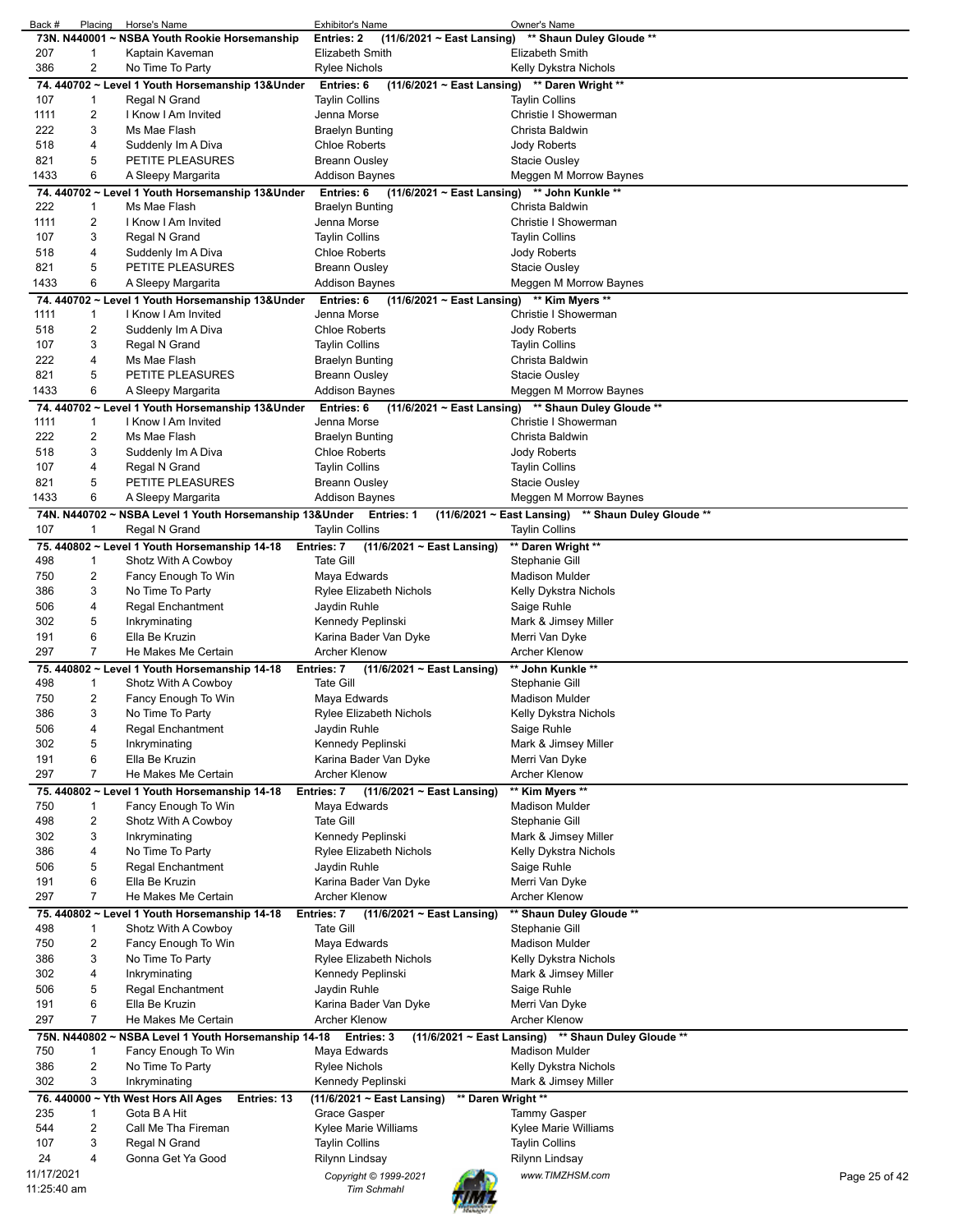| Back #                    | Placing      | Horse's Name                                                       | <b>Exhibitor's Name</b>                              | Owner's Name                             |  |
|---------------------------|--------------|--------------------------------------------------------------------|------------------------------------------------------|------------------------------------------|--|
| 498                       | 5            | Shotz With A Cowboy                                                | <b>Tate Gill</b>                                     | Stephanie Gill                           |  |
| 133                       | 6            | <b>Missin Sleep</b>                                                | <b>Audrey Barnes</b>                                 | <b>Audrey Barnes</b>                     |  |
| 124                       | 7            | Madd Money                                                         | Lauren Lauver                                        | Lauren Lauver                            |  |
| 1302                      | 8            | ReservationsRequired                                               | Samantha Jo Wolf                                     | Samantha Jo Wolf                         |  |
| 1433                      | 9            | A Sleepy Margarita                                                 | <b>Addison Baynes</b>                                | Meggen M Morrow Baynes                   |  |
| 386                       | 10           | No Time To Party                                                   | Rylee Elizabeth Nichols                              | Kelly Dykstra Nichols                    |  |
| 760                       | 11           | Batmans Got Da Goods                                               | Maya Edwards                                         | Maya Edwards                             |  |
| 302                       | 12           | Inkryminating                                                      | Kennedy Peplinski                                    | Mark & Jimsey Miller                     |  |
| 518                       | 13           | Suddenly Im A Diva                                                 | <b>Chloe Roberts</b>                                 | Jody Roberts                             |  |
|                           |              | 76. 440000 ~ Yth West Hors All Ages<br>Entries: 13                 | ** John Kunkle **<br>(11/6/2021 ~ East Lansing)      |                                          |  |
| 235                       | $\mathbf{1}$ | Gota B A Hit                                                       | Grace Gasper                                         | <b>Tammy Gasper</b>                      |  |
| 24                        | 2            | Gonna Get Ya Good                                                  | Rilynn Lindsay                                       | Rilynn Lindsay                           |  |
| 107                       | 3            | Regal N Grand                                                      | <b>Taylin Collins</b>                                | <b>Taylin Collins</b>                    |  |
| 544                       | 4            | Call Me Tha Fireman                                                | Kylee Marie Williams                                 | Kylee Marie Williams                     |  |
| 124                       | 5            | Madd Money                                                         | Lauren Lauver                                        | Lauren Lauver                            |  |
| 498                       | 6            | Shotz With A Cowboy                                                | <b>Tate Gill</b>                                     | Stephanie Gill                           |  |
| 1302                      | 7            | ReservationsRequired                                               | Samantha Jo Wolf                                     | Samantha Jo Wolf                         |  |
| 760                       | 8            | Batmans Got Da Goods                                               | Maya Edwards                                         | Maya Edwards                             |  |
| 133                       | 9            | <b>Missin Sleep</b>                                                | <b>Audrey Barnes</b>                                 | <b>Audrey Barnes</b>                     |  |
| 386                       | 10           | No Time To Party                                                   | Rylee Elizabeth Nichols                              | Kelly Dykstra Nichols                    |  |
| 302                       | 11           | Inkryminating                                                      | Kennedy Peplinski                                    | Mark & Jimsey Miller                     |  |
| 518                       | 12           | Suddenly Im A Diva                                                 | <b>Chloe Roberts</b>                                 | Jody Roberts                             |  |
| 1433                      | 13           | A Sleepy Margarita                                                 | <b>Addison Baynes</b>                                | Meggen M Morrow Baynes                   |  |
|                           |              | 76. 440000 ~ Yth West Hors All Ages<br>Entries: 13                 | ** Kim Myers **<br>(11/6/2021 ~ East Lansing)        |                                          |  |
| 235                       | $\mathbf{1}$ | Gota B A Hit                                                       | Grace Gasper                                         | <b>Tammy Gasper</b>                      |  |
| 544                       | 2            | Call Me Tha Fireman                                                | Kylee Marie Williams                                 | Kylee Marie Williams                     |  |
| 24                        | 3            | Gonna Get Ya Good                                                  | Rilynn Lindsay                                       | Rilynn Lindsay                           |  |
| 124                       | 4            | Madd Money                                                         | Lauren Lauver                                        | Lauren Lauver                            |  |
| 760                       | 5            | Batmans Got Da Goods                                               | Maya Edwards                                         | Maya Edwards                             |  |
| 107                       | 6            | Regal N Grand                                                      | <b>Taylin Collins</b>                                | <b>Taylin Collins</b>                    |  |
| 498                       | 7            | Shotz With A Cowboy                                                | <b>Tate Gill</b>                                     | Stephanie Gill                           |  |
| 1302                      | 8            | ReservationsRequired                                               | Samantha Jo Wolf                                     | Samantha Jo Wolf                         |  |
| 133                       | 9            | <b>Missin Sleep</b>                                                | <b>Audrey Barnes</b>                                 | <b>Audrey Barnes</b>                     |  |
| 302                       | 10           | Inkryminating                                                      | Kennedy Peplinski                                    | Mark & Jimsey Miller                     |  |
| 518                       | 11           | Suddenly Im A Diva                                                 | <b>Chloe Roberts</b>                                 | Jody Roberts                             |  |
| 1433                      | 12           |                                                                    |                                                      |                                          |  |
| 386                       | 13           | A Sleepy Margarita<br>No Time To Party                             | Addison Baynes                                       | Meggen M Morrow Baynes                   |  |
|                           |              |                                                                    | Rylee Elizabeth Nichols                              | Kelly Dykstra Nichols                    |  |
|                           | $\mathbf{1}$ | 76. 440000 ~ Yth West Hors All Ages<br>Entries: 13<br>Gota B A Hit | (11/6/2021 ~ East Lansing)                           | ** Shaun Duley Gloude **<br>Tammy Gasper |  |
| 235<br>24                 | 2            | Gonna Get Ya Good                                                  | Grace Gasper                                         |                                          |  |
|                           | 3            | Call Me Tha Fireman                                                | Rilynn Lindsay                                       | Rilynn Lindsay                           |  |
| 544<br>107                | 4            |                                                                    | Kylee Marie Williams<br><b>Taylin Collins</b>        | Kylee Marie Williams                     |  |
|                           |              | Regal N Grand<br>ReservationsRequired                              |                                                      | <b>Taylin Collins</b>                    |  |
| 1302                      | 5            |                                                                    | Samantha Jo Wolf                                     | Samantha Jo Wolf                         |  |
| 124                       | 6<br>7       | Madd Money                                                         | Lauren Lauver                                        | Lauren Lauver                            |  |
| 1433                      |              | A Sleepy Margarita                                                 | <b>Addison Baynes</b>                                | Meggen M Morrow Baynes                   |  |
| 498                       | 8            | Shotz With A Cowboy                                                | <b>Tate Gill</b>                                     | Stephanie Gill                           |  |
| 302                       | 9            | Inkryminating                                                      | Kennedy Peplinski                                    | Mark & Jimsey Miller                     |  |
| 133                       | 10           | <b>Missin Sleep</b>                                                | <b>Audrey Barnes</b>                                 | <b>Audrey Barnes</b>                     |  |
| 760                       | 11           | Batmans Got Da Goods                                               | Maya Edwards                                         | Maya Edwards                             |  |
| 518                       | 12           | Suddenly Im A Diva                                                 | <b>Chloe Roberts</b>                                 | Jody Roberts                             |  |
| 386                       | 13           | No Time To Party                                                   | <b>Rylee Elizabeth Nichols</b>                       | Kelly Dykstra Nichols                    |  |
|                           |              | 76N. N440000 ~ NSBA Yth West Hors All Ages                         | Entries: 7<br>$(11/6/2021 \sim$ East Lansing)        | ** Shaun Duley Gloude **                 |  |
| 235                       | 1            | Gota B A Hit                                                       | Grace Gasper                                         | Tammy Gasper                             |  |
| 24                        | 2            | Gonna Get Ya Good                                                  | Rilynn Lindsay                                       | Rilynn Lindsay                           |  |
| 107                       | 3            | Regal N Grand                                                      | <b>Taylin Collins</b>                                | <b>Taylin Collins</b>                    |  |
| 124                       | 4            | Madd Money                                                         | Lauren Lauver                                        | Lauren Lauver                            |  |
| 302                       | 5            | Inkryminating                                                      | Kennedy Peplinski                                    | Mark & Jimsey Miller                     |  |
| 760                       | 6            | Batmans Got Da Goods                                               | Maya Edwards                                         | Maya Edwards                             |  |
| 386                       | 7            | No Time To Party                                                   | <b>Rylee Nichols</b>                                 | Kelly Dykstra Nichols                    |  |
|                           |              | 77. 240001 ~ Amateur Rookie Horsemanship                           | $(11/6/2021 \sim East$ Lansing)<br>Entries: 7        | ** Daren Wright **                       |  |
| 523                       | 1            | My Vintage Mercedes                                                | Delaney Bakker                                       | Cynthia Bakker                           |  |
| 148                       | 2            | <b>Heres Your Captive</b>                                          | Margaret Larobardiere                                | Lauren & Linda Barnes                    |  |
| 480                       | 3            | Lopin N Lookin                                                     | Morgan Bailey                                        | Morgan Bailey                            |  |
| 419                       | 4            | Indeed Shez Lazy                                                   | Lauryn Leuenberger                                   | Lauryn Leuenberger                       |  |
| 141                       | 5            | I Know Theres Good                                                 | <b>Bailey Miller</b>                                 | ROBERT A MILLER                          |  |
| 330                       | 6            | TJ Simply The Best                                                 | <b>Jill Finley</b>                                   | Noble Hills Farm, LLC                    |  |
| 622                       |              | Chippers Little Man                                                | Katalin Kersten                                      | Katalin Kersten                          |  |
|                           | 7            |                                                                    |                                                      |                                          |  |
| 148                       |              | 77. 240001 ~ Amateur Rookie Horsemanship                           | $(11/6/2021 \sim East$ Lansing)<br><b>Entries: 7</b> | ** John Kunkle **                        |  |
|                           | $\mathbf{1}$ | <b>Heres Your Captive</b>                                          | Margaret Larobardiere                                | Lauren & Linda Barnes                    |  |
| 523                       | 2            | My Vintage Mercedes                                                | Delaney Bakker                                       | Cynthia Bakker                           |  |
| 330                       | 3            |                                                                    |                                                      | Noble Hills Farm, LLC                    |  |
| 480                       | 4            | TJ Simply The Best<br>Lopin N Lookin                               | <b>Jill Finley</b><br>Morgan Bailey                  | Morgan Bailey                            |  |
| 419                       | 5            | Indeed Shez Lazy                                                   | Lauryn Leuenberger                                   | Lauryn Leuenberger                       |  |
| 141                       | 6            | I Know Theres Good                                                 | <b>Bailey Miller</b>                                 | ROBERT A MILLER                          |  |
|                           |              |                                                                    |                                                      |                                          |  |
| 11/17/2021<br>11:25:40 am |              |                                                                    | Copyright © 1999-2021<br><b>Tim Schmahl</b>          | www.TIMZHSM.com<br>Page 26 of 42         |  |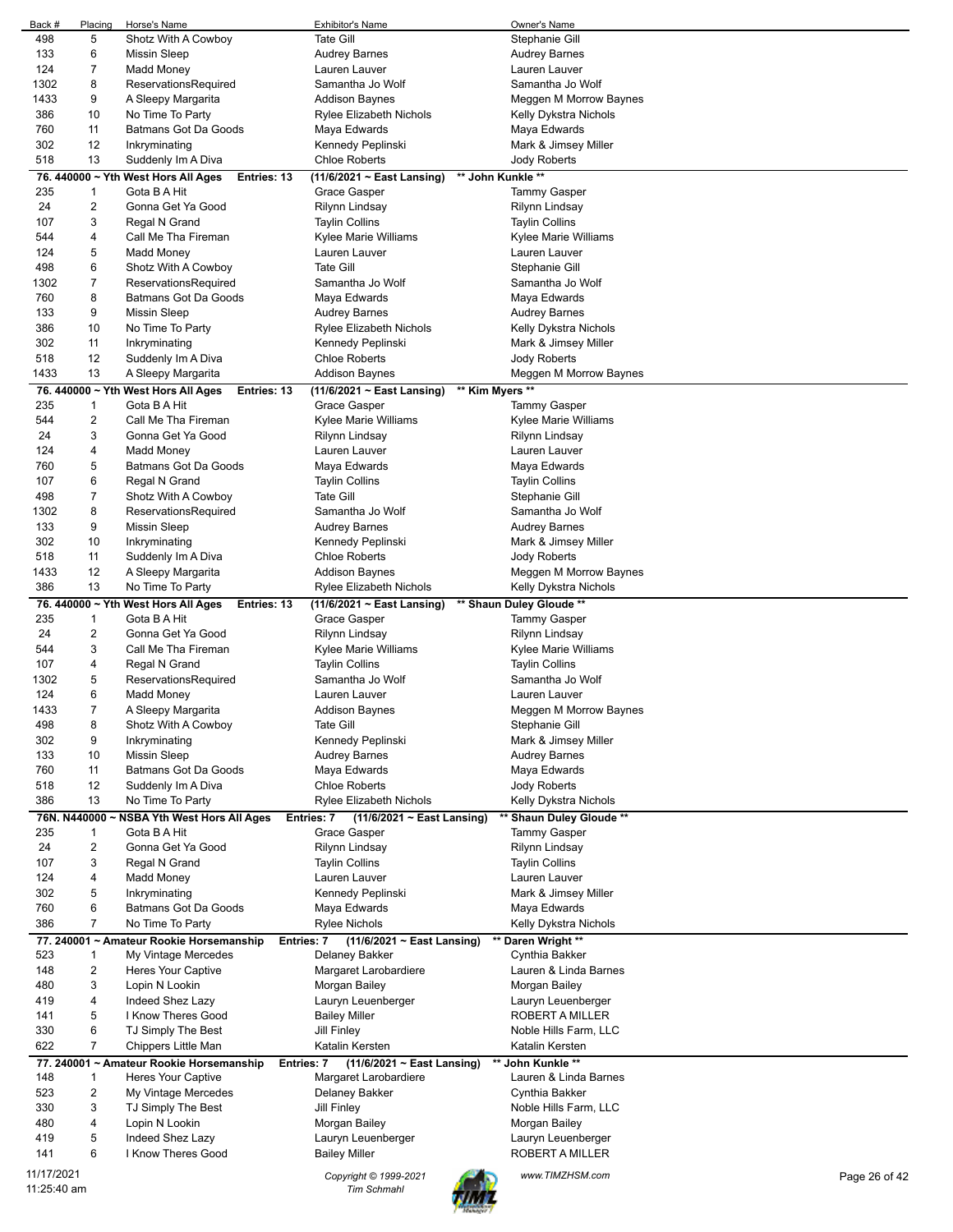| Back #      | Placing                 | Horse's Name                              | <b>Exhibitor's Name</b>                              | Owner's Name             |               |
|-------------|-------------------------|-------------------------------------------|------------------------------------------------------|--------------------------|---------------|
| 622         | $\overline{7}$          | Chippers Little Man                       | Katalin Kersten                                      | Katalin Kersten          |               |
|             |                         | 77. 240001 ~ Amateur Rookie Horsemanship  | (11/6/2021 ~ East Lansing)<br><b>Entries: 7</b>      | ** Kim Myers **          |               |
| 523         | 1                       | My Vintage Mercedes                       | Delaney Bakker                                       | Cynthia Bakker           |               |
| 480         | $\overline{c}$          | Lopin N Lookin                            | Morgan Bailey                                        | Morgan Bailey            |               |
| 148         | 3                       | <b>Heres Your Captive</b>                 | Margaret Larobardiere                                | Lauren & Linda Barnes    |               |
|             |                         |                                           |                                                      |                          |               |
| 419         | 4                       | Indeed Shez Lazy                          | Lauryn Leuenberger                                   | Lauryn Leuenberger       |               |
| 330         | 5                       | TJ Simply The Best                        | <b>Jill Finley</b>                                   | Noble Hills Farm, LLC    |               |
| 141         | 6                       | I Know Theres Good                        | <b>Bailey Miller</b>                                 | ROBERT A MILLER          |               |
| 622         | $\overline{7}$          | Chippers Little Man                       | Katalin Kersten                                      | Katalin Kersten          |               |
|             |                         | 77. 240001 ~ Amateur Rookie Horsemanship  | Entries: 7<br>$(11/6/2021 \sim$ East Lansing)        | ** Shaun Duley Gloude ** |               |
| 523         | 1                       | My Vintage Mercedes                       | Delaney Bakker                                       | Cynthia Bakker           |               |
| 148         | 2                       | <b>Heres Your Captive</b>                 | Margaret Larobardiere                                | Lauren & Linda Barnes    |               |
| 480         | 3                       | Lopin N Lookin                            | Morgan Bailey                                        | Morgan Bailey            |               |
| 419         | 4                       | Indeed Shez Lazy                          | Lauryn Leuenberger                                   | Lauryn Leuenberger       |               |
|             |                         |                                           |                                                      |                          |               |
| 330         | 5                       | TJ Simply The Best                        | <b>Jill Finley</b>                                   | Noble Hills Farm, LLC    |               |
| 141         | 6                       | I Know Theres Good                        | <b>Bailey Miller</b>                                 | <b>ROBERT A MILLER</b>   |               |
| 622         | 7                       | Chippers Little Man                       | Katalin Kersten                                      | Katalin Kersten          |               |
|             |                         | 77N. N240001 ~ NSBA Amateur Rookie Hors   | <b>Entries: 1</b><br>$(11/6/2021 \sim East$ Lansing) | ** Shaun Duley Gloude ** |               |
| 330         | 1                       | TJ Simply The Best                        | Jill Finley                                          | Noble Hills Farm, LLC    |               |
|             |                         | 78. 240002 ~ Level 1 Amateur Horsemanship | Entries: 12<br>(11/6/2021 ~ East Lansing)            | ** Daren Wright **       |               |
| 211         | 1                       | Hes Hott                                  | <b>DIANA MIDGLEY</b>                                 | DIANA MIDGLEY            |               |
| 130         | 2                       | <b>SST Starstruck</b>                     | Katie Rae Krueger                                    | Katie Rae Krueger        |               |
|             | 3                       |                                           | Delaney Bakker                                       | Cynthia Bakker           |               |
| 523         |                         | My Vintage Mercedes                       |                                                      |                          |               |
| 604         | 4                       | SL Just One Look                          | <b>Tamra Sisk</b>                                    | <b>Tamra Sisk</b>        |               |
| 148         | 5                       | <b>Heres Your Captive</b>                 | Margaret Larobardiere                                | Lauren & Linda Barnes    |               |
| 792         | 6                       | Dodge Da Bullit                           | Kayla J Daniels                                      | Michelle Higdon          |               |
| 480         | 7                       | Lopin N Lookin                            | Morgan Bailey                                        | Morgan Bailey            |               |
| 900         | 8                       | Good And Red                              | Jacquelyn Oliver                                     | Alyssa Simmons           |               |
| 330         | 9                       | TJ Simply The Best                        | <b>Jill Finley</b>                                   | Noble Hills Farm, LLC    |               |
| 66          | 10                      | I O You One                               | Lisa Ondersma Lowetz                                 | Lisa Ondersma Lowetz     |               |
| 789         | 11                      | Kissin Uptown                             | Heather Boggetta                                     | Heather Boggetta         |               |
|             | 12                      | I Know Theres Good                        |                                                      |                          |               |
| 141         |                         |                                           | <b>Bailey Miller</b>                                 | ROBERT A MILLER          |               |
|             |                         | 78. 240002 ~ Level 1 Amateur Horsemanship | Entries: 12<br>$(11/6/2021 \sim$ East Lansing)       | ** John Kunkle **        |               |
| 604         | $\mathbf{1}$            | SL Just One Look                          | <b>Tamra Sisk</b>                                    | <b>Tamra Sisk</b>        |               |
| 792         | 2                       | Dodge Da Bullit                           | Kayla J Daniels                                      | Michelle Higdon          |               |
| 130         | 3                       | <b>SST Starstruck</b>                     | Katie Rae Krueger                                    | Katie Rae Krueger        |               |
| 480         | 4                       | Lopin N Lookin                            | Morgan Bailey                                        | Morgan Bailey            |               |
| 523         | 5                       | My Vintage Mercedes                       | Delaney Bakker                                       | Cynthia Bakker           |               |
| 211         | 6                       | Hes Hott                                  | <b>DIANA MIDGLEY</b>                                 | <b>DIANA MIDGLEY</b>     |               |
| 148         | 7                       | <b>Heres Your Captive</b>                 | Margaret Larobardiere                                | Lauren & Linda Barnes    |               |
|             |                         |                                           |                                                      |                          |               |
| 900         | 8                       | Good And Red                              | Jacquelyn Oliver                                     | Alyssa Simmons           |               |
| 330         | 9                       | TJ Simply The Best                        | <b>Jill Finley</b>                                   | Noble Hills Farm, LLC    |               |
| 66          | 10                      | I O You One                               | Lisa Ondersma Lowetz                                 | Lisa Ondersma Lowetz     |               |
| 789         | 11                      | Kissin Uptown                             | Heather Boggetta                                     | Heather Boggetta         |               |
| 141         | 12                      | I Know Theres Good                        | <b>Bailey Miller</b>                                 | ROBERT A MILLER          |               |
|             |                         | 78. 240002 ~ Level 1 Amateur Horsemanship | $(11/6/2021 \sim East$ Lansing)<br>Entries: 12       | ** Kim Myers **          |               |
| 130         | $\mathbf{1}$            | <b>SST Starstruck</b>                     | Katie Rae Krueger                                    | Katie Rae Krueger        |               |
| 604         | 2                       | SL Just One Look                          | <b>Tamra Sisk</b>                                    | <b>Tamra Sisk</b>        |               |
| 523         | 3                       | My Vintage Mercedes                       | Delaney Bakker                                       | Cynthia Bakker           |               |
|             |                         |                                           |                                                      |                          |               |
| 792         | 4                       | Dodge Da Bullit                           | Kayla J Daniels                                      | Michelle Higdon          |               |
| 480         | 5                       | Lopin N Lookin                            | Morgan Bailey                                        | Morgan Bailey            |               |
| 900         | 6                       | Good And Red                              | Jacquelyn Oliver                                     | Alyssa Simmons           |               |
| 148         | 7                       | Heres Your Captive                        | Margaret Larobardiere                                | Lauren & Linda Barnes    |               |
| 330         | 8                       | TJ Simply The Best                        | Jill Finley                                          | Noble Hills Farm, LLC    |               |
| 211         | 9                       | Hes Hott                                  | <b>DIANA MIDGLEY</b>                                 | DIANA MIDGLEY            |               |
| 789         | 10                      | Kissin Uptown                             | Heather Boggetta                                     | Heather Boggetta         |               |
| 66          | 11                      | I O You One                               | Lisa Ondersma Lowetz                                 | Lisa Ondersma Lowetz     |               |
| 141         | 12                      | I Know Theres Good                        | <b>Bailey Miller</b>                                 | <b>ROBERT A MILLER</b>   |               |
|             |                         |                                           |                                                      |                          |               |
|             |                         | 78. 240002 ~ Level 1 Amateur Horsemanship | $(11/6/2021 \sim East$ Lansing)<br>Entries: 12       | ** Shaun Duley Gloude ** |               |
| 148         | 1                       | Heres Your Captive                        | Margaret Larobardiere                                | Lauren & Linda Barnes    |               |
| 211         | $\overline{\mathbf{c}}$ | Hes Hott                                  | <b>DIANA MIDGLEY</b>                                 | <b>DIANA MIDGLEY</b>     |               |
| 792         | 3                       | Dodge Da Bullit                           | Kayla J Daniels                                      | Michelle Higdon          |               |
| 523         | 4                       | My Vintage Mercedes                       | Delaney Bakker                                       | Cynthia Bakker           |               |
| 480         | 5                       | Lopin N Lookin                            | Morgan Bailey                                        | Morgan Bailey            |               |
| 900         | 6                       | Good And Red                              | Jacquelyn Oliver                                     | Alyssa Simmons           |               |
| 66          | 7                       | I O You One                               | Lisa Ondersma Lowetz                                 | Lisa Ondersma Lowetz     |               |
| 130         | 8                       | <b>SST Starstruck</b>                     | Katie Rae Krueger                                    | Katie Rae Krueger        |               |
| 330         | 9                       | TJ Simply The Best                        | Jill Finley                                          | Noble Hills Farm, LLC    |               |
|             |                         |                                           |                                                      |                          |               |
| 604         | 10                      | SL Just One Look                          | <b>Tamra Sisk</b>                                    | <b>Tamra Sisk</b>        |               |
| 789         | 11                      | Kissin Uptown                             | Heather Boggetta                                     | Heather Boggetta         |               |
| 141         | 12                      | I Know Theres Good                        | <b>Bailey Miller</b>                                 | ROBERT A MILLER          |               |
|             |                         | 78N. N240002 ~ NSBA Level 1 Amateur Hors  | (11/6/2021 ~ East Lansing)<br>Entries: 2             | ** Shaun Duley Gloude ** |               |
| 211         | 1                       | Hes Hott                                  | Diana Midgley                                        | DIANA MIDGLEY            |               |
| 330         | $\overline{\mathbf{c}}$ | TJ Simply The Best                        | <b>Jill Finley</b>                                   | Noble Hills Farm, LLC    |               |
| 11/17/2021  |                         |                                           |                                                      | www.TIMZHSM.com          | Page 27 of 42 |
| 11:25:40 am |                         |                                           | Copyright © 1999-2021<br>Tim Schmahl                 |                          |               |
|             |                         |                                           |                                                      |                          |               |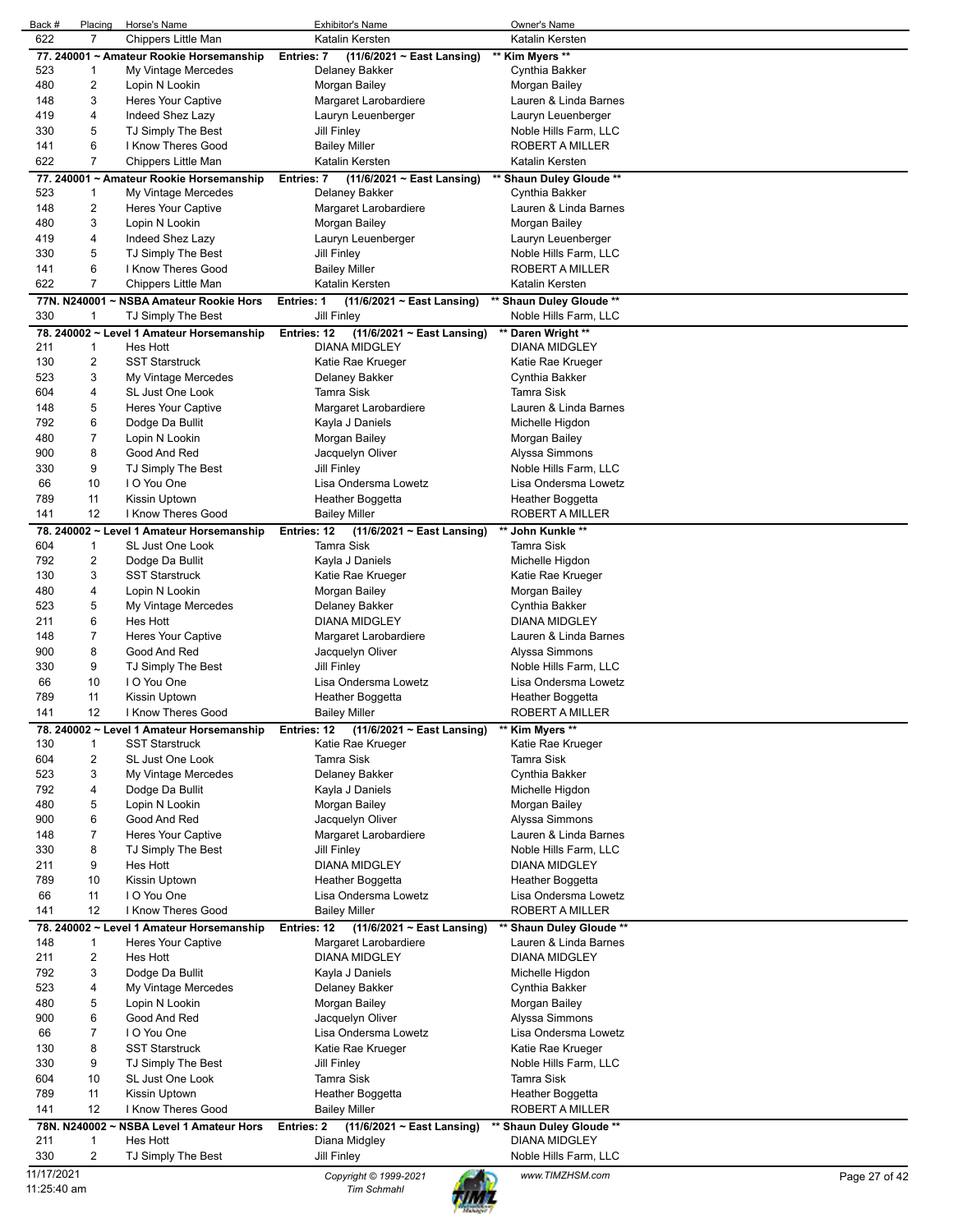| Back #       | Placing        | Horse's Name                             |            | <b>Exhibitor's Name</b>                        | Owner's Name             |               |
|--------------|----------------|------------------------------------------|------------|------------------------------------------------|--------------------------|---------------|
|              |                | 79. 240000 ~ Amateur Horsemanship        | Entries: 9 | $(11/6/2021 \sim$ East Lansing)                | ** Daren Wright **       |               |
| 263          | 1              | <b>Finely Asleep</b>                     |            | Morgan Jennings                                | Michelle Mccarthy Warda  |               |
| 383          | 2              | The Red Foxx                             |            | Adam Johnson                                   | Adam Johnson             |               |
|              |                |                                          |            |                                                |                          |               |
| 222          | 3              | Ms Mae Flash                             |            | Brandy Baldwin-Bunting                         | Christa Baldwin          |               |
| 2324         | 4              | Certainly Well Made                      |            | <b>Taylor Foster</b>                           | Nancy Foster             |               |
| 122          | 5              | Invitations Are Good                     |            | Lily Ellen Atkinson                            | Lily Ellen Atkinson      |               |
| 277          | 6              | Iron Can Dance                           |            | Kailene Bader Van Dyke                         | Merri Van Dyke           |               |
| 66           | 7              | I O You One                              |            | Lisa Ondersma Lowetz                           | Lisa Ondersma Lowetz     |               |
|              |                |                                          |            |                                                |                          |               |
| 737          | 8              | <b>Blazing Potential</b>                 |            | Katie Elizabeth Main                           | Katie Elizabeth Main     |               |
| 9676         | DQ             | Iron Hot Maiden                          |            | Meggen M Morrow Baynes                         | Meggen M Morrow Baynes   |               |
|              |                | 79. 240000 ~ Amateur Horsemanship        | Entries: 9 | $(11/6/2021 \sim East$ Lansing)                | ** John Kunkle **        |               |
|              |                |                                          |            |                                                |                          |               |
| 383          | 1              | The Red Foxx                             |            | Adam Johnson                                   | Adam Johnson             |               |
| 263          | $\overline{a}$ | Finely Asleep                            |            | Morgan Jennings                                | Michelle Mccarthy Warda  |               |
| 222          | 3              | Ms Mae Flash                             |            | <b>Brandy Baldwin-Bunting</b>                  | Christa Baldwin          |               |
| 122          | 4              | <b>Invitations Are Good</b>              |            | Lily Ellen Atkinson                            | Lily Ellen Atkinson      |               |
|              |                |                                          |            |                                                |                          |               |
| 66           | 5              | I O You One                              |            | Lisa Ondersma Lowetz                           | Lisa Ondersma Lowetz     |               |
| 2324         | 6              | Certainly Well Made                      |            | Taylor Foster                                  | Nancy Foster             |               |
| 277          | 7              | Iron Can Dance                           |            | Kailene Bader Van Dyke                         | Merri Van Dyke           |               |
| 737          | 8              | <b>Blazing Potential</b>                 |            | Katie Elizabeth Main                           | Katie Elizabeth Main     |               |
|              |                |                                          |            |                                                |                          |               |
| 9676         | DQ             | Iron Hot Maiden                          |            | Meggen M Morrow Baynes                         | Meggen M Morrow Baynes   |               |
|              |                | 79. 240000 ~ Amateur Horsemanship        | Entries: 9 | $(11/6/2021 \sim$ East Lansing)                | ** Kim Myers **          |               |
| 263          | 1              | Finely Asleep                            |            | Morgan Jennings                                | Michelle Mccarthy Warda  |               |
| 383          | 2              | The Red Foxx                             |            | Adam Johnson                                   | Adam Johnson             |               |
|              |                |                                          |            |                                                |                          |               |
| 222          | 3              | Ms Mae Flash                             |            | <b>Brandy Baldwin-Bunting</b>                  | Christa Baldwin          |               |
| 122          | 4              | Invitations Are Good                     |            | Lily Ellen Atkinson                            | Lily Ellen Atkinson      |               |
| 277          | 5              | Iron Can Dance                           |            | Kailene Bader Van Dyke                         | Merri Van Dyke           |               |
| 66           | 6              | I O You One                              |            | Lisa Ondersma Lowetz                           | Lisa Ondersma Lowetz     |               |
|              |                |                                          |            |                                                |                          |               |
| 2324         | 7              | Certainly Well Made                      |            | Taylor Foster                                  | Nancy Foster             |               |
| 737          | 8              | <b>Blazing Potential</b>                 |            | Katie Elizabeth Main                           | Katie Elizabeth Main     |               |
| 9676         | DQ             | Iron Hot Maiden                          |            | Meggen M Morrow Baynes                         | Meggen M Morrow Baynes   |               |
|              |                |                                          |            |                                                |                          |               |
|              |                | 79. 240000 ~ Amateur Horsemanship        | Entries: 9 | $(11/6/2021 \sim$ East Lansing)                | ** Shaun Duley Gloude ** |               |
| 263          | 1              | <b>Finely Asleep</b>                     |            | Morgan Jennings                                | Michelle Mccarthy Warda  |               |
| 383          | 2              | The Red Foxx                             |            | Adam Johnson                                   | Adam Johnson             |               |
| 222          | 3              | Ms Mae Flash                             |            | Brandy Baldwin-Bunting                         | Christa Baldwin          |               |
|              |                |                                          |            |                                                |                          |               |
| 277          | 4              | Iron Can Dance                           |            | Kailene Bader Van Dyke                         | Merri Van Dyke           |               |
| 66           | 5              | I O You One                              |            | Lisa Ondersma Lowetz                           | Lisa Ondersma Lowetz     |               |
| 122          | 6              | <b>Invitations Are Good</b>              |            | Lily Ellen Atkinson                            | Lily Ellen Atkinson      |               |
| 2324         | 7              | Certainly Well Made                      |            | <b>Taylor Foster</b>                           | Nancy Foster             |               |
| 737          | 8              |                                          |            |                                                |                          |               |
|              |                | <b>Blazing Potential</b>                 |            |                                                |                          |               |
|              |                |                                          |            | Katie Elizabeth Main                           | Katie Elizabeth Main     |               |
| 9676         | DQ             | Iron Hot Maiden                          |            | Meggen M Morrow Baynes                         | Meggen M Morrow Baynes   |               |
|              |                |                                          |            |                                                |                          |               |
| 79N. N240000 |                | ~ NSBA Amateur Horsemanship              |            | Entries: 2<br>$(11/6/2021 \sim$ East Lansing)  | ** Shaun Duley Gloude ** |               |
| 263          | 1              | <b>Finely Asleep</b>                     |            | Morgan McCarthy Warda                          | Michelle Mccarthy Warda  |               |
| 383          | $\overline{a}$ | The Red Foxx                             |            | Adam Johnson                                   | Adam Johnson             |               |
|              |                | 80. 240800 ~ Amateur Select Horsemanship |            | $(11/6/2021 \sim$ East Lansing)<br>Entries: 10 | ** Daren Wright **       |               |
| 22           | 1              | Dont Need A Mirror                       |            | Brenda Howell                                  | Christa Baldwin          |               |
|              |                |                                          |            |                                                |                          |               |
| 335          | $\overline{a}$ | One Kool Fool                            |            | Brenda Schrader                                | Brenda Schrader          |               |
| 211          | 3              | <b>Hes Hott</b>                          |            | <b>DIANA MIDGLEY</b>                           | <b>DIANA MIDGLEY</b>     |               |
| 123          | 4              | Rock Legend                              |            | Cynthia R Pyle                                 | Cynthia R Pyle           |               |
| 70           | 5              | True Blue I Will Be                      |            |                                                |                          |               |
|              |                |                                          |            | Kay Stanek                                     | Kay Stanek               |               |
| 12           | 6              | Southern Eyes On Me                      |            | Nancy Fullerton                                | Nancy Fullerton          |               |
| 604          | 7              | SL Just One Look                         |            | <b>Tamra Sisk</b>                              | Tamra Sisk               |               |
| 150          | 8              | Macs Kool Legacy                         |            | Susan Frank                                    | Susan Frank              |               |
| 330          | 9              | TJ Simply The Best                       |            | <b>Jill Finley</b>                             | Noble Hills Farm, LLC    |               |
|              |                |                                          |            |                                                |                          |               |
| 254          | 10             | Sheza Chip Off A Pro                     |            | <b>Tricia Meade</b>                            | <b>Tricia Meade</b>      |               |
|              |                | 80. 240800 ~ Amateur Select Horsemanship |            | (11/6/2021 ~ East Lansing)<br>Entries: 10      | ** John Kunkle **        |               |
| 22           | 1              | Dont Need A Mirror                       |            | Brenda Howell                                  | Christa Baldwin          |               |
| 211          | 2              | <b>Hes Hott</b>                          |            | <b>DIANA MIDGLEY</b>                           | <b>DIANA MIDGLEY</b>     |               |
|              |                |                                          |            |                                                |                          |               |
| 604          | 3              | SL Just One Look                         |            | <b>Tamra Sisk</b>                              | <b>Tamra Sisk</b>        |               |
| 330          | 4              | TJ Simply The Best                       |            | <b>Jill Finley</b>                             | Noble Hills Farm, LLC    |               |
| 70           | 5              | True Blue I Will Be                      |            | Kay Stanek                                     | Kay Stanek               |               |
| 335          | 6              | One Kool Fool                            |            | Brenda Schrader                                | Brenda Schrader          |               |
| 12           | 7              |                                          |            |                                                |                          |               |
|              |                | Southern Eyes On Me                      |            | Nancy Fullerton                                | Nancy Fullerton          |               |
| 123          | 8              | Rock Legend                              |            | Cynthia R Pyle                                 | Cynthia R Pyle           |               |
| 150          | 9              | Macs Kool Legacy                         |            | Susan Frank                                    | Susan Frank              |               |
| 254          | 10             | Sheza Chip Off A Pro                     |            | <b>Tricia Meade</b>                            | <b>Tricia Meade</b>      |               |
|              |                |                                          |            |                                                |                          |               |
|              |                | 80. 240800 ~ Amateur Select Horsemanship |            | (11/6/2021 ~ East Lansing)<br>Entries: 10      | ** Kim Myers **          |               |
| 22           | 1              | Dont Need A Mirror                       |            | <b>Brenda Howell</b>                           | Christa Baldwin          |               |
| 211          | $\overline{a}$ | Hes Hott                                 |            | <b>DIANA MIDGLEY</b>                           | <b>DIANA MIDGLEY</b>     |               |
| 604          | 3              | SL Just One Look                         |            | <b>Tamra Sisk</b>                              | <b>Tamra Sisk</b>        |               |
|              | 4              |                                          |            |                                                |                          |               |
| 70           |                | True Blue I Will Be                      |            | Kay Stanek                                     | <b>Kay Stanek</b>        |               |
| 330          | 5              | TJ Simply The Best                       |            | <b>Jill Finley</b>                             | Noble Hills Farm, LLC    |               |
| 12           | 6              | Southern Eyes On Me                      |            | Nancy Fullerton                                | Nancy Fullerton          |               |
| 123          | 7              | Rock Legend                              |            | Cynthia R Pyle                                 | Cynthia R Pyle           |               |
|              |                |                                          |            |                                                |                          |               |
| 150          | 8              | Macs Kool Legacy                         |            | Susan Frank                                    | Susan Frank              |               |
| 11/17/2021   |                |                                          |            | Copyright © 1999-2021                          | www.TIMZHSM.com          | Page 28 of 42 |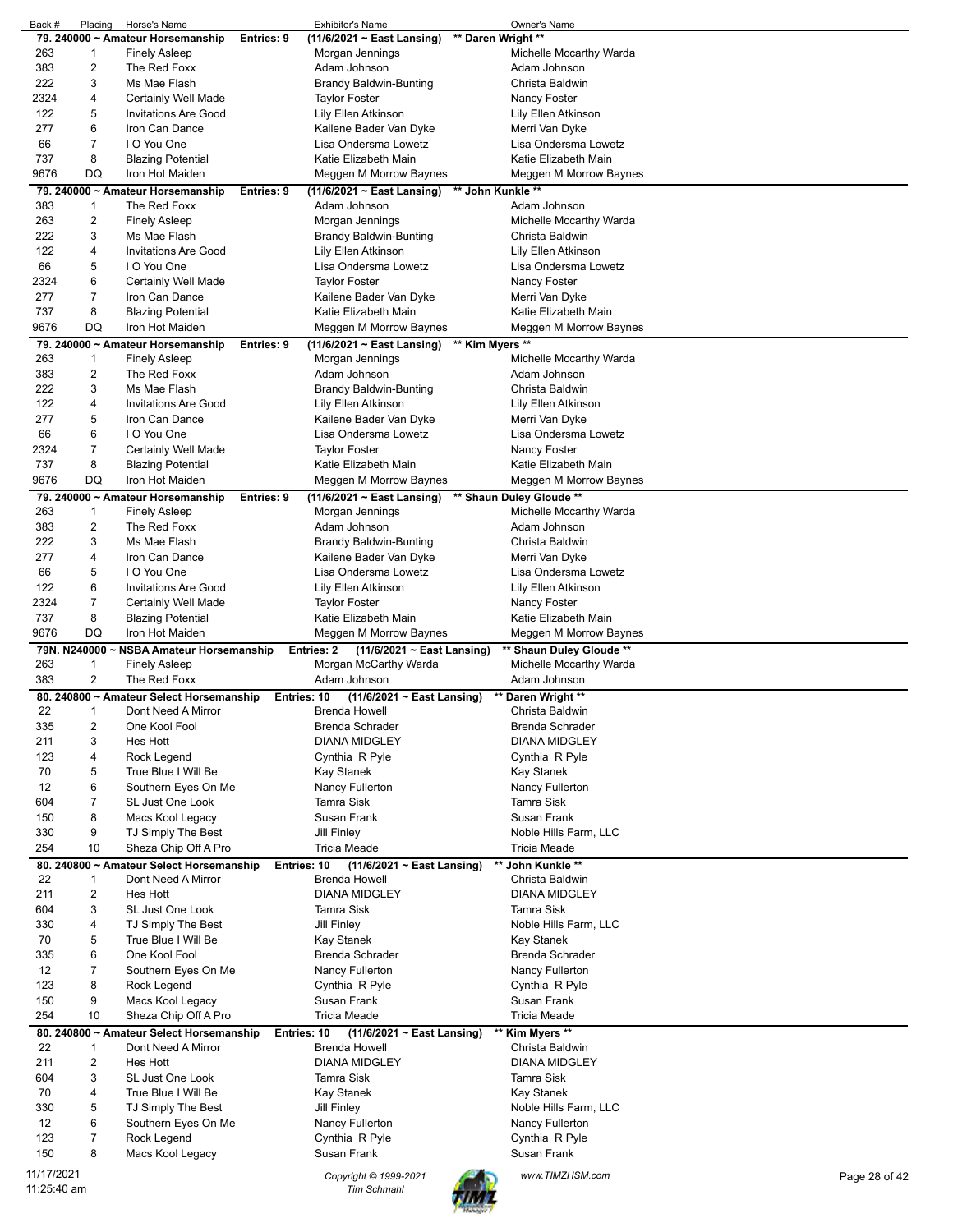| Back #     | Placing      | Horse's Name                                          | <b>Exhibitor's Name</b>                              | Owner's Name             |               |
|------------|--------------|-------------------------------------------------------|------------------------------------------------------|--------------------------|---------------|
| 335        | 9            | One Kool Fool                                         | <b>Brenda Schrader</b>                               | Brenda Schrader          |               |
| 254        | 10           | Sheza Chip Off A Pro                                  | <b>Tricia Meade</b>                                  | <b>Tricia Meade</b>      |               |
|            |              | 80. 240800 ~ Amateur Select Horsemanship              | $(11/6/2021 \sim$ East Lansing)<br>Entries: 10       | ** Shaun Duley Gloude ** |               |
| 22         | 1            | Dont Need A Mirror                                    | <b>Brenda Howell</b>                                 | Christa Baldwin          |               |
| 335        | 2            | One Kool Fool                                         | <b>Brenda Schrader</b>                               | <b>Brenda Schrader</b>   |               |
| 211        | 3            | Hes Hott                                              | <b>DIANA MIDGLEY</b>                                 | <b>DIANA MIDGLEY</b>     |               |
|            |              |                                                       |                                                      |                          |               |
| 12         | 4            | Southern Eyes On Me                                   | Nancy Fullerton                                      | Nancy Fullerton          |               |
| 123        | 5            | Rock Legend                                           | Cynthia R Pyle                                       | Cynthia R Pyle           |               |
| 70         | 6            | True Blue I Will Be                                   | Kay Stanek                                           | Kay Stanek               |               |
| 150        | 7            | Macs Kool Legacy                                      | Susan Frank                                          | Susan Frank              |               |
| 330        | 8            | TJ Simply The Best                                    | <b>Jill Finley</b>                                   | Noble Hills Farm, LLC    |               |
| 604        | 9            | SL Just One Look                                      | Tamra Sisk                                           | <b>Tamra Sisk</b>        |               |
| 254        | 10           | Sheza Chip Off A Pro                                  | <b>Tricia Meade</b>                                  | <b>Tricia Meade</b>      |               |
|            | 80N. N240800 | <b>NSBA Amateur Select Hors</b>                       | $(11/6/2021 \sim$ East Lansing)<br>Entries: 5        | ** Shaun Duley Gloude ** |               |
|            |              |                                                       |                                                      |                          |               |
| 335        | 1            | One Kool Fool                                         | Brenda Schrader                                      | Brenda Schrader          |               |
| 211        | 2            | Hes Hott                                              | Diana Midgley                                        | <b>DIANA MIDGLEY</b>     |               |
| 12         | 3            | Southern Eyes On Me                                   | Nancy Fullerton                                      | Nancy Fullerton          |               |
| 123        | 4            | Rock Legend                                           | Cynthia Pyle                                         | Cynthia R Pyle           |               |
| 330        | 5            | TJ Simply The Best                                    | <b>Jill Finley</b>                                   | Noble Hills Farm, LLC    |               |
|            |              | 81. 136004 ~ Level 1 West Riding<br><b>Entries: 3</b> | $(11/6/2021 \sim$ East Lansing)                      | ** Daren Wright **       |               |
| 123        | 1            | Rock Legend                                           | Cynthia R Pyle                                       | Cynthia R Pyle           |               |
| 124        | 2            | Madd Money                                            | <b>Tessa Dalton</b>                                  | Lauren Lauver            |               |
| 133        | 3            | <b>Missin Sleep</b>                                   | <b>Audrey Barnes</b>                                 | <b>Audrey Barnes</b>     |               |
|            |              |                                                       |                                                      |                          |               |
|            |              | 81. 136004 ~ Level 1 West Riding<br>Entries: 3        | $(11/6/2021 \sim$ East Lansing)                      | ** John Kunkle **        |               |
| 123        | 1            | Rock Legend                                           | Cynthia R Pyle                                       | Cynthia R Pyle           |               |
| 124        | 2            | Madd Money                                            | <b>Tessa Dalton</b>                                  | Lauren Lauver            |               |
| 133        | 3            | <b>Missin Sleep</b>                                   | <b>Audrey Barnes</b>                                 | <b>Audrey Barnes</b>     |               |
|            |              | 81. 136004 ~ Level 1 West Riding<br>Entries: 3        | ** Kim Myers **<br>(11/6/2021 ~ East Lansing)        |                          |               |
| 123        | 1            | Rock Legend                                           | Cynthia R Pyle                                       | Cynthia R Pyle           |               |
| 124        | 2            | Madd Money                                            | <b>Tessa Dalton</b>                                  | Lauren Lauver            |               |
| 133        | 3            | <b>Missin Sleep</b>                                   | <b>Audrey Barnes</b>                                 | <b>Audrey Barnes</b>     |               |
|            |              |                                                       |                                                      |                          |               |
|            |              | 81. 136004 ~ Level 1 West Riding<br><b>Entries: 3</b> | $(11/6/2021 \sim$ East Lansing)                      | ** Shaun Duley Gloude ** |               |
| 124        | 1            | Madd Money                                            | <b>Tessa Dalton</b>                                  | Lauren Lauver            |               |
| 123        | 2            | Rock Legend                                           | Cynthia R Pyle                                       | Cynthia R Pyle           |               |
| 133        | 3            | <b>Missin Sleep</b>                                   | <b>Audrey Barnes</b>                                 | <b>Audrey Barnes</b>     |               |
|            |              | 81N. N136004 ~ NSBA Level 1 West Riding               | $(11/6/2021 \sim$ East Lansing)<br><b>Entries: 2</b> | ** Shaun Duley Gloude ** |               |
| 124        | 1            | Madd Money                                            | Tessa Dalton                                         | Lauren Lauver            |               |
| 123        | 2            | Rock Legend                                           | Cynthia Pyle                                         | Cynthia R Pyle           |               |
|            |              | 82. 136000 ~ Western Riding<br>Entries: 3             | (11/6/2021 ~ East Lansing)<br>** Daren Wright **     |                          |               |
| 122        | $\mathbf{1}$ | <b>Invitations Are Good</b>                           | September Croel                                      | Lily Ellen Atkinson      |               |
|            |              |                                                       |                                                      |                          |               |
| 124        | 2            | Madd Money                                            | <b>Tessa Dalton</b>                                  | Lauren Lauver            |               |
| 1433       | 3            | A Sleepy Margarita                                    | Addison Baynes                                       | Meggen M Morrow Baynes   |               |
|            |              | 82. 136000 ~ Western Riding<br>Entries: 3             | (11/6/2021 ~ East Lansing)<br>** John Kunkle **      |                          |               |
| 122        | 1            | <b>Invitations Are Good</b>                           | September Croel                                      | Lily Ellen Atkinson      |               |
| 124        | 2            | <b>Madd Money</b>                                     | <b>Tessa Dalton</b>                                  | Lauren Lauver            |               |
| 1433       | 3            | A Sleepy Margarita                                    | <b>Addison Baynes</b>                                | Meggen M Morrow Baynes   |               |
|            |              | 82. 136000 ~ Western Riding<br>Entries: 3             | (11/6/2021 ~ East Lansing)<br>** Kim Myers **        |                          |               |
|            |              |                                                       |                                                      |                          |               |
| 122        | 1            | <b>Invitations Are Good</b>                           | September Croel                                      | Lily Ellen Atkinson      |               |
| 124        | 2            | Madd Money                                            | <b>Tessa Dalton</b>                                  | Lauren Lauver            |               |
| 1433       | 3            | A Sleepy Margarita                                    | Addison Baynes                                       | Meggen M Morrow Baynes   |               |
|            |              | 82. 136000 ~ Western Riding<br>Entries: 3             | (11/6/2021 ~ East Lansing)                           | ** Shaun Duley Gloude ** |               |
| 124        | 1            | Madd Money                                            | <b>Tessa Dalton</b>                                  | Lauren Lauver            |               |
| 122        | 2            | <b>Invitations Are Good</b>                           | September Croel                                      | Lily Ellen Atkinson      |               |
| 1433       | 3            | A Sleepy Margarita                                    | <b>Addison Baynes</b>                                | Meggen M Morrow Baynes   |               |
|            |              | 82N. N136000 ~ NSBA Western Riding                    | (11/6/2021 ~ East Lansing)                           | ** Shaun Duley Gloude ** |               |
|            |              |                                                       | <b>Entries: 1</b>                                    |                          |               |
| 124        | 1            | Madd Money                                            | <b>Tessa Dalton</b>                                  | Lauren Lauver            |               |
|            |              | 83. 436002 ~ Level 1 Youth West Riding                | Entries: 3<br>$(11/6/2021 \sim$ East Lansing)        | ** Daren Wright **       |               |
| 1111       | 1            | I Know I Am Invited                                   | Jenna Morse                                          | Christie I Showerman     |               |
| 302        | 2            | Inkryminating                                         | Kennedy Peplinski                                    | Mark & Jimsey Miller     |               |
| 1433       | DQ           | A Sleepy Margarita                                    | <b>Addison Baynes</b>                                | Meggen M Morrow Baynes   |               |
|            |              | 83. 436002 ~ Level 1 Youth West Riding                | $(11/6/2021 \sim$ East Lansing)<br>Entries: 3        | ** John Kunkle **        |               |
| 1111       | 1            | I Know I Am Invited                                   | Jenna Morse                                          | Christie I Showerman     |               |
| 302        | 2            |                                                       | Kennedy Peplinski                                    | Mark & Jimsey Miller     |               |
|            |              | Inkryminating                                         |                                                      |                          |               |
| 1433       | DQ           | A Sleepy Margarita                                    | <b>Addison Baynes</b>                                | Meggen M Morrow Baynes   |               |
|            |              | 83. 436002 ~ Level 1 Youth West Riding                | $(11/6/2021 \sim$ East Lansing)<br>Entries: 3        | ** Kim Myers **          |               |
| 1111       | $\mathbf{1}$ | I Know I Am Invited                                   | Jenna Morse                                          | Christie I Showerman     |               |
| 302        | 2            | Inkryminating                                         | Kennedy Peplinski                                    | Mark & Jimsey Miller     |               |
| 1433       | DQ           | A Sleepy Margarita                                    | <b>Addison Baynes</b>                                | Meggen M Morrow Baynes   |               |
|            |              | 83. 436002 ~ Level 1 Youth West Riding                | $(11/6/2021 \sim$ East Lansing)<br>Entries: 3        | ** Shaun Duley Gloude ** |               |
| 1111       | 1            | I Know I Am Invited                                   | Jenna Morse                                          | Christie I Showerman     |               |
| 302        | 2            | Inkryminating                                         | Kennedy Peplinski                                    | Mark & Jimsey Miller     |               |
| 1433       |              |                                                       |                                                      |                          |               |
|            | 3            | A Sleepy Margarita                                    | <b>Addison Baynes</b>                                | Meggen M Morrow Baynes   |               |
|            |              | 83N. N436002 ~ NSBA Level 1 Youth West Riding         | <b>Entries: 1</b><br>$(11/6/2021 \sim$ East Lansing) | ** Shaun Duley Gloude ** |               |
|            |              |                                                       |                                                      |                          |               |
| 11/17/2021 |              |                                                       | Copyright © 1999-2021                                | www.TIMZHSM.com          | Page 29 of 42 |

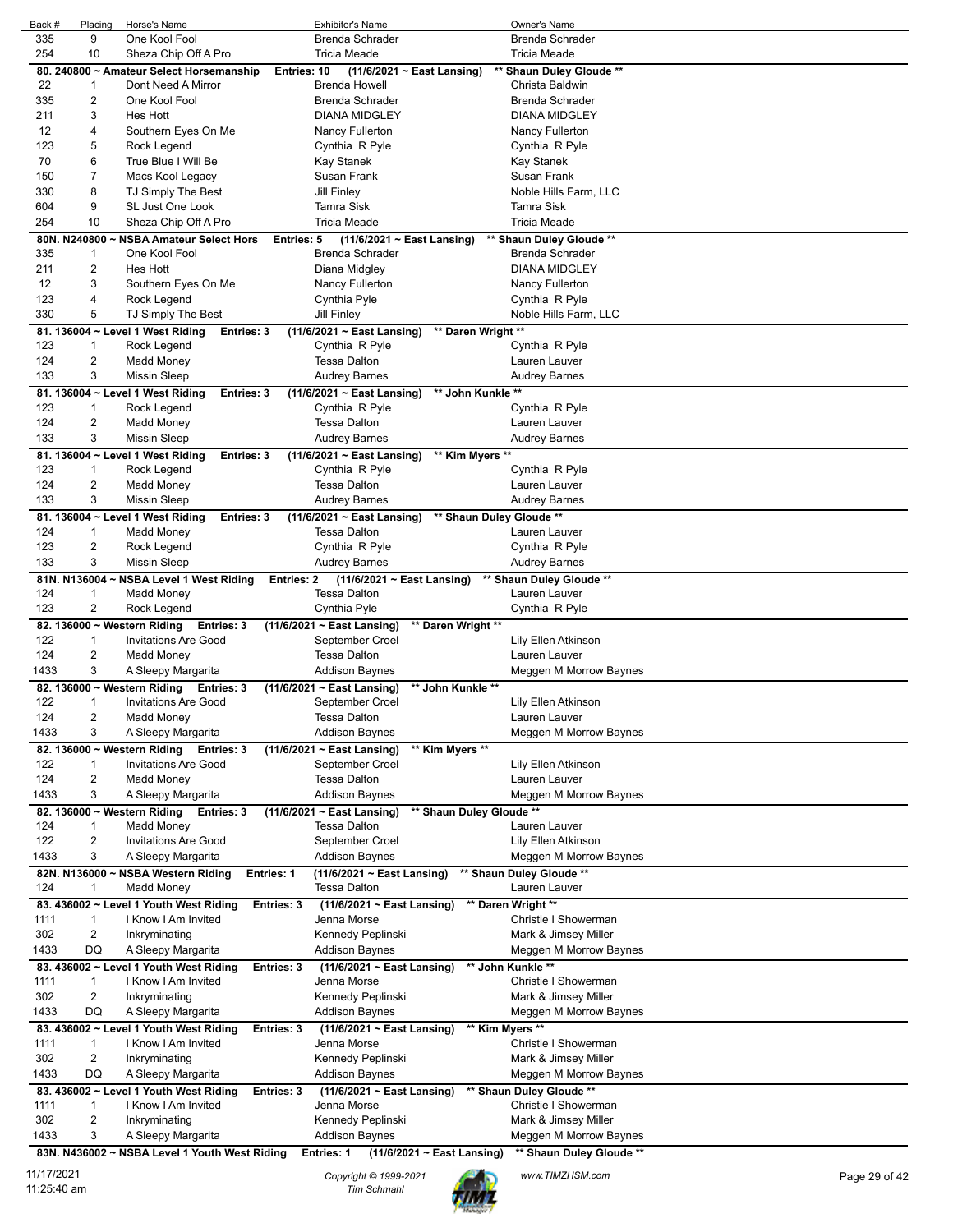| Back #      | Placing        | Horse's Name                                    | <b>Exhibitor's Name</b>                |                                 | Owner's Name                           |               |
|-------------|----------------|-------------------------------------------------|----------------------------------------|---------------------------------|----------------------------------------|---------------|
| 302         | 1              | Inkryminating                                   | Kennedy Peplinski                      |                                 | Mark & Jimsey Miller                   |               |
|             |                | 84. 436000 ~ Youth West Riding<br>Entries: 3    | (11/6/2021 ~ East Lansing)             | ** Daren Wright **              |                                        |               |
| 1433        | 1              | A Sleepy Margarita                              | <b>Addison Baynes</b>                  |                                 | Meggen M Morrow Baynes                 |               |
| 235         | 2              | Gota B A Hit                                    | Grace Gasper                           |                                 | <b>Tammy Gasper</b>                    |               |
| 302         | 3              | Inkryminating                                   | Kennedy Peplinski                      |                                 | Mark & Jimsey Miller                   |               |
|             |                | 84. 436000 ~ Youth West Riding<br>Entries: 3    | (11/6/2021 ~ East Lansing)             | ** John Kunkle **               |                                        |               |
| 1433        | 1              | A Sleepy Margarita                              | Addison Baynes                         |                                 | Meggen M Morrow Baynes                 |               |
| 235         | 2              | Gota B A Hit                                    | Grace Gasper                           |                                 | <b>Tammy Gasper</b>                    |               |
| 302         | 3              | Inkryminating                                   | Kennedy Peplinski                      |                                 | Mark & Jimsey Miller                   |               |
|             |                | 84. 436000 ~ Youth West Riding<br>Entries: 3    | (11/6/2021 ~ East Lansing)             | ** Kim Myers **                 |                                        |               |
| 235         | 1              | Gota B A Hit                                    | Grace Gasper                           |                                 | <b>Tammy Gasper</b>                    |               |
| 1433        | $\overline{c}$ | A Sleepy Margarita                              | Addison Baynes                         |                                 | Meggen M Morrow Baynes                 |               |
| 302         | 3              | Inkryminating                                   | Kennedy Peplinski                      |                                 | Mark & Jimsey Miller                   |               |
|             |                | 84. 436000 ~ Youth West Riding<br>Entries: 3    | $(11/6/2021 \sim$ East Lansing)        | ** Shaun Duley Gloude **        |                                        |               |
| 1433        | 1              | A Sleepy Margarita                              | Addison Baynes                         |                                 | Meggen M Morrow Baynes                 |               |
| 235         | 2              | Gota B A Hit                                    | Grace Gasper                           |                                 | Tammy Gasper                           |               |
| 302         | 3              | Inkryminating                                   | Kennedy Peplinski                      |                                 | Mark & Jimsey Miller                   |               |
|             |                | 84N. N436000 ~ NSBA Youth West Riding           | <b>Entries: 1</b>                      | (11/6/2021 ~ East Lansing)      | ** Shaun Duley Gloude **               |               |
| 235         | -1             | Gota B A Hit                                    | Grace Gasper                           |                                 | Tammy Gasper                           |               |
|             |                | 85. 236002 ~ Level 1 Amateur West Riding        | Entries: 4                             | $(11/6/2021 \sim East$ Lansing) | ** Daren Wright **                     |               |
| 2324        | 1              | Certainly Well Made                             | Taylor Foster                          |                                 | Nancy Foster                           |               |
| 335         | 2              | One Kool Fool                                   | Brenda Schrader                        |                                 | Brenda Schrader                        |               |
| 523         | 3              |                                                 |                                        |                                 |                                        |               |
| 66          | 4              | My Vintage Mercedes<br>I O You One              | Delaney Bakker<br>Lisa Ondersma Lowetz |                                 | Cynthia Bakker<br>Lisa Ondersma Lowetz |               |
|             |                |                                                 |                                        |                                 |                                        |               |
|             |                | 85. 236002 ~ Level 1 Amateur West Riding        | <b>Entries: 4</b>                      | $(11/6/2021 \sim$ East Lansing) | ** John Kunkle **                      |               |
| 2324        | 1              | Certainly Well Made                             | Taylor Foster                          |                                 | Nancy Foster                           |               |
| 335         | 2              | One Kool Fool                                   | <b>Brenda Schrader</b>                 |                                 | Brenda Schrader                        |               |
| 66          | 3              | I O You One                                     | Lisa Ondersma Lowetz                   |                                 | Lisa Ondersma Lowetz                   |               |
| 523         | 4              | My Vintage Mercedes                             | Delaney Bakker                         |                                 | Cynthia Bakker                         |               |
|             |                | 85. 236002 ~ Level 1 Amateur West Riding        | Entries: 4                             | $(11/6/2021 \sim$ East Lansing) | ** Kim Myers **                        |               |
| 335         | 1              | One Kool Fool                                   | <b>Brenda Schrader</b>                 |                                 | <b>Brenda Schrader</b>                 |               |
| 2324        | 2              | Certainly Well Made                             | <b>Taylor Foster</b>                   |                                 | Nancy Foster                           |               |
| 66          | 3              | I O You One                                     | Lisa Ondersma Lowetz                   |                                 | Lisa Ondersma Lowetz                   |               |
| 523         | 4              | My Vintage Mercedes                             | Delaney Bakker                         |                                 | Cynthia Bakker                         |               |
|             |                | 85. 236002 ~ Level 1 Amateur West Riding        | <b>Entries: 4</b>                      | (11/6/2021 ~ East Lansing)      | ** Shaun Duley Gloude **               |               |
| 2324        | 1              | Certainly Well Made                             | Taylor Foster                          |                                 | Nancy Foster                           |               |
| 66          | 2              | I O You One                                     | Lisa Ondersma Lowetz                   |                                 | Lisa Ondersma Lowetz                   |               |
| 335         | 3              | One Kool Fool                                   | Brenda Schrader                        |                                 | Brenda Schrader                        |               |
| 523         | 4              | My Vintage Mercedes                             | Delaney Bakker                         |                                 | Cynthia Bakker                         |               |
|             |                | 85N. N236002 ~ NSBA Level 1 Amateur West Riding | Entries: 0                             | $(11/6/2021 \sim$ East Lansing) | ** Shaun Duley Gloude **               |               |
|             |                | 86. 236000 ~ Amateur West Riding<br>Entries: 3  | $(11/6/2021 \sim$ East Lansing)        | ** Daren Wright **              |                                        |               |
| 122         | 1              | <b>Invitations Are Good</b>                     | Lily Ellen Atkinson                    |                                 | Lily Ellen Atkinson                    |               |
| 66          | 2              | I O You One                                     | Lisa Ondersma Lowetz                   |                                 | Lisa Ondersma Lowetz                   |               |
| 123         | 3              | Rock Legend                                     | Cynthia R Pyle                         |                                 | Cynthia R Pyle                         |               |
|             |                | 86. 236000 ~ Amateur West Riding<br>Entries: 3  | $(11/6/2021 \sim$ East Lansing)        | ** John Kunkle **               |                                        |               |
| 122         | $\mathbf{1}$   | <b>Invitations Are Good</b>                     | Lily Ellen Atkinson                    |                                 | Lily Ellen Atkinson                    |               |
| 66          | 2              | I O You One                                     | Lisa Ondersma Lowetz                   |                                 | Lisa Ondersma Lowetz                   |               |
| 123         | 3              | Rock Legend                                     | Cynthia R Pyle                         |                                 | Cynthia R Pyle                         |               |
|             |                | 86. 236000 ~ Amateur West Riding<br>Entries: 3  | $(11/6/2021 \sim$ East Lansing)        | ** Kim Myers **                 |                                        |               |
| 122         | 1              | <b>Invitations Are Good</b>                     | Lily Ellen Atkinson                    |                                 | Lily Ellen Atkinson                    |               |
| 66          | 2              | I O You One                                     | Lisa Ondersma Lowetz                   |                                 | Lisa Ondersma Lowetz                   |               |
| 123         | 3              | Rock Legend                                     | Cynthia R Pyle                         |                                 | Cynthia R Pyle                         |               |
|             |                | 86. 236000 ~ Amateur West Riding<br>Entries: 3  | $(11/6/2021 \sim East$ Lansing)        |                                 | ** Shaun Duley Gloude **               |               |
| 122         | 1              | <b>Invitations Are Good</b>                     | Lily Ellen Atkinson                    |                                 | Lily Ellen Atkinson                    |               |
| 66          | $\overline{2}$ | I O You One                                     | Lisa Ondersma Lowetz                   |                                 | Lisa Ondersma Lowetz                   |               |
| 123         | 3              | Rock Legend                                     | Cynthia R Pyle                         |                                 | Cynthia R Pyle                         |               |
|             |                | 86N. N236000 ~ NSBA Amateur West Riding         | <b>Entries: 1</b>                      | (11/6/2021 ~ East Lansing)      | ** Shaun Duley Gloude **               |               |
| 123         | 1              | Rock Legend                                     | Cynthia Pyle                           |                                 | Cynthia R Pyle                         |               |
|             |                | 87. 143000 ~ AQHA Ranch Riding<br>Entries: 5    | (11/7/2021 ~ East Lansing)             | ** Daren Wright **              |                                        |               |
| 122         | 1              | Invitations Are Good                            | September Croel                        |                                 | Lily Ellen Atkinson                    |               |
| 836         | $\overline{2}$ | Gee Whiz Sheeza Mini                            | Sherry Michels                         |                                 | <b>Sherry Michels</b>                  |               |
| 484         | 3              | Sparks Made Easy                                | Ashleigh Stoeckle                      |                                 | Carol Stoeckle                         |               |
| 1433        | 4              | A Sleepy Margarita                              | <b>Addison Baynes</b>                  |                                 | Meggen M Morrow Baynes                 |               |
| 870         | 5              |                                                 |                                        |                                 |                                        |               |
|             |                | High Brow Legend                                | Trudy Gage                             |                                 | <b>Trudy Gage</b>                      |               |
|             |                | 87. 143000 ~ AQHA Ranch Riding<br>Entries: 5    | (11/7/2021 ~ East Lansing)             | ** John Kunkle **               |                                        |               |
| 122         | 1              | <b>Invitations Are Good</b>                     | September Croel                        |                                 | Lily Ellen Atkinson                    |               |
| 836         | $\overline{2}$ | Gee Whiz Sheeza Mini                            | Sherry Michels                         |                                 | <b>Sherry Michels</b>                  |               |
| 484         | 3              | Sparks Made Easy                                | Ashleigh Stoeckle                      |                                 | Carol Stoeckle                         |               |
| 1433        | 4              | A Sleepy Margarita                              | Addison Baynes                         |                                 | Meggen M Morrow Baynes                 |               |
| 870         | 5              | High Brow Legend                                | Trudy Gage                             |                                 | <b>Trudy Gage</b>                      |               |
|             |                | 87. 143000 ~ AQHA Ranch Riding<br>Entries: 5    | (11/7/2021 ~ East Lansing)             | ** Kim Myers **                 |                                        |               |
| 122         | 1              | <b>Invitations Are Good</b>                     | September Croel                        |                                 | Lily Ellen Atkinson                    |               |
| 836         | 2              | Gee Whiz Sheeza Mini                            | <b>Sherry Michels</b>                  |                                 | <b>Sherry Michels</b>                  |               |
| 11/17/2021  |                |                                                 | Copyright © 1999-2021                  |                                 | www.TIMZHSM.com                        | Page 30 of 42 |
| 11:25:40 am |                |                                                 | <b>Tim Schmahl</b>                     |                                 |                                        |               |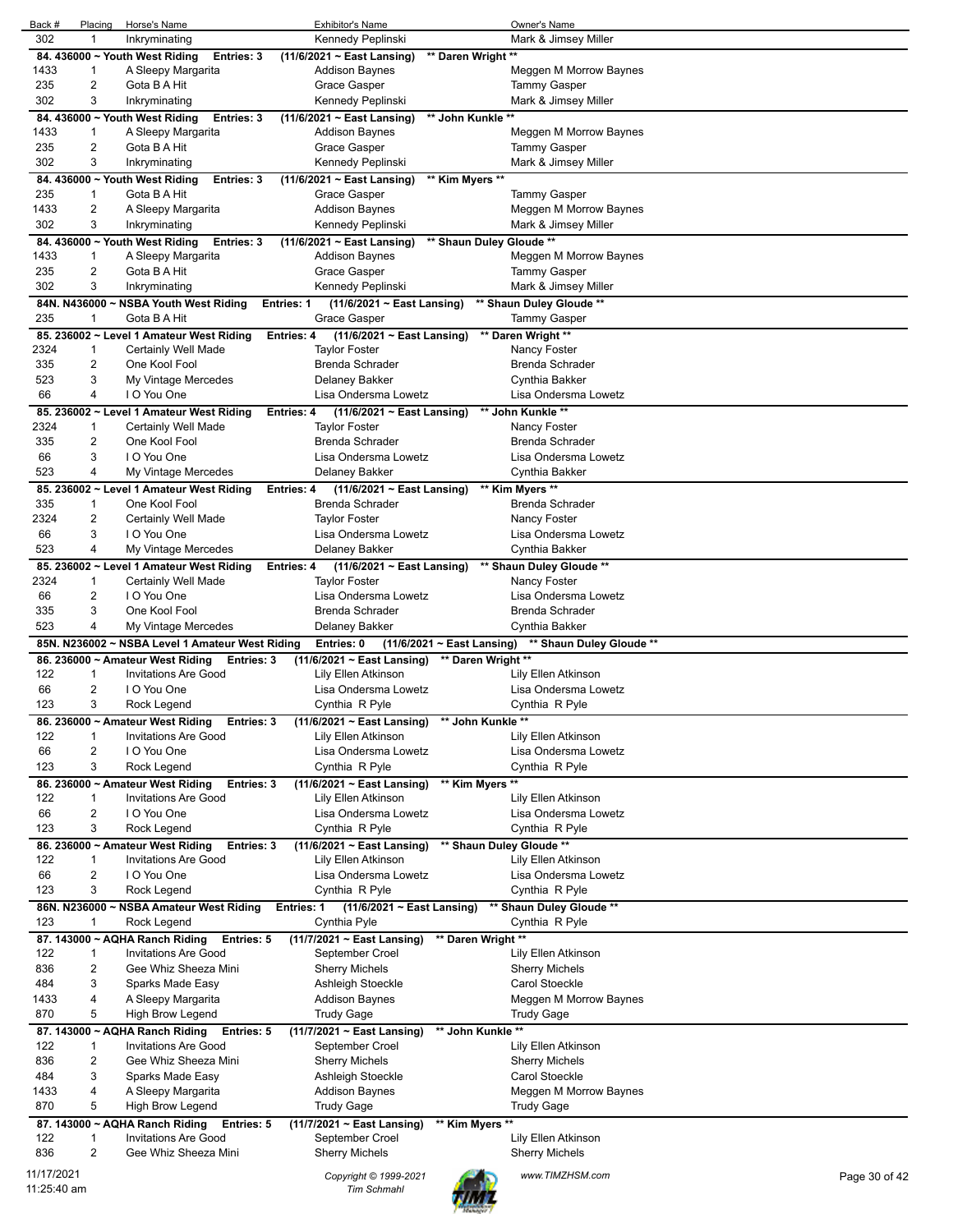| Back #<br>484 | Placing       | Horse's Name                                                | <b>Exhibitor's Name</b>                                     | Owner's Name             |               |
|---------------|---------------|-------------------------------------------------------------|-------------------------------------------------------------|--------------------------|---------------|
|               | 3             | Sparks Made Easy                                            | Ashleigh Stoeckle                                           | Carol Stoeckle           |               |
| 1433          | 4             | A Sleepy Margarita                                          | <b>Addison Baynes</b>                                       | Meggen M Morrow Baynes   |               |
|               |               |                                                             |                                                             |                          |               |
| 870           | 5             | High Brow Legend                                            | <b>Trudy Gage</b>                                           | <b>Trudy Gage</b>        |               |
|               |               | 87. 143000 ~ AQHA Ranch Riding<br><b>Entries: 5</b>         | (11/7/2021 ~ East Lansing)                                  | ** Shaun Duley Gloude ** |               |
| 122           | 1             | <b>Invitations Are Good</b>                                 | September Croel                                             | Lily Ellen Atkinson      |               |
| 484           | 2             | Sparks Made Easy                                            | Ashleigh Stoeckle                                           | <b>Carol Stoeckle</b>    |               |
| 836           | 3             | Gee Whiz Sheeza Mini                                        | <b>Sherry Michels</b>                                       | <b>Sherry Michels</b>    |               |
|               |               |                                                             |                                                             |                          |               |
| 1433          | 4             | A Sleepy Margarita                                          | Addison Baynes                                              | Meggen M Morrow Baynes   |               |
| 870           | 5             | High Brow Legend                                            | Trudy Gage                                                  | Trudy Gage               |               |
|               | 87N. N143000~ | <b>NSBA Ranch Riding</b><br><b>Entries: 2</b>               | $(11/7/2021 \sim$ East Lansing)                             | ** Shaun Duley Gloude ** |               |
| 484           | $\mathbf{1}$  | Sparks Made Easy                                            | Ashleigh Stoeckle                                           | Carol Stoeckle           |               |
| 870           | 2             | High Brow Legend                                            | Trudy Gage                                                  | <b>Trudy Gage</b>        |               |
|               |               |                                                             |                                                             |                          |               |
|               |               | 88. 443000 ~ AQHA Youth Ranch Riding<br><b>Entries: 1</b>   | (11/7/2021 ~ East Lansing)                                  | ** Daren Wright **       |               |
| 1433          | 1             | A Sleepy Margarita                                          | <b>Addison Baynes</b>                                       | Meggen M Morrow Baynes   |               |
|               |               | 88. 443000 ~ AQHA Youth Ranch Riding<br><b>Entries: 1</b>   | (11/7/2021 ~ East Lansing)                                  | ** John Kunkle **        |               |
| 1433          | 1             | A Sleepy Margarita                                          | <b>Addison Baynes</b>                                       | Meggen M Morrow Baynes   |               |
|               |               |                                                             |                                                             |                          |               |
|               |               | 88. 443000 ~ AQHA Youth Ranch Riding<br>Entries: 1          | $(11/7/2021 \sim East$ Lansing)                             | ** Kim Myers **          |               |
| 1433          | 1             | A Sleepy Margarita                                          | <b>Addison Baynes</b>                                       | Meggen M Morrow Baynes   |               |
|               |               | 88. 443000 ~ AQHA Youth Ranch Riding<br><b>Entries: 1</b>   | (11/7/2021 ~ East Lansing)                                  | ** Shaun Duley Gloude ** |               |
| 1433          | 1             | A Sleepy Margarita                                          | <b>Addison Baynes</b>                                       | Meggen M Morrow Baynes   |               |
|               |               |                                                             |                                                             |                          |               |
|               |               | 88N. N443000 ~ NSBA Youth Ranch Riding<br>Entries: 0        | (11/7/2021 ~ East Lansing)                                  | ** Shaun Duley Gloude ** |               |
|               |               | 89. 243000 ~ AQHA Amateur Ranch Riding<br><b>Entries: 3</b> | (11/7/2021 ~ East Lansing)                                  | ** Daren Wright **       |               |
| 122           | 1             | <b>Invitations Are Good</b>                                 | Lily Ellen Atkinson                                         | Lily Ellen Atkinson      |               |
| 836           | 2             | Gee Whiz Sheeza Mini                                        | Sherry Michels                                              | <b>Sherry Michels</b>    |               |
| 870           | 3             | High Brow Legend                                            | <b>Trudy Gage</b>                                           | <b>Trudy Gage</b>        |               |
|               |               |                                                             |                                                             |                          |               |
|               |               | 89. 243000 ~ AQHA Amateur Ranch Riding<br>Entries: 3        | (11/7/2021 ~ East Lansing)                                  | ** John Kunkle **        |               |
| 122           | 1             | <b>Invitations Are Good</b>                                 | Lily Ellen Atkinson                                         | Lily Ellen Atkinson      |               |
| 836           | 2             | Gee Whiz Sheeza Mini                                        | <b>Sherry Michels</b>                                       | <b>Sherry Michels</b>    |               |
| 870           | 3             | <b>High Brow Legend</b>                                     | <b>Trudy Gage</b>                                           | <b>Trudy Gage</b>        |               |
|               |               |                                                             |                                                             |                          |               |
|               |               | 89. 243000 ~ AQHA Amateur Ranch Riding<br>Entries: 3        | (11/7/2021 ~ East Lansing)                                  | ** Kim Myers **          |               |
| 122           | 1             | <b>Invitations Are Good</b>                                 | Lily Ellen Atkinson                                         | Lily Ellen Atkinson      |               |
| 836           | 2             | Gee Whiz Sheeza Mini                                        | <b>Sherry Michels</b>                                       | <b>Sherry Michels</b>    |               |
| 870           | 3             | High Brow Legend                                            | <b>Trudy Gage</b>                                           | <b>Trudy Gage</b>        |               |
|               |               | 89. 243000 ~ AQHA Amateur Ranch Riding<br><b>Entries: 3</b> | (11/7/2021 ~ East Lansing)                                  | ** Shaun Duley Gloude ** |               |
|               |               |                                                             |                                                             |                          |               |
| 122           | 1             | <b>Invitations Are Good</b>                                 | Lily Ellen Atkinson                                         | Lily Ellen Atkinson      |               |
| 836           | 2             | Gee Whiz Sheeza Mini                                        | <b>Sherry Michels</b>                                       | <b>Sherry Michels</b>    |               |
| 870           | 3             | High Brow Legend                                            | <b>Trudy Gage</b>                                           | <b>Trudy Gage</b>        |               |
|               |               | 89N. N243000 ~ NSBA Amateur Ranch Riding<br>Entries: 1      | $(11/7/2021 \sim$ East Lansing)                             | ** Shaun Duley Gloude ** |               |
|               |               |                                                             |                                                             |                          |               |
|               |               |                                                             |                                                             |                          |               |
| 870           | 1             | High Brow Legend                                            | <b>Trudy Gage</b>                                           | <b>Trudy Gage</b>        |               |
|               |               | 90. 134000 ~ AQHA Reining<br>Entries: 1                     | (11/7/2021 ~ East Lansing)<br>** Daren Wright **            |                          |               |
| 484           | 1             | Sparks Made Easy                                            | Ashleigh Stoeckle                                           | Carol Stoeckle           |               |
|               |               | <b>Entries: 1</b>                                           | ** John Kunkle **<br>$(11/7/2021 \sim East$ Lansing)        |                          |               |
|               |               | 90. 134000 ~ AQHA Reining                                   |                                                             |                          |               |
| 484           | 1             | Sparks Made Easy                                            | Ashleigh Stoeckle                                           | Carol Stoeckle           |               |
|               |               | 90. 134000 ~ AQHA Reining<br><b>Entries: 1</b>              | (11/7/2021 ~ East Lansing) ** Kim Myers **                  |                          |               |
| 484           | $\mathbf{1}$  | Sparks Made Easy                                            | Ashleigh Stoeckle                                           | Carol Stoeckle           |               |
|               |               | <b>Entries: 1</b><br>90. 134000 ~ AQHA Reining              | ** Shaun Duley Gloude **<br>$(11/7/2021 \sim$ East Lansing) |                          |               |
|               | 1             |                                                             |                                                             |                          |               |
| 484           |               | Sparks Made Easy                                            | Ashleigh Stoeckle                                           | Carol Stoeckle           |               |
|               |               | 91. 434000 ~ AQHA Youth Reining<br>Entries: 0               | ** Daren Wright **<br>(11/7/2021 ~ East Lansing)            |                          |               |
|               |               | 91. 434000 ~ AQHA Youth Reining<br>Entries: 0               | ** John Kunkle **<br>(11/7/2021 ~ East Lansing)             |                          |               |
|               |               |                                                             |                                                             |                          |               |
|               |               | 91. 434000 ~ AQHA Youth Reining<br>Entries: 0               | (11/7/2021 ~ East Lansing)<br>** Kim Myers **               |                          |               |
|               |               | Entries: 0<br>91. 434000 ~ AQHA Youth Reining               | (11/7/2021 ~ East Lansing)                                  | ** Shaun Duley Gloude ** |               |
|               |               | 92. 234002 ~ Nov Amat Reining Level 1<br>Entries: 1         | $(11/7/2021 \sim$ East Lansing)                             | ** Daren Wright **       |               |
| 836           | 1             | Gee Whiz Sheeza Mini                                        | Sherry Michels                                              | <b>Sherry Michels</b>    |               |
|               |               |                                                             |                                                             |                          |               |
|               |               | 92. 234002 ~ Nov Amat Reining Level 1<br>Entries: 1         | $(11/7/2021 \sim$ East Lansing)                             | ** John Kunkle **        |               |
| 836           | 1             | Gee Whiz Sheeza Mini                                        | Sherry Michels                                              | <b>Sherry Michels</b>    |               |
|               |               | 92. 234002 ~ Nov Amat Reining Level 1<br>Entries: 1         | (11/7/2021 ~ East Lansing)                                  | ** Kim Myers **          |               |
| 836           | 1             | Gee Whiz Sheeza Mini                                        | Sherry Michels                                              | <b>Sherry Michels</b>    |               |
|               |               |                                                             |                                                             |                          |               |
|               |               | 92. 234002 ~ Nov Amat Reining Level 1<br><b>Entries: 1</b>  | $(11/7/2021 \sim$ East Lansing)                             | ** Shaun Duley Gloude ** |               |
| 836           | 1             | Gee Whiz Sheeza Mini                                        | <b>Sherry Michels</b>                                       | <b>Sherry Michels</b>    |               |
|               |               | <b>Entries: 1</b><br>93. 234000 ~ AQHA Amateur Reining      | (11/7/2021 ~ East Lansing)                                  | ** Daren Wright **       |               |
| 836           | 1             | Gee Whiz Sheeza Mini                                        | Sherry Michels                                              | <b>Sherry Michels</b>    |               |
|               |               |                                                             |                                                             |                          |               |
|               |               | 93. 234000 ~ AQHA Amateur Reining<br><b>Entries: 1</b>      | ** John Kunkle **<br>$(11/7/2021 \sim$ East Lansing)        |                          |               |
| 836           | 1             | Gee Whiz Sheeza Mini                                        | Sherry Michels                                              | <b>Sherry Michels</b>    |               |
|               |               | 93. 234000 ~ AQHA Amateur Reining<br>Entries: 1             | ** Kim Myers **<br>(11/7/2021 ~ East Lansing)               |                          |               |
| 836           | 1             | Gee Whiz Sheeza Mini                                        | <b>Sherry Michels</b>                                       | Sherry Michels           |               |
|               |               |                                                             |                                                             |                          |               |
|               |               | 93. 234000 ~ AQHA Amateur Reining<br><b>Entries: 1</b>      | $(11/7/2021 \sim$ East Lansing)                             | ** Shaun Duley Gloude ** |               |
| 836           | 1             | Gee Whiz Sheeza Mini                                        | <b>Sherry Michels</b>                                       | <b>Sherry Michels</b>    |               |
|               |               | 94. 144100 ~ Junior HUS Entries: 5                          | $(11/7/2021 \sim$ East Lansing) ** Daren Wright **          |                          |               |
| 12            | 1             | Southern Eyes On Me                                         | Karen Holden                                                | Nancy Fullerton          |               |
| 133           | 2             | Missin Sleep                                                | Michelle Mccarthy Warda                                     | <b>Audrey Barnes</b>     |               |
|               |               |                                                             |                                                             |                          |               |
| 789           | 3             | Kissin Uptown                                               | Heather Boggetta                                            | Heather Boggetta         |               |
| 188           | 4             | Dollasigns                                                  | Tiffany Nicole Hooper                                       | Selena Mertz             |               |
| 11/17/2021    |               |                                                             | Copyright © 1999-2021                                       | www.TIMZHSM.com          | Page 31 of 42 |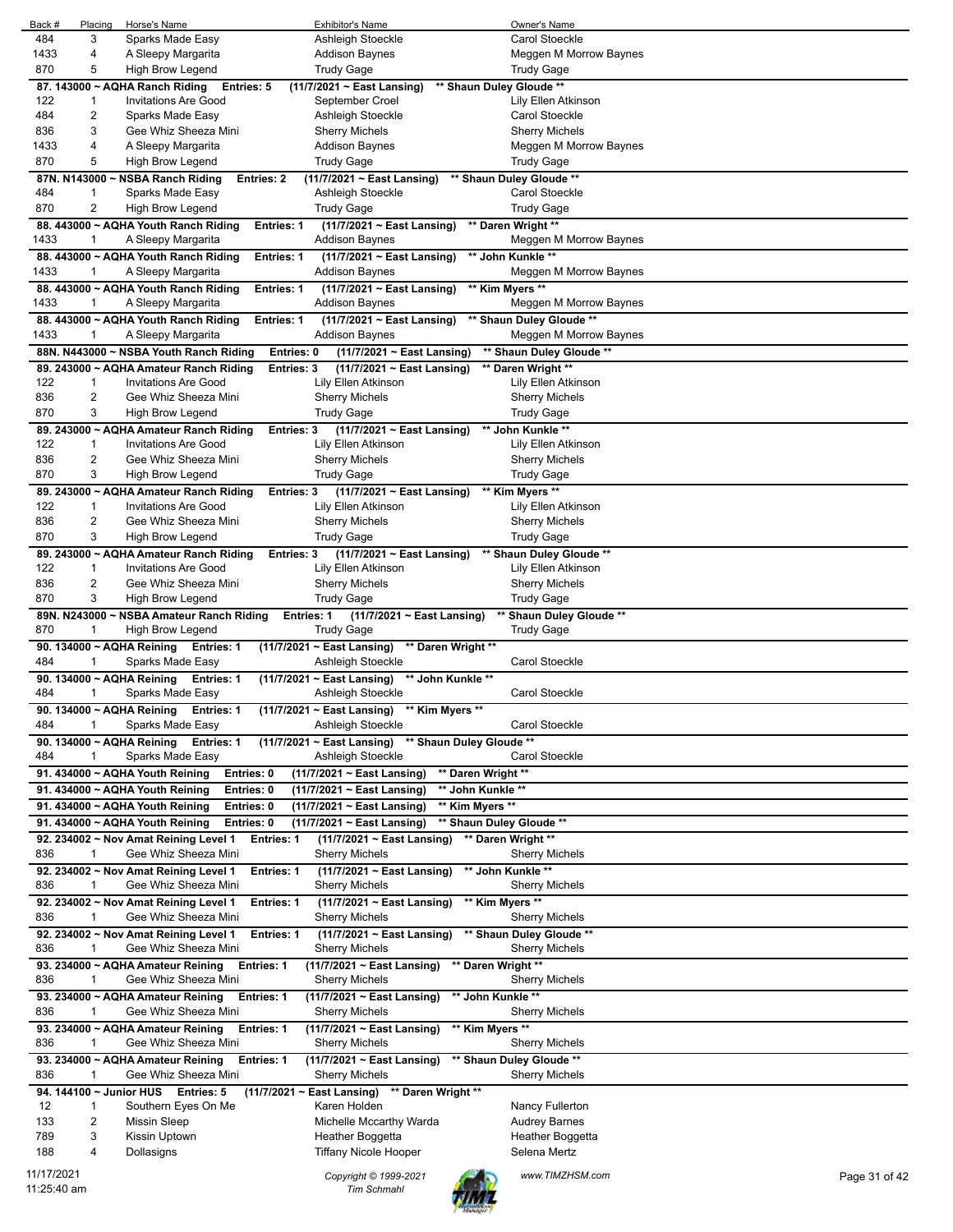| Back #      | Placing                        | Horse's Name                                                          | <b>Exhibitor's Name</b>                                                 | Owner's Name                                  |
|-------------|--------------------------------|-----------------------------------------------------------------------|-------------------------------------------------------------------------|-----------------------------------------------|
| 309         | 5                              | U can call me al                                                      | Kailene Bader Van Dyke                                                  | Kailene Bader Van Dyke                        |
|             | 94. 144100 ~ Junior HUS        | Entries: 5                                                            | $(11/7/2021 \sim$ East Lansing)<br>** John Kunkle **                    |                                               |
| 188         | $\mathbf{1}$                   | Dollasigns                                                            | <b>Tiffany Nicole Hooper</b>                                            | Selena Mertz                                  |
| 12          | $\overline{c}$                 | Southern Eyes On Me                                                   | Karen Holden                                                            | Nancy Fullerton                               |
| 789         | 3                              | Kissin Uptown                                                         | Heather Boggetta                                                        | Heather Boggetta                              |
| 133         | 4                              | <b>Missin Sleep</b>                                                   | Michelle Mccarthy Warda                                                 | <b>Audrey Barnes</b>                          |
| 309         | 5                              | U can call me al                                                      | Kailene Bader Van Dyke                                                  | Kailene Bader Van Dyke                        |
|             |                                | 94. 144100 ~ Junior HUS Entries: 5                                    | (11/7/2021 ~ East Lansing) ** Kim Myers **                              |                                               |
| 188         | 1<br>2                         | Dollasigns                                                            | <b>Tiffany Nicole Hooper</b><br>Karen Holden                            | Selena Mertz<br>Nancy Fullerton               |
| 12<br>789   | 3                              | Southern Eyes On Me<br>Kissin Uptown                                  | Heather Boggetta                                                        | Heather Boggetta                              |
| 133         | $\overline{4}$                 | <b>Missin Sleep</b>                                                   | Michelle Mccarthy Warda                                                 | <b>Audrey Barnes</b>                          |
| 309         | 5                              | U can call me al                                                      | Kailene Bader Van Dyke                                                  | Kailene Bader Van Dyke                        |
|             |                                | 94. 144100 ~ Junior HUS Entries: 5                                    | (11/7/2021 ~ East Lansing) ** Shaun Duley Gloude **                     |                                               |
| 133         | 1                              | <b>Missin Sleep</b>                                                   | Michelle Mccarthy Warda                                                 | <b>Audrey Barnes</b>                          |
| 789         | $\overline{c}$                 | Kissin Uptown                                                         | Heather Boggetta                                                        | Heather Boggetta                              |
| 12          | 3                              | Southern Eyes On Me                                                   | Karen Holden                                                            | Nancy Fullerton                               |
| 188         | 4                              | Dollasigns                                                            | Tiffany Nicole Hooper                                                   | Selena Mertz                                  |
| 309         | 5                              | U can call me al                                                      | Kailene Bader Van Dyke                                                  | Kailene Bader Van Dyke                        |
|             |                                | 94N. N144100 ~ NSBA Junior HUS<br>Entries: 2                          | (11/7/2021 ~ East Lansing) ** Shaun Duley Gloude **                     |                                               |
| 12          | 1                              | Southern Eyes On Me                                                   | Karen Holden                                                            | Nancy Fullerton                               |
| 188         | 2                              | Dollasigns                                                            | <b>Tiffany Hooper</b>                                                   | Selena Mertz                                  |
|             |                                | 95. 444001 ~ Youth Rookie HUS<br><b>Entries: 7</b>                    | ** Daren Wright **<br>$(11/7/2021 \sim$ East Lansing)                   |                                               |
| 99          | 1                              | This Jet Is Hot                                                       | Elizabeth Laney                                                         | Andrea Laney                                  |
| 878         | 2                              | TF Gunpowder N Lace                                                   | Calla J Thomas                                                          | Steven Jensen                                 |
| 207         | 3                              | Kaptain Kaveman                                                       | <b>Elizabeth Smith</b>                                                  | <b>Elizabeth Smith</b>                        |
| 634         | 4                              | <b>BMQ Hunting a Legacy</b>                                           | Kaitlyn Elizabet Ripley                                                 | <b>Catheren Trainor</b>                       |
| 386         | 5                              | No Time To Party                                                      | Rylee Elizabeth Nichols                                                 | Kelly Dykstra Nichols                         |
| 821<br>297  | 6<br>7                         | PETITE PLEASURES<br>He Makes Me Certain                               | <b>Breann Ousley</b><br><b>Archer Klenow</b>                            | Stacie Ousley<br><b>Archer Klenow</b>         |
|             |                                |                                                                       |                                                                         |                                               |
| 99          | 1                              | 95. 444001 ~ Youth Rookie HUS<br><b>Entries: 7</b><br>This Jet Is Hot | $(11/7/2021 \sim East$ Lansing)<br>** John Kunkle **<br>Elizabeth Laney | Andrea Laney                                  |
| 634         | $\overline{c}$                 | BMQ Hunting a Legacy                                                  | Kaitlyn Elizabet Ripley                                                 | <b>Catheren Trainor</b>                       |
| 207         | 3                              | Kaptain Kaveman                                                       | <b>Elizabeth Smith</b>                                                  | Elizabeth Smith                               |
| 878         | 4                              | TF Gunpowder N Lace                                                   | Calla J Thomas                                                          | Steven Jensen                                 |
| 386         | 5                              | No Time To Party                                                      | Rylee Elizabeth Nichols                                                 | Kelly Dykstra Nichols                         |
| 821         | 6                              | PETITE PLEASURES                                                      | <b>Breann Ousley</b>                                                    | <b>Stacie Ousley</b>                          |
| 297         | 7                              | He Makes Me Certain                                                   | <b>Archer Klenow</b>                                                    | <b>Archer Klenow</b>                          |
|             |                                | 95. 444001 ~ Youth Rookie HUS Entries: 7                              | (11/7/2021 ~ East Lansing)<br>** Kim Myers **                           |                                               |
| 634         | 1                              | <b>BMQ Hunting a Legacy</b>                                           | Kaitlyn Elizabet Ripley                                                 | <b>Catheren Trainor</b>                       |
| 99          | 2                              | This Jet Is Hot                                                       | Elizabeth Laney                                                         | Andrea Laney                                  |
| 207         | 3                              | Kaptain Kaveman                                                       | Elizabeth Smith                                                         | Elizabeth Smith                               |
| 878         | 4                              | TF Gunpowder N Lace                                                   | Calla J Thomas                                                          | Steven Jensen                                 |
| 821         | 5                              | PETITE PLEASURES                                                      | Breann Ousley                                                           | Stacie Ousley                                 |
| 297         | 6                              | He Makes Me Certain                                                   | Archer Klenow                                                           | Archer Klenow                                 |
| 386         | 7                              | No Time To Party                                                      | <b>Rylee Elizabeth Nichols</b>                                          | Kelly Dykstra Nichols                         |
|             |                                | 95. 444001 ~ Youth Rookie HUS<br><b>Entries: 7</b>                    | $(11/7/2021 \sim$ East Lansing)                                         | ** Shaun Duley Gloude **                      |
| 99<br>634   | $\mathbf{1}$<br>$\overline{c}$ | This Jet Is Hot<br><b>BMQ Hunting a Legacy</b>                        | Elizabeth Laney<br>Kaitlyn Elizabet Ripley                              | Andrea Laney<br><b>Catheren Trainor</b>       |
| 207         | 3                              | Kaptain Kaveman                                                       | <b>Elizabeth Smith</b>                                                  | Elizabeth Smith                               |
| 878         | 4                              | TF Gunpowder N Lace                                                   | Calla J Thomas                                                          | Steven Jensen                                 |
| 821         | 5                              | PETITE PLEASURES                                                      | Breann Ousley                                                           | <b>Stacie Ousley</b>                          |
| 386         | 6                              | No Time To Party                                                      | <b>Rylee Elizabeth Nichols</b>                                          | Kelly Dykstra Nichols                         |
| 297         | $\overline{7}$                 | He Makes Me Certain                                                   | <b>Archer Klenow</b>                                                    | Archer Klenow                                 |
|             | 95N. N444001                   | <b>NSBA Youth Rookie HUS</b>                                          | (11/7/2021 ~ East Lansing)<br>Entries: 3                                | ** Shaun Duley Gloude **                      |
| 99          | $\mathbf{1}$                   | This Jet Is Hot                                                       | Elizabeth Laney                                                         | Andrea Laney                                  |
| 207         | $\overline{2}$                 | Kaptain Kaveman                                                       | <b>Elizabeth Smith</b>                                                  | Elizabeth Smith                               |
| 386         | 3                              | No Time To Party                                                      | Rylee Nichols                                                           | Kelly Dykstra Nichols                         |
|             |                                | 96. 444702 ~ Level 1 Youth HUS 13 & Under                             | $(11/7/2021 \sim$ East Lansing)<br>Entries: 6                           | ** Daren Wright **                            |
| 99          | $\mathbf{1}$                   | This Jet Is Hot                                                       | Elizabeth Laney                                                         | Andrea Laney                                  |
| 107         | 2                              | Regal N Grand                                                         | <b>Taylin Collins</b>                                                   | <b>Taylin Collins</b>                         |
| 1111        | 3                              | I Know I Am Invited                                                   | Jenna Morse                                                             | Christie I Showerman                          |
| 878         | 4                              | TF Gunpowder N Lace                                                   | Calla J Thomas                                                          | Steven Jensen                                 |
| 821         | 5                              | PETITE PLEASURES                                                      | <b>Breann Ousley</b>                                                    | Stacie Ousley                                 |
| 1433        | 6                              | A Sleepy Margarita                                                    | <b>Addison Baynes</b>                                                   | Meggen M Morrow Baynes                        |
|             |                                | 96. 444702 ~ Level 1 Youth HUS 13 & Under                             | $(11/7/2021 \sim$ East Lansing)<br>Entries: 6                           | ** John Kunkle **                             |
| 99          | 1<br>2                         | This Jet Is Hot<br>I Know I Am Invited                                | Elizabeth Laney<br>Jenna Morse                                          | Andrea Laney                                  |
| 1111<br>107 | 3                              | Regal N Grand                                                         | <b>Taylin Collins</b>                                                   | Christie I Showerman<br><b>Taylin Collins</b> |
| 878         | 4                              | TF Gunpowder N Lace                                                   | Calla J Thomas                                                          | Steven Jensen                                 |
| 821         | 5                              | PETITE PLEASURES                                                      | <b>Breann Ousley</b>                                                    | <b>Stacie Ousley</b>                          |
| 1433        | 6                              | A Sleepy Margarita                                                    | <b>Addison Baynes</b>                                                   | Meggen M Morrow Baynes                        |
|             |                                | 96. 444702 ~ Level 1 Youth HUS 13 & Under                             | Entries: 6<br>(11/7/2021 ~ East Lansing)                                | ** Kim Myers **                               |

11/17/2021 *Copyright © 1999-2021 Tim Schmahl www.TIMZHSM.com* Page 32 of 42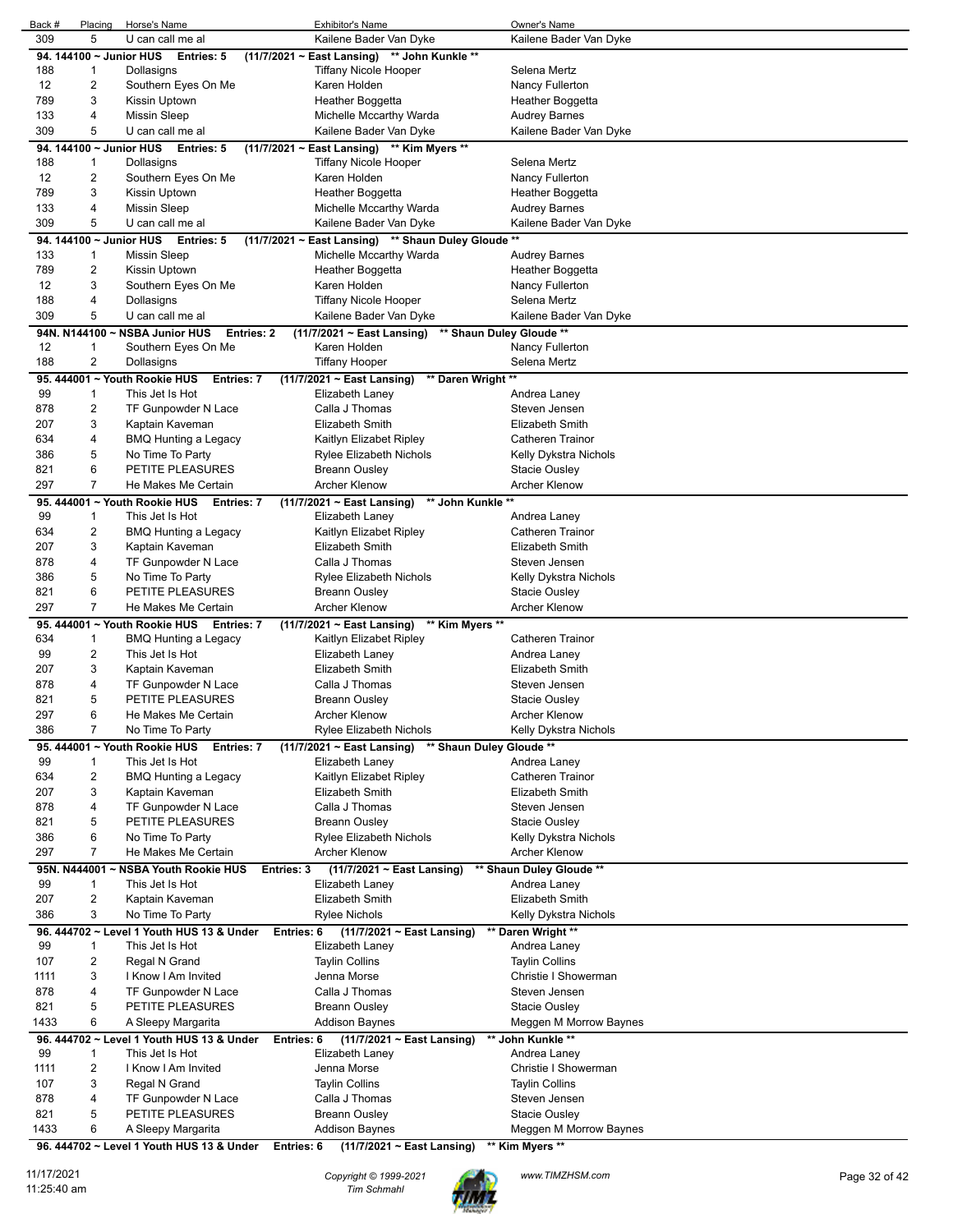| Back #      | Placing        | Horse's Name                                                | <b>Exhibitor's Name</b>                                                     | Owner's Name                                        |               |
|-------------|----------------|-------------------------------------------------------------|-----------------------------------------------------------------------------|-----------------------------------------------------|---------------|
| 99          | $\mathbf{1}$   | This Jet Is Hot                                             | Elizabeth Laney                                                             | Andrea Laney                                        |               |
| 1111        | 2              | I Know I Am Invited                                         | Jenna Morse                                                                 | Christie I Showerman                                |               |
| 107         | 3              | Regal N Grand                                               | <b>Taylin Collins</b>                                                       | <b>Taylin Collins</b>                               |               |
| 878         | 4              | TF Gunpowder N Lace                                         | Calla J Thomas                                                              | Steven Jensen                                       |               |
| 821         | 5              | PETITE PLEASURES                                            | <b>Breann Ousley</b>                                                        | <b>Stacie Ousley</b>                                |               |
| 1433        | 6              | A Sleepy Margarita                                          | <b>Addison Baynes</b>                                                       | Meggen M Morrow Baynes                              |               |
|             |                | 96. 444702 ~ Level 1 Youth HUS 13 & Under<br>Entries: 6     | (11/7/2021 ~ East Lansing)                                                  | ** Shaun Duley Gloude **                            |               |
| 99          | 1              | This Jet Is Hot                                             | Elizabeth Laney                                                             | Andrea Laney                                        |               |
| 1111        | 2              | I Know I Am Invited                                         | Jenna Morse                                                                 | Christie I Showerman                                |               |
| 107         | 3              | Regal N Grand                                               | <b>Taylin Collins</b>                                                       | <b>Taylin Collins</b>                               |               |
| 878         | 4              | TF Gunpowder N Lace                                         | Calla J Thomas                                                              | Steven Jensen                                       |               |
| 821         | 5              | PETITE PLEASURES                                            | <b>Breann Ousley</b>                                                        | <b>Stacie Ousley</b>                                |               |
| 1433        | 6              | A Sleepy Margarita                                          | <b>Addison Baynes</b>                                                       | Meggen M Morrow Baynes                              |               |
|             | 96N. N444702~  | NSBA Level 1 Youth HUS 13 & Under                           | Entries: 2                                                                  | (11/7/2021 ~ East Lansing) ** Shaun Duley Gloude ** |               |
| 99          | 1              | This Jet Is Hot                                             | Elizabeth Laney                                                             | Andrea Laney                                        |               |
| 107         | 2              | Regal N Grand                                               | <b>Taylin Collins</b>                                                       | <b>Taylin Collins</b>                               |               |
|             |                | 97. 444802 ~ Level 1 Youth HUS 14-18<br>Entries: 3          | (11/7/2021 ~ East Lansing)                                                  | ** Daren Wright **                                  |               |
| 634         | 1              | BMQ Hunting a Legacy                                        | Kaitlyn Elizabet Ripley                                                     | <b>Catheren Trainor</b>                             |               |
| 386         | 2              | No Time To Party                                            | <b>Rylee Elizabeth Nichols</b>                                              | Kelly Dykstra Nichols                               |               |
| 297         | 3              | He Makes Me Certain                                         | <b>Archer Klenow</b>                                                        | <b>Archer Klenow</b>                                |               |
|             |                | 97. 444802 ~ Level 1 Youth HUS 14-18<br>Entries: 3          | ** John Kunkle **<br>(11/7/2021 ~ East Lansing)                             |                                                     |               |
| 634         | 1              | BMQ Hunting a Legacy                                        | Kaitlyn Elizabet Ripley                                                     | <b>Catheren Trainor</b>                             |               |
| 297         | 2              | He Makes Me Certain                                         | <b>Archer Klenow</b>                                                        | <b>Archer Klenow</b>                                |               |
| 386         | 3              | No Time To Party                                            | Rylee Elizabeth Nichols                                                     | Kelly Dykstra Nichols                               |               |
|             |                | 97. 444802 ~ Level 1 Youth HUS 14-18<br>Entries: 3          | ** Kim Myers **<br>(11/7/2021 ~ East Lansing)                               |                                                     |               |
| 634         | 1              | BMQ Hunting a Legacy                                        | Kaitlyn Elizabet Ripley                                                     | <b>Catheren Trainor</b>                             |               |
| 297         | 2              | He Makes Me Certain                                         | <b>Archer Klenow</b>                                                        | <b>Archer Klenow</b>                                |               |
| 386         | 3              | No Time To Party                                            | <b>Rylee Elizabeth Nichols</b>                                              | Kelly Dykstra Nichols                               |               |
|             |                | 97. 444802 ~ Level 1 Youth HUS 14-18<br>Entries: 3          | $(11/7/2021 \sim$ East Lansing)                                             | ** Shaun Duley Gloude **                            |               |
| 634         | 1              | BMQ Hunting a Legacy                                        | Kaitlyn Elizabet Ripley                                                     | <b>Catheren Trainor</b>                             |               |
| 297         | 2              | He Makes Me Certain                                         | <b>Archer Klenow</b>                                                        | <b>Archer Klenow</b>                                |               |
| 386         | 3              | No Time To Party                                            | Rylee Elizabeth Nichols                                                     | Kelly Dykstra Nichols                               |               |
|             |                | 97N. N444802 ~ NSBA Level 1 Youth HUS 14-18                 | $(11/7/2021 \sim$ East Lansing)<br><b>Entries: 1</b>                        | ** Shaun Duley Gloude **                            |               |
| 386         | 1              | No Time To Party                                            | <b>Rylee Nichols</b>                                                        | Kelly Dykstra Nichols                               |               |
|             |                | 98. 444000 ~ Yth HUS All Ages<br>Entries: 9                 | $(11/7/2021 \sim$ East Lansing)<br>** Daren Wright **                       |                                                     |               |
| 235         | 1              | Gota B A Hit                                                | Grace Gasper                                                                | <b>Tammy Gasper</b>                                 |               |
| 99          | 2              | This Jet Is Hot                                             | Lillian Laney                                                               | Andrea Laney                                        |               |
| 188         | 3              | Dollasigns                                                  | Selena Mertz                                                                | Selena Mertz                                        |               |
| 107         | 4              | Regal N Grand                                               | <b>Taylin Collins</b>                                                       | <b>Taylin Collins</b>                               |               |
| 133         | 5              | <b>Missin Sleep</b>                                         | Audrey Barnes                                                               | <b>Audrey Barnes</b>                                |               |
| 1302        | 6              | ReservationsRequired                                        | Samantha Jo Wolf                                                            | Samantha Jo Wolf                                    |               |
| 386         | 7              | No Time To Party                                            | Rylee Elizabeth Nichols                                                     | Kelly Dykstra Nichols                               |               |
| 191         | 8              | Ella Be Kruzin                                              | Karina Bader Van Dyke                                                       | Merri Van Dyke                                      |               |
| 1433        | 9              | A Sleepy Margarita                                          | Addison Baynes                                                              | Meggen M Morrow Baynes                              |               |
|             |                | 98. 444000 ~ Yth HUS All Ages<br>Entries: 9                 | (11/7/2021 ~ East Lansing)<br>** John Kunkle **                             |                                                     |               |
| 235         | $\mathbf{1}$   | Gota B A Hit                                                | Grace Gasper                                                                | <b>Tammy Gasper</b>                                 |               |
| 99          | 2              | This Jet Is Hot                                             | Lillian Laney                                                               | Andrea Laney                                        |               |
| 107         | 3              | Regal N Grand                                               | <b>Taylin Collins</b>                                                       | <b>Taylin Collins</b>                               |               |
| 188         | 4              | Dollasigns                                                  | Selena Mertz                                                                | Selena Mertz                                        |               |
| 133         | 5              | <b>Missin Sleep</b>                                         | <b>Audrey Barnes</b>                                                        | <b>Audrey Barnes</b>                                |               |
| 1302        | 6              | ReservationsRequired                                        | Samantha Jo Wolf                                                            | Samantha Jo Wolf                                    |               |
| 386         | 7              | No Time To Party                                            | <b>Rylee Elizabeth Nichols</b>                                              | Kelly Dykstra Nichols                               |               |
| 1433        | 8              | A Sleepy Margarita                                          | <b>Addison Baynes</b>                                                       | Meggen M Morrow Baynes                              |               |
| 191         | 9              | Ella Be Kruzin                                              | Karina Bader Van Dyke                                                       | Merri Van Dyke                                      |               |
|             |                |                                                             |                                                                             |                                                     |               |
| 235         |                | 98. 444000 ~ Yth HUS All Ages<br>Entries: 9<br>Gota B A Hit | (11/7/2021 ~ East Lansing)<br>** Kim Myers **<br>Grace Gasper               | <b>Tammy Gasper</b>                                 |               |
| 99          | 1<br>2         | This Jet Is Hot                                             | Lillian Laney                                                               | Andrea Laney                                        |               |
| 107         | 3              | Regal N Grand                                               | <b>Taylin Collins</b>                                                       | <b>Taylin Collins</b>                               |               |
| 188         | 4              | Dollasigns                                                  | Selena Mertz                                                                | Selena Mertz                                        |               |
| 1302        | 5              | ReservationsRequired                                        | Samantha Jo Wolf                                                            | Samantha Jo Wolf                                    |               |
| 133         | 6              | <b>Missin Sleep</b>                                         | <b>Audrey Barnes</b>                                                        | <b>Audrey Barnes</b>                                |               |
| 191         | $\overline{7}$ | Ella Be Kruzin                                              | Karina Bader Van Dyke                                                       | Merri Van Dyke                                      |               |
| 386         | 8              | No Time To Party                                            | <b>Rylee Elizabeth Nichols</b>                                              | Kelly Dykstra Nichols                               |               |
| 1433        | 9              | A Sleepy Margarita                                          | <b>Addison Baynes</b>                                                       | Meggen M Morrow Baynes                              |               |
|             |                |                                                             |                                                                             |                                                     |               |
| 235         | 1              | 98. 444000 ~ Yth HUS All Ages<br>Entries: 9<br>Gota B A Hit | ** Shaun Duley Gloude **<br>$(11/7/2021 \sim$ East Lansing)<br>Grace Gasper | <b>Tammy Gasper</b>                                 |               |
| 99          | 2              | This Jet Is Hot                                             | Lillian Laney                                                               | Andrea Laney                                        |               |
| 133         | 3              | <b>Missin Sleep</b>                                         | <b>Audrey Barnes</b>                                                        | <b>Audrey Barnes</b>                                |               |
| 107         | 4              |                                                             | <b>Taylin Collins</b>                                                       | <b>Taylin Collins</b>                               |               |
| 1302        | 5              | Regal N Grand<br>ReservationsRequired                       | Samantha Jo Wolf                                                            | Samantha Jo Wolf                                    |               |
| 386         | 6              | No Time To Party                                            | <b>Rylee Elizabeth Nichols</b>                                              |                                                     |               |
| 188         | 7              | Dollasigns                                                  | Selena Mertz                                                                | Kelly Dykstra Nichols<br>Selena Mertz               |               |
| 191         | 8              | Ella Be Kruzin                                              | Karina Bader Van Dyke                                                       | Merri Van Dyke                                      |               |
|             |                |                                                             |                                                                             |                                                     |               |
| 11/17/2021  |                |                                                             | Copyright © 1999-2021                                                       | www.TIMZHSM.com                                     | Page 33 of 42 |
| 11:25:40 am |                |                                                             | <b>Tim Schmahl</b>                                                          |                                                     |               |
|             |                |                                                             |                                                                             |                                                     |               |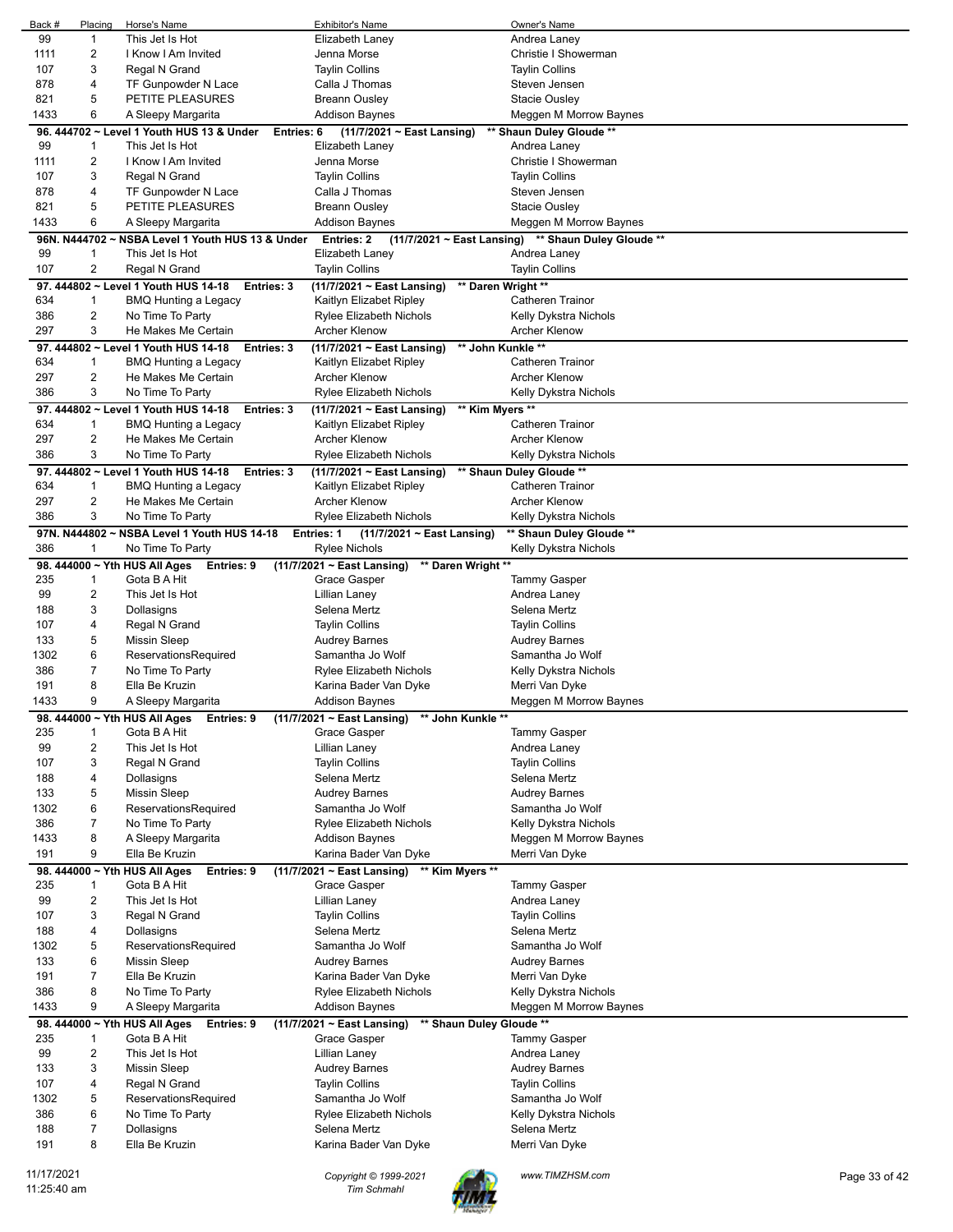| Back # | Placing                  | Horse's Name                            | <b>Exhibitor's Name</b>                                              | Owner's Name             |
|--------|--------------------------|-----------------------------------------|----------------------------------------------------------------------|--------------------------|
| 1433   | 9                        | A Sleepy Margarita                      | <b>Addison Baynes</b>                                                | Meggen M Morrow Baynes   |
|        |                          | 98N. N444000 ~ NSBA Yth HUS All Ages    | Entries: 4<br>$(11/7/2021 \sim East$ Lansing)                        | ** Shaun Duley Gloude ** |
| 235    | 1                        | Gota B A Hit                            | Grace Gasper                                                         | <b>Tammy Gasper</b>      |
| 99     | 2                        | This Jet Is Hot                         | Lillian Laney                                                        | Andrea Laney             |
|        |                          |                                         |                                                                      |                          |
| 107    | 3                        | Regal N Grand                           | <b>Taylin Collins</b>                                                | <b>Taylin Collins</b>    |
| 188    | 4                        | Dollasigns                              | Selena Mertz                                                         | Selena Mertz             |
|        | 99. 144004 ~ Level 1 HUS | Entries: 6                              | (11/7/2021 ~ East Lansing)<br>** Daren Wright **                     |                          |
| 552    | $\mathbf{1}$             | SumDiscretionAdvised                    | Amanda Mozal                                                         | Amanda Mozal             |
| 252    | $\overline{c}$           | Willy Be My Valentin                    | Tessa Dalton                                                         | Stephen Erdman           |
| 921    | 3                        | Lotsa Hot Potential                     | Charlotte Ruth-Kasper                                                | Abigail Kasper           |
|        |                          |                                         |                                                                      |                          |
| 101    | 4                        | Gott It                                 | Kara DeVlieger                                                       | Kara DeVlieger           |
| 188    | 5                        | Dollasigns                              | <b>Tiffany Nicole Hooper</b>                                         | Selena Mertz             |
| 309    | 6                        | U can call me al                        | Kailene Bader Van Dyke                                               | Kailene Bader Van Dyke   |
|        | 99. 144004 ~ Level 1 HUS | Entries: 6                              | ** John Kunkle **<br>$(11/7/2021 -$<br>East Lansing)                 |                          |
| 552    | 1                        | SumDiscretionAdvised                    | Amanda Mozal                                                         | Amanda Mozal             |
| 252    | $\overline{c}$           | Willy Be My Valentin                    | <b>Tessa Dalton</b>                                                  | Stephen Erdman           |
| 188    | 3                        | Dollasigns                              | <b>Tiffany Nicole Hooper</b>                                         | Selena Mertz             |
|        |                          |                                         |                                                                      |                          |
| 101    | 4                        | Gott It                                 | Kara DeVlieger                                                       | Kara DeVlieger           |
| 921    | 5                        | Lotsa Hot Potential                     | Charlotte Ruth-Kasper                                                | Abigail Kasper           |
| 309    | 6                        | U can call me al                        | Kailene Bader Van Dyke                                               | Kailene Bader Van Dyke   |
|        |                          | 99. 144004 ~ Level 1 HUS Entries: 6     | ** Kim Myers **<br>$(11/7/2021 \sim$ East Lansing)                   |                          |
| 252    | $\mathbf{1}$             | Willy Be My Valentin                    | <b>Tessa Dalton</b>                                                  | Stephen Erdman           |
| 552    | 2                        | SumDiscretionAdvised                    | Amanda Mozal                                                         | Amanda Mozal             |
| 188    | 3                        | Dollasigns                              | Tiffany Nicole Hooper                                                | Selena Mertz             |
|        | 4                        |                                         |                                                                      |                          |
| 309    |                          | U can call me al                        | Kailene Bader Van Dyke                                               | Kailene Bader Van Dyke   |
| 921    | 5                        | Lotsa Hot Potential                     | Charlotte Ruth-Kasper                                                | Abigail Kasper           |
| 101    | 6                        | Gott It                                 | Kara DeVlieger                                                       | Kara DeVlieger           |
|        | 99. 144004 ~ Level 1 HUS | Entries: 6                              | $(11/7/2021 \sim$ East Lansing)<br>** Shaun Duley Gloude **          |                          |
| 552    | 1                        | SumDiscretionAdvised                    | Amanda Mozal                                                         | Amanda Mozal             |
| 252    | $\overline{c}$           | Willy Be My Valentin                    | Tessa Dalton                                                         | Stephen Erdman           |
| 188    | 3                        | Dollasigns                              | <b>Tiffany Nicole Hooper</b>                                         | Selena Mertz             |
| 101    | 4                        | Gott It                                 | Kara DeVlieger                                                       | Kara DeVlieger           |
|        |                          |                                         |                                                                      |                          |
| 921    | 5                        | Lotsa Hot Potential                     | Charlotte Ruth-Kasper                                                | Abigail Kasper           |
| 309    | 6                        | U can call me al                        | Kailene Bader Van Dyke                                               | Kailene Bader Van Dyke   |
|        | 99N. N144004~            | <b>NSBA Level 1 HUS</b>                 | <b>Entries: 2</b><br>$(11/7/2021 \sim$ East Lansing)                 | ** Shaun Duley Gloude ** |
| 252    | $\mathbf{1}$             | Willy Be My Valentin                    | <b>Tessa Dalton</b>                                                  | Stephen Erdman           |
| 188    | 2                        | Dollasigns                              |                                                                      | Selena Mertz             |
|        |                          |                                         | Tiffany Hooper                                                       |                          |
|        |                          |                                         |                                                                      |                          |
|        |                          | 100. 244001 ~ Amateur Rookie HUS        | ** Daren Wright **<br>(11/7/2021 ~ East Lansing)<br>Entries: 7       |                          |
| 99     | $\mathbf{1}$             | This Jet Is Hot                         | Andrea Laney                                                         | Andrea Laney             |
| 141    | 2                        | I Know Theres Good                      | <b>Bailey Miller</b>                                                 | <b>ROBERT A MILLER</b>   |
| 900    | 3                        | Good And Red                            | Jacquelyn Oliver                                                     | Alyssa Simmons           |
| 523    | 4                        | My Vintage Mercedes                     | Delaney Bakker                                                       | Cynthia Bakker           |
| 475    | 5                        | I Party Two                             | Mikayla Mae Tew                                                      | <b>Marilyn Snippe</b>    |
| 419    | 6                        | Indeed Shez Lazy                        | Lauryn Leuenberger                                                   | Lauryn Leuenberger       |
| 377    | 7                        | HP A Dream Machine                      |                                                                      |                          |
|        |                          |                                         | Patricia Shappee                                                     | Patricia Shappee         |
|        |                          | 100. 244001 ~ Amateur Rookie HUS        | (11/7/2021 ~ East Lansing)<br>** John Kunkle **<br>Entries: 7        |                          |
| 99     | $\mathbf{1}$             | This Jet Is Hot                         | Andrea Laney                                                         | Andrea Laney             |
| 141    | $\overline{\mathbf{c}}$  | I Know Theres Good                      | <b>Bailey Miller</b>                                                 | ROBERT A MILLER          |
| 900    | 3                        | Good And Red                            | Jacquelyn Oliver                                                     | Alyssa Simmons           |
| 475    | 4                        | I Party Two                             | Mikayla Mae Tew                                                      | <b>Marilyn Snippe</b>    |
| 523    | 5                        | My Vintage Mercedes                     | Delaney Bakker                                                       | Cynthia Bakker           |
| 419    | 6                        | Indeed Shez Lazy                        | Lauryn Leuenberger                                                   | Lauryn Leuenberger       |
| 377    | $\overline{7}$           | <b>HP A Dream Machine</b>               |                                                                      | Patricia Shappee         |
|        |                          |                                         | Patricia Shappee                                                     |                          |
|        |                          | 100. 244001 ~ Amateur Rookie HUS        | ** Kim Myers **<br>(11/7/2021 ~ East Lansing)<br>Entries: 7          |                          |
| 99     | 1                        | This Jet Is Hot                         | Andrea Laney                                                         | Andrea Laney             |
| 141    | $\overline{\mathbf{c}}$  | I Know Theres Good                      | <b>Bailey Miller</b>                                                 | ROBERT A MILLER          |
| 475    | 3                        | I Party Two                             | Mikayla Mae Tew                                                      | <b>Marilyn Snippe</b>    |
| 900    | 4                        | Good And Red                            | Jacquelyn Oliver                                                     | Alyssa Simmons           |
| 523    | 5                        | My Vintage Mercedes                     | Delaney Bakker                                                       | Cynthia Bakker           |
| 419    | 6                        | Indeed Shez Lazy                        | Lauryn Leuenberger                                                   | Lauryn Leuenberger       |
|        |                          |                                         |                                                                      |                          |
| 377    | $\overline{7}$           | <b>HP A Dream Machine</b>               | Patricia Shappee                                                     | Patricia Shappee         |
|        |                          | 100. 244001 ~ Amateur Rookie HUS        | (11/7/2021 ~ East Lansing)<br>Entries: 7                             | ** Shaun Duley Gloude ** |
| 99     | 1                        | This Jet Is Hot                         | Andrea Laney                                                         | Andrea Laney             |
| 900    | $\overline{c}$           | Good And Red                            | Jacquelyn Oliver                                                     | Alyssa Simmons           |
| 141    | 3                        | I Know Theres Good                      | <b>Bailey Miller</b>                                                 | ROBERT A MILLER          |
| 523    | 4                        | My Vintage Mercedes                     | Delaney Bakker                                                       | Cynthia Bakker           |
| 475    | 5                        | I Party Two                             | Mikayla Mae Tew                                                      | <b>Marilyn Snippe</b>    |
| 377    | 6                        | HP A Dream Machine                      | Patricia Shappee                                                     | Patricia Shappee         |
| 419    | $\overline{7}$           | Indeed Shez Lazy                        |                                                                      |                          |
|        |                          |                                         | Lauryn Leuenberger                                                   | Lauryn Leuenberger       |
|        |                          | 100N. N244001 ~ NSBA Amateur Rookie HUS | Entries: 1<br>(11/7/2021 ~ East Lansing)                             | ** Shaun Duley Gloude ** |
| 377    | 1                        | <b>HP A Dream Machine</b>               | Patricia Shappee                                                     | Patricia Shappee         |
|        |                          | 101. 244002 ~ Level 1 Amateur HUS       | ** Daren Wright **<br>$(11/7/2021 \sim$ East Lansing)<br>Entries: 17 |                          |
| 444    | 1                        | To Good To Be Red                       | Stephanie Mae Cesarz                                                 | Stephanie Mae Cesarz     |

11/17/2021 *Copyright © 1999-2021 Tim Schmahl www.TIMZHSM.com* Page 34 of 42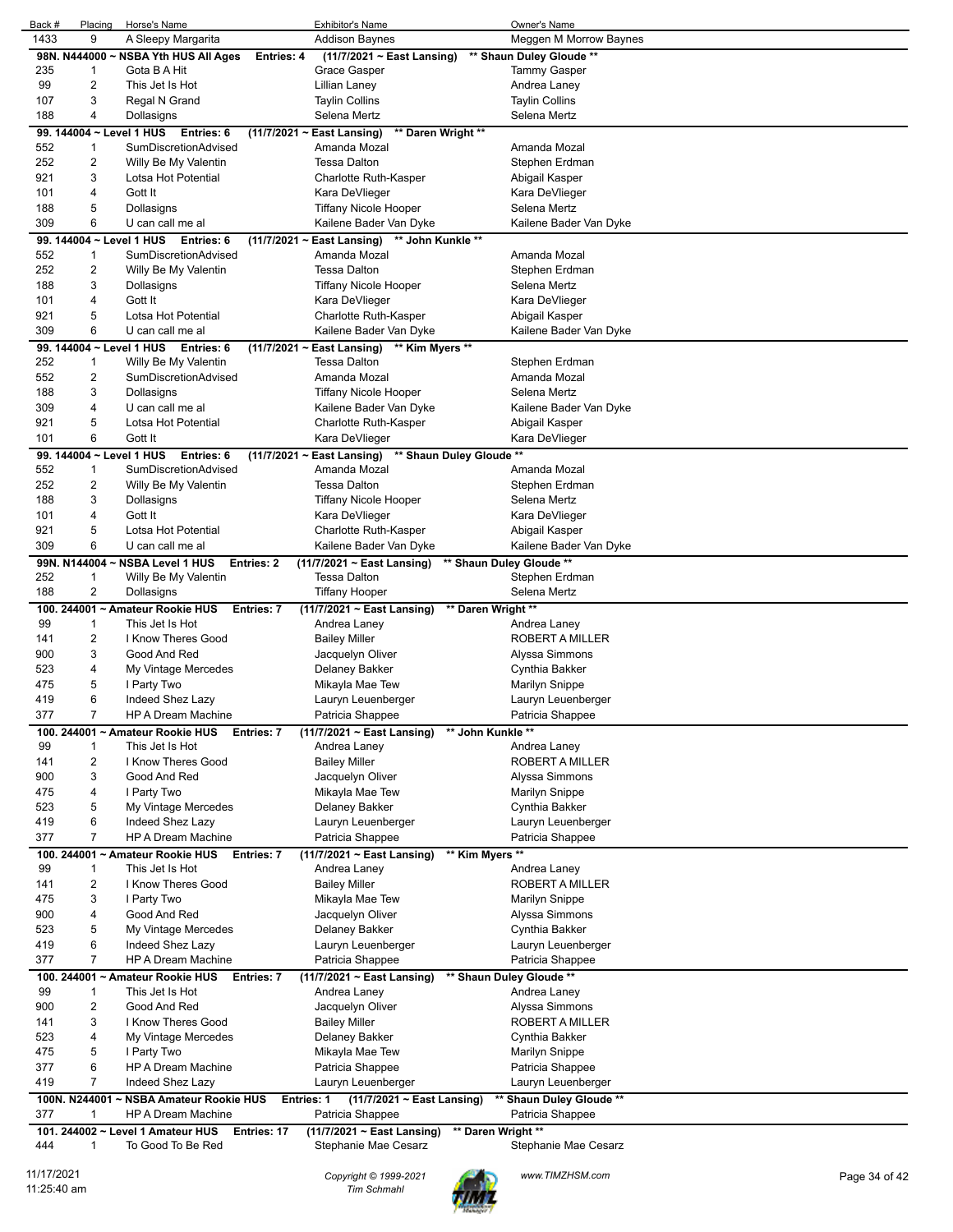|            | Back #<br>Placing | Horse's Name                                     | <b>Exhibitor's Name</b>    | Owner's Name             |               |
|------------|-------------------|--------------------------------------------------|----------------------------|--------------------------|---------------|
| 535        | $\overline{a}$    | One Hot Ironman                                  | Marlee Gabriele            | Marlee Gabriele          |               |
| 99         | 3                 | This Jet Is Hot                                  | Andrea Laney               | Andrea Laney             |               |
| 141        | 4                 | I Know Theres Good                               | <b>Bailey Miller</b>       | ROBERT A MILLER          |               |
| 66         | 5                 | I O You One                                      | Lisa Ondersma Lowetz       | Lisa Ondersma Lowetz     |               |
| 552        | 6                 | <b>SumDiscretionAdvised</b>                      | Amanda Mozal               | Amanda Mozal             |               |
| 480        | 7                 | Lopin N Lookin                                   | Morgan Bailey              | Morgan Bailey            |               |
| 211        | 8                 | Hes Hott                                         | <b>DIANA MIDGLEY</b>       | <b>DIANA MIDGLEY</b>     |               |
| 789        | 9                 | Kissin Uptown                                    | Heather Boggetta           | Heather Boggetta         |               |
| 311        | NoPlcng           | Stellas GotR Groove                              | Kerry Daudlin              | Kerry Daudlin            |               |
| 475        | NoPlcng           | I Party Two                                      | Mikayla Mae Tew            | <b>Marilyn Snippe</b>    |               |
|            |                   | Good And Red                                     |                            |                          |               |
| 900        | NoPlcng           |                                                  | Jacquelyn Oliver           | Alyssa Simmons           |               |
| 252        | NoPlcng           | Willy Be My Valentin                             | Stephen Erdman             | Stephen Erdman           |               |
| 148        | NoPlcng           | <b>Heres Your Captive</b>                        | Margaret Larobardiere      | Lauren & Linda Barnes    |               |
| 737        | NoPlcng           | <b>Blazing Potential</b>                         | Katie Elizabeth Main       | Katie Elizabeth Main     |               |
| 395        | NoPlcng           | Kruzin For Cowgirls                              | Laura Stillman             | Laura Stillman           |               |
| 523        | NoPlcng           | My Vintage Mercedes                              | Delaney Bakker             | Cynthia Bakker           |               |
|            |                   | 101. 244002 ~ Level 1 Amateur HUS<br>Entries: 17 | (11/7/2021 ~ East Lansing) | ** John Kunkle **        |               |
| 99         | 1                 | This Jet Is Hot                                  | Andrea Laney               | Andrea Laney             |               |
| 66         | $\overline{c}$    | I O You One                                      | Lisa Ondersma Lowetz       | Lisa Ondersma Lowetz     |               |
| 552        | 3                 | SumDiscretionAdvised                             | Amanda Mozal               | Amanda Mozal             |               |
| 444        | 4                 | To Good To Be Red                                | Stephanie Mae Cesarz       | Stephanie Mae Cesarz     |               |
| 535        | 5                 | One Hot Ironman                                  | Marlee Gabriele            | Marlee Gabriele          |               |
| 141        | 6                 | I Know Theres Good                               |                            | <b>ROBERT A MILLER</b>   |               |
|            | 7                 |                                                  | <b>Bailey Miller</b>       |                          |               |
| 395        |                   | Kruzin For Cowgirls                              | Laura Stillman             | Laura Stillman           |               |
| 480        | 8                 | Lopin N Lookin                                   | Morgan Bailey              | Morgan Bailey            |               |
| 311        | 9                 | <b>Stellas GotR Groove</b>                       | Kerry Daudlin              | Kerry Daudlin            |               |
| 211        | NoPlcng           | Hes Hott                                         | <b>DIANA MIDGLEY</b>       | <b>DIANA MIDGLEY</b>     |               |
| 475        | NoPlcng           | I Party Two                                      | Mikayla Mae Tew            | Marilyn Snippe           |               |
| 789        | NoPlcng           | Kissin Uptown                                    | Heather Boggetta           | Heather Boggetta         |               |
| 900        | NoPlcng           | Good And Red                                     | Jacquelyn Oliver           | Alyssa Simmons           |               |
| 252        | NoPlcng           | Willy Be My Valentin                             | Stephen Erdman             | Stephen Erdman           |               |
| 148        | NoPlcng           | <b>Heres Your Captive</b>                        | Margaret Larobardiere      | Lauren & Linda Barnes    |               |
| 737        | NoPlcng           | <b>Blazing Potential</b>                         | Katie Elizabeth Main       | Katie Elizabeth Main     |               |
| 523        | NoPlcng           | My Vintage Mercedes                              | Delaney Bakker             | Cynthia Bakker           |               |
|            |                   | 101. 244002 ~ Level 1 Amateur HUS                |                            | ** Kim Myers **          |               |
|            |                   | Entries: 17                                      | (11/7/2021 ~ East Lansing) |                          |               |
| 66         | 1                 | I O You One                                      | Lisa Ondersma Lowetz       | Lisa Ondersma Lowetz     |               |
| 444        | 2                 | To Good To Be Red                                | Stephanie Mae Cesarz       | Stephanie Mae Cesarz     |               |
| 99         | 3                 | This Jet Is Hot                                  | Andrea Laney               | Andrea Laney             |               |
| 552        | 4                 | SumDiscretionAdvised                             | Amanda Mozal               | Amanda Mozal             |               |
| 535        | 5                 | One Hot Ironman                                  | Marlee Gabriele            | Marlee Gabriele          |               |
| 141        | 6                 | I Know Theres Good                               | <b>Bailey Miller</b>       | ROBERT A MILLER          |               |
| 252        | 7                 | Willy Be My Valentin                             | Stephen Erdman             | Stephen Erdman           |               |
| 211        | 8                 | Hes Hott                                         | DIANA MIDGLEY              | <b>DIANA MIDGLEY</b>     |               |
| 789        | 9                 | Kissin Uptown                                    | Heather Boggetta           | Heather Boggetta         |               |
| 311        |                   |                                                  |                            |                          |               |
|            |                   | <b>Stellas GotR Groove</b>                       |                            |                          |               |
|            | NoPlcng           |                                                  | Kerry Daudlin              | Kerry Daudlin            |               |
| 475        | NoPlcng           | I Party Two                                      | Mikayla Mae Tew            | Marilyn Snippe           |               |
| 900        | NoPlcng           | Good And Red                                     | Jacquelyn Oliver           | Alyssa Simmons           |               |
| 148        | NoPlcng           | <b>Heres Your Captive</b>                        | Margaret Larobardiere      | Lauren & Linda Barnes    |               |
| 480        | NoPlcng           | Lopin N Lookin                                   | Morgan Bailey              | Morgan Bailey            |               |
| 737        | NoPlcng           | <b>Blazing Potential</b>                         | Katie Elizabeth Main       | Katie Elizabeth Main     |               |
| 395        | NoPlcng           | Kruzin For Cowgirls                              | Laura Stillman             | Laura Stillman           |               |
| 523        | NoPlcng           | My Vintage Mercedes                              | Delaney Bakker             | Cynthia Bakker           |               |
|            |                   | 101. 244002 ~ Level 1 Amateur HUS<br>Entries: 17 | (11/7/2021 ~ East Lansing) | ** Shaun Duley Gloude ** |               |
| 552        | 1                 | SumDiscretionAdvised                             | Amanda Mozal               | Amanda Mozal             |               |
| 66         | $\overline{a}$    | I O You One                                      | Lisa Ondersma Lowetz       | Lisa Ondersma Lowetz     |               |
| 99         | 3                 | This Jet Is Hot                                  | Andrea Laney               | Andrea Laney             |               |
| 789        | 4                 | Kissin Uptown                                    | Heather Boggetta           | Heather Boggetta         |               |
| 211        | 5                 | Hes Hott                                         | DIANA MIDGLEY              | <b>DIANA MIDGLEY</b>     |               |
|            |                   |                                                  |                            |                          |               |
| 141        | 6                 | I Know Theres Good                               | <b>Bailey Miller</b>       | ROBERT A MILLER          |               |
| 900        | 7                 | Good And Red                                     | Jacquelyn Oliver           | Alyssa Simmons           |               |
| 535        | 8                 | One Hot Ironman                                  | Marlee Gabriele            | Marlee Gabriele          |               |
| 252        | 9                 | Willy Be My Valentin                             | Stephen Erdman             | Stephen Erdman           |               |
| 444        | NoPlcng           | To Good To Be Red                                | Stephanie Mae Cesarz       | Stephanie Mae Cesarz     |               |
| 311        | NoPlcng           | Stellas GotR Groove                              | Kerry Daudlin              | Kerry Daudlin            |               |
| 475        | NoPlcng           | I Party Two                                      | Mikayla Mae Tew            | Marilyn Snippe           |               |
| 148        | NoPlcng           | <b>Heres Your Captive</b>                        | Margaret Larobardiere      | Lauren & Linda Barnes    |               |
| 480        | NoPlcng           | Lopin N Lookin                                   | Morgan Bailey              | Morgan Bailey            |               |
| 737        | NoPlcng           | <b>Blazing Potential</b>                         | Katie Elizabeth Main       | Katie Elizabeth Main     |               |
| 395        | NoPlcng           | <b>Kruzin For Cowgirls</b>                       | Laura Stillman             | Laura Stillman           |               |
| 523        | NoPlcng           | My Vintage Mercedes                              | Delaney Bakker             | Cynthia Bakker           |               |
|            | 101N. N244002     | ~ NSBA Level 1 Amateur HUS                       | Entries: 4                 |                          |               |
| 99         | 1                 | This Jet Is Hot                                  | (11/7/2021 ~ East Lansing) | ** Shaun Duley Gloude ** |               |
|            |                   |                                                  | Andrea Laney               | Andrea Laney             |               |
| 211        | $\overline{c}$    | Hes Hott                                         | Diana Midgley              | <b>DIANA MIDGLEY</b>     |               |
| 252        | 3                 | Willy Be My Valentin                             | Stephen Erdman             | Stephen Erdman           |               |
| 11/17/2021 |                   |                                                  | Copyright © 1999-2021      | www.TIMZHSM.com          | Page 35 of 42 |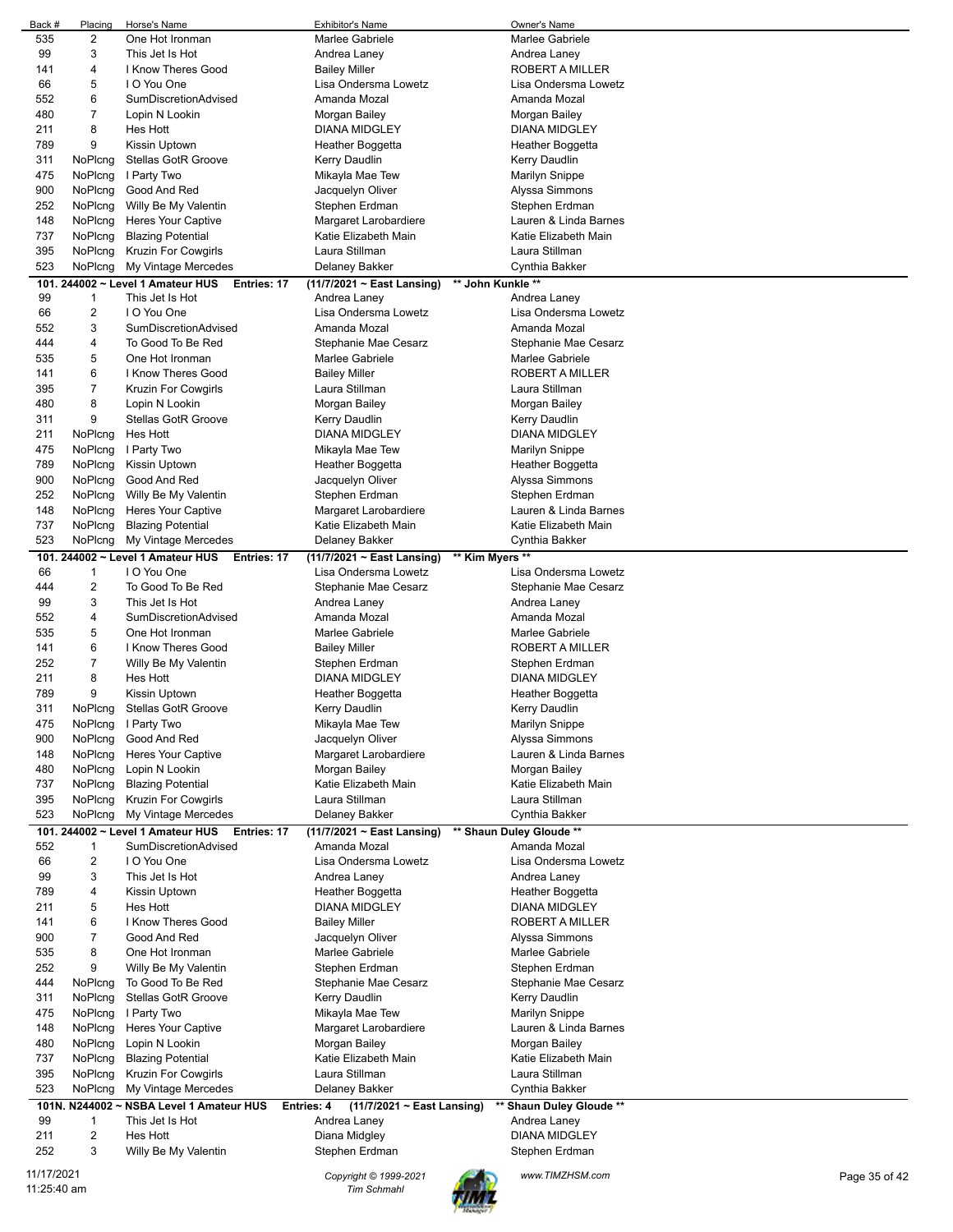| 395                       | Placing        | Horse's Name                                           | <b>Exhibitor's Name</b>                               | Owner's Name                              |               |
|---------------------------|----------------|--------------------------------------------------------|-------------------------------------------------------|-------------------------------------------|---------------|
|                           | 4              | Kruzin For Cowgirls                                    | Laura Stillman                                        | Laura Stillman                            |               |
|                           |                | 102. 244000 ~ Amateur HUS<br>Entries: 11               | $(11/7/2021 \sim$ East Lansing)<br>** Daren Wright ** |                                           |               |
| 263                       | 1              | <b>Finely Asleep</b>                                   | Morgan Jennings                                       | Michelle Mccarthy Warda                   |               |
| 66                        | 2              | I O You One                                            | Lisa Ondersma Lowetz                                  | Lisa Ondersma Lowetz                      |               |
| 99                        | 3              | This Jet Is Hot                                        | Andrea Laney                                          | Andrea Laney                              |               |
| 122                       | 4              | <b>Invitations Are Good</b>                            | Lily Ellen Atkinson                                   | Lily Ellen Atkinson                       |               |
| 552                       | 5              | <b>SumDiscretionAdvised</b>                            | Amanda Mozal                                          | Amanda Mozal                              |               |
| 222                       | 6              | Ms Mae Flash                                           | <b>Brandy Baldwin-Bunting</b>                         | Christa Baldwin                           |               |
| 101                       | 7              | Gott It                                                | Kara DeVlieger                                        | Kara DeVlieger                            |               |
| 277                       | 8              | Iron Can Dance                                         | Kailene Bader Van Dyke                                | Merri Van Dyke                            |               |
| 2324                      | 9              | Certainly Well Made                                    | <b>Taylor Foster</b>                                  | Nancy Foster                              |               |
| 789                       | NoPlcng        | Kissin Uptown                                          | Heather Boggetta                                      | Heather Boggetta                          |               |
| 737                       | NoPlcng        | <b>Blazing Potential</b>                               | Katie Elizabeth Main                                  | Katie Elizabeth Main                      |               |
|                           |                | 102. 244000 ~ Amateur HUS<br>Entries: 11               | ** John Kunkle **<br>$(11/7/2021 \sim$ East Lansing)  |                                           |               |
| 263                       | 1              | <b>Finely Asleep</b>                                   | Morgan Jennings                                       | Michelle Mccarthy Warda                   |               |
| 66                        | 2              | I O You One                                            | Lisa Ondersma Lowetz                                  | Lisa Ondersma Lowetz                      |               |
| 99                        | 3              | This Jet Is Hot                                        | Andrea Laney                                          | Andrea Laney                              |               |
| 552                       | 4              | SumDiscretionAdvised                                   | Amanda Mozal                                          | Amanda Mozal                              |               |
| 122                       | 5              | <b>Invitations Are Good</b>                            | Lily Ellen Atkinson                                   | Lily Ellen Atkinson                       |               |
| 277                       | 6              | Iron Can Dance                                         | Kailene Bader Van Dyke                                | Merri Van Dyke                            |               |
| 222                       | 7              | Ms Mae Flash                                           | <b>Brandy Baldwin-Bunting</b>                         | Christa Baldwin                           |               |
| 789                       | 8              | Kissin Uptown                                          | Heather Boggetta                                      | Heather Boggetta                          |               |
| 2324                      | 9              | Certainly Well Made                                    | <b>Taylor Foster</b>                                  | Nancy Foster                              |               |
| 101                       | NoPlcng        | Gott It                                                | Kara DeVlieger                                        | Kara DeVlieger                            |               |
| 737                       | NoPlcng        | <b>Blazing Potential</b>                               | Katie Elizabeth Main                                  | Katie Elizabeth Main                      |               |
|                           |                | 102. 244000 ~ Amateur HUS<br>Entries: 11               | ** Kim Myers **<br>(11/7/2021 ~ East Lansing)         |                                           |               |
| 263                       | 1              | <b>Finely Asleep</b>                                   | Morgan Jennings                                       | Michelle Mccarthy Warda                   |               |
| 66                        | 2              | I O You One                                            | Lisa Ondersma Lowetz                                  | Lisa Ondersma Lowetz                      |               |
| 99                        | 3              | This Jet Is Hot                                        | Andrea Laney                                          | Andrea Laney                              |               |
| 122                       | 4              | <b>Invitations Are Good</b>                            | Lily Ellen Atkinson                                   | Lily Ellen Atkinson                       |               |
| 222                       | 5              | Ms Mae Flash                                           |                                                       | Christa Baldwin                           |               |
|                           |                |                                                        | Brandy Baldwin-Bunting                                |                                           |               |
| 552                       | 6              | SumDiscretionAdvised                                   | Amanda Mozal                                          | Amanda Mozal                              |               |
| 277                       | 7              | Iron Can Dance                                         | Kailene Bader Van Dyke                                | Merri Van Dyke                            |               |
| 789                       | 8              | Kissin Uptown                                          | Heather Boggetta                                      | Heather Boggetta                          |               |
| 2324                      | 9              | Certainly Well Made                                    | Taylor Foster                                         | Nancy Foster                              |               |
| 101                       | NoPlcng        | Gott It                                                | Kara DeVlieger                                        | Kara DeVlieger                            |               |
| 737                       | NoPlcng        | <b>Blazing Potential</b>                               | Katie Elizabeth Main                                  | Katie Elizabeth Main                      |               |
|                           |                | 102. 244000 ~ Amateur HUS Entries: 11                  | $(11/7/2021 \sim$ East Lansing)                       | ** Shaun Duley Gloude **                  |               |
| 122                       | $\mathbf{1}$   | <b>Invitations Are Good</b>                            | Lily Ellen Atkinson                                   | Lily Ellen Atkinson                       |               |
| 552                       | 2              | SumDiscretionAdvised                                   | Amanda Mozal                                          | Amanda Mozal                              |               |
| 66                        | 3              | I O You One                                            | Lisa Ondersma Lowetz                                  | Lisa Ondersma Lowetz                      |               |
| 263                       | 4              | <b>Finely Asleep</b>                                   | Morgan Jennings                                       | Michelle Mccarthy Warda                   |               |
| 789                       | 5              | Kissin Uptown                                          | Heather Boggetta                                      | Heather Boggetta                          |               |
| 99                        | 6              | This Jet Is Hot                                        | Andrea Laney                                          | Andrea Laney                              |               |
| 222                       | 7              | Ms Mae Flash                                           | Brandy Baldwin-Bunting                                | Christa Baldwin                           |               |
| 277                       | 8              | Iron Can Dance                                         |                                                       |                                           |               |
| 737                       | 9              |                                                        | Kailene Bader Van Dyke                                | Merri Van Dyke                            |               |
|                           |                | <b>Blazing Potential</b>                               | Katie Elizabeth Main                                  | Katie Elizabeth Main                      |               |
| 101                       | NoPlcng        | Gott It                                                | Kara DeVlieger                                        | Kara DeVlieger                            |               |
| 2324                      | NoPlcng        | Certainly Well Made                                    | <b>Taylor Foster</b>                                  | Nancy Foster                              |               |
|                           |                | 102N. N244000 ~ NSBA Amateur HUS<br><b>Entries: 2</b>  | (11/7/2021 ~ East Lansing)                            | ** Shaun Duley Gloude **                  |               |
| 263                       | 1              | Finely Asleep                                          | Morgan McCarthy Warda                                 | Michelle Mccarthy Warda                   |               |
| 99                        | $\overline{c}$ | This Jet Is Hot                                        | Andrea Laney                                          | Andrea Laney                              |               |
| 103.                      |                | 244800 ~ Amateur Select HUS<br>Entries: 10             | (11/7/2021 ~ East Lansing)                            | ** Daren Wright **                        |               |
| 535                       | 1              | One Hot Ironman                                        | Marlee Gabriele                                       | Marlee Gabriele                           |               |
| 70                        | 2              | True Blue I Will Be                                    | Kay Stanek                                            | Kay Stanek                                |               |
| 123                       | 3              | Rock Legend                                            | Cynthia R Pyle                                        | Cynthia R Pyle                            |               |
| 12                        | 4              | Southern Eyes On Me                                    | Nancy Fullerton                                       | Nancy Fullerton                           |               |
| 211                       | 5              | Hes Hott                                               | DIANA MIDGLEY                                         | <b>DIANA MIDGLEY</b>                      |               |
| 22                        | 6              | Dont Need A Mirror                                     | <b>Brenda Howell</b>                                  | Christa Baldwin                           |               |
| 921                       | 7              | Lotsa Hot Potential                                    | Charlotte Ruth-Kasper                                 | Abigail Kasper                            |               |
| 311                       | 8              | <b>Stellas GotR Groove</b>                             |                                                       |                                           |               |
| 150                       | 9              |                                                        | Kerry Daudlin<br>Susan Frank                          | Kerry Daudlin<br>Susan Frank              |               |
|                           |                | Macs Kool Legacy                                       | Laura Stillman                                        | Laura Stillman                            |               |
| 395                       | NoPlcng        | <b>Kruzin For Cowgirls</b>                             |                                                       |                                           |               |
| 103.<br>211               | 1              | 244800 ~ Amateur Select HUS<br>Entries: 10<br>Hes Hott | (11/7/2021 ~ East Lansing)<br><b>DIANA MIDGLEY</b>    | ** John Kunkle **<br><b>DIANA MIDGLEY</b> |               |
|                           |                |                                                        |                                                       |                                           |               |
| 12                        | 2              | Southern Eyes On Me                                    | Nancy Fullerton                                       | Nancy Fullerton                           |               |
| 535                       | 3              | One Hot Ironman                                        | Marlee Gabriele                                       | Marlee Gabriele                           |               |
| 123                       | 4              | Rock Legend                                            | Cynthia R Pyle                                        | Cynthia R Pyle                            |               |
| 22                        | 5              | Dont Need A Mirror                                     | <b>Brenda Howell</b>                                  | Christa Baldwin                           |               |
| 70                        | 6              | True Blue I Will Be                                    | Kay Stanek                                            | Kay Stanek                                |               |
| 395                       | 7              | <b>Kruzin For Cowgirls</b>                             | Laura Stillman                                        | Laura Stillman                            |               |
| 150                       | 8              | Macs Kool Legacy                                       | Susan Frank                                           | Susan Frank                               |               |
| 311                       | 9              | Stellas GotR Groove                                    | Kerry Daudlin                                         | Kerry Daudlin                             |               |
| 921                       | NoPlcng        | Lotsa Hot Potential                                    | Charlotte Ruth-Kasper                                 | Abigail Kasper                            |               |
| 11/17/2021<br>11:25:40 am |                |                                                        | Copyright © 1999-2021<br><b>Tim Schmahl</b>           | www.TIMZHSM.com                           | Page 36 of 42 |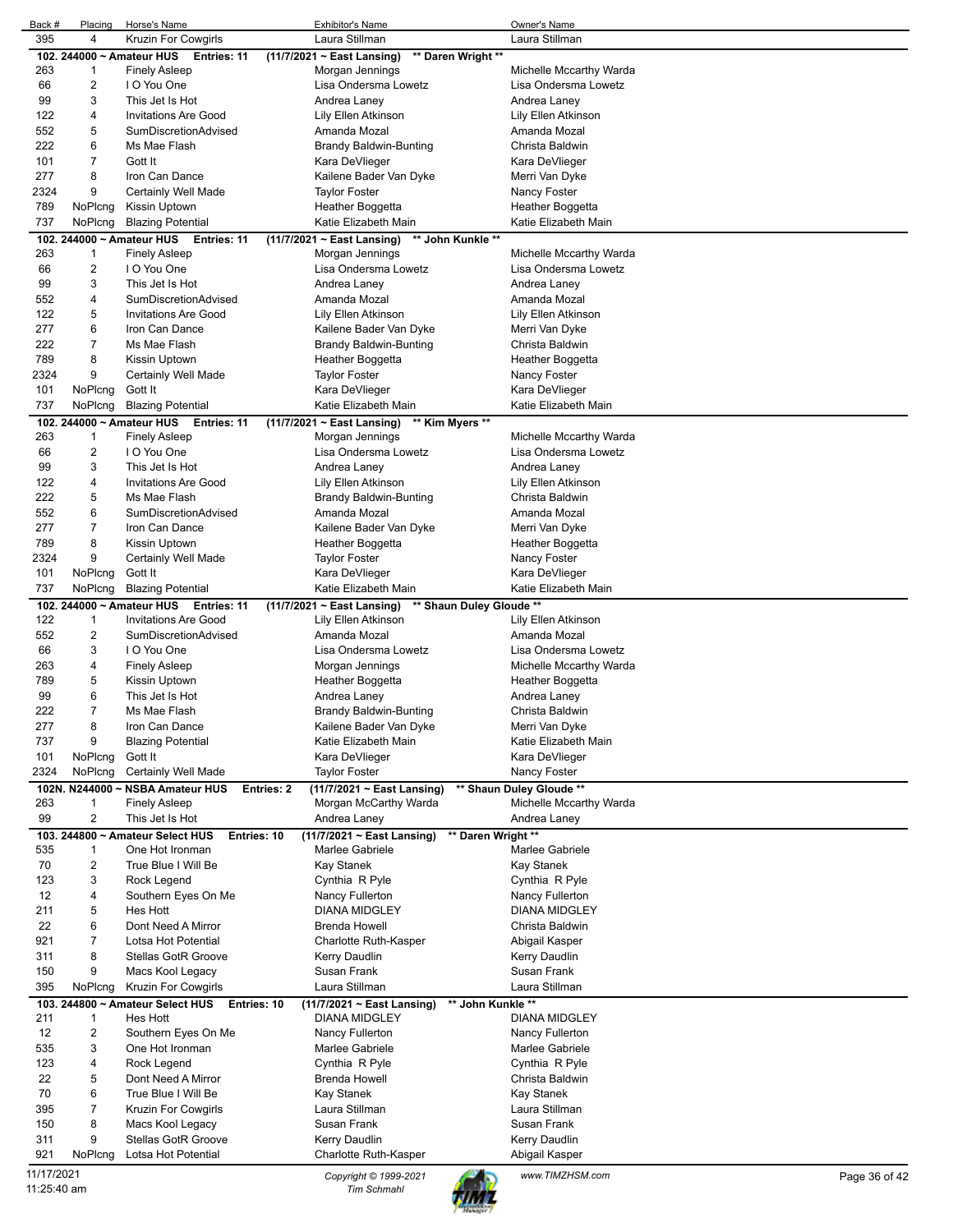|                           | Placing                       | Horse's Name                                        | Exhibitor's Name                                   | Owner's Name                                     |               |
|---------------------------|-------------------------------|-----------------------------------------------------|----------------------------------------------------|--------------------------------------------------|---------------|
|                           |                               | 103. 244800 ~ Amateur Select HUS<br>Entries: 10     | (11/7/2021 ~ East Lansing)                         | ** Kim Myers **                                  |               |
| 535                       | $\mathbf{1}$                  | One Hot Ironman                                     | Marlee Gabriele                                    | Marlee Gabriele                                  |               |
| 12                        | 2                             | Southern Eyes On Me                                 | Nancy Fullerton                                    | Nancy Fullerton                                  |               |
| 70                        | 3                             | True Blue I Will Be                                 | Kay Stanek                                         | Kay Stanek                                       |               |
| 211                       | 4                             | <b>Hes Hott</b>                                     | <b>DIANA MIDGLEY</b>                               | <b>DIANA MIDGLEY</b>                             |               |
| 150                       | 5                             | Macs Kool Legacy                                    | Susan Frank                                        | Susan Frank                                      |               |
| 311                       | 6                             | <b>Stellas GotR Groove</b>                          | Kerry Daudlin                                      | Kerry Daudlin                                    |               |
| 123                       | 7                             | Rock Legend                                         | Cynthia R Pyle                                     | Cynthia R Pyle                                   |               |
| 22                        | 8                             | Dont Need A Mirror                                  | <b>Brenda Howell</b>                               | Christa Baldwin                                  |               |
| 921                       | 9                             | Lotsa Hot Potential                                 | Charlotte Ruth-Kasper                              | Abigail Kasper                                   |               |
| 395                       | NoPlcng                       | Kruzin For Cowgirls                                 | Laura Stillman                                     | Laura Stillman                                   |               |
|                           |                               | 103. 244800 ~ Amateur Select HUS<br>Entries: 10     | (11/7/2021 ~ East Lansing)                         | ** Shaun Duley Gloude **                         |               |
| 70                        | 1                             | True Blue I Will Be                                 | <b>Kay Stanek</b>                                  | Kay Stanek                                       |               |
| 535                       | 2                             | One Hot Ironman                                     | Marlee Gabriele                                    | Marlee Gabriele                                  |               |
| 211                       | 3                             | <b>Hes Hott</b>                                     | <b>DIANA MIDGLEY</b>                               | <b>DIANA MIDGLEY</b>                             |               |
| 12                        | 4                             | Southern Eyes On Me                                 | Nancy Fullerton                                    | Nancy Fullerton                                  |               |
| 123                       | 5                             | Rock Legend                                         | Cynthia R Pyle                                     | Cynthia R Pyle                                   |               |
| 22                        | 6                             | Dont Need A Mirror                                  | <b>Brenda Howell</b>                               | Christa Baldwin                                  |               |
| 311                       | 7                             | <b>Stellas GotR Groove</b>                          | Kerry Daudlin                                      | Kerry Daudlin                                    |               |
| 150                       | 8                             | Macs Kool Legacy                                    | Susan Frank                                        | Susan Frank                                      |               |
| 921                       | 9                             | Lotsa Hot Potential                                 | Charlotte Ruth-Kasper                              | Abigail Kasper                                   |               |
| 395                       | NoPlcng                       | Kruzin For Cowgirls                                 | Laura Stillman                                     | Laura Stillman                                   |               |
|                           |                               |                                                     |                                                    |                                                  |               |
| 211                       | 1                             | 103N. N244800 ~ NSBA Amateur Select HUS<br>Hes Hott | Entries: 4<br>(11/7/2021 ~ East Lansing)           | ** Shaun Duley Gloude **<br><b>DIANA MIDGLEY</b> |               |
|                           |                               |                                                     | Diana Midgley                                      |                                                  |               |
| 12                        | 2                             | Southern Eyes On Me                                 | Nancy Fullerton                                    | Nancy Fullerton                                  |               |
| 123                       | 3                             | Rock Legend                                         | Cynthia Pyle                                       | Cynthia R Pyle                                   |               |
| 395                       | 4                             | <b>Kruzin For Cowgirls</b>                          | Laura Stillman                                     | Laura Stillman                                   |               |
|                           | 104. 144200 ~ Senior HUS      | Entries: 11                                         | (11/7/2021 ~ East Lansing)                         | ** Daren Wright **                               |               |
| 263                       | 1                             | <b>Finely Asleep</b>                                | Morgan Jennings                                    | Michelle Mccarthy Warda                          |               |
| 552                       | 2                             | SumDiscretionAdvised                                | Amanda Mozal                                       | Amanda Mozal                                     |               |
| 277                       | 3                             | Iron Can Dance                                      | Kailene Bader Van Dyke                             | Merri Van Dyke                                   |               |
| 122                       | 4                             | <b>Invitations Are Good</b>                         | September Croel                                    | Lily Ellen Atkinson                              |               |
| 123                       | 5                             | Rock Legend                                         | Cynthia R Pyle                                     | Cynthia R Pyle                                   |               |
| 70                        | 6                             | True Blue I Will Be                                 | Kay Stanek                                         | Kay Stanek                                       |               |
| 101                       | 7                             | Gott It                                             | Kara DeVlieger                                     | Kara DeVlieger                                   |               |
| 1302                      | 8                             | ReservationsRequired                                | Samantha Jo Wolf                                   | Samantha Jo Wolf                                 |               |
| 395                       | 9                             | <b>Kruzin For Cowgirls</b>                          | <b>Tessa Dalton</b>                                | Laura Stillman                                   |               |
| 921                       | NoPlcng                       | Lotsa Hot Potential                                 | Charlotte Ruth-Kasper                              | Abigail Kasper                                   |               |
| 191                       |                               | NoPlcng Ella Be Kruzin                              | Karina Bader Van Dyke                              |                                                  |               |
|                           |                               |                                                     |                                                    | Merri Van Dyke                                   |               |
|                           | 104. 144200 ~ Senior HUS      | Entries: 11                                         | $(11/7/2021 \sim$ East Lansing)                    | ** John Kunkle **                                |               |
| 263                       | 1                             | <b>Finely Asleep</b>                                | Morgan Jennings                                    | Michelle Mccarthy Warda                          |               |
| 552                       | $\overline{\mathbf{c}}$       | SumDiscretionAdvised                                | Amanda Mozal                                       | Amanda Mozal                                     |               |
| 70                        | 3                             | True Blue I Will Be                                 | Kay Stanek                                         | <b>Kay Stanek</b>                                |               |
| 395                       | 4                             | Kruzin For Cowgirls                                 | <b>Tessa Dalton</b>                                | Laura Stillman                                   |               |
| 122                       | 5                             | <b>Invitations Are Good</b>                         | September Croel                                    | Lily Ellen Atkinson                              |               |
| 277                       | 6                             | Iron Can Dance                                      | Kailene Bader Van Dyke                             | Merri Van Dyke                                   |               |
| 1302                      | 7                             | ReservationsRequired                                | Samantha Jo Wolf                                   | Samantha Jo Wolf                                 |               |
| 101                       | 8                             | Gott It                                             | Kara DeVlieger                                     | Kara DeVlieger                                   |               |
| 123                       | 9                             | Rock Legend                                         | Cynthia R Pyle                                     | Cynthia R Pyle                                   |               |
| 921                       | NoPlcng                       | Lotsa Hot Potential                                 | Charlotte Ruth-Kasper                              | Abigail Kasper                                   |               |
| 191                       | NoPlcng                       | Ella Be Kruzin                                      | Karina Bader Van Dyke                              | Merri Van Dyke                                   |               |
|                           | 104. 144200 ~ Senior HUS      | Entries: 11                                         | $(11/7/2021 \sim$ East Lansing)<br>** Kim Myers ** |                                                  |               |
| 263                       | 1                             | <b>Finely Asleep</b>                                | Morgan Jennings                                    | Michelle Mccarthy Warda                          |               |
| 122                       | $\overline{\mathbf{c}}$       | <b>Invitations Are Good</b>                         | September Croel                                    | Lily Ellen Atkinson                              |               |
| 395                       | 3                             | <b>Kruzin For Cowgirls</b>                          | <b>Tessa Dalton</b>                                | Laura Stillman                                   |               |
| 277                       | 4                             | Iron Can Dance                                      | Kailene Bader Van Dyke                             | Merri Van Dyke                                   |               |
| 552                       | 5                             | SumDiscretionAdvised                                | Amanda Mozal                                       | Amanda Mozal                                     |               |
| 123                       | 6                             | Rock Legend                                         | Cynthia R Pyle                                     | Cynthia R Pyle                                   |               |
| 1302                      | 7                             | ReservationsRequired                                | Samantha Jo Wolf                                   | Samantha Jo Wolf                                 |               |
| 101                       | 8                             | Gott It                                             | Kara DeVlieger                                     | Kara DeVlieger                                   |               |
| 70                        | 9                             | True Blue I Will Be                                 | Kay Stanek                                         | Kay Stanek                                       |               |
| 921                       | NoPlcng                       | Lotsa Hot Potential                                 | Charlotte Ruth-Kasper                              |                                                  |               |
| 191                       |                               | NoPlcng Ella Be Kruzin                              | Karina Bader Van Dyke                              | Abigail Kasper<br>Merri Van Dyke                 |               |
|                           |                               |                                                     |                                                    |                                                  |               |
| 552                       | 104. 144200 ~ Senior HUS<br>1 | Entries: 11<br>SumDiscretionAdvised                 | (11/7/2021 ~ East Lansing)<br>Amanda Mozal         | ** Shaun Duley Gloude **<br>Amanda Mozal         |               |
| 122                       | $\overline{\mathbf{c}}$       | <b>Invitations Are Good</b>                         | September Croel                                    | Lily Ellen Atkinson                              |               |
| 263                       | 3                             | <b>Finely Asleep</b>                                | Morgan Jennings                                    | Michelle Mccarthy Warda                          |               |
| 70                        | 4                             | True Blue I Will Be                                 | Kay Stanek                                         | Kay Stanek                                       |               |
| 395                       | 5                             | <b>Kruzin For Cowgirls</b>                          | <b>Tessa Dalton</b>                                | Laura Stillman                                   |               |
|                           |                               | Iron Can Dance                                      |                                                    |                                                  |               |
| 277<br>1302               | 6<br>7                        |                                                     | Kailene Bader Van Dyke<br>Samantha Jo Wolf         | Merri Van Dyke<br>Samantha Jo Wolf               |               |
|                           |                               | ReservationsRequired                                |                                                    |                                                  |               |
| 123<br>101                | 8<br>9                        | Rock Legend<br>Gott It                              | Cynthia R Pyle                                     | Cynthia R Pyle                                   |               |
| 921                       | NoPlcng                       | Lotsa Hot Potential                                 | Kara DeVlieger<br>Charlotte Ruth-Kasper            | Kara DeVlieger                                   |               |
|                           |                               |                                                     |                                                    | Abigail Kasper                                   |               |
| 11/17/2021<br>11:25:40 am |                               |                                                     | Copyright © 1999-2021<br><b>Tim Schmahl</b>        | www.TIMZHSM.com                                  | Page 37 of 42 |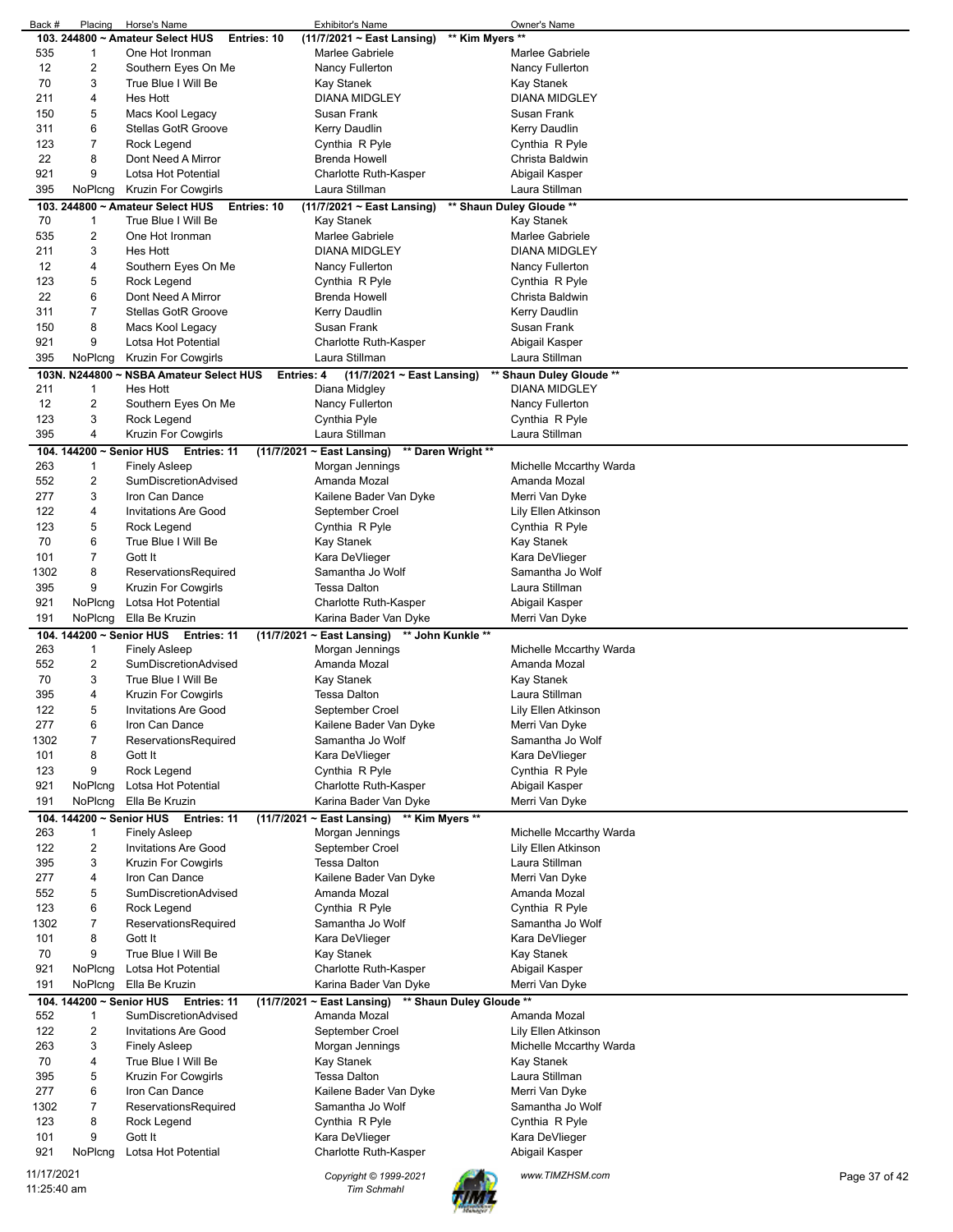| Back #      | Placing | Horse's Name                             |                   | Exhibitor's Name                |                    | Owner's Name             |               |
|-------------|---------|------------------------------------------|-------------------|---------------------------------|--------------------|--------------------------|---------------|
| 191         | NoPlcng | Ella Be Kruzin                           |                   | Karina Bader Van Dyke           |                    | Merri Van Dyke           |               |
|             |         | 104N. N144200 ~ NSBA Senior HUS          | Entries: 3        | $(11/7/2021 \sim$ East Lansing) |                    | ** Shaun Duley Gloude ** |               |
| 263         | 1       |                                          |                   | Morgan McCarthy Warda           |                    | Michelle Mccarthy Warda  |               |
|             |         | <b>Finely Asleep</b>                     |                   |                                 |                    |                          |               |
| 395         | 2       | Kruzin For Cowgirls                      |                   | Tessa Dalton                    |                    | Laura Stillman           |               |
| 123         | 3       | Rock Legend                              |                   | Cynthia Pyle                    |                    | Cynthia R Pyle           |               |
| 105.905     |         | ~ MQHA Small Fry HUS                     | <b>Entries: 5</b> | (11/7/2021 ~ East Lansing)      | ** Daren Wright ** |                          |               |
| 22          | 1       | Dont Need A Mirror                       |                   | <b>Brylee Bunting</b>           |                    | Christa Baldwin          |               |
| 451         | 2       | KM Close the Bar                         |                   | Olivia Taylor                   |                    | Olivia Taylor            |               |
|             | 3       |                                          |                   |                                 |                    |                          |               |
| 499         |         | Rebas Krymsun Kowboy                     |                   | <b>Alexis Clark</b>             |                    | <b>Brittany Clark</b>    |               |
| 310         | 4       | Ima Lopin With Class                     |                   | Quinn Bogue                     |                    | <b>Family Bogue</b>      |               |
| 598         | 5       | Only Dreamin N Lopin                     |                   | Rye Gill                        |                    | Stephanie Gill           |               |
| 105.905     |         | ~ MQHA Small Fry HUS Entries: 5          |                   | (11/7/2021 ~ East Lansing)      | ** John Kunkle **  |                          |               |
| 22          | 1       | Dont Need A Mirror                       |                   | <b>Brylee Bunting</b>           |                    | Christa Baldwin          |               |
| 499         | 2       | Rebas Krymsun Kowboy                     |                   | <b>Alexis Clark</b>             |                    | <b>Brittany Clark</b>    |               |
| 451         | 3       | KM Close the Bar                         |                   | Olivia Taylor                   |                    | Olivia Taylor            |               |
|             |         |                                          |                   |                                 |                    |                          |               |
| 310         | 4       | Ima Lopin With Class                     |                   | Quinn Bogue                     |                    | <b>Family Bogue</b>      |               |
| 598         | 5       | Only Dreamin N Lopin                     |                   | Rye Gill                        |                    | Stephanie Gill           |               |
|             |         | 105. 905 ~ MQHA Small Fry HUS Entries: 5 |                   | $(11/7/2021 \sim$ East Lansing) | ** Kim Myers **    |                          |               |
| 22          | 1       | Dont Need A Mirror                       |                   | <b>Brylee Bunting</b>           |                    | Christa Baldwin          |               |
| 499         | 2       | Rebas Krymsun Kowboy                     |                   | <b>Alexis Clark</b>             |                    | <b>Brittany Clark</b>    |               |
| 451         | 3       | KM Close the Bar                         |                   | Olivia Taylor                   |                    | Olivia Taylor            |               |
|             |         |                                          |                   |                                 |                    |                          |               |
| 310         | 4       | Ima Lopin With Class                     |                   | Quinn Bogue                     |                    | <b>Family Bogue</b>      |               |
| 598         | 5       | Only Dreamin N Lopin                     |                   | Rye Gill                        |                    | Stephanie Gill           |               |
|             |         | 105. 905 ~ MQHA Small Fry HUS Entries: 5 |                   | (11/7/2021 ~ East Lansing)      |                    | ** Shaun Duley Gloude ** |               |
| 22          | 1       | Dont Need A Mirror                       |                   | <b>Brylee Bunting</b>           |                    | Christa Baldwin          |               |
| 451         | 2       | KM Close the Bar                         |                   | Olivia Taylor                   |                    | Olivia Taylor            |               |
| 499         |         | Rebas Krymsun Kowboy                     |                   |                                 |                    |                          |               |
|             | 3       |                                          |                   | <b>Alexis Clark</b>             |                    | <b>Brittany Clark</b>    |               |
| 598         | 4       | Only Dreamin N Lopin                     |                   | Rye Gill                        |                    | Stephanie Gill           |               |
| 310         | 5       | Ima Lopin With Class                     |                   | Quinn Bogue                     |                    | Family Bogue             |               |
|             |         | 105N. N905 ~ NSBA Small Fry HUS          | Entries: 0        | (11/7/2021 ~ East Lansing)      |                    | ** Shaun Duley Gloude ** |               |
|             |         | 106. 906 ~ MQHA Small Fry Equitation     | Entries: 4        | $(11/7/2021 \sim$ East Lansing) | ** Daren Wright ** |                          |               |
| 22          | 1       | Dont Need A Mirror                       |                   | <b>Brylee Bunting</b>           |                    | Christa Baldwin          |               |
|             |         |                                          |                   |                                 |                    |                          |               |
| 451         | 2       | KM Close the Bar                         |                   | Olivia Taylor                   |                    | Olivia Taylor            |               |
| 598         | 3       | Only Dreamin N Lopin                     |                   | Rye Gill                        |                    | Stephanie Gill           |               |
| 310         | 4       | Ima Lopin With Class                     |                   | Quinn Bogue                     |                    | <b>Family Bogue</b>      |               |
|             |         | 106. 906 ~ MQHA Small Fry Equitation     | Entries: 4        | (11/7/2021 ~ East Lansing)      | ** John Kunkle **  |                          |               |
| 451         | 1       | KM Close the Bar                         |                   | Olivia Taylor                   |                    | Olivia Taylor            |               |
| 598         | 2       | Only Dreamin N Lopin                     |                   | Rye Gill                        |                    | Stephanie Gill           |               |
| 22          | 3       |                                          |                   |                                 |                    |                          |               |
|             |         | Dont Need A Mirror                       |                   | <b>Brylee Bunting</b>           |                    | Christa Baldwin          |               |
| 310         | 4       | Ima Lopin With Class                     |                   | Quinn Bogue                     |                    | Family Bogue             |               |
|             |         | 106. 906 ~ MQHA Small Fry Equitation     | Entries: 4        | (11/7/2021 ~ East Lansing)      | ** Kim Myers **    |                          |               |
| 451         | 1       | KM Close the Bar                         |                   | Olivia Taylor                   |                    | Olivia Taylor            |               |
| 598         | 2       | Only Dreamin N Lopin                     |                   | Rye Gill                        |                    | Stephanie Gill           |               |
| 22          | 3       | Dont Need A Mirror                       |                   | <b>Brylee Bunting</b>           |                    | Christa Baldwin          |               |
|             |         | Ima Lopin With Class                     |                   | Quinn Bogue                     |                    |                          |               |
| 310         |         |                                          |                   |                                 |                    | Family Bogue             |               |
|             |         | 106. 906 ~ MQHA Small Fry Equitation     | Entries: 4        | $(11/7/2021 \sim$ East Lansing) |                    | ** Shaun Duley Gloude ** |               |
| 451         | 1       | KM Close the Bar                         |                   | Olivia Taylor                   |                    | Olivia Taylor            |               |
| 22          | 2       | Dont Need A Mirror                       |                   | <b>Brylee Bunting</b>           |                    | Christa Baldwin          |               |
| 310         | 3       | Ima Lopin With Class                     |                   | Quinn Bogue                     |                    | <b>Family Bogue</b>      |               |
| 598         | 4       | Only Dreamin N Lopin                     |                   | Rye Gill                        |                    | Stephanie Gill           |               |
|             |         |                                          |                   |                                 |                    |                          |               |
|             |         | 106N. N906 ~ NSBA Small Fry Equitation   | Entries: 0        | (11/7/2021 ~ East Lansing)      |                    | ** Shaun Duley Gloude ** |               |
|             |         | 107. 452001 ~ Youth Rookie Equitation    | Entries: 7        | (11/7/2021 ~ East Lansing)      |                    | ** Daren Wright **       |               |
| 99          | 1       | This Jet Is Hot                          |                   | Elizabeth Laney                 |                    | Andrea Laney             |               |
| 386         | 2       | No Time To Party                         |                   | <b>Rylee Elizabeth Nichols</b>  |                    | Kelly Dykstra Nichols    |               |
| 191         | 3       | Ella Be Kruzin                           |                   | Karina Bader Van Dyke           |                    | Merri Van Dyke           |               |
| 297         | 4       | He Makes Me Certain                      |                   | Archer Klenow                   |                    | <b>Archer Klenow</b>     |               |
| 821         | 5       | PETITE PLEASURES                         |                   | <b>Breann Ousley</b>            |                    | <b>Stacie Ousley</b>     |               |
| 188         | 6       | Dollasigns                               |                   | Selena Mertz                    |                    | Selena Mertz             |               |
|             |         |                                          |                   |                                 |                    |                          |               |
| 207         | 7       | Kaptain Kaveman                          |                   | <b>Elizabeth Smith</b>          |                    | Elizabeth Smith          |               |
|             |         | 107. 452001 ~ Youth Rookie Equitation    | Entries: 7        | (11/7/2021 ~ East Lansing)      | ** John Kunkle **  |                          |               |
| 386         | 1       | No Time To Party                         |                   | Rylee Elizabeth Nichols         |                    | Kelly Dykstra Nichols    |               |
| 821         | 2       | PETITE PLEASURES                         |                   | <b>Breann Ousley</b>            |                    | <b>Stacie Ousley</b>     |               |
| 297         | 3       | He Makes Me Certain                      |                   | Archer Klenow                   |                    | <b>Archer Klenow</b>     |               |
| 99          | 4       | This Jet Is Hot                          |                   | Elizabeth Laney                 |                    | Andrea Laney             |               |
|             |         |                                          |                   |                                 |                    |                          |               |
| 188         | 5       | Dollasigns                               |                   | Selena Mertz                    |                    | Selena Mertz             |               |
| 191         | 6       | Ella Be Kruzin                           |                   | Karina Bader Van Dyke           |                    | Merri Van Dyke           |               |
| 207         | 7       | Kaptain Kaveman                          |                   | Elizabeth Smith                 |                    | Elizabeth Smith          |               |
|             |         | 107. 452001 ~ Youth Rookie Equitation    | Entries: 7        | (11/7/2021 ~ East Lansing)      | ** Kim Myers **    |                          |               |
| 297         | 1       | He Makes Me Certain                      |                   | <b>Archer Klenow</b>            |                    | <b>Archer Klenow</b>     |               |
| 386         | 2       | No Time To Party                         |                   | <b>Rylee Elizabeth Nichols</b>  |                    | Kelly Dykstra Nichols    |               |
| 191         | 3       | Ella Be Kruzin                           |                   | Karina Bader Van Dyke           |                    | Merri Van Dyke           |               |
|             |         |                                          |                   |                                 |                    |                          |               |
| 188         | 4       | Dollasigns                               |                   | Selena Mertz                    |                    | Selena Mertz             |               |
| 99          | 5       | This Jet Is Hot                          |                   | Elizabeth Laney                 |                    | Andrea Laney             |               |
|             |         |                                          |                   |                                 |                    |                          |               |
| 11/17/2021  |         |                                          |                   | Copyright © 1999-2021           |                    | www.TIMZHSM.com          | Page 38 of 42 |
| 11:25:40 am |         |                                          |                   | <b>Tim Schmahl</b>              |                    |                          |               |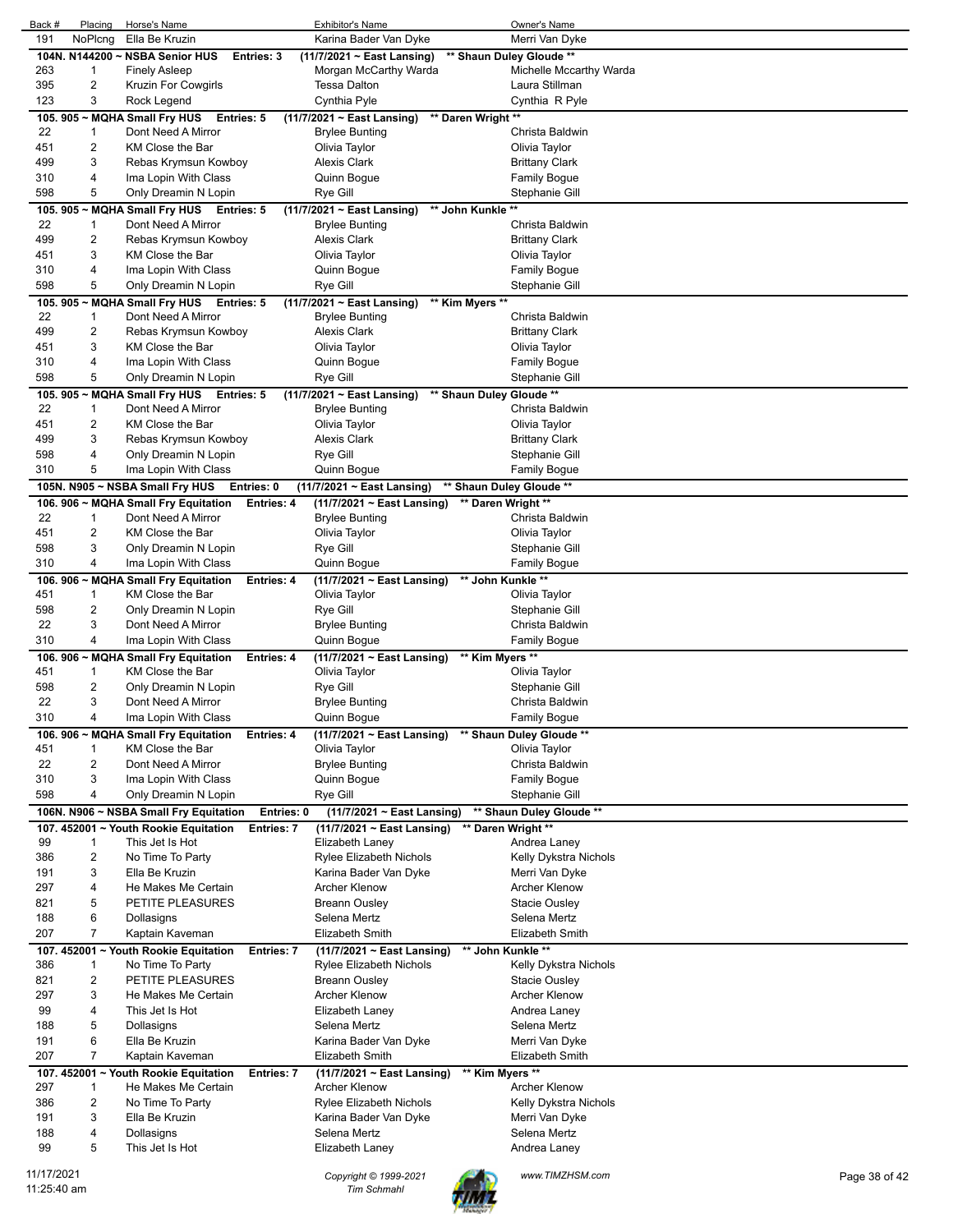| Back #      | Placing        | Horse's Name                                                        | Exhibitor's Name                              | Owner's Name                                        |               |
|-------------|----------------|---------------------------------------------------------------------|-----------------------------------------------|-----------------------------------------------------|---------------|
| 821         | 6              | PETITE PLEASURES                                                    | <b>Breann Ousley</b>                          | Stacie Ousley                                       |               |
| 207         | 7              | Kaptain Kaveman                                                     | <b>Elizabeth Smith</b>                        | <b>Elizabeth Smith</b>                              |               |
|             |                | 107. 452001 ~ Youth Rookie Equitation<br>Entries: 7                 | (11/7/2021 ~ East Lansing)                    | ** Shaun Duley Gloude **                            |               |
| 297         | 1              | He Makes Me Certain                                                 | Archer Klenow                                 | Archer Klenow                                       |               |
| 386         | 2              | No Time To Party                                                    | <b>Rylee Elizabeth Nichols</b>                | Kelly Dykstra Nichols                               |               |
| 188         | 3              | Dollasigns                                                          | Selena Mertz                                  | Selena Mertz                                        |               |
| 821         | 4              | PETITE PLEASURES                                                    | <b>Breann Ousley</b>                          | Stacie Ousley                                       |               |
| 191         | 5              |                                                                     |                                               |                                                     |               |
|             |                | Ella Be Kruzin                                                      | Karina Bader Van Dyke                         | Merri Van Dyke                                      |               |
| 99          | 6              | This Jet Is Hot                                                     | Elizabeth Laney                               | Andrea Laney                                        |               |
| 207         | $\overline{7}$ | Kaptain Kaveman                                                     | <b>Elizabeth Smith</b>                        | Elizabeth Smith                                     |               |
|             | 107N. N452001  | ~ NSBA Youth Rookie Eq<br>Entries: 4                                | $(11/7/2021 \sim$ East Lansing)               | ** Shaun Duley Gloude **                            |               |
| 386         | 1              | No Time To Party                                                    | <b>Rylee Nichols</b>                          | Kelly Dykstra Nichols                               |               |
| 188         | 2              | Dollasigns                                                          | Selena Mertz                                  | Selena Mertz                                        |               |
| 99          | 3              | This Jet Is Hot                                                     | Elizabeth Laney                               | Andrea Laney                                        |               |
| 207         | 4              | Kaptain Kaveman                                                     | Elizabeth Smith                               | Elizabeth Smith                                     |               |
|             |                | 108. 452702 ~ Level 1 Youth Equitation 13 & Under                   | Entries: 6<br>(11/7/2021 ~ East Lansing)      | ** Daren Wright **                                  |               |
| 107         | 1              | Regal N Grand                                                       | <b>Taylin Collins</b>                         | <b>Taylin Collins</b>                               |               |
| 1111        | 2              | I Know I Am Invited                                                 | Jenna Morse                                   | Christie I Showerman                                |               |
| 99          | 3              |                                                                     |                                               |                                                     |               |
|             |                | This Jet Is Hot                                                     | Elizabeth Laney                               | Andrea Laney                                        |               |
| 1433        | 4              | A Sleepy Margarita                                                  | Addison Baynes                                | Meggen M Morrow Baynes                              |               |
| 518         | 5              | Suddenly Im A Diva                                                  | <b>Chloe Roberts</b>                          | Jody Roberts                                        |               |
| 821         | 6              | PETITE PLEASURES                                                    | <b>Breann Ousley</b>                          | <b>Stacie Ousley</b>                                |               |
|             |                | 108. 452702 ~ Level 1 Youth Equitation 13 & Under                   | Entries: 6<br>$(11/7/2021 \sim$ East Lansing) | ** John Kunkle **                                   |               |
| 1111        | 1              | I Know I Am Invited                                                 | Jenna Morse                                   | Christie I Showerman                                |               |
| 99          | 2              | This Jet Is Hot                                                     | Elizabeth Laney                               | Andrea Laney                                        |               |
| 1433        | 3              | A Sleepy Margarita                                                  | Addison Baynes                                | Meggen M Morrow Baynes                              |               |
| 518         | 4              | Suddenly Im A Diva                                                  | <b>Chloe Roberts</b>                          | Jody Roberts                                        |               |
| 107         | 5              |                                                                     | <b>Taylin Collins</b>                         |                                                     |               |
|             |                | Regal N Grand                                                       |                                               | <b>Taylin Collins</b>                               |               |
| 821         | 6              | PETITE PLEASURES                                                    | Breann Ousley                                 | Stacie Ousley                                       |               |
|             |                | 108. 452702 ~ Level 1 Youth Equitation 13 & Under                   | Entries: 6<br>$(11/7/2021 \sim$ East Lansing) | ** Kim Myers **                                     |               |
| 1111        | 1              | I Know I Am Invited                                                 | Jenna Morse                                   | Christie I Showerman                                |               |
| 518         | 2              | Suddenly Im A Diva                                                  | <b>Chloe Roberts</b>                          | Jody Roberts                                        |               |
| 107         | 3              | Regal N Grand                                                       | <b>Taylin Collins</b>                         | <b>Taylin Collins</b>                               |               |
| 99          | 4              | This Jet Is Hot                                                     | Elizabeth Laney                               | Andrea Laney                                        |               |
| 1433        | 5              | A Sleepy Margarita                                                  | Addison Baynes                                | Meggen M Morrow Baynes                              |               |
| 821         | 6              | PETITE PLEASURES                                                    | Breann Ousley                                 | Stacie Ousley                                       |               |
|             |                |                                                                     |                                               |                                                     |               |
|             |                | 108. 452702 ~ Level 1 Youth Equitation 13 & Under                   | Entries: 6<br>$(11/7/2021 \sim$ East Lansing) | ** Shaun Duley Gloude **                            |               |
| 1111        | 1              | I Know I Am Invited                                                 | Jenna Morse                                   | Christie I Showerman                                |               |
| 518         | 2              | Suddenly Im A Diva                                                  | <b>Chloe Roberts</b>                          | Jody Roberts                                        |               |
| 99          | 3              | This Jet Is Hot                                                     | Elizabeth Laney                               | Andrea Laney                                        |               |
| 1433        | 4              | A Sleepy Margarita                                                  | <b>Addison Baynes</b>                         | Meggen M Morrow Baynes                              |               |
| 107         | 5              | Regal N Grand                                                       | <b>Taylin Collins</b>                         | <b>Taylin Collins</b>                               |               |
| 821         | 6              | PETITE PLEASURES                                                    | Breann Ousley                                 | Stacie Ousley                                       |               |
|             |                | 108N. N452702 ~ NSBA Level 1 Youth Equitation 13 & Under Entries: 2 |                                               | (11/7/2021 ~ East Lansing) ** Shaun Duley Gloude ** |               |
| 99          |                | This Jet Is Hot                                                     | Elizabeth Laney                               | Andrea Laney                                        |               |
| 107         | 2              | Regal N Grand                                                       | <b>Taylin Collins</b>                         | <b>Taylin Collins</b>                               |               |
|             |                |                                                                     |                                               |                                                     |               |
|             |                | 109. 452802 ~ Level 1 Youth Equitation 14-18<br>Entries: 3          | $(11/7/2021 \sim East$ Lansing)               | Daren Wright **                                     |               |
| 386         | 1              | No Time To Party                                                    | Rylee Elizabeth Nichols                       | Kelly Dykstra Nichols                               |               |
| 297         | 2              | He Makes Me Certain                                                 | Archer Klenow                                 | <b>Archer Klenow</b>                                |               |
| 191         | 3              | Ella Be Kruzin                                                      | Karina Bader Van Dyke                         | Merri Van Dyke                                      |               |
|             |                | 109. 452802 ~ Level 1 Youth Equitation 14-18<br><b>Entries: 3</b>   | $(11/7/2021 \sim$ East Lansing)               | ** John Kunkle **                                   |               |
| 386         | 1              | No Time To Party                                                    | <b>Rylee Elizabeth Nichols</b>                | Kelly Dykstra Nichols                               |               |
| 297         | 2              | He Makes Me Certain                                                 | Archer Klenow                                 | <b>Archer Klenow</b>                                |               |
| 191         | 3              | Ella Be Kruzin                                                      | Karina Bader Van Dyke                         | Merri Van Dyke                                      |               |
|             |                | 109. 452802 ~ Level 1 Youth Equitation 14-18<br><b>Entries: 3</b>   | $(11/7/2021 \sim$ East Lansing)               | ** Kim Myers **                                     |               |
| 386         | 1              | No Time To Party                                                    | Rylee Elizabeth Nichols                       | Kelly Dykstra Nichols                               |               |
|             | 2              | He Makes Me Certain                                                 | Archer Klenow                                 |                                                     |               |
| 297         |                |                                                                     |                                               | <b>Archer Klenow</b>                                |               |
| 191         | 3              | Ella Be Kruzin                                                      | Karina Bader Van Dyke                         | Merri Van Dyke                                      |               |
|             |                | 109. 452802 ~ Level 1 Youth Equitation 14-18<br>Entries: 3          | $(11/7/2021 \sim$ East Lansing)               | ** Shaun Duley Gloude **                            |               |
| 386         | 1              | No Time To Party                                                    | Rylee Elizabeth Nichols                       | Kelly Dykstra Nichols                               |               |
| 297         | 2              | He Makes Me Certain                                                 | Archer Klenow                                 | Archer Klenow                                       |               |
| 191         | 3              | Ella Be Kruzin                                                      | Karina Bader Van Dyke                         | Merri Van Dyke                                      |               |
|             |                | 109N. N452802 ~ NSBA Level 1 Youth Equitation 14-18                 | Entries: 1                                    | (11/7/2021 ~ East Lansing) ** Shaun Duley Gloude ** |               |
| 386         | 1              | No Time To Party                                                    | Rylee Nichols                                 | Kelly Dykstra Nichols                               |               |
|             |                | 110. 452000 ~ Yth Hunt Seat Eq All Ages                             |                                               | ** Daren Wright **                                  |               |
|             |                | Entries: 6                                                          | (11/7/2021 ~ East Lansing)                    |                                                     |               |
| 235         | 1              | Gota B A Hit                                                        | Grace Gasper                                  | <b>Tammy Gasper</b>                                 |               |
| 24          | 2              | Gonna Get Ya Good                                                   | Rilynn Lindsay                                | Rilynn Lindsay                                      |               |
| 107         | 3              | Regal N Grand                                                       | <b>Taylin Collins</b>                         | <b>Taylin Collins</b>                               |               |
| 133         | 4              | Missin Sleep                                                        | Audrey Barnes                                 | <b>Audrey Barnes</b>                                |               |
| 1302        | 5              | ReservationsRequired                                                | Samantha Jo Wolf                              | Samantha Jo Wolf                                    |               |
| 1433        | 6              | A Sleepy Margarita                                                  | <b>Addison Baynes</b>                         | Meggen M Morrow Baynes                              |               |
|             |                | 110. 452000 ~ Yth Hunt Seat Eq All Ages<br>Entries: 6               | (11/7/2021 ~ East Lansing)                    | ** John Kunkle **                                   |               |
| 235         | 1              | Gota B A Hit                                                        | Grace Gasper                                  | Tammy Gasper                                        |               |
|             |                |                                                                     |                                               |                                                     |               |
| 11/17/2021  |                |                                                                     | Copyright © 1999-2021                         | www.TIMZHSM.com                                     | Page 39 of 42 |
| 11:25:40 am |                |                                                                     | <b>Tim Schmahl</b>                            |                                                     |               |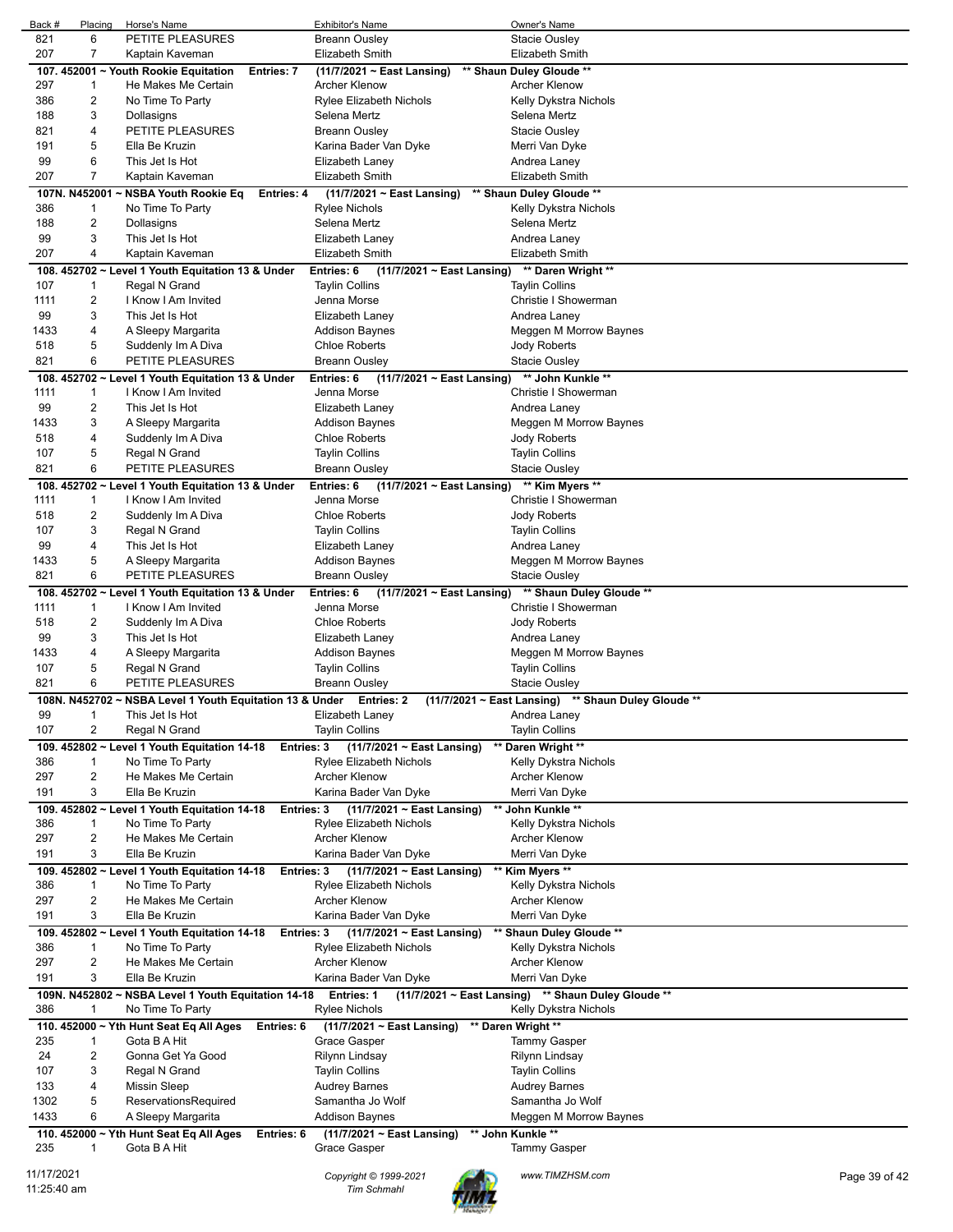| Back #      | Placing                 | Horse's Name                             |             | <b>Exhibitor's Name</b>                       | Owner's Name             |               |
|-------------|-------------------------|------------------------------------------|-------------|-----------------------------------------------|--------------------------|---------------|
| 24          | 2                       | Gonna Get Ya Good                        |             | Rilynn Lindsay                                | Rilynn Lindsay           |               |
| 1302        | 3                       | ReservationsRequired                     |             | Samantha Jo Wolf                              | Samantha Jo Wolf         |               |
|             |                         |                                          |             |                                               |                          |               |
| 107         | 4                       | Regal N Grand                            |             | <b>Taylin Collins</b>                         | <b>Taylin Collins</b>    |               |
| 133         | 5                       | <b>Missin Sleep</b>                      |             | <b>Audrey Barnes</b>                          | <b>Audrey Barnes</b>     |               |
| 1433        | 6                       | A Sleepy Margarita                       |             | <b>Addison Baynes</b>                         | Meggen M Morrow Baynes   |               |
|             |                         | 110. 452000 ~ Yth Hunt Seat Eq All Ages  | Entries: 6  | $(11/7/2021 \sim$ East Lansing)               | ** Kim Myers **          |               |
| 235         | 1                       | Gota B A Hit                             |             | Grace Gasper                                  | Tammy Gasper             |               |
| 24          | $\overline{\mathbf{c}}$ | Gonna Get Ya Good                        |             | Rilynn Lindsay                                | Rilynn Lindsay           |               |
|             |                         |                                          |             |                                               |                          |               |
| 1302        | 3                       | ReservationsRequired                     |             | Samantha Jo Wolf                              | Samantha Jo Wolf         |               |
| 107         | 4                       | Regal N Grand                            |             | <b>Taylin Collins</b>                         | <b>Taylin Collins</b>    |               |
| 133         | 5                       | <b>Missin Sleep</b>                      |             | <b>Audrey Barnes</b>                          | Audrey Barnes            |               |
| 1433        | 6                       | A Sleepy Margarita                       |             | <b>Addison Baynes</b>                         | Meggen M Morrow Baynes   |               |
|             |                         | 110. 452000 ~ Yth Hunt Seat Eq All Ages  | Entries: 6  | (11/7/2021 ~ East Lansing)                    | ** Shaun Duley Gloude ** |               |
| 235         | 1                       | Gota B A Hit                             |             | Grace Gasper                                  | <b>Tammy Gasper</b>      |               |
|             |                         |                                          |             |                                               |                          |               |
| 1302        | 2                       | ReservationsRequired                     |             | Samantha Jo Wolf                              | Samantha Jo Wolf         |               |
| 24          | 3                       | Gonna Get Ya Good                        |             | Rilynn Lindsay                                | Rilynn Lindsay           |               |
| 107         | 4                       | Regal N Grand                            |             | <b>Taylin Collins</b>                         | <b>Taylin Collins</b>    |               |
| 133         | 5                       | <b>Missin Sleep</b>                      |             | <b>Audrey Barnes</b>                          | Audrey Barnes            |               |
| 1433        | 6                       | A Sleepy Margarita                       |             | Addison Baynes                                | Meggen M Morrow Baynes   |               |
|             | 110N. N452000           | ~ NSBA Yth Hunt Seat Eq All Ages         |             | Entries: 3<br>$(11/7/2021 \sim$ East Lansing) | ** Shaun Duley Gloude ** |               |
| 235         | 1                       | Gota B A Hit                             |             | Grace Gasper                                  | <b>Tammy Gasper</b>      |               |
| 24          |                         |                                          |             |                                               |                          |               |
|             | $\overline{c}$          | Gonna Get Ya Good                        |             | Rilynn Lindsay                                | Rilynn Lindsay           |               |
| 107         | 3                       | Regal N Grand                            |             | <b>Taylin Collins</b>                         | Taylin Collins           |               |
|             |                         | 111. 252001 ~ Amateur Rookie Equitation  | Entries: 9  | (11/7/2021 ~ East Lansing)                    | ** Daren Wright **       |               |
| 523         | 1                       | My Vintage Mercedes                      |             | Delaney Bakker                                | Cynthia Bakker           |               |
| 252         | 2                       | Willy Be My Valentin                     |             | Stephen Erdman                                | Stephen Erdman           |               |
| 900         | 3                       | Good And Red                             |             | Jacquelyn Oliver                              | Alyssa Simmons           |               |
|             | 4                       |                                          |             | Laura Stillman                                | Laura Stillman           |               |
| 395         |                         | Kruzin For Cowgirls                      |             |                                               |                          |               |
| 148         | 5                       | <b>Heres Your Captive</b>                |             | Margaret Larobardiere                         | Lauren & Linda Barnes    |               |
| 475         | 6                       | I Party Two                              |             | Mikayla Mae Tew                               | Marilyn Snippe           |               |
| 419         | 7                       | Indeed Shez Lazy                         |             | Lauryn Leuenberger                            | Lauryn Leuenberger       |               |
| 622         | 8                       | Chippers Little Man                      |             | Katalin Kersten                               | Katalin Kersten          |               |
| 141         | 9                       | I Know Theres Good                       |             | <b>Bailey Miller</b>                          | ROBERT A MILLER          |               |
|             |                         | 111. 252001 ~ Amateur Rookie Equitation  | Entries: 9  | (11/7/2021 ~ East Lansing)                    | ** John Kunkle **        |               |
| 523         | 1                       | My Vintage Mercedes                      |             | Delaney Bakker                                | Cynthia Bakker           |               |
| 900         | 2                       | Good And Red                             |             |                                               |                          |               |
|             |                         |                                          |             | Jacquelyn Oliver                              | Alyssa Simmons           |               |
| 252         | 3                       | Willy Be My Valentin                     |             | Stephen Erdman                                | Stephen Erdman           |               |
| 395         | 4                       | Kruzin For Cowgirls                      |             | Laura Stillman                                | Laura Stillman           |               |
| 475         | 5                       | I Party Two                              |             | Mikayla Mae Tew                               | Marilyn Snippe           |               |
| 419         | 6                       | Indeed Shez Lazy                         |             | Lauryn Leuenberger                            | Lauryn Leuenberger       |               |
| 148         | $\overline{7}$          | Heres Your Captive                       |             | Margaret Larobardiere                         | Lauren & Linda Barnes    |               |
| 622         | 8                       | Chippers Little Man                      |             | Katalin Kersten                               | Katalin Kersten          |               |
| 141         | 9                       | I Know Theres Good                       |             | <b>Bailey Miller</b>                          | ROBERT A MILLER          |               |
|             |                         |                                          |             |                                               |                          |               |
|             |                         | 111. 252001 ~ Amateur Rookie Equitation  | Entries: 9  | (11/7/2021 ~ East Lansing)                    | ** Kim Myers **          |               |
| 523         |                         | My Vintage Mercedes                      |             | Delaney Bakker                                | Cynthia Bakker           |               |
| 395         | 2                       | Kruzin For Cowgirls                      |             | Laura Stillman                                | Laura Stillman           |               |
| 475         | 3                       | I Party Two                              |             | Mikayla Mae Tew                               | Marilyn Snippe           |               |
| 900         | 4                       | Good And Red                             |             | Jacquelyn Oliver                              | Alyssa Simmons           |               |
| 148         | 5                       | Heres Your Captive                       |             | Margaret Larobardiere                         | Lauren & Linda Barnes    |               |
| 419         | 6                       | Indeed Shez Lazy                         |             | Lauryn Leuenberger                            | Lauryn Leuenberger       |               |
| 252         | 7                       | Willy Be My Valentin                     |             | Stephen Erdman                                | Stephen Erdman           |               |
|             |                         |                                          |             |                                               |                          |               |
| 622         | 8                       | Chippers Little Man                      |             | Katalin Kersten                               | Katalin Kersten          |               |
| 141         | 9                       | I Know Theres Good                       |             | <b>Bailey Miller</b>                          | <b>ROBERT A MILLER</b>   |               |
|             |                         | 111. 252001 ~ Amateur Rookie Equitation  | Entries: 9  | (11/7/2021 ~ East Lansing)                    | ** Shaun Duley Gloude ** |               |
| 523         | 1                       | My Vintage Mercedes                      |             | Delaney Bakker                                | Cynthia Bakker           |               |
| 900         | $\overline{\mathbf{c}}$ | Good And Red                             |             | Jacquelyn Oliver                              | Alyssa Simmons           |               |
| 148         | 3                       | Heres Your Captive                       |             | Margaret Larobardiere                         | Lauren & Linda Barnes    |               |
| 252         | 4                       | Willy Be My Valentin                     |             | Stephen Erdman                                | Stephen Erdman           |               |
| 395         | 5                       | Kruzin For Cowgirls                      |             | Laura Stillman                                | Laura Stillman           |               |
|             |                         |                                          |             |                                               |                          |               |
| 475         | 6                       | I Party Two                              |             | Mikayla Mae Tew                               | <b>Marilyn Snippe</b>    |               |
| 419         | 7                       | Indeed Shez Lazy                         |             | Lauryn Leuenberger                            | Lauryn Leuenberger       |               |
| 622         | 8                       | Chippers Little Man                      |             | Katalin Kersten                               | Katalin Kersten          |               |
| 141         | 9                       | I Know Theres Good                       |             | <b>Bailey Miller</b>                          | ROBERT A MILLER          |               |
|             | 111N. N252001           | ~ NSBA Amateur Rookie Eq                 | Entries: 2  | (11/7/2021 ~ East Lansing)                    | ** Shaun Duley Gloude ** |               |
| 252         | 1                       | Willy Be My Valentin                     |             | Stephen Erdman                                | Stephen Erdman           |               |
| 395         | $\overline{\mathbf{c}}$ | Kruzin For Cowgirls                      |             | Laura Stillman                                | Laura Stillman           |               |
|             |                         |                                          |             |                                               |                          |               |
|             |                         | 112. 252002 ~ Level 1 Amateur Equitation | Entries: 12 | (11/7/2021 ~ East Lansing)                    | ** Daren Wright **       |               |
| 523         | 1                       | My Vintage Mercedes                      |             | Delaney Bakker                                | Cynthia Bakker           |               |
| 130         | 2                       | <b>SST Starstruck</b>                    |             | Katie Rae Krueger                             | Katie Rae Krueger        |               |
| 141         | 3                       | I Know Theres Good                       |             | <b>Bailey Miller</b>                          | ROBERT A MILLER          |               |
| 99          | 4                       | This Jet Is Hot                          |             | Andrea Laney                                  | Andrea Laney             |               |
| 66          | 5                       | I O You One                              |             | Lisa Ondersma Lowetz                          | Lisa Ondersma Lowetz     |               |
| 480         | 6                       | Lopin N Lookin                           |             | Morgan Bailey                                 | Morgan Bailey            |               |
|             | 7                       |                                          |             |                                               |                          |               |
| 900         |                         | Good And Red                             |             | Jacquelyn Oliver                              | Alyssa Simmons           |               |
| 11/17/2021  |                         |                                          |             | Copyright © 1999-2021                         | www.TIMZHSM.com          | Page 40 of 42 |
| 11:25:40 am |                         |                                          |             | <b>Tim Schmahl</b>                            |                          |               |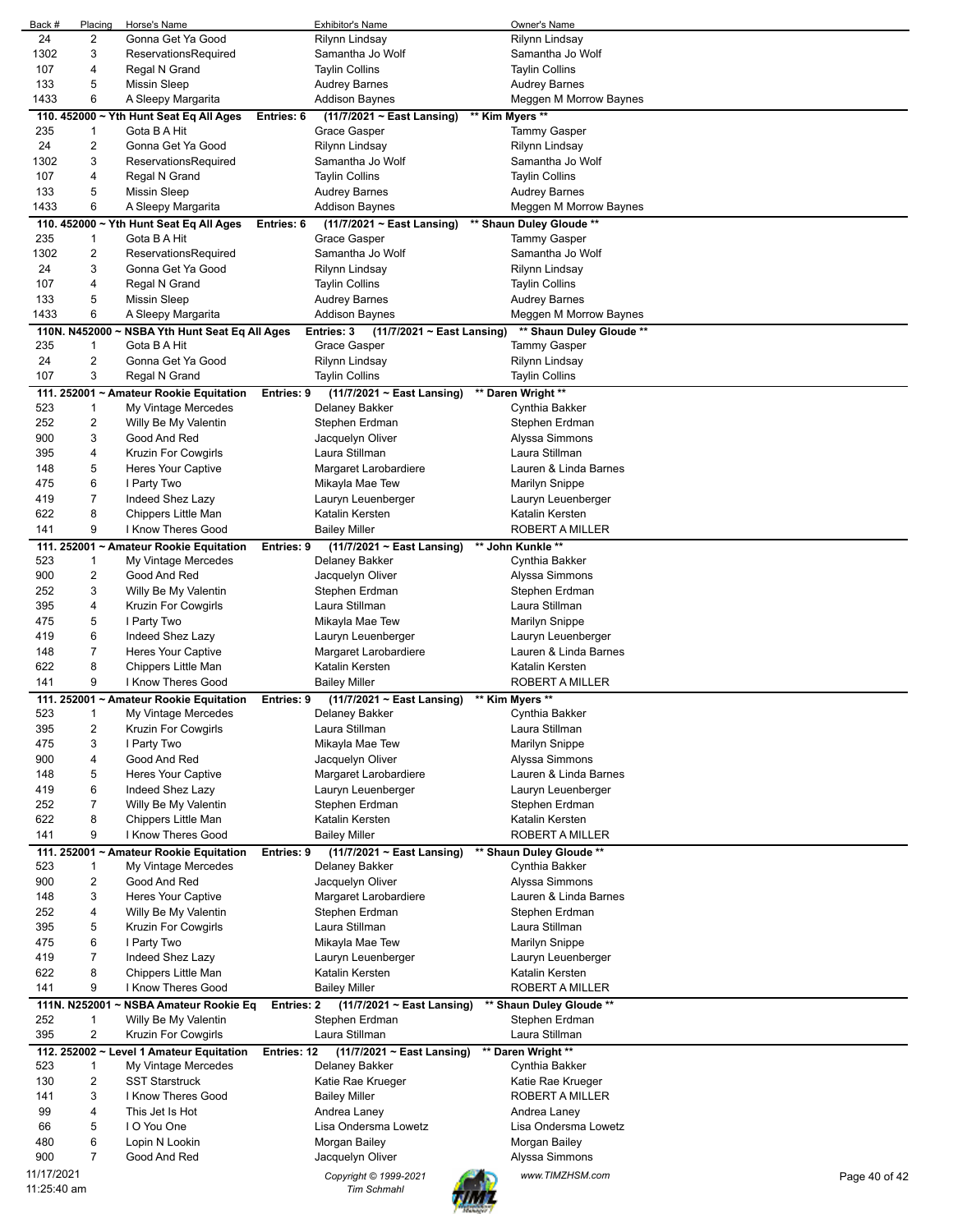| Back #     | Placing        | Horse's Name                                   | <b>Exhibitor's Name</b>                          | Owner's Name             |               |
|------------|----------------|------------------------------------------------|--------------------------------------------------|--------------------------|---------------|
| 148        | 8              | <b>Heres Your Captive</b>                      | Margaret Larobardiere                            | Lauren & Linda Barnes    |               |
| 419        | 9              | Indeed Shez Lazy                               | Lauryn Leuenberger                               | Lauryn Leuenberger       |               |
| 789        | 10             | Kissin Uptown                                  | Heather Boggetta                                 | Heather Boggetta         |               |
| 475        | 11             | I Party Two                                    | Mikayla Mae Tew                                  | <b>Marilyn Snippe</b>    |               |
| 211        | 12             | <b>Hes Hott</b>                                | <b>DIANA MIDGLEY</b>                             | DIANA MIDGLEY            |               |
|            |                | 112. 252002 ~ Level 1 Amateur Equitation       | (11/7/2021 ~ East Lansing)<br><b>Entries: 12</b> | ** John Kunkle **        |               |
| 523        | 1              | My Vintage Mercedes                            | Delaney Bakker                                   | Cynthia Bakker           |               |
| 66         | 2              | I O You One                                    | Lisa Ondersma Lowetz                             | Lisa Ondersma Lowetz     |               |
| 99         | 3              | This Jet Is Hot                                | Andrea Laney                                     | Andrea Laney             |               |
| 130        | 4              | <b>SST Starstruck</b>                          | Katie Rae Krueger                                | Katie Rae Krueger        |               |
| 900        | 5              | Good And Red                                   | Jacquelyn Oliver                                 | Alyssa Simmons           |               |
| 480        | 6              | Lopin N Lookin                                 | Morgan Bailey                                    | Morgan Bailey            |               |
| 148        | 7              | <b>Heres Your Captive</b>                      | Margaret Larobardiere                            | Lauren & Linda Barnes    |               |
| 141        | 8              | I Know Theres Good                             | <b>Bailey Miller</b>                             | ROBERT A MILLER          |               |
| 789        | 9              | Kissin Uptown                                  | Heather Boggetta                                 | Heather Boggetta         |               |
| 475        | 10             | I Party Two                                    |                                                  |                          |               |
|            |                | Indeed Shez Lazy                               | Mikayla Mae Tew                                  | <b>Marilyn Snippe</b>    |               |
| 419        | 11             | Hes Hott                                       | Lauryn Leuenberger<br><b>DIANA MIDGLEY</b>       | Lauryn Leuenberger       |               |
| 211        | 12             |                                                |                                                  | <b>DIANA MIDGLEY</b>     |               |
|            |                | 112. 252002 ~ Level 1 Amateur Equitation       | Entries: 12<br>(11/7/2021 ~ East Lansing)        | ** Kim Myers **          |               |
| 130        | 1              | <b>SST Starstruck</b>                          | Katie Rae Krueger                                | Katie Rae Krueger        |               |
| 523        | 2              | My Vintage Mercedes                            | Delaney Bakker                                   | Cynthia Bakker           |               |
| 480        | 3              | Lopin N Lookin                                 | Morgan Bailey                                    | Morgan Bailey            |               |
| 66         | 4              | I O You One                                    | Lisa Ondersma Lowetz                             | Lisa Ondersma Lowetz     |               |
| 99         | 5              | This Jet Is Hot                                | Andrea Laney                                     | Andrea Laney             |               |
| 141        | 6              | I Know Theres Good                             | <b>Bailey Miller</b>                             | ROBERT A MILLER          |               |
| 900        | $\overline{7}$ | Good And Red                                   | Jacquelyn Oliver                                 | Alyssa Simmons           |               |
| 148        | 8              | <b>Heres Your Captive</b>                      | Margaret Larobardiere                            | Lauren & Linda Barnes    |               |
| 475        | 9              | I Party Two                                    | Mikayla Mae Tew                                  | <b>Marilyn Snippe</b>    |               |
| 789        | 10             | Kissin Uptown                                  | Heather Boggetta                                 | Heather Boggetta         |               |
| 419        | 11             | Indeed Shez Lazy                               | Lauryn Leuenberger                               | Lauryn Leuenberger       |               |
| 211        | 12             | Hes Hott                                       | <b>DIANA MIDGLEY</b>                             | <b>DIANA MIDGLEY</b>     |               |
|            |                | 112. 252002 ~ Level 1 Amateur Equitation       | (11/7/2021 ~ East Lansing)<br>Entries: 12        | ** Shaun Duley Gloude ** |               |
| 66         | $\mathbf{1}$   | I O You One                                    | Lisa Ondersma Lowetz                             | Lisa Ondersma Lowetz     |               |
| 523        | 2              | My Vintage Mercedes                            | Delaney Bakker                                   | Cynthia Bakker           |               |
| 99         | 3              | This Jet Is Hot                                | Andrea Laney                                     | Andrea Laney             |               |
| 130        | 4              | <b>SST Starstruck</b>                          | Katie Rae Krueger                                | Katie Rae Krueger        |               |
| 141        | 5              | I Know Theres Good                             |                                                  | ROBERT A MILLER          |               |
|            |                |                                                | <b>Bailey Miller</b>                             |                          |               |
| 148        | 6              | <b>Heres Your Captive</b>                      | Margaret Larobardiere                            | Lauren & Linda Barnes    |               |
| 480        | 7              | Lopin N Lookin                                 | Morgan Bailey                                    | Morgan Bailey            |               |
| 475        | 8              | I Party Two                                    | Mikayla Mae Tew                                  | <b>Marilyn Snippe</b>    |               |
| 900        | 9              | Good And Red                                   | Jacquelyn Oliver                                 | Alyssa Simmons           |               |
| 789        | 10             | Kissin Uptown                                  | Heather Boggetta                                 | Heather Boggetta         |               |
| 419        | 11             | Indeed Shez Lazy                               | Lauryn Leuenberger                               | Lauryn Leuenberger       |               |
| 211        | 12             | Hes Hott                                       | <b>DIANA MIDGLEY</b>                             | <b>DIANA MIDGLEY</b>     |               |
|            |                | 112N. N252002 ~ NSBA Level 1 Amateur Eq        | <b>Entries: 2</b><br>(11/7/2021 ~ East Lansing)  | ** Shaun Duley Gloude ** |               |
| 99         | 1              | This Jet Is Hot                                | Andrea Laney                                     | Andrea Laney             |               |
| 211        | 2              | Hes Hott                                       | Diana Midgley                                    | <b>DIANA MIDGLEY</b>     |               |
|            |                | 113. 252000 ~ Amateur Equitation<br>Entries: 9 | (11/7/2021 ~ East Lansing)                       | ** Daren Wright **       |               |
| 222        | 1              | Ms Mae Flash                                   | <b>Brandy Baldwin-Bunting</b>                    | Christa Baldwin          |               |
| 122        | 2              | <b>Invitations Are Good</b>                    | Lily Ellen Atkinson                              | Lily Ellen Atkinson      |               |
| 263        | 3              | <b>Finely Asleep</b>                           | Morgan Jennings                                  | Michelle Mccarthy Warda  |               |
| 737        | 4              | <b>Blazing Potential</b>                       | Katie Elizabeth Main                             | Katie Elizabeth Main     |               |
| 277        | 5              | Iron Can Dance                                 | Kailene Bader Van Dyke                           | Merri Van Dyke           |               |
| 2324       | 6              | Certainly Well Made                            | Taylor Foster                                    | Nancy Foster             |               |
| 789        | 7              | Kissin Uptown                                  | Heather Boggetta                                 | Heather Boggetta         |               |
| 9676       | 8              | Iron Hot Maiden                                | Meggen M Morrow Baynes                           | Meggen M Morrow Baynes   |               |
| 66         | DQ             | I O You One                                    | Lisa Ondersma Lowetz                             | Lisa Ondersma Lowetz     |               |
|            |                | 113. 252000 ~ Amateur Equitation<br>Entries: 9 | (11/7/2021 ~ East Lansing) ** John Kunkle **     |                          |               |
| 263        | 1              | <b>Finely Asleep</b>                           | Morgan Jennings                                  | Michelle Mccarthy Warda  |               |
| 222        | 2              | Ms Mae Flash                                   | <b>Brandy Baldwin-Bunting</b>                    | Christa Baldwin          |               |
| 122        | 3              | <b>Invitations Are Good</b>                    | Lily Ellen Atkinson                              | Lily Ellen Atkinson      |               |
| 737        |                |                                                |                                                  |                          |               |
|            | 4              | <b>Blazing Potential</b>                       | Katie Elizabeth Main                             | Katie Elizabeth Main     |               |
| 789        | 5              | Kissin Uptown                                  | Heather Boggetta                                 | Heather Boggetta         |               |
| 9676       | 6              | Iron Hot Maiden                                | Meggen M Morrow Baynes                           | Meggen M Morrow Baynes   |               |
| 277        | $\overline{7}$ | Iron Can Dance                                 | Kailene Bader Van Dyke                           | Merri Van Dyke           |               |
| 2324       | 8              | Certainly Well Made                            | <b>Taylor Foster</b>                             | Nancy Foster             |               |
| 66         | 9              | I O You One                                    | Lisa Ondersma Lowetz                             | Lisa Ondersma Lowetz     |               |
|            |                | 113. 252000 ~ Amateur Equitation<br>Entries: 9 | ** Kim Myers **<br>(11/7/2021 ~ East Lansing)    |                          |               |
| 737        | 1              | <b>Blazing Potential</b>                       | Katie Elizabeth Main                             | Katie Elizabeth Main     |               |
| 263        | 2              | <b>Finely Asleep</b>                           | Morgan Jennings                                  | Michelle Mccarthy Warda  |               |
| 222        | 3              | Ms Mae Flash                                   | <b>Brandy Baldwin-Bunting</b>                    | Christa Baldwin          |               |
| 122        | 4              | <b>Invitations Are Good</b>                    | Lily Ellen Atkinson                              | Lily Ellen Atkinson      |               |
| 277        | 5              | Iron Can Dance                                 | Kailene Bader Van Dyke                           | Merri Van Dyke           |               |
| 789        | 6              | Kissin Uptown                                  | Heather Boggetta                                 | Heather Boggetta         |               |
| 11/17/2021 |                |                                                | Copyright © 1999-2021                            | www.TIMZHSM.com          | Page 41 of 42 |
|            | 11:25:40 am    |                                                | Tim Schmahl                                      |                          |               |